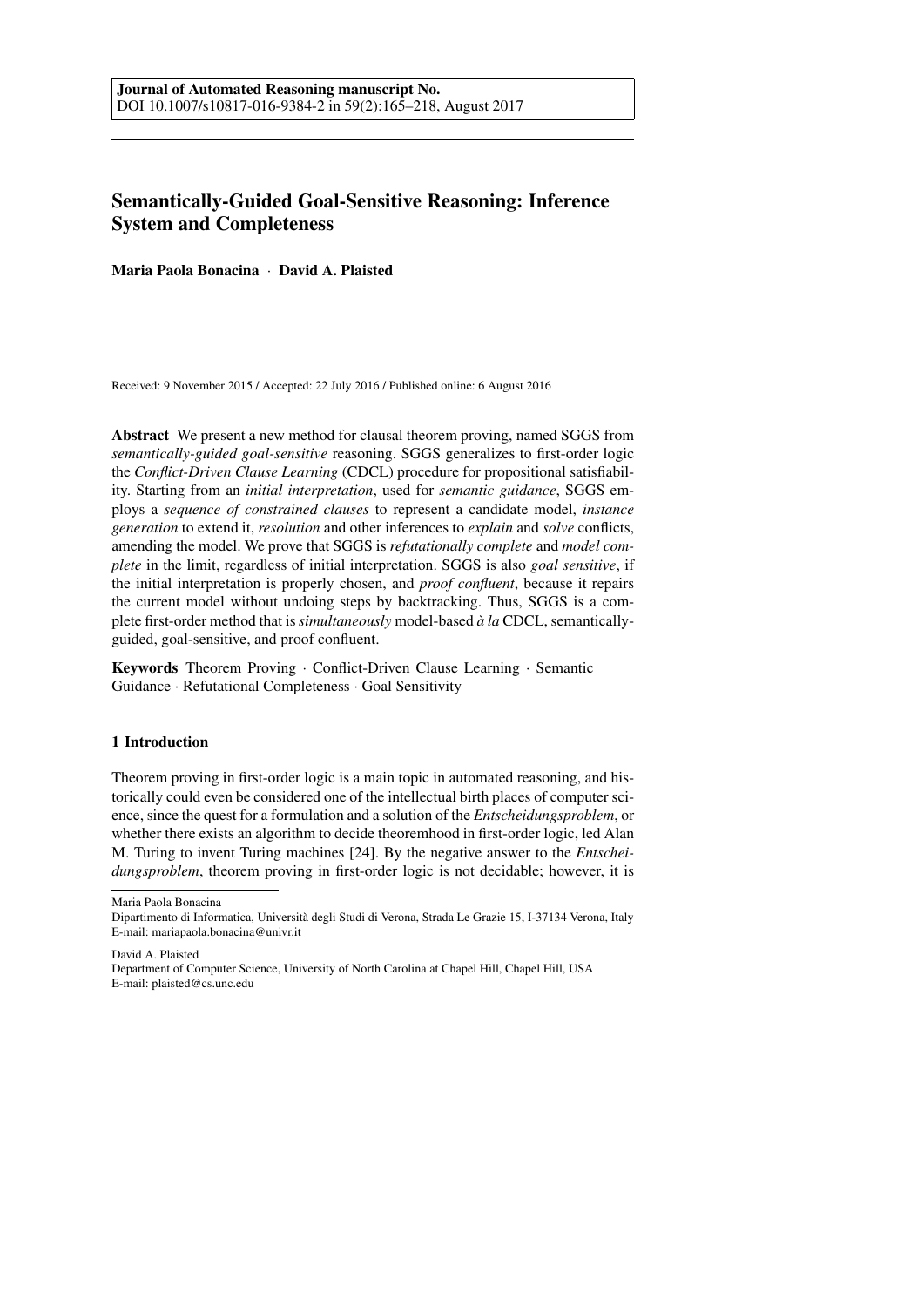semi-decidable by *Herbrand's theorem*, which says that a set *S* of first-order clauses is unsatisfiable if and only if there exists a finite set of ground instances of clauses of *S* that is unsatisfiable [19]. If *S* is obtained by transforming into clausal form a set of assumptions and the negation of a conjecture, unsatisfiability means that the conjecture follows from the assumptions. First-order clausal theorem-proving methods implement more or less directly Herbrand's theorem, and the expressive power of the logic makes them desirable, even if they are only semi-decision procedures. Methods for first-order logic may also yield decision procedures for decidable fragments.

In order to be a semi-decision procedure, a theorem-proving method must be *refutationally complete*, meaning that it terminates with a refutation whenever the input set of clauses is unsatisfiable. Although in experiments it is legitimate, and often useful, or even necessary, to use incomplete strategies, establishing refutational completeness is a fundamental way of understanding a method. In this article we present and prove refutationally complete *a new method for first-order theorem proving*, named SGGS, from *Semantically-Guided Goal-Sensitive* reasoning. Our motivation for introducing a new approach, when many exist, is to have a reasoning procedure that is *model-based* and *lifts to first-order logic* the *conflict-driven clause learning* (CDCL) procedure at the heart of contemporary SAT solvers [49, 51, 48, 46].

A reasoning method is *model-based*, if the state of a derivation contains a representation of a candidate (partial) model, and inference and search for a model are intertwined, as inferences build and transform the model while the model drives the inferences. The CDCL procedure represents a partial model of a set of propositional clauses by a sequence of literals, called a *trail*, meaning that literals in the trail are true in the model. Its main operations include *decision*, *clausal propagation*, *explanation* of conflicts, *learning*, and conflict solution by *backjumping*. Decision and backjumping are search operations, while clausal propagation, explanation, and learning are inferences. Decision guesses that a literal is true by adding it to the trail. If a literal is in the trail, all occurrences of its complement are false. Thus, clausal propagation detects *implications* and *conflicts*: if all literals of a clause *C* but one, say *Q*, are false, *Q* is an *implied literal* to be added to the trail with *C* as *justification*; if all literals of *C* are false, *C* is a *conflict clause*. Explanation applies resolution to the conflict clause and a justification, resolving upon the implied literal and its complement in the conflict clause, so that the resolvent is still in conflict. Learning adds a resolvent to the set of clauses. The learned clause is used to backjump to a state of the trail where one of its literals is implied, so that the learned clause is satisfied and becomes a justification.

In order to lift these features to first-order logic, SGGS adopts *semantic guidance* and introduces *uniform falsity*. A reasoning method is *semantically guided*, if its search is driven by a given *fixed* interpretation. Early examples are *semantic resolution* [60], *hyperresolution* [58], and *resolution with set of support* [63]. The reason for *semantic guidance* in SGGS is that while in propositional logic there are finitely many atoms and interpretations, and therefore it makes sense to start the search by guessing truth values, in first-order logic variables in clauses are implicitly universally quantified, atoms have infinitely many ground instances, and there are infinitely many interpretations, so that mere guesses are too uninformed. Thus, SGGS assumes an *initial interpretation*, denoted *I*, which could be based on sign as in hyperresolu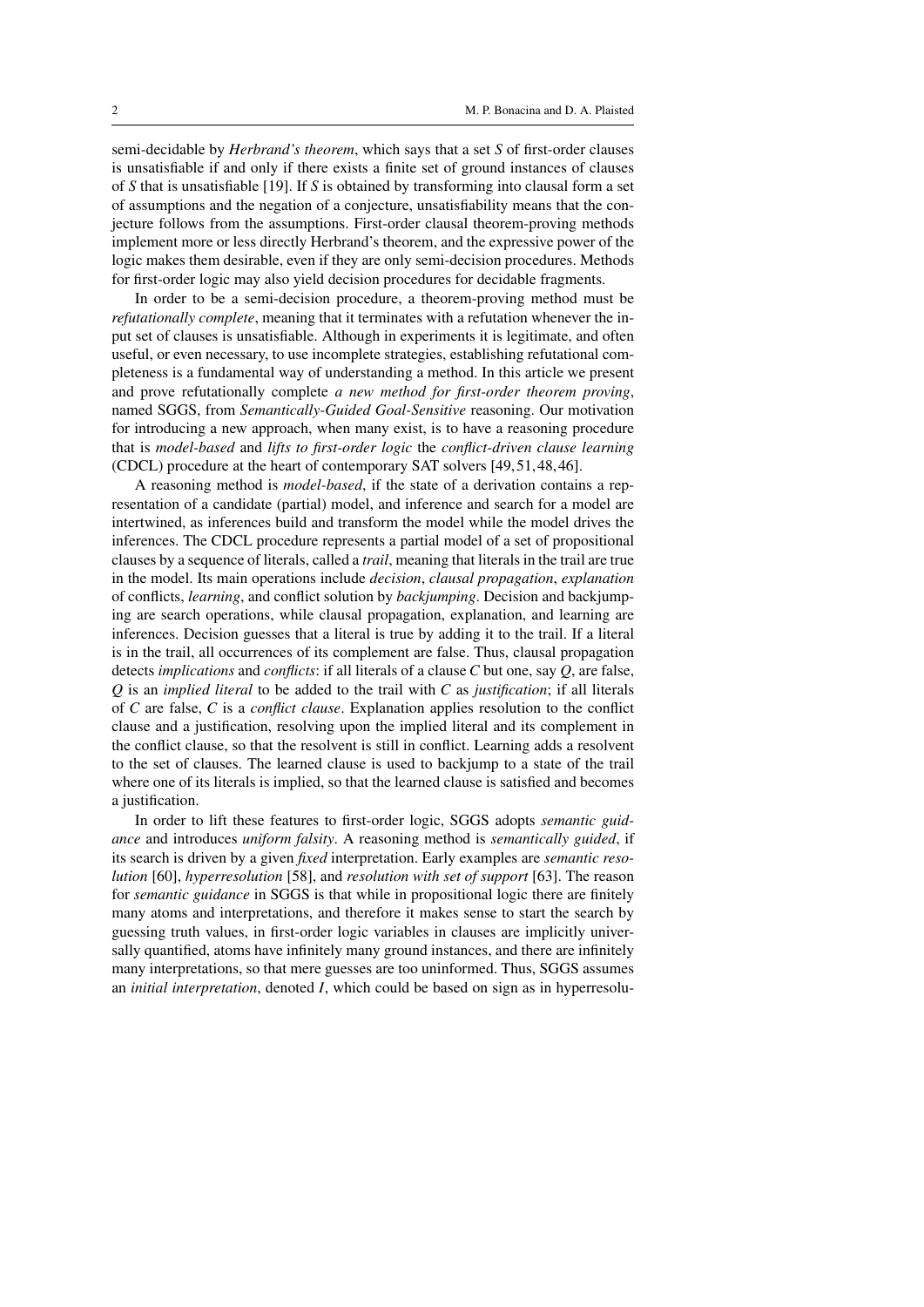tion, or be a model of a subset of input clauses as in resolution with set of support. If *I* satisfies *S*, the search is over. Otherwise, SGGS seeks to build a model of *S*, distinct from *I*. *Uniform falsity* is crucial for *first-order clausal propagation*, because it restores the symmetry between true and false. In propositional logic, if *L* is true, ¬*L* is false, and if *L* is false,  $\neg L$  is true. In first-order logic, a literal is true if all its ground instances are, and it is false if at least one ground instance is: if *L* is true, all ground instances of  $\neg L$  are false, but if *L* is false, only one ground instance of  $\neg L$  is bound to be true. We say that a literal is *uniformly false*, if *all* its ground instances are. Thus, if *L* is true,  $\neg L$  is uniformly false, and if *L* is uniformly false,  $\neg L$  is true.

SGGS represents a partial model of a set *S* of first-order clauses by a sequence Γ of (possibly constrained) clauses with *selected literals*, called *SGGS clause sequence*. Every literal in Γ must be either *I-true* (true in *I*) or *I-false* (uniformly false in *I*), and *I*-false literals are preferred for selection, to get an interpretation that differs from *I* where needed to satisfy *S*. The partial model  $I^p(\Gamma)$  represented by  $\Gamma$  is obtained by reading Γ from left to right, and taking for each clause *C* the ground instances of its selected literal needed to satisfy *C*, while keeping  $I^p(\Gamma)$  consistent.  $I^p(\Gamma)$  is completed in an interpretation  $I[\Gamma]$  by recurring to *I* whenever  $I^p(\Gamma)$  leaves a ground atom undefined, so that *I* acts as *default interpretation*. An *SGGS-derivation* is a series  $\Gamma_0 \vdash \Gamma_1 \vdash \Gamma_2 \vdash \ldots$  of SGGS clause sequences, where  $\Gamma_0$  is empty, each subsequent Γ*i* is generated from Γ*i*−<sup>1</sup> by an SGGS inference, and Γ*<sup>i</sup>* replaces Γ*i*−1, so that only one SGGS clause sequence exists at any time.

SGGS clause sequences are built primarily by an *instance generation* mechanism, called *SGGS-extension*, that adds to the sequence an instance of an input clause and selects one of its literals. SGGS-extension unifies one or more literals of an input clause with as many selected literals of opposite sign in  $\Gamma$ . Since selected literals define *I*[Γ ], SGGS-extension is *model-driven*, and selection of a literal in a clause added by SGGS-extension is the analogue of a CDCL decision. A typical way to start a derivation is to add a clause whose literals are all *I*-false, so that semantic guidance gives a starting point. Symmetric to SGGS-extension is *SGGS-deletion*, that deletes from  $\Gamma$  any clause satisfied by the partial model induced by clauses of smaller index. Similar to CDCL, a satisfied clause is a clause that the system is done with.

If literal *L* is selected in  $\Gamma$ , and all ground instances of literal *M* appear with opposite sign among those that *L* contributes to  $I[\Gamma]$ , literal *L* makes *M* uniformly false in *I*[Γ ]. Thus, *first-order clausal propagation* in SGGS works as follows: if all literals of a clause C but one, say Q, are uniformly false in  $I[\Gamma]$ , Q is an *implied literal* and *C* is its *justification*; if all literals of *C* are uniformly false in  $I[\Gamma]$ , *C* is a *conflict clause*. Because  $I^p(\Gamma)$  is extracted from  $\Gamma$  in left-to-right order, the position of clauses in  $\Gamma$ , like that of literals in the trail of CDCL, is relevant. For example, all justifications are in the *disjoint prefix* of  $\Gamma$ , denoted  $dp(\Gamma)$ , and defined as the longest prefix of  $\Gamma$  where every selected literal contributes to  $I[\Gamma]$  *all* its ground instances. Input unit clauses may enter  $dp(\Gamma)$  right away, similarly to the level-0 propagations of CDCL. If SGGS-extension adds to Γ a conflict clause, SGGS *explains the conflict* by a restricted form of first-order resolution, called *SGGS-resolution*, that resolves a conflict clause and a justification, resolving upon the implied literal and a literal of the conflict clause made uniformly false by the implied literal. Similar to CDCL, the resolvent is still in conflict, and if the empty clause arises in this process, the input set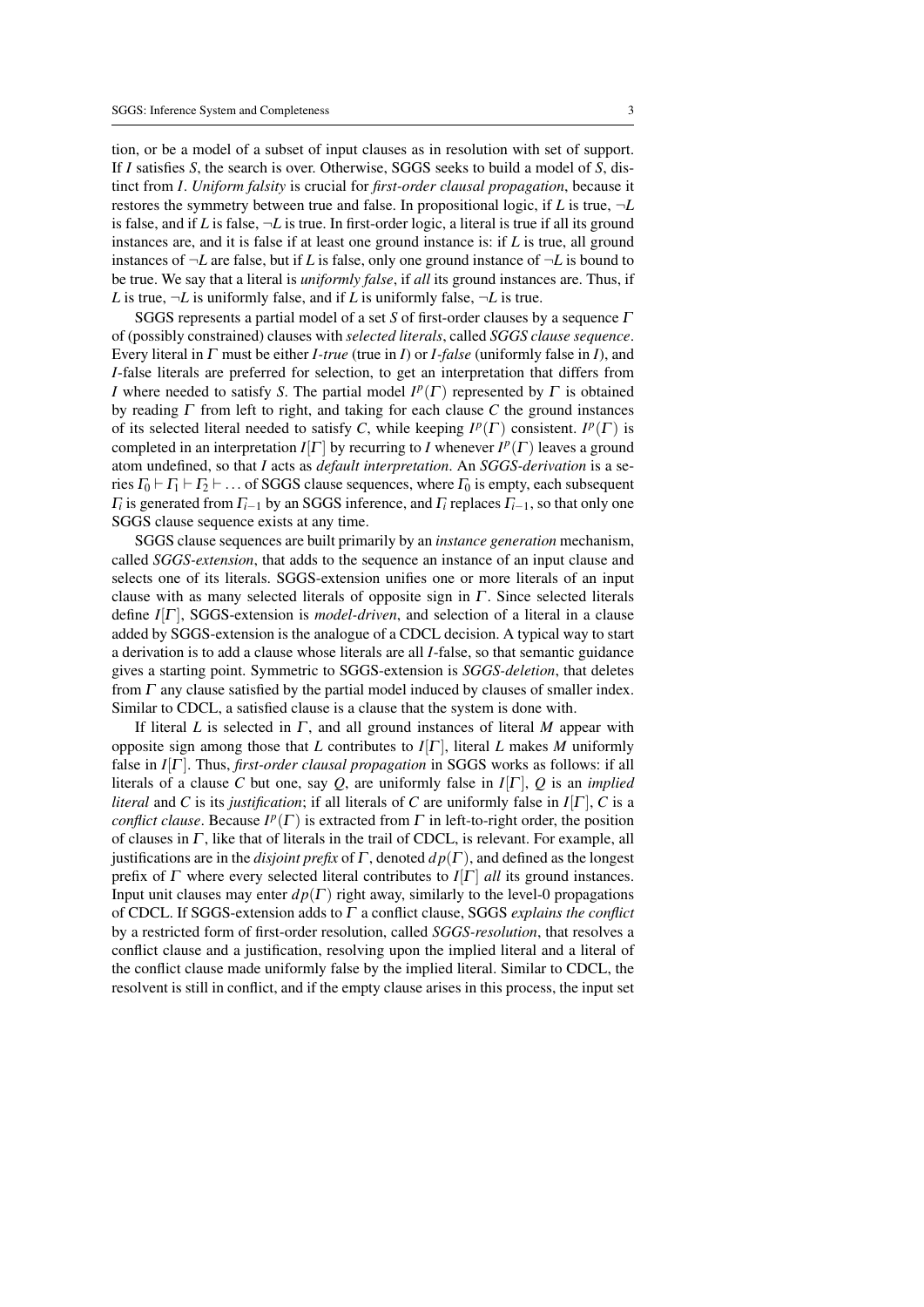is unsatisfiable. An SGGS-resolvent*C* is *learned* when it enters *d p*(Γ ) by moving left of the clause whose selected literal caused *C*'s selected literal to be uniformly false: this *SGGS-move*, that corresponds to backjumping, solves the conflict by *flipping* the truth value of *all* ground instances of *C*'s selected literal.

A clause in an SGGS clause sequence may be constrained, so that it only represents its ground instances that satisfy the constraint. *SGGS constraints* are a variant of *Herbrand constraints*, that are constraints interpreted in the Herbrand universe [44, 45, 23, 22]. SGGS constraints are introduced by *splitting inference rules*, that replace a clause in Γ by a sequence of *constrained clauses*, such that the union of their sets of ground instances is equal to that of the original clause, but their selected literals are *disjoint*, that is, their atoms do not have ground instances in common. The purpose is to enable SGGS-deletion and SGGS-resolution to get rid of duplications or contradictions between selected literals. Thus, SGGS-splitting is different from splitting in the Davis-Putnam-Logemann-Loveland (DPLL) procedure [26, 25, 19]: splitting in DPLL recalls the branching of a tree (e.g.,  $L$  on one branch,  $\neg L$  on the other), splitting in SGGS recalls the splintering of a piece of wood.

Several theorem-proving strategies are *goal-sensitive* and *proof confluent*. Goalsensitivity ensures that all generated clauses are connected to the theorem to be proved, which is relevant in practice, especially in case of large axiom sets or knowledge bases. SGGS is goal-sensitive, if *I* satisfies the clauses issued from the assumptions, not those issued from the theorem. *Proof confluence* means that committing to an inference does not prevent the procedure from finding a proof, so that backtracking, in the sense of undoing steps and returning to a previous state, is not needed. SGGS is proof confluent, because it gets out of a dead end simply by moving a clause in its model representation structure.

This article is organized as follows. Section 2 summarizes the SGGS approach to *model representation* of [18], so that this article is self-contained. Section 3 introduces *SGGS-extension* and *SGGS-splitting* as inference schemes, instantiated into inference rules in Section 4, to form the SGGS inference system, together with *SGGSdeletion*, *SGGS-resolution*, and *SGGS-move*. Section 5 proves two theorems that guarantee that SGGS makes progress: the main one is a *lifting theorem* for SGGSextension. Section 6 describes *conflict explanation and solving* in SGGS, while Section 7 gives ancillary inference rules for SGGS constraints, that appeared in preliminary form in [16]. After defining *fairness* and *limit* of an SGGS-derivation, Section 8 establishes *refutational completeness* (if *S* is unsatisfiable, any fair SGGSderivation from *S* is a refutation), *model completeness* (if *S* is satisfiable, any fair SGGS-derivation from *S* yields a model of *S* in the limit), and *goal-sensitivity*. The article is closed by a discussion of related work (Section 9.1) and a summary of contributions (Section 9.2), that the reader may want to read as overview of SGGS prior to reading the technical sections. A preliminary exposition of SGGS appeared in [17].

#### 2 First-order Model Representation and Clausal Propagation in SGGS

We assume the standard basic definitions in first-order clausal theorem proving. A clause*C* is a disjunction of literals, with all variables implicitly universally quantified;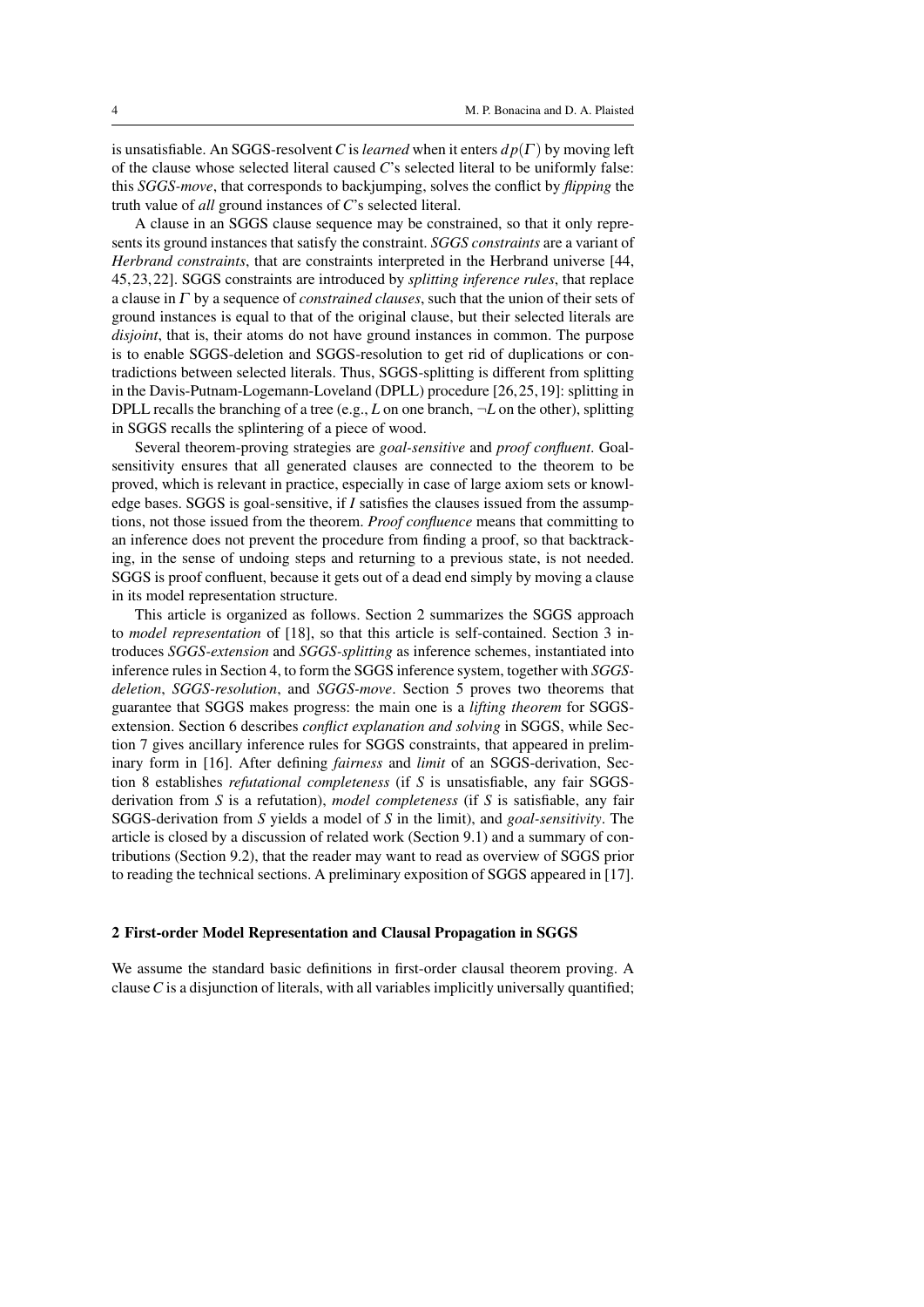it is treated as a set whenever needed; and  $\neg C$  is the implicit universal closure of the negation of *C*. We write *vars*(*L*) for the set of variables occuring in a literal *L*, and this notation extends to clauses. The symbol  $\setminus$  is set subtraction;  $at(L)$  is the atom of literal *L*; and if *T* is a set of literals,  $at(T) = \{at(L) : L \in T\}$ . The *size* |*L*| of an atom *L* is the number of occurrences of constant, function, and predicate symbols in *L* (e.g.,  $|P(f(a), g(a))| = 5$ ); the size of a literal is that of its atom. Substitutions are denoted by lower case Greek letters and applied in postfix notation, so that  $t\vartheta$ is the *instance* of term *t* obtained by applying substitution  $\vartheta$ ; it is a *ground instance* if  $\vartheta$  replaces all variables in *t* by ground terms; it is a *variant* of *t* if  $\vartheta$  is a variable renaming, or a substitution that replaces distinct variables by distinct variables. The same applies to literals, clauses, and other expressions. Clause *C* subsumes clause *D*, written *C*≤*D*, where ≤ is called *subsumption ordering*, if  $C\vartheta$  ⊆ *D* (as multisets) for some substitution  $\vartheta$ ; then  $C \leq D$ , if  $C \leq D$  and  $D \nleq C$ . Given a set *S* of clauses, the *Herbrand universe* is the set of ground terms made of symbols from *S*, with a new constant symbol added if *S* has none. *Herbrand interpretations* have the Herbrand universe as domain, and interpret ground terms as themselves. Since they suffice for clausal theorem proving, we consider only Herbrand interpretations, and  $\models C$  means  $J \models C$  for all Herbrand interpretations *J*.

*SGGS constraints* use the symmetric symbol  $\equiv$  for identity and the notation *top*(*t*) for the top symbol of term *t*. Then,  $\models s \equiv t$ , for ground terms *s* and *t*, if *s* and *t* are the same term; and  $\vert = top(t) = f$ , if the top symbol of ground term *t* is *f*. From now on we simply write constraint for SGGS constraint. An *atomic constraint* is either *true* or *false* or an expression of the form  $s \equiv t$  or  $top(t) = f$ , where *s* and *t* are terms, and *f* is a function symbol. A *constraint* is either an atomic constraint, or the negation, conjunction, or disjunction of constraints. Thus, if  $A\vartheta$  is a ground instance of a constraint *A*, either  $= A \vartheta$  or  $= \neg A \vartheta$ . A constraint is in *standard form*, if it is either *true* or *f alse* or a conjunction of distinct atomic constraints of the form  $x \not\equiv y$  and  $top(x) \neq f$ , where *x* and *y* are variable symbols. Constraints  $top(x) \neq f$ and  $x \not\equiv y$  prevent *x* from being replaced by a term whose top symbol is *f*, and *x* and *y* from being replaced by the same term, respectively.

A *constrained clause* is a formula  $A \triangleright C$ , read "*C* under *A*" or "*C* where *A*," where *A* is a constraint and *C* is a clause. Any variable that appears in *A* and not in *C* is implicitly existentially quantified. The notation  $A \triangleright C[L]$  says that literal L is *selected* in  $A \triangleright C$ , and  $A \triangleright L$  is called a *constrained literal*. By convention, if *L* is the selected literal of *C*,  $L\vartheta$  is the selected literal of  $C\vartheta$ . Constraint and selected literal may be omitted when not relevant, and  $true \triangleright C$  is usually abbreviated as *C*.

Given a constrained clause  $A \triangleright C$ , the set of its *constrained ground instances* (cgi) is  $Gr(A \triangleright C) = \{C\vartheta : \models A\vartheta, C\vartheta \text{ ground}\}$ , that is, the set of ground instances that satisfy the constraint ( $=A\vartheta$  means that the existential closure of  $A\vartheta$  is satisfied if  $A\vartheta$ is not ground). For example,  $P(a,b) \in Gr(x \not\equiv y \triangleright P(x,y))$ , but  $P(b,b) \not\in Gr(x \not\equiv y \triangleright$ *P*(*x*, *y*)). If *L* is the selected literal of *C*, then  $Gr(A \triangleright L) = \{L \vartheta : C \vartheta \in Gr(A \triangleright C)\},\$ and  $\neg Gr(A \triangleright L) = {\neg L\vartheta : L\vartheta \in Gr(A \triangleright L)}$ . Note how  $Gr(false \triangleright C) = \emptyset$ , while  $Gr(true \triangleright C)$  contains all ground instances of *C*. Constrained clauses  $A \triangleright C$  and  $B \triangleright D$ are *equivalent* if  $Gr(A \triangleright C) = Gr(B \triangleright D)$ .

Subsumption can be generalized to constrained clauses as follows:  $A \triangleright C \leq B \triangleright D$ , if  $C\vartheta \subseteq D$  (as multisets) and  $B \models A\vartheta$  for some substitution  $\vartheta$ . If  $A \triangleright C \leq B \triangleright D$ , then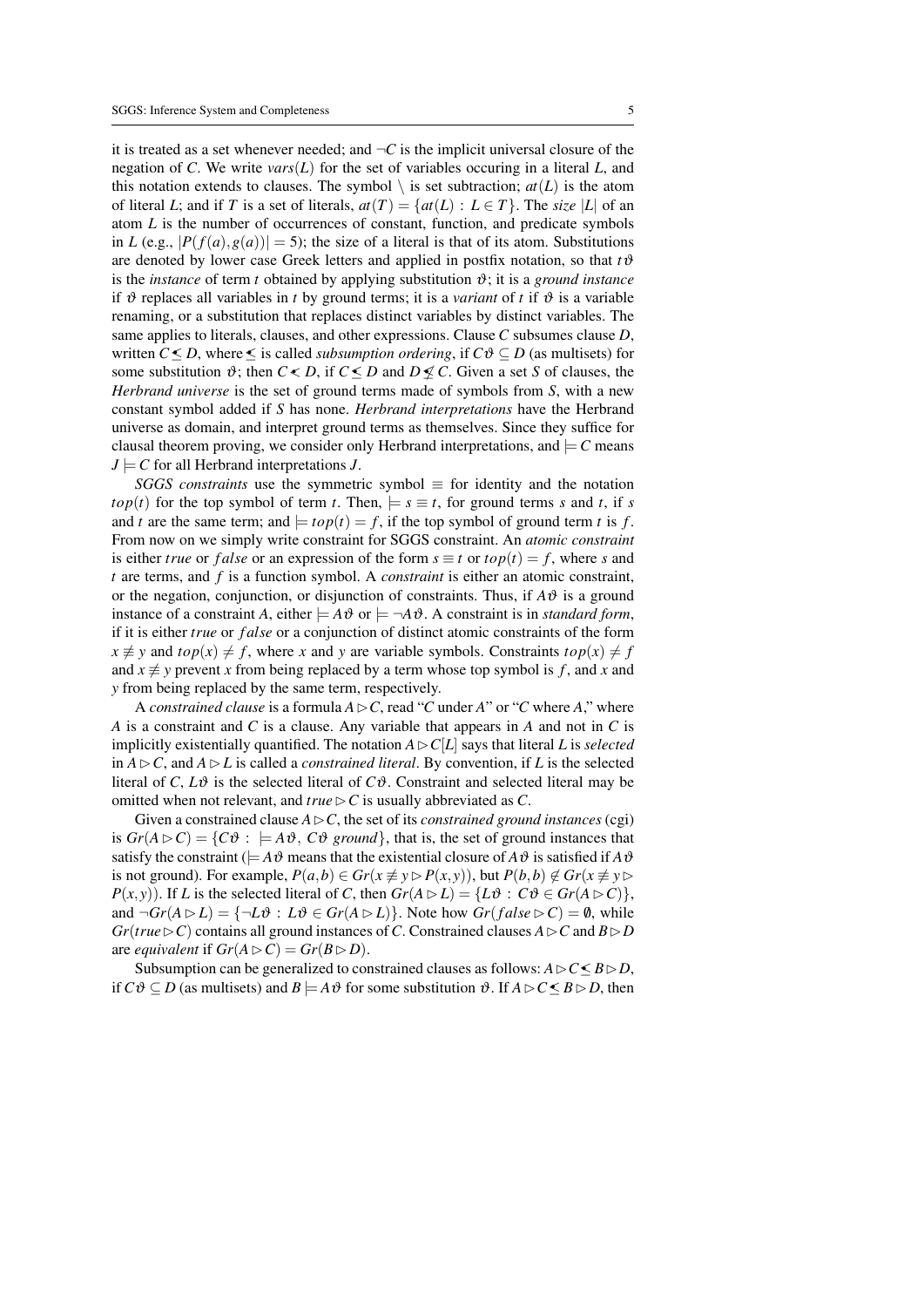for all  $D' \in Gr(B \triangleright D)$ , there is a  $C' \in Gr(A \triangleright C)$  such that  $C' \subseteq D'$  (as multisets). Indeed, for  $D' = C \vartheta \sigma \vee E \sigma$ , where *E* is a disjunction of literals, and  $\models B \sigma$  holds, take  $C' = C \vartheta \sigma$ , which is in  $Gr(A \triangleright C)$ , because  $B \models A \vartheta$  and  $\models B \sigma$  imply  $\models A \vartheta \sigma$ .

*L*iterals *A* ⊳ *L* and *B* ⊳ *M* intersect if  $at(Gr(A \triangleright L)) \cap at(Gr(B \triangleright M)) \neq \emptyset$ , and are *disjoint*, otherwise. Note that literals of different sign may intersect, as intersection is defined based on atoms. For example,  $x \not\equiv y \triangleright P(x, y)$  and  $top(z) \neq f \triangleright P(z, z)$  are disjoint; while the intersection of  $P(a,x)$  and  $\neg P(z,z)$  is  $P(a,a)$ . If  $A \triangleright L$  and  $B \triangleright M$ do not share variables, as it happens if they are literals from distinct clauses, they intersect if and only if  $at(L)$  and  $at(M)$  unify and the constraint  $(A \wedge B)$  or is satisfiable, where  $\sigma$  is the most general unifier (mgu) of  $at(L)$  and  $at(M)$ . The intersection is given by  $at(Gr((A \wedge B) \sigma \rhd M\sigma))$ .

For an interpretation *J*, we have  $J \models Gr(A \triangleright L)$ , if  $J \models M$  for all  $M \in Gr(A \triangleright L)$ ;  $J \models \neg Gr(A \triangleright L)$ , if  $J \models M$  for all  $M \in \neg Gr(A \triangleright L)$ ; and  $J \models Gr(A \triangleright C)$ , if  $J \models D$  for all  $D \in Gr(A \triangleright C)$ . Since variables in clauses, and their literals, are implicitly universally quantified,  $J \models A \triangleright L$ , if  $J \models Gr(A \triangleright L)$ , and  $J \models A \triangleright C$ , if  $J \models Gr(A \triangleright C)$ .

In propositional logic, if a literal *L* is false in an interpretation *J*, its complement ¬*L* is true in *J*. If all literals of a clause *C* are false in *J*, *C* is a *conflict clause* with respect to *J*. In first-order logic, if *L* is false in *J*, we only know that some ground instance  $L\vartheta$  is false in *J* and  $\neg L\vartheta$  is true. For first-order model-based reasoning, we introduce a stronger notion of falsity, which reproduces the propositional behavior: a literal *L* is *uniformly false* in *J*, if *all* its ground instances are false in *J*, or, equivalently, if  $\neg L$  is true in *J*. In symbols, and for constrained literals,  $A \triangleright L$  is *uniformly false* in *J*, if  $J \models \neg Gr(A \triangleright L)$ . A clause *C* is *uniformly false* in *J*, if all its literals are, which means that  $\neg C$  is true in *J*. In symbols, and for constrained clauses,  $A \triangleright C$  is *uniformly false* in *J*, if  $J \models \neg Gr(A \triangleright L)$  for all literals *L* of *C*. If  $A \triangleright C$  is uniformly false in *J*, we say that  $A \triangleright C$  is a *conflict clause* with respect to *J*, or  $A \triangleright C$  is *in conflict* with *J*, as *all* its constrained ground instances are false in *J*.

SGGS assumes an *initial interpretation* denoted *I*. A constrained literal  $A \triangleright L$  is *I-true*, if  $I \models A \triangleright L$ , and *I-false*, if it is uniformly false in *I*. Clearly, a constrained literal may be neither *I*-true nor *I*-false. A constrained clause  $A \triangleright C$  is *I-all-true*, if all its literals are *I*-true, and *I-all-false* if all its literals are *I*-false. The sets of *I*-true and *I*-false literals of *C* are denoted  $tlits(C)$  and  $flits(C)$ , respectively.

Definition 1 (SGGS clause sequence) An *SGGS clause sequence* is a possibly empty, finite sequence of constrained clauses  $\Gamma = A_1 \triangleright C_1[L_1], \ldots, A_n \triangleright C_n[L_n]$  ( $n \ge 0$ ) such that for all  $j, 1 \leq j \leq n$ :

1.  $C_i = flits(C_i) \cup tlist(C_i)$ : every literal is either *I*-true or *I*-false; and 2. If  $flits(C_i) \neq \emptyset$ , then  $L_i \in flits(C_i)$ : if a clause has *I*-false literals, one is selected.

The clause sequence in SGGS corresponds to the trail in CDCL: its purpose is to represent a candidate partial interpretation. Condition (1) is a key invariant of SGGS, while Condition (2) restricts the heuristic choice of selected literal by semantic guidance: in CDCL the choice of decided literal is purely heuristic; in SGGS *I*-false literals are preferred in order to build an interpretation different from *I*. The length of Γ, denoted  $|Γ|$ , is given by the number of clauses in Γ. For all *j*,  $1 \le j \le |Γ|$ , clause  $A_j \triangleright C_j[L_j]$  has *index j* in  $\Gamma$ , and is denoted by  $\pi_j[\Gamma]$ ; the *prefix* of  $\Gamma$  of length *j*,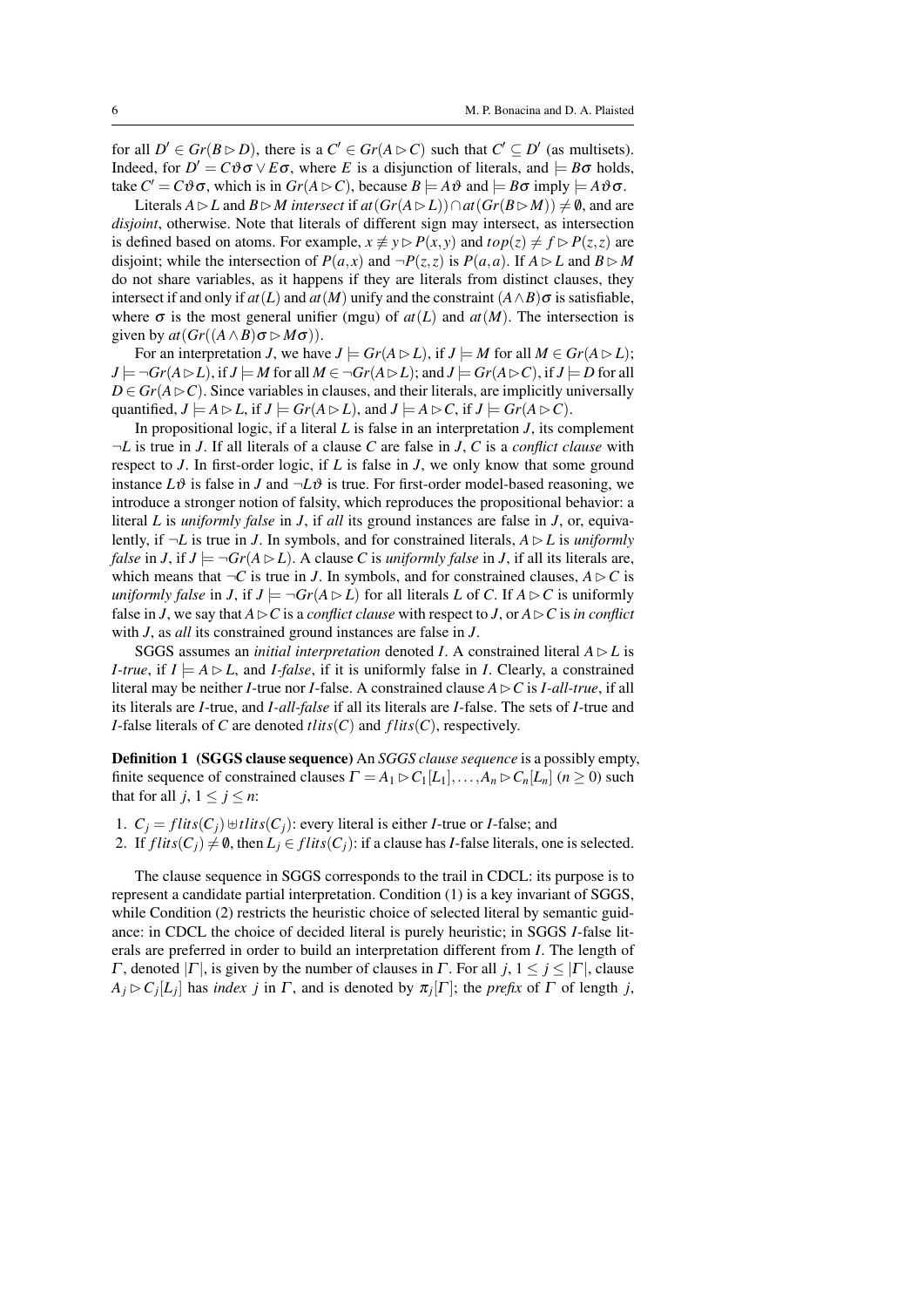denoted  $\Gamma|_j$ , is given by  $\Gamma|_j = A_1 \triangleright C_1[L_1], \ldots, A_j \triangleright C_j[L_j]$ , and is a *proper* prefix if  $j < |\Gamma|$ . The empty sequence is denoted by  $\varepsilon$ , so that  $\Gamma|_0 = \varepsilon$ .

The *partial interpretation induced* by an SGGS clause sequence  $\Gamma$ , denoted  $I^p(\Gamma)$ , is defined inductively over the length of the sequence: if  $|\Gamma| = n$ , and  $n > 0$ ,  $I^p(\Gamma)$ is given by  $I^p(\Gamma|_{n-1})$  plus those constrained ground instances of  $A_n \triangleright L_n$  that can be added to satisfy ground instances of  $A_n \triangleright C_n[L_n]$  not satisfied by  $I^p(\Gamma|_{n-1})$ . These constrained ground instances are called *proper*. Partial interpretations and proper constrained ground instances are mutually defined as follows:

Definition 2 (Induced partial interpretation) The *partial interpretation induced* by  $\Gamma = A_1 \triangleright C_1[L_1], \ldots, A_n \triangleright C_n[L_n]$ , denoted  $I^p(\Gamma)$ , is defined inductively as follows:

– If  $\Gamma = \varepsilon$ , then  $I^p(\Gamma) = \emptyset$ ;

 $-P$  Otherwise,  $I^p(\Gamma) = I^p(\Gamma|_{n-1}) \cup pcgi(A_n \triangleright L_n, \Gamma)$ .

**Definition 3** (Proper constrained ground instances) For  $\Gamma = A_1 \triangleright C_1[L_1], \ldots, A_n \triangleright$  $C_n[L_n]$ , for all  $j, 1 \leq j \leq |\Gamma|$ , the set of *proper constrained ground instances (pcgi)* of clause  $A_j \triangleright C_j[L_j]$ , of its selected literal  $A_j \triangleright L_j$ , and of  $\Gamma$  itself, is defined as follows:

- $p c g i(A_j \triangleright C_j[L_j], \Gamma) = \{C[L] \in Gr(A_j \triangleright C_j[L_j]) : I^p(\Gamma|_{j-1}) \cap C[L] = \emptyset,$  $\neg L \notin I^p(\Gamma|_{j-1})$ :  $C[L]$  is not satisfied by  $I^p(\Gamma|_{j-1})$ , as none of its literals is in  $I^p(\Gamma|_{j-1})$ , and can be satisfied by adding *L*, because  $\neg L$  is not in  $I^p(\Gamma|_{j-1})$ ;
- $p c g i (A_j \triangleright L_j, \Gamma) = \{ L : C[L] \in p c g i (A_j \triangleright C_j [L_j], \Gamma) \}$ : that is, the selected literals from the *pcgi*'s of the clause; and
- $p cgi(\Gamma) = \bigcup_{j=1}^n p cgi(A_j \triangleright L_j, \Gamma).$

It follows that  $\text{pcgi}(\Gamma) = I^p(\Gamma)$ . A constrained ground instance of  $A_j \triangleright C_j[L_j]$ in  $\Gamma$  is *complementary*, if it is not satisfied by  $I^p(\Gamma|_{j-1})$  and cannot be satisfied by adding its selected literal, because its selected literal appears negated in  $I^p(\Gamma|_{j-1})$ :

**Definition 4** (Complementary constrained ground instances) For  $\Gamma = A_1 \triangleright C_1[L_1]$ ,  $\ldots$ , $A_n \triangleright C_n[L_n]$ , for all  $j, 1 \leq j \leq |\Gamma|$ , the set of *complementary constrained ground instances (ccgi)* of clause  $A_j \triangleright C_j[L_j]$  and of its selected literal  $A_j \triangleright L_j$  is defined as follows:

- $ccgi(A_j ⊵ C_j[L_j], Γ) = {C[L] ∈ Gr(A_j ⊵ C_j[L_j]) : I<sup>p</sup>(Γ|<sub>j-1</sub>) ∩ C[L] = ∅,$  $\neg L \in I^p(\Gamma|_{j-1})\};$  and
- $ccgi(A_j \triangleright L_j, \Gamma) = \{L : C[L] \in ccgi(A_j \triangleright C_j[L_j], \Gamma)\}.$

Proper constrained ground instances of  $A_j \triangleright C_j[L_j]$  are not satisfied in  $I^p(\Gamma|_{j-1})$ and are satisfied in  $I^p(\Gamma|_j)$ , while complementary ones are not satisfied in either. If all constrained ground instance of a clause are proper, it means that its selected literal contributes *all* its constrained ground instances to  $I^p(\Gamma)$ :

**Definition 5** (Disjoint prefix) For  $\Gamma = A_1 \triangleright C_1[L_1], \ldots, A_n \triangleright C_n[L_n]$ , the *disjoint prefix* of  $\Gamma$ , denoted  $dp(\Gamma)$ , is its longest prefix such that, for all  $j, 1 \leq j \leq \vert dp(\Gamma) \vert$ ,  $Gr(A_j \triangleright C_j[L_j]) = pcgi(A_j \triangleright C_j[L_j], \Gamma)$ ; if  $\Gamma = \varepsilon$ , then by convention  $dp(\varepsilon) = \varepsilon$ .

It follows that a clause in  $dp(\Gamma)$  has no complementary constrained ground instances, and no selected literals in  $dp(\Gamma)$  intersect, which is the reason for its name: indeed, if  $A_i \triangleright L_i$  and  $A_j \triangleright L_j$  intersect, for  $i < j$ , the constrained ground instances of  $A_j \triangleright L_j$  whose atoms are in the intersection cannot be proper.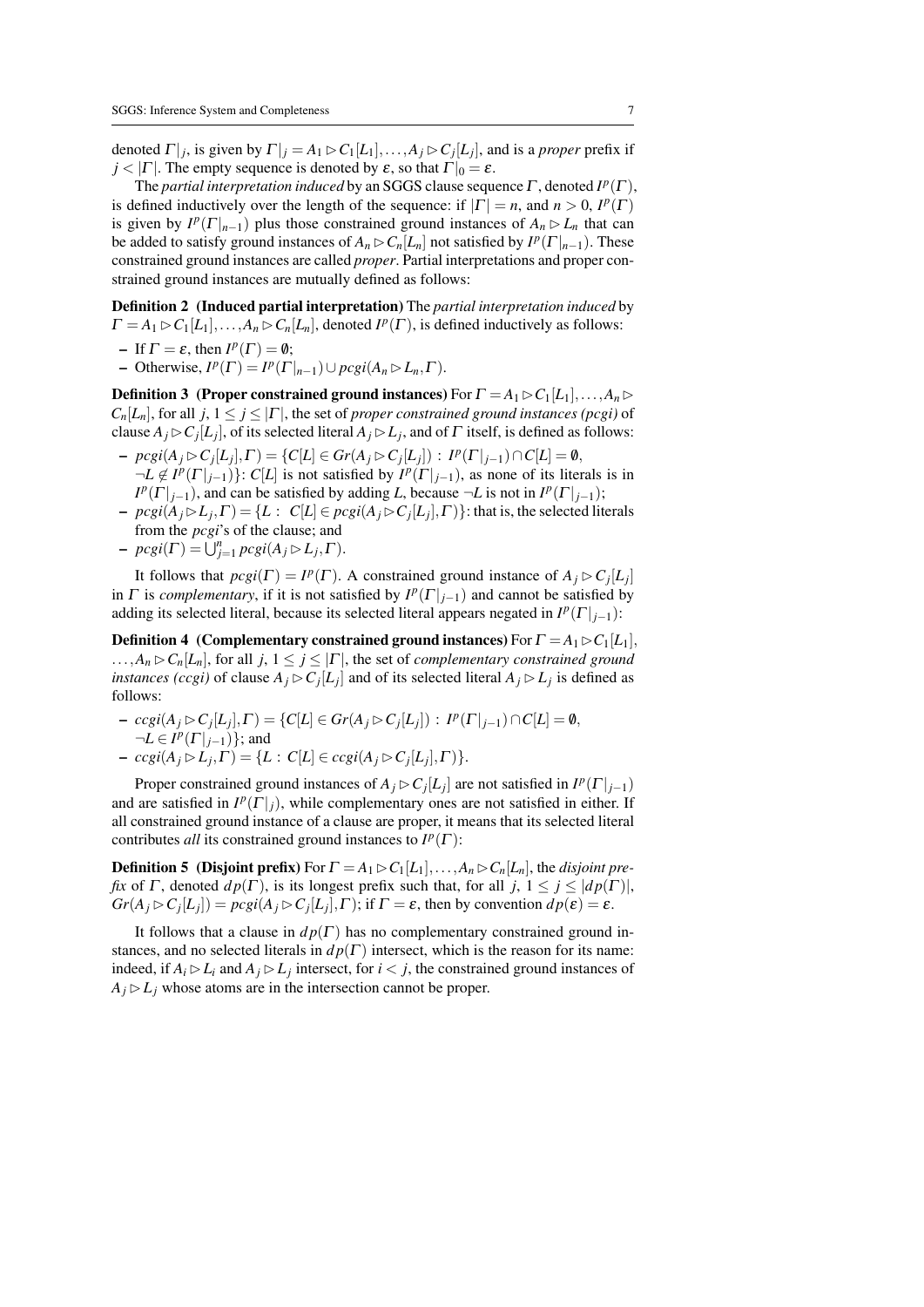*Example 1* Let  $\Gamma$  be the sequence of unit clauses  $P(a,x), P(b,y), \neg P(z,z), P(u,v)$ , where *a* and *b* are constant symbols, and *x*, *y*, *z*, *u*, and *v* are variable symbols. All ground instances of  $P(a, x)$  and  $P(b, y)$  are proper, and none is complementary. All ground instances of  $\neg P(z, z)$  are proper, except  $\neg P(a, a)$  and  $\neg P(b, b)$ , that are complementary. Thus,  $dp(\Gamma) = P(a, x), P(b, y)$ . All ground instances of  $P(u, v)$  are proper, except those of the form  $P(a,t)$ ,  $P(b,t)$ , and  $P(t,t)$  for any ground term *t*; among these, the complementary ones are those of the form  $P(t,t)$  for any ground term *t* other than *a* and *b*.

If an instance  $C[L] \in Gr(A_j \triangleright C_j[L_j])$  is not satisfied by  $I^p(\Gamma|_{j-1})$ , it is either proper  $(\neg L \notin I^p(\Gamma|_{j-1}))$  or complementary  $(\neg L \in I^p(\Gamma|_{j-1}))$ . Equivalently, if it is neither, it is satisfied by  $I^p(\Gamma|_{j-1})$ . Thus, if  $A_j \triangleright C_j[L_j]$  has neither proper nor complementary constrained ground instances,  $I^p(\Gamma|_{j-1})$  satisfies all its constrained ground instances, and therefore  $A_j \triangleright C_j[L_j]$  itself. A clause that is already satisfied by the partial interpretation induced by the clauses on its left is *disposable*:

**Definition 6 (Disposable clause)** A non-empty clause  $A \triangleright C[L]$  in  $\Gamma$  is *disposable*, if  $\text{pcgi}(A \triangleright L, \Gamma) = \text{ccgi}(A \triangleright L, \Gamma) = \emptyset.$ 

Clearly, no clause in  $dp(\Gamma)$  can be disposable.

*Example 2* Consider for simplicity sequences consisting only of unit clauses whose sole literal is selected. In  $P(x)$ ,  $\neg Q(x)$ ,  $P(x)$ , the second  $P(x)$  is disposable. In  $\neg P(x)$ ,  $\neg Q(x)$ ,  $P(x)$ , clause  $P(x)$  is not disposable, because all its ground instances are complementary. Similarly, in  $P(x)$ ,  $\neg P(x)$ ,  $\neg P(x)$ , neither occurrence of  $\neg P(x)$  is disposable, because for both all ground instances are complementary. If the signature has only one function symbol *f* and one constant symbol *a*, then  $P(z)$  is disposable in *P*(*a*), *P*(*f*(*x*)), *P*(*z*), while *P*(*f*(*x*)) and *P*(*a*) are disposable in *P*(*z*), *P*(*a*), *P*(*f*(*x*)).

This example shows a difference between disposability and subsumption: a clause may be made disposable by less general clauses that precede it in  $\Gamma$ , because disposability is a *model-based* notion of redundancy, and the order of occurrence of clauses in  $\Gamma$  affects  $I^p(\Gamma)$ . Disposability includes subsumption of clauses of higher index:

**Lemma 1** *If*  $\pi_k(\Gamma)$  *is disposable, any*  $\pi_j(\Gamma)$  *such that*  $j > k$  *and*  $\pi_k(\Gamma) \leq \pi_j(\Gamma)$  *is also disposable.*

*Proof* Let  $\pi_k(\Gamma)$  be  $A \triangleright C$  and  $\pi_i(\Gamma)$  be  $B \triangleright D$ . By the disposability hypothesis, we have  $I^p(\Gamma|_{k-1}) \models A \triangleright C$ , or, equivalently,  $I^p(\Gamma|_{k-1}) \models Gr(A \triangleright C)$ . By the subsumption hypothesis, we know that for all  $D' \in Gr(B \triangleright D)$ , there is a  $C' \in Gr(A \triangleright C)$  such that  $C' \subseteq D'$  (as multisets). Thus,  $I^p(\Gamma|_{k-1}) \models Gr(B \triangleright D)$ , hence  $I^p(\Gamma|_{k-1}) \models B \triangleright D$ .

By consulting *I* whenever  $I^p(\Gamma)$  does not determine the truth value of a ground literal,  $I^p(\Gamma)$  can be completed in an interpretation:

Definition 7 (Induced interpretation) The *interpretation induced* by an SGGS clause sequence  $\Gamma$ , denoted  $I[\Gamma]$ , is the interpretation such that, for all ground literals L, if  $at(L) \in at(P(\Gamma))$ , then  $I[\Gamma] \models L$  if and only if  $L \in I^p(\Gamma)$ ; if  $at(L) \notin at(P(\Gamma))$ , then  $I[\Gamma] \models L$  if and only if  $I \models L$ .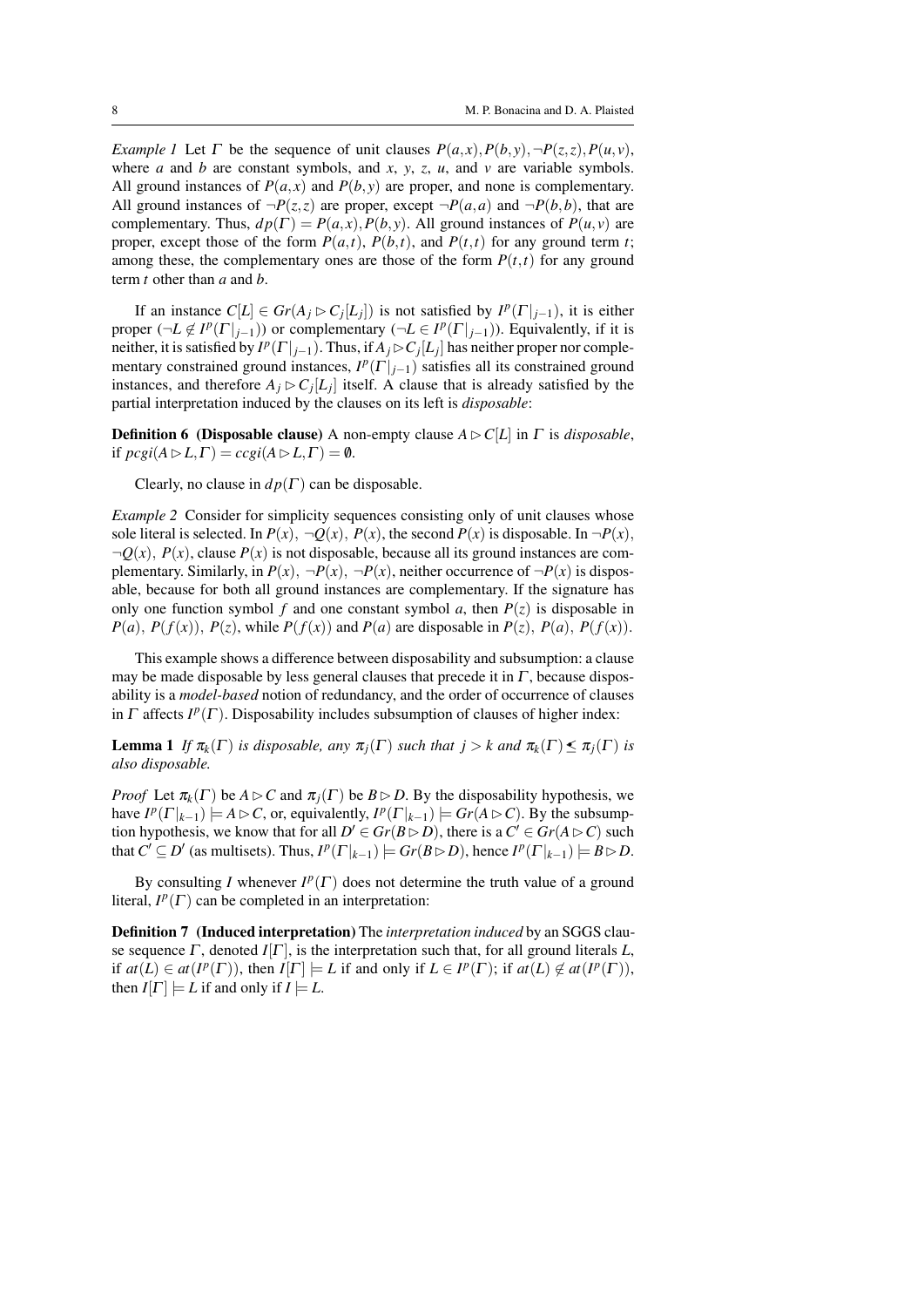In other words,  $I[\Gamma]$  makes all proper constrained ground instances of all selected literals in  $\Gamma$  true, and otherwise is like *I*. As a special case,  $I[\varepsilon] = I$ .

*Example 3* If  $\Gamma$  is the sequence  $P(a, x), P(b, y), \neg P(z, z), P(u, v)$  of Example 1, and *I* is the all-negative interpretation, where negative literals are true and positive literals are false,  $I[\Gamma] \models P(a,t)$  and  $I[\Gamma] \models P(b,t)$  for all ground terms *t*, but  $I[\Gamma] \not\models P(t,t)$ for *t* other than *a* and *b*, and  $I[\Gamma] \models P(s,t)$  for all distinct ground terms *s* and *t*.

Every prefix of a sequence is a sequence, and therefore induces an interpretation:

*Example 4* Let  $\Gamma = C_1, C_2, C_3$  be  $[P(x)]$ ,  $\neg P(f(y)) \vee [Q(y)]$ ,  $\neg P(f(z)) \vee \neg Q(g(z)) \vee$  $[R(f(z), g(z))]$ , with *I* all-negative, so that positive literals have been selected by Condition (2) of Definition 1. Then  $I[\Gamma]_0] = I[\varepsilon] = I; I[\Gamma]_1$  interprets all positive literals as false, except for the ground instances of  $P(x)$ ;  $I[\Gamma]_2$  interprets all positive literals as false, except for the ground instances of  $P(x)$  and  $Q(y)$ ; and  $I[\Gamma]_3] = I[\Gamma]$  interprets all positive literals as false, except for the ground instances of  $P(x)$ ,  $Q(y)$  and  $R(f(z), g(z))$ . Note how for this  $\Gamma$  we have  $dp(\Gamma) = \Gamma$ .

As proper constrained ground instances of *I*-true selected literals are true in *I*, *I*[Γ ] and *I* differ on the proper constrained ground instances of *I*-false selected literals, that are false in *I* and true in  $I[\Gamma]$ . An *I*-true literal is selected only in an *I*-all-true clause: if  $A_j \rhd C_j[L_j]$  is *I*-all-true,  $I[\Gamma|_{j-1}] = I[\Gamma|_j],$  or *I*-all-true clauses do not contribute to build the induced interpretation. The rôle of *I*-all-true clauses will become clear with *first-order clausal propagation*, that we describe next.

Consider CDCL applied to a set of propositional clauses: if literal ¬*L* appears in the trail, all occurrences of *L* in the set are false; the truth value of *L depends* on the assertion of  $\neg L$  in the trail. Thanks to the notion of uniform falsity, SGGS generalizes this concept to first-order logic: if *all* constrained ground instances of a literal *L* appear *negated* among the *proper* constrained ground instances of a selected literal *M*, *L* is *uniformly false* in *I*[ $\Gamma$ ]; the uniform falsity of *L* depends on the fact that *M* is selected. SGGS exploits these dependences under *semantic guidance* by *I*, which is the reason for the requirement that all literals in a sequence be either *I*true or *I*-false (cf. Condition (1) in Definition 1). Under this invariant, if all ground instances of a literal appear negated among ground instances of another, it must be that one is *I*-true and the other *I*-false; either an *I*-true literal depends on an *I*-false selected literal, or an *I*-false literal depends on an *I*-true selected literal:

**Definition 8** (Dependence) Given  $\Gamma = A_1 \triangleright C_1[L_1], \ldots, A_n \triangleright C_n[L_n]$ , for all indices *j* and *k*,  $1 \leq j, k \leq n$ , for all literals  $L \in C_j[L_j]$ , *L depends* on  $L_k$  if

- 1.  $k < j$ ,
- 2.  $\neg Gr(A_j \triangleright L) \subseteq \text{pcgi}(A_k \triangleright L_k, \Gamma),$
- 3.  $L_k \in \text{flits}(C_k[L_k]) \text{ if } L \in \text{flits}(C_j[L_j]), \text{ and}$
- 4.  $L_k \in \text{flits}(C_k[L_k]) \text{ if } L \in \text{flits}(C_j[L_j]).$

By Conditions (1) and (2)  $A_j \triangleright L$  is uniformly false in  $I[\Gamma]$ . If  $A_k \triangleright C_k[L_k]$  is in  $dp(\Gamma)$ , Condition (2) can be rewritten as  $\neg Gr(A_i \triangleright L) \subseteq Gr(A_k \triangleright L_k)$ , which holds if there exists a substitution  $\vartheta$  such that  $L = \neg L_k \vartheta$  and  $A_j \models A_k \vartheta$ . Since  $I[\Gamma]$  differs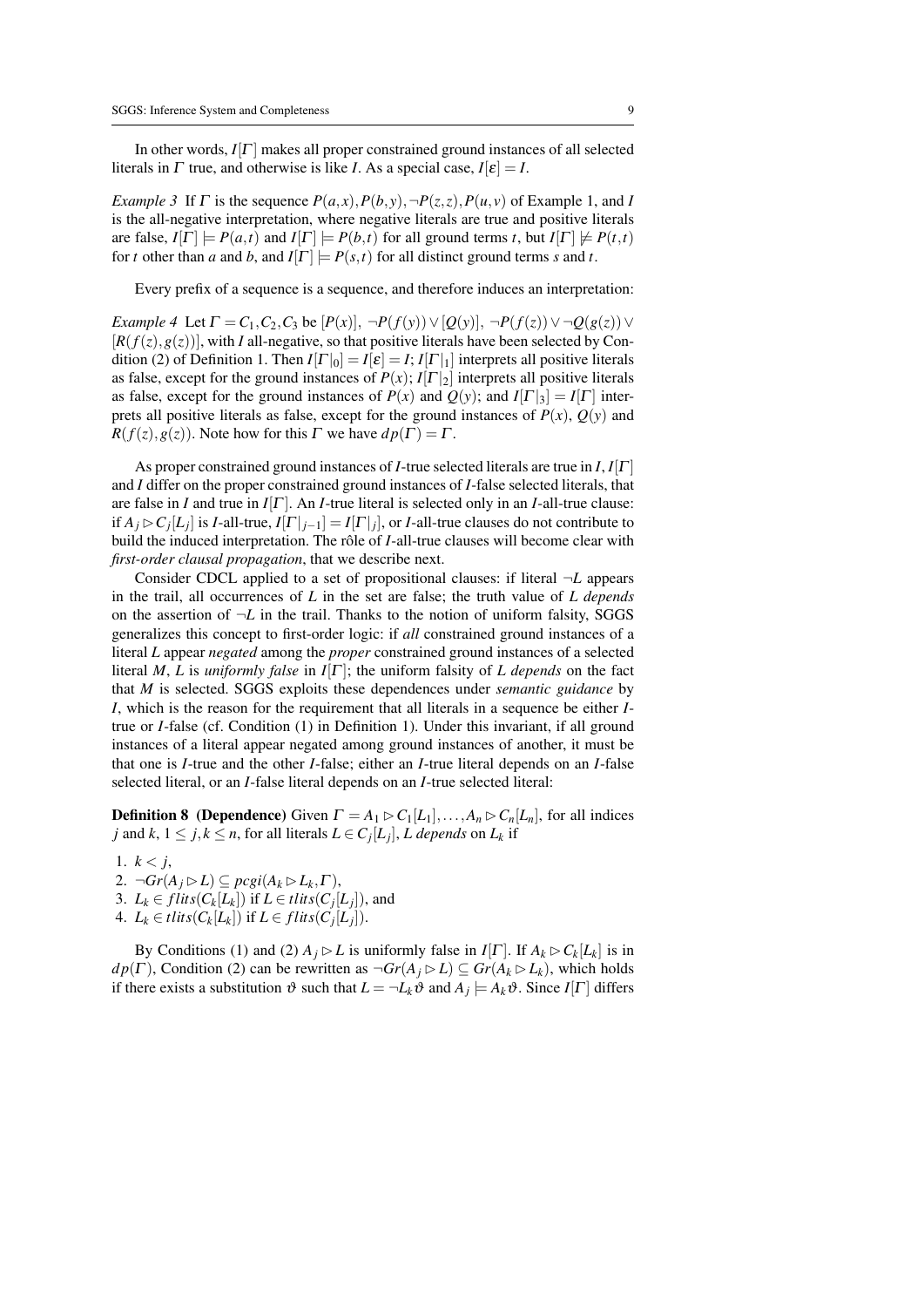from Γ for the proper constrained ground instances of *I*-false selected literals, the most relevant dependences are those where an *I*-true literal depends on an *I*-false selected literal: the system modifies *I* into  $I[\Gamma]$  by selecting an *I*-false literal, but in so doing uniformly falsifies an *I*-true literal. SGGS uses *assignment functions*, or *assignments* for short, to represent dependences of *I*-true literals:

**Definition 9** (Assignment) Given  $\Gamma = A_1 \triangleright C_1[L_1], \ldots, A_n \triangleright C_n[L_n]$ , for all *j*,  $1 \leq$  $j \leq n$ , an *assignment* is a partial function  $\Phi_I^j$  $T_{\Gamma}$ : *tlits*( $C_j$ )  $\rightarrow$  {1,...,*n*} such that, for all  $L \in \text{tlits}(C_j[L_j]),$  if  $\Phi^j_{\Gamma}$  $P_{\Gamma}^{J}(L) = k$ , then:

- 1. *L* depends on  $L_k$ ;
- 2. If  $L \neq L_j$ , then  $\Phi_I^j$  $\int_{\Gamma}^{J}(L)$  is defined: non-selected *I*-true literals must be assigned;
- 3. If  $L = L_j$  and there exists an  $L_k$  such that  $L$  depends on  $L_k$ , then  $\Phi_I^j$  $P_{\Gamma}^{J}(L)$  is defined: selected *I*-true literals are assigned if possible;
- 4. If  $L \neq L_j$ ,  $L_j \in \text{flits}(C_j)$ , and  $\Phi_I^j$  $D_T^J(L_j) = i$ , then  $k \le i < j$ : if the selected literal  $L_j$ of  $C_j$  is *I*-true and it is assigned, then it is assigned to the largest index (or to the rightmost clause) among all literals of *C<sup>j</sup>* .

By slightly abusing the terminology, we may write that a literal is assigned to a literal or to a clause. Condition (4) is a second restriction on literal selection (after Condition (2) in Definition 1), because it will be fulfilled by selecting in an *I*-all-true clause a literal that depends on the rightmost clause. With the notion of assignment, we can appreciate a rôle of *I-false selected literals in the disjoint prefix*; since all constrained ground instances of selected literals in  $dp(\Gamma)$  are proper, it is easier to assign *I*-true literals to indices in  $dp(\Gamma)$ :

*Example 5* Let  $\Gamma$  be  $[P(x)]$ ,  $\neg P(f(y)) \vee [Q(y)]$ ,  $\neg P(f(z)) \vee \neg Q(g(z)) \vee [R(f(z), g(z))]$ , with clauses named  $C_1, C_2, C_3$ , and all-negative *I* as in Example 4. The *I*-true literal  $\neg P(f(y))$  in  $C_2$  is assigned to the selected *I*-false literal  $P(x)$  in  $C_1$ , because all ground instances of  $P(x)$  are proper, and  $P(f(y))$  is an instance of  $P(x)$ . For the same reason, the *I*-true literal  $\neg P(f(z))$  in *C*<sub>3</sub> also is assigned to *P*(*x*). Similarly, the *I*-true literal  $\neg Q(g(z))$  in  $C_3$  is assigned to the selected *I*-false literal  $Q(y)$  in  $C_2$ .

Returning to CDCL, if the complements of all the literals of a clause *C* appear in the trail, *C* is a *conflict clause*; if the complements of all the literals of *C* except one, say *Q*, appear in the trail, *Q* is an *implied literal* with *C* as *justification*. By requiring that all *I*-true literals that are not selected are assigned, and that selected *I*-true literals are assigned if possible, SGGS ensures that *all I-all-true clauses in* Γ *are either conflict clauses or justifications of implied literals. Indeed, let*  $A_j \triangleright C_j[L_j]$ be *I*-all-true. If all its literals are assigned, it means that they are all uniformly false in *I*[Γ]:  $A_j \triangleright C_j[L_j]$  is *in conflict* with *I*[Γ]; all its constrained ground instances are complementary; and it is not disposable. If *L<sup>j</sup>* is not assigned, it means that all other literals of  $C_j$  are uniformly false in  $I[\Gamma]$ , so that satisfying  $L_j$  is the only way to satisfy  $A_j \triangleright C_j[L_j]$ : in this sense  $L_j$  is an *implied literal* and  $A_j \triangleright C_j[L_j]$  stands in Γ as its *justification*. We can now appreciate the rôle of *I-true selected literals in the disjoint prefix*: if an *I*-all-true clause is in  $dp(\Gamma)$ , its selected literal *cannot* be assigned, because it is disjoint from all selected literals of smaller index. Thus, an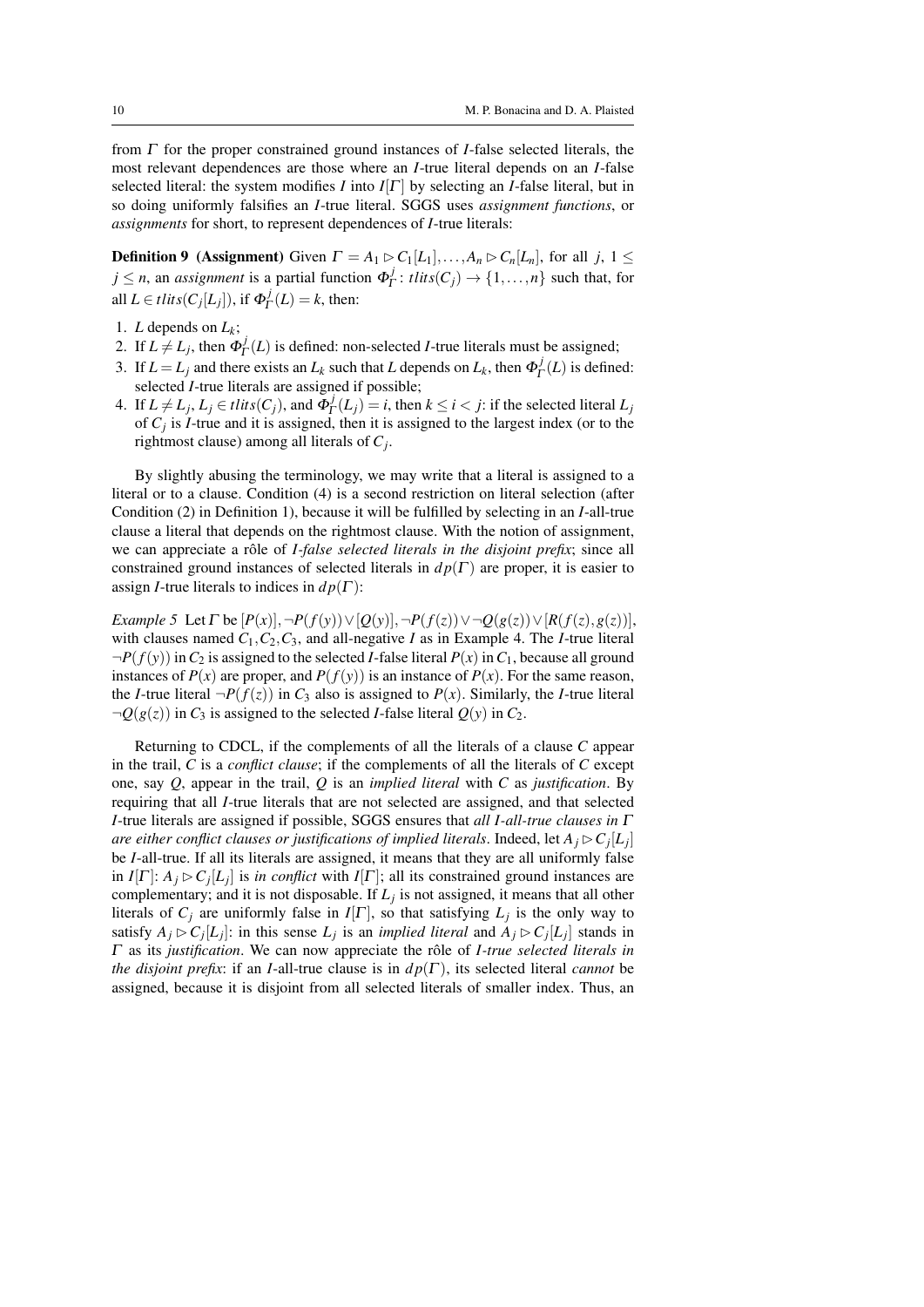*I*-true selected literal in  $dp(\Gamma)$  and its clause are necessarily an implied literal and its justification. We shall see how SGGS ensures that *all* justifications are in  $dp(\Gamma)$ .

Also a non-*I*-all-true  $A_j \triangleright C_j[L_j]$  can be in conflict. Consider an *I*-false literal *L* in  $A_j \triangleright C_j[L_j]$ : if none of its constrained ground instances appear among the proper constrained ground instances of any *I*-false selected literal  $L_k$  with  $k < j$ , it means that *L* is uniformly false in  $I[\Gamma]_{i-1}$ . If this happens for all *I*-false literals in  $A_i \triangleright$  $C_j[L_j]$ , as its *I*-true literals are assigned and therefore uniformly false,  $A_j \triangleright C_j[L_j]$  is in conflict with  $I[\Gamma|_{j-1}]$ . How about  $I[\Gamma|_j]$ ? If  $A_j \rhd C_j[L_j]$  has proper constrained ground instances, they are satisfied in  $I[\Gamma|_j]$ , and  $A_j \triangleright C_j[L_j]$  is not in conflict with  $I[\Gamma|_j]$ . On the other hand, if all *I*-false literals in  $A_j \triangleright C_j[L_j]$  depend on implied literals in  $d p(\Gamma)$ , no matter which one is selected, this clause has no proper constrained ground instances and is in conflict also with  $I[\Gamma]_j$ . We shall see how SGGS *explains* conflicts by resolving *I*-false literals in conflict clauses with implied literals they depend on: it is the *I*-false literals in a conflict clause that get resolved away in conflict explanation, because they are those that differentiate  $I[\Gamma]$  from *I*. Unless a contradiction arises, the resulting *I*-all-true conflict clause will enter  $dp(\Gamma)$  and become the justification of its selected literal. It is an *I*-all-true conflict clause that gets learned, and it is one of its literals that gets implied, because the system has *learned* that all constrained ground instances of this literal ought to be true also in  $I[\Gamma]$ .

## 3 The SGGS Inference Schemes

Knowing what SGGS clause sequences represent, in this section and the next we describe how SGGS generates and transforms SGGS clause sequences, hence their induced interpretations. As usual in theorem proving, this process is called *derivation*:

Definition 10 (SGGS-derivation) Given set *S* of clauses and initial interpretation *I*, an *SGGS-derivation* from *S* is a series of triples

$$
(S;I; \Gamma_0) \vdash (S;I; \Gamma_1) \vdash \dots (S;I; \Gamma_j) \vdash \dots
$$

where  $\Gamma_0 = \varepsilon$ , and  $\forall j > 0$ ,  $\Gamma_j$  is an SGGS clause sequence generated from  $(S; I; \Gamma_{j-1})$ by an SGGS-inference.

An SGGS-derivation may be written in the form  $\Gamma_0 \vdash \Gamma_1 \vdash \dots \Gamma_i \vdash \dots$ , as *S* and *I* do not change. A derivation is *successful* if there is a  $k, k \ge 0$ , such that  $I[I_k] \models S$  or  $\Gamma_k$  ( $k > 0$ ) contains the empty clause, denoted by  $\perp$ ; in the latter case the derivation is a *refutation*.

# 3.1 The SGGS-extension Inference Scheme

SGGS generates an SGGS-derivation seeking a  $\Gamma$  such that  $I[\Gamma] \models S$ . If  $I[\Gamma] \models S$ , the search is over. Otherwise, there is a clause  $C \in S$  such that  $I[\Gamma] \not\models C$ . This means that there is a ground instance *C*<sup>'</sup> of *C* such that  $I[\Gamma] \not\models C'$ . Then, SGGS will apply an *SGGS-extension* inference to generate from *C* and Γ a possibly constrained clause  $A \triangleright E$ , such that *E* is an instance of *C*, and *C*<sup> $\prime$ </sup> is a constrained ground instance of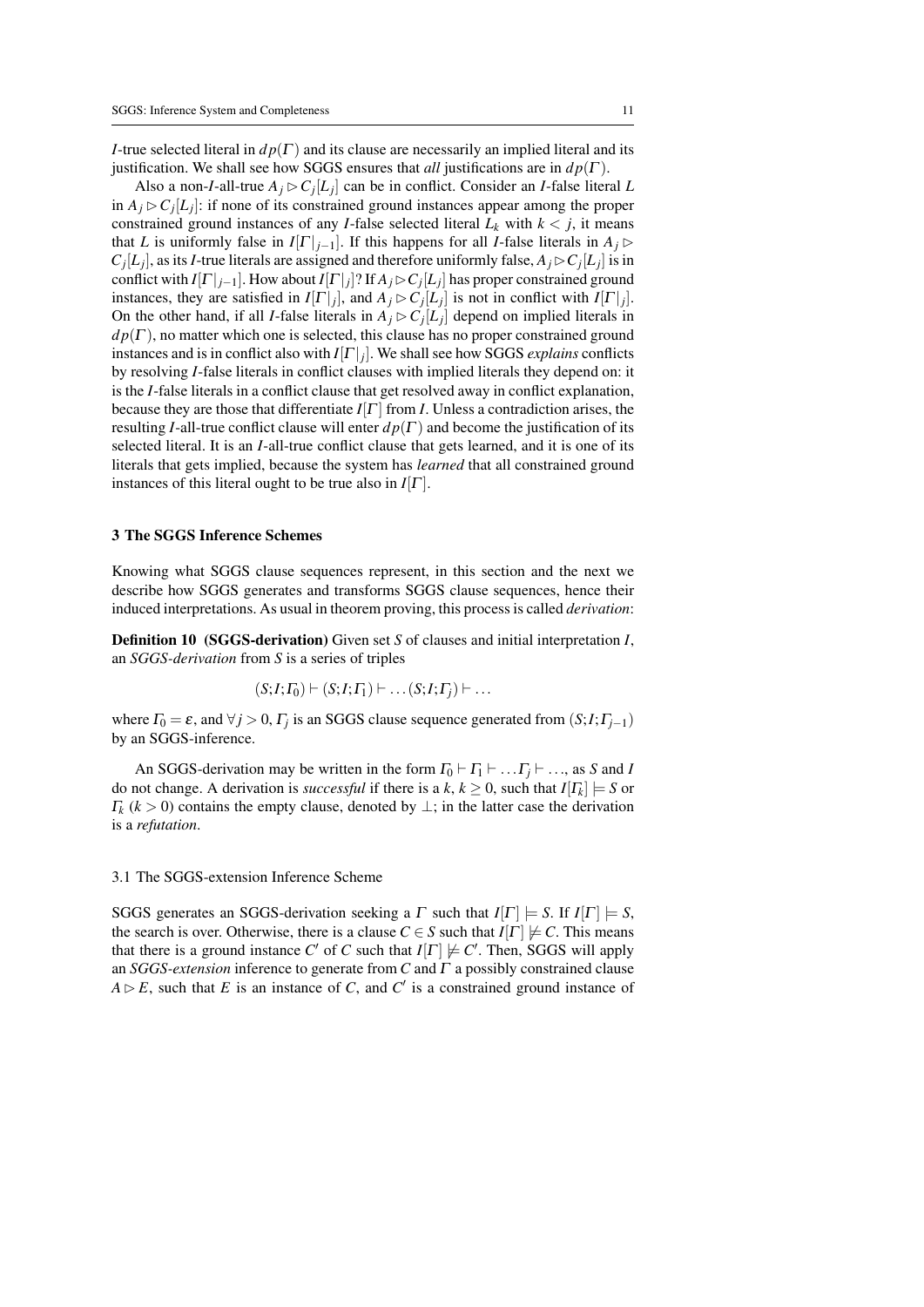$A \triangleright E$ . By adding  $A \triangleright E$  to  $\Gamma$ , SGGS adds to  $I^p(\Gamma)$  the proper constrained ground instances of the selected literal of  $A \triangleright E$ , so that  $I[\Gamma]$  satisfies its ground instance that appears in  $C'$  (since  $C'$  is an instance of  $E$ ) and therefore  $C'$  itself.

Since SGGS-extension generates instances of clauses in *S*, in order to define it, we need to specify substitutions to instantiate input clauses. SGGS-extension will apply if there are clauses  $C \in S$ , and  $B_1 \triangleright D_1[M_1], \ldots, B_n \triangleright D_n[M_n]$  in  $dp(\Gamma)$ , such that  $M_1, \ldots, M_n$  are *I*-false, and for distinct literals  $L_1, \ldots, L_n$  of *C* there is a simultaneous most general unifier  $\alpha$  such that  $L_i\alpha = \neg M_i\alpha$ , for all  $j, 1 \le j \le n$ . SGGS-extension unifies literals with *I*-false selected literals, because they are those that differentiate  $I[\Gamma]$  from *I*; and it picks them in  $d p(\Gamma)$ , so that all their ground instances are proper, hence relevant to *I*[Γ ]: in this way instance generation is *model-driven*. This generates the clause  $(\bigwedge_{j=1}^{n} B_j \alpha) \triangleright C\alpha$ . Since  $M_1, \ldots, M_n$  are *I*-false, and  $L_j \alpha = \neg M_j \alpha$ ,  $1 \le j \le n$ *n*, it follows that  $L_1 \alpha, \ldots, L_n \alpha$  are *I*-true. Since every literal in a clause that enters an SGGS clause sequence must be either *I*-true or *I*-false, we may need to apply a second substitution β to guarantee that all other literals of the added clause are *I*false. If *I* is based on sign, that is, either *all-negative* (all negative literals are true) or *all-positive* (all positive literals are true), this is *not necessary*: if *I* is all-negative (all-positive), any input positive (negative) literal is *I*-false. For *I* not based on sign, we introduce *falsifiers*, that is, substitutions that capture false ground instances and make literals uniformly false. We say that two sets of substitutions  $\mathscr S$  and  $\mathscr T$  are *equivalent* with respect to clause *C*, written  $\mathscr{S} \equiv_C \mathscr{T}$ , if they capture the same set of ground instances:  $\bigcup_{\vartheta \in \mathscr{S}} Gr(C\vartheta) = \bigcup_{\vartheta \in \mathscr{T}} Gr(C\vartheta)$ . Then, a set of substitutions is *J-falsifying* if it captures the ground instances that are false in an interpretation *J*:

**Definition 11** (*J*-falsifier) Given a clause C and an interpretation *J*, a set  $\mathscr S$  of substitutions is *J-falsifying* for *C*, if  $\mathcal{S} \equiv_C {\phi : C \phi \in Gr(C) \wedge J \not\models C \vartheta}$ . An element of a *J*-falsifying set for *C* is a *J-falsifier* for *C*.

For the initial interpretation *I*, we use *semantic falsifying set* and *semantic falsifier* in place of *I*-falsifying set and *I*-falsifier. The key point is that if  $\vartheta$  is a semantic falsifier for *C*, all literals of  $C\vartheta$  are *I*-false.

As it is typical in first-order inferences, we should not over-commit, and just like we apply a most general unifier, we want to apply a *most general falsifier*. A *most general* substitution is *minimal* with respect to an ordering. For example, a most general unifier is minimal with respect to the ordering on substitutions defined by  $\sigma \leq \vartheta$  if there is a  $\rho$  such that  $\vartheta = \sigma \circ \rho$ , where  $\circ$  is composition. In order to define a *most general falsifier* for *C*, we introduce an ordering on substitutions relative to *C*:  $\vartheta_1 \leq_C^{Gr} \vartheta_2$  if  $Gr(C\vartheta_2) \subseteq Gr(C\vartheta_1)$ . As usual,  $\vartheta_1 \leq_C^{Gr} \vartheta_2$  if  $\vartheta_1 \leq_C^{Gr} \vartheta_2$  and  $\vartheta_2 \not\leq_C^{Gr} \vartheta_1$ ;  $\mathcal{O}_1 \equiv_C^{Gr} \mathcal{O}_2$ , if  $\mathcal{O}_1 \leq_C^{Gr} \mathcal{O}_2$  and  $\mathcal{O}_2 \leq_C^{Gr} \mathcal{O}_1$ ;  $\mathcal{O}_1 \geq_C^{Gr} \mathcal{O}_2$  if  $\mathcal{O}_2 \leq_C^{Gr} \mathcal{O}_1$ ; and  $\mathcal{O}_1 \geq_C^{Gr} \mathcal{O}_2$ if  $\vartheta_2 \leq_C^{Gr} \vartheta_1$ . Note how to a *smaller* substitution corresponds a *larger* set of ground instances. The following lemma shows that the ordering  $\langle C \rangle^{Gr}$  is *well-founded*; there cannot be an infinite descending chain of substitutions, or, equivalently, there cannot be an infinite ascending chain of ever larger sets of ground instances:

# **Lemma 2** For all clauses C, the ordering  $\leq_C^{Gr}$  is well-founded.

*Proof* By assumption, the Herbrand universe has at least one constant symbol. If clause*C* has no function symbols, the theorem is trivial. We assume that*C* has at least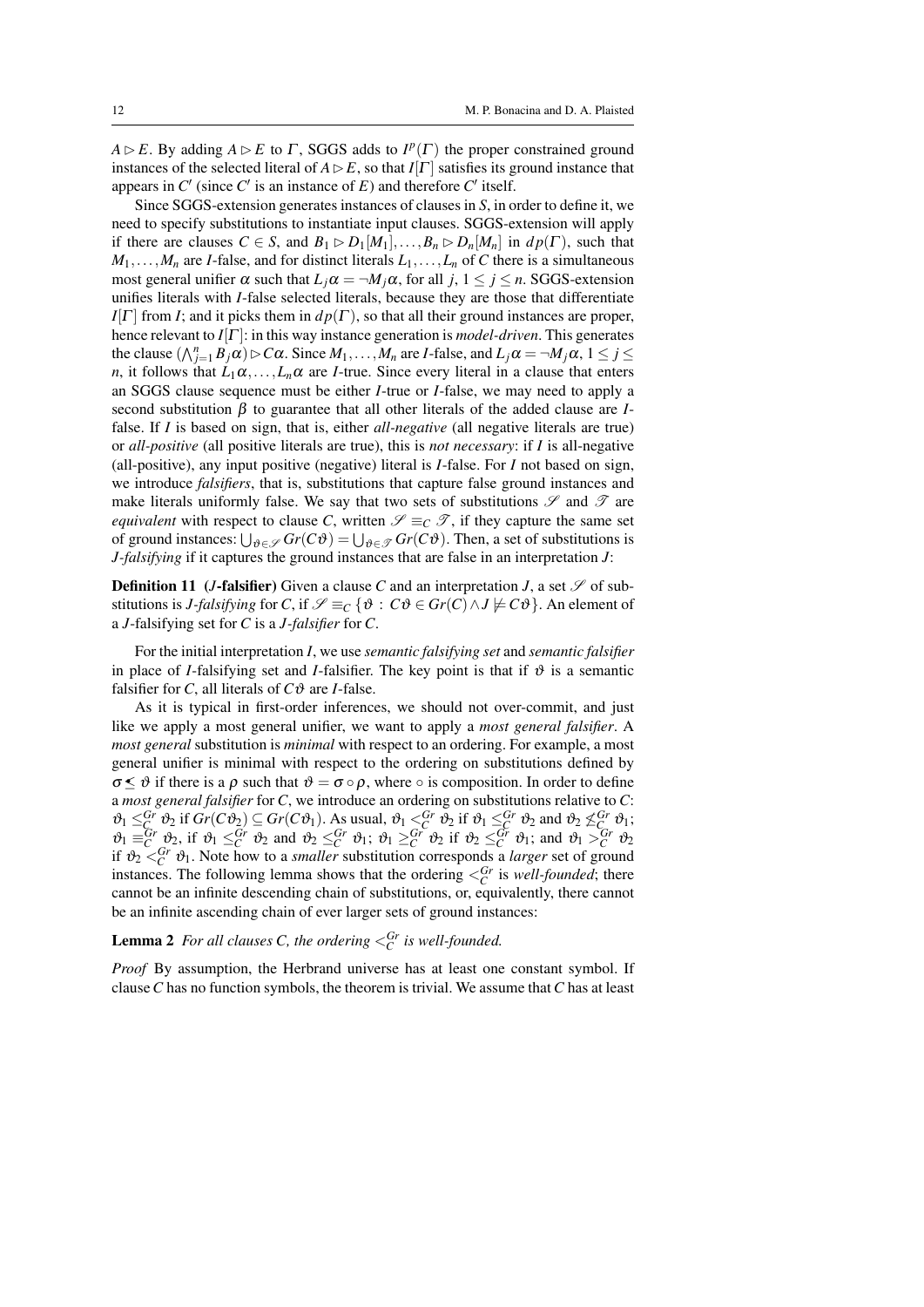one function symbol, so that the Herbrand universe is infinite. By way of contradiction, assume that there is an infinite chain  $\vartheta_1 >^{\text{Gr}}_{C} \vartheta_2 >^{\text{Gr}}_{C} \vartheta_3 >^{\text{Gr}}_{C} \dots \vartheta_i >^{\text{Gr}}_{C} \vartheta_{i+1} \dots$ or  $Gr(C\vartheta_1)$  ⊂  $Gr(C\vartheta_2)$  ⊂  $Gr(C\vartheta_3)$ ...  $Gr(C\vartheta_i)$  ⊂  $Gr(C\vartheta_{i+1})$ .... The strict subset relation implies that no two  $C\vartheta_i$ 's are equal or variants, that is, there are infinitely many distinct  $C\vartheta_i$ 's. All  $C\vartheta_i$ 's have number of literals bounded by the number of literals of *C*. Since the number of clauses with bounded number of literals and bounded literal size is finite, the sizes of the literals in the  $C\vartheta$ <sup>2</sup> is must increase without bound. For any *n*, there is an *i* such that  $C\vartheta_i$  has a literal *L* of size larger than *n*, which means that any clause in  $Gr(C\vartheta_i)$  has a literal of size larger than *n*. Suppose the maximum size of any literal in  $C\vartheta_1$  is *n*. Let *j* be such that  $C\vartheta_j$  has a literal of size larger than *n*. We have  $Gr(C\vartheta_1) \subset Gr(C\vartheta_i)$ . However, all elements of  $Gr(C\vartheta_i)$  have a literal of size larger than *n*. Because the Herbrand universe has at least one constant symbol, there is a clause  $D \in Gr(C\vartheta_1)$  such that the maximum literal size of *D* is *n* (*D* is obtained by replacing all variables by the constant). Therefore  $D \notin Gr(C\vartheta_i)$ , contradicting  $Gr(C\vartheta_1) \subset Gr(C\vartheta_i).$ 

A set  $\mathscr S$  of substitutions is *most general* for *C*, if no distinct substitutions  $\vartheta_1$  and  $\vartheta_2$  in  $\mathscr S$  satisfy  $\vartheta_1 \leq_C^{Gr} \vartheta_2$ . In other words, all substitutions in a most general set are incomparable, and therefore, intuitively, independent. By well-foundedness of  $\langle C^r \rangle$ most general sets exist:

**Theorem 1** *For all sets*  $S$  *of substitutions and clauses C, there is a subset*  $S \subseteq S$ *such that*  $\mathcal{T}$  *is most general for C* and  $\mathcal{S} \equiv_C \mathcal{T}$ *.* 

*Proof* Since  $\leq_C^{Gr}$  is well-founded, there are minimal elements and we can reason by induction on  $\leq_C^{Gr}$ . Let  $\mathscr{T}'$  be the subset of the minimal elements in  $\mathscr{S}$ , that is, those  $\vartheta_2$  such that for no  $\vartheta_1 \in \mathcal{S}$  it is  $\vartheta_1 <^{\check{Gr}}_{\check{C}} \vartheta_2$ . First we show that  $\mathcal{S} \equiv_C \mathcal{T}'$ . Since  $\mathcal{T}' \subseteq$  $\mathscr{S}$ , it is  $\bigcup_{\vartheta \in \mathscr{T}'} Gr(C\vartheta) \subseteq \bigcup_{\vartheta \in \mathscr{S}} Gr(C\vartheta)$ . For  $\bigcup_{\vartheta \in \mathscr{T}} Gr(C\vartheta) \subseteq \bigcup_{\vartheta \in \mathscr{T}'} Gr(C\vartheta)$ , we show that for every  $\vartheta \in \mathscr{S}$  there is a  $\vartheta_2 \in \mathscr{T}'$  such that  $\vartheta_2 \leq_C^{Gr} \vartheta$ . Indeed, if  $\vartheta \in \mathscr{T}'$ the result follows with  $\vartheta_2 = \vartheta$ . Otherwise, find a  $\vartheta_1 \in \mathcal{S}$  such that  $\vartheta_1 <^{\text{Gr}}_{\text{C}} \vartheta$ , and the result follows by induction on  $\vartheta_1$ . Therefore  $\mathscr{S} \equiv_C \mathscr{T}'$ . Next, we construct a set  $\mathscr T$  that is most general for *C*. By definition of  $\mathscr T'$ , for no  $\mathfrak{v}_1, \mathfrak{v}_2 \in \mathscr T'$  can it be that  $\vartheta_1 <sup>Gr</sup><sub>C</sub> \vartheta_2$ . However, there still can be  $\vartheta_1, \vartheta_2 \in \mathcal{T}'$  such that  $\vartheta_1 \equiv^{Gr} C \vartheta_2$ . Let  $\mathcal{I}'$ include one element of each  $\equiv_C^{Gr}$ -equivalence class of  $\mathcal{T}'$ . Then  $\mathcal{T}$  is most general for *C* and  $\mathscr{T} \equiv_C \mathscr{T}'$ , so that  $\mathscr{S} \equiv_C \mathscr{T}$ .

Corollary 1 *For all interpretations J and clauses C, if there is a J-falsifying set of substitutions for C, there is a most general J-falsifying set of substitutions for C.*

An element of a *most general J-falsifying set* for *C* is a *most general J-falsifier* for *C*. For the initial interpretation *I*, we use *most general semantic falsifying set* and *most general semantic falsifier*. The following theorem gives sufficient conditions to compute most general semantic falsifiers:

Theorem 2 *If I is a Herbrand interpretation such that for any clause C it is decidable whether I*  $\models$  *C* and *I*  $\models \neg C$ , then most general semantic falsifiers can be computed.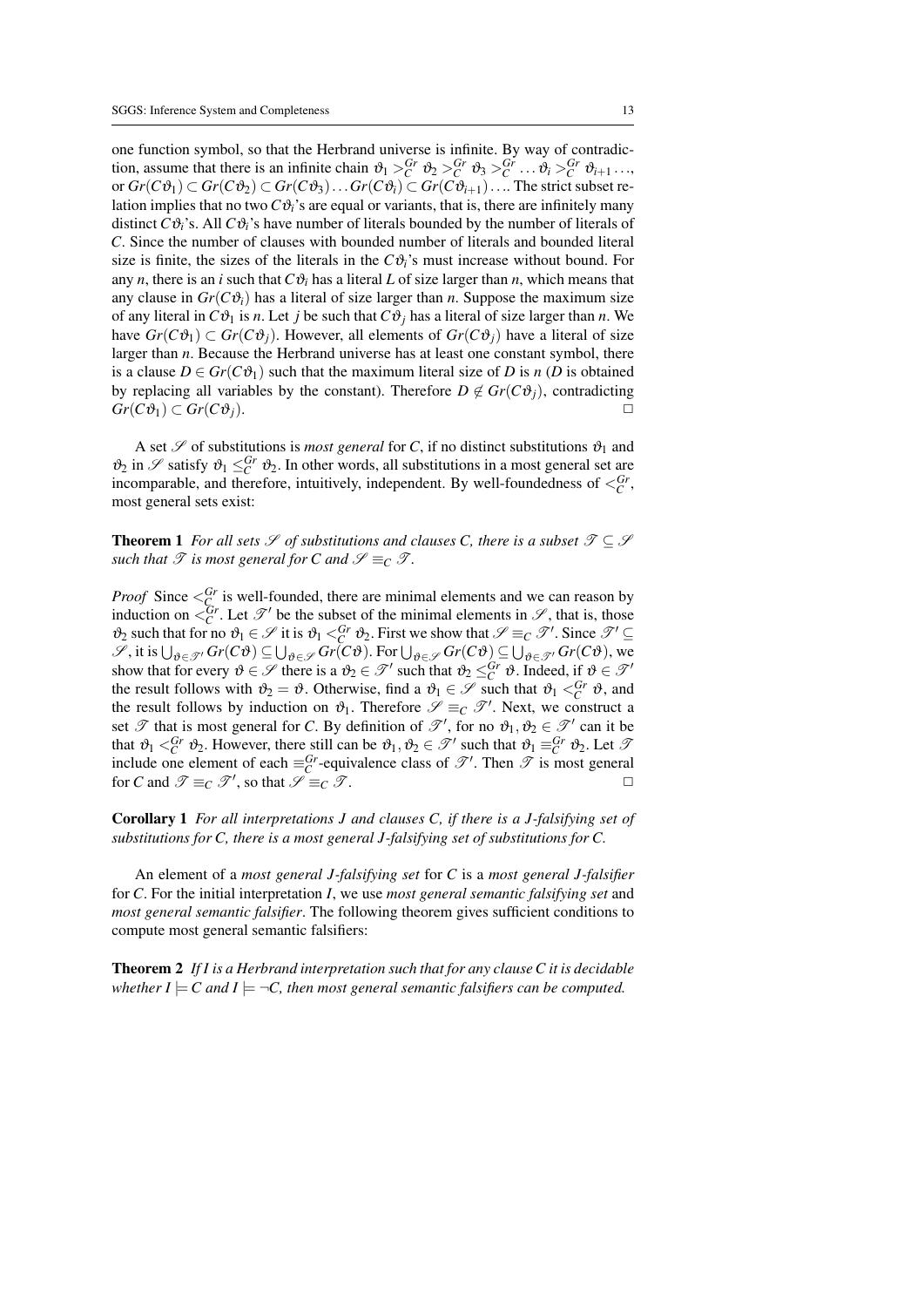*Proof* Assume that we have a clause *C* and we want to find a most general semantic falsifier for *C*. If  $I \models C$ , there is no semantic falsifier. If  $I \models \neg C$ , then the empty substitution is a most general semantic falsifier. If  $I \not\models C$  and  $I \not\models \neg C$ , let  $vars(C)$  =  ${x_1, \ldots, x_n}$ , and let  $f_1^{r_1}, \ldots, f_k^{r_k}$  be the function symbols of the signature, each with its arity, including constant symbols as function symbols of arity 0. This yields  $n \times k$ substitutions  $\vartheta_j^i = \{x_j \leftarrow f_i(y_1, \ldots, y_{r_i})\}$ , where  $y_1, \ldots, y_{r_i}$  are new variables. Since  $I \not\models C$ , it is  $I \not\models C\vartheta^i_j$  for some  $\vartheta^i_j$ . Thus, the same procedure applies to each such  $C\vartheta^i_j$ , until we find an instance  $C\vartheta$  such that  $I \models \neg C\vartheta$  so that  $\vartheta$  is a semantic falsifier. Since  $I \not\models C$ , this procedure is guaranteed to terminate. However, the computed  $\vartheta$ is not necessarily a most general semantic falsifier. If it is not, given  $\vartheta = \{x_1 \leftarrow$  $t_1, \ldots, x_m \leftarrow t_m$ , a more general semantic falsifier  $\vartheta'$  can be found by replacing with a new variable one or more subterms of  $t_1, \ldots, t_m$ , and checking that  $I \models \neg C\vartheta'$  still holds. This process terminates and finds eventually a most general semantic falsifier, because the instances  $C\vartheta'$  are lower bounded by  $C$  itself in the strict subsumption ordering on clauses, which is well-founded.  $\Box$ 

We have all the elements to define an *inference scheme for SGGS-extension*:

Definition 12 (SGGS-extension inference scheme) Let *S* be a set of clauses and  $\Gamma$  an SGGS clause sequence. If there are clauses  $C \in S$  and  $B_1 \triangleright D_1[M_1], \ldots, B_n \triangleright D_n[M_n]$  $D_n[M_n]$ , with  $n \geq 0$ , in  $dp(\Gamma)$ , such that

- The literals  $M_1, \ldots, M_n$  are *I*-false,
- For distinct literals  $L_1, \ldots, L_n$  of *C* there is a simultaneous most general unifier  $\alpha$ such that  $L_j \alpha = \neg M_j \alpha$  for all  $j, 1 \le j \le n$ , and
- There is a most general semantic falsifier β of (*C*\ {*L*1,...,*Ln*})α,

the *SGGS-extension inference scheme* generates the clause  $A \triangleright E = (\bigwedge_{j=1}^{n} B_j \alpha \beta) \triangleright$ *Cαβ*; extends *Γ* by inserting *E* at some index larger than the maximum among the indices of  $D_1, \ldots, D_n$ ; and assigns the *I*-true literals  $L_1 \alpha \beta, \ldots, L_n \alpha \beta$  of *E* to  $D_1, \ldots, D_n$ , respectively. The clauses  $C, D_1, \ldots, D_n$ , and  $A \triangleright E$  are called *main premise*, *side premises*, and *extension clause*, respectively.

By construction, all literals of *E* are either *I*-true or *I*-false:  $L_1 \alpha \beta$ ,..., $L_n \alpha \beta$  are *I*-true, and all the others are *I*-false. Since  $L_j \alpha = \neg M_j \alpha$ , for all  $j, 1 \le j \le n$ , we have  $\neg Gr((\bigwedge_{j=1}^{n} B_j \alpha \beta) \triangleright L_j \alpha \beta) \subseteq Gr(B_j \triangleright M_j)$ , and since the side premises are in  $dp(\Gamma)$ , we have  $\neg Gr((\bigwedge_{j=1}^{n} B_j \alpha \beta) \rhd L_j \alpha \beta) \subseteq pcgi(B_j \rhd M_j, \Gamma)$ , so that the *I*-true literals of *E depend* on the selected literals of the side premises and accordingly are *assigned* to them. As a special case, when  $n = 0$ , there are no side premises, and the conditions involving them are satisfied vacuously. This happens, for instance, at the beginning of the derivation, when SGGS-extension adds to the sequence either *I*-allfalse input clauses (both  $\alpha$  and  $\beta$  are empty), or *I*-all-false instances of input clauses ( $\alpha$  is empty and  $\beta$  is not). If *I* is based on sign,  $\beta$  is empty.

*Example 6* Let *S* be  $\{P(a), \neg P(x) \lor Q(f(y)), \neg P(x) \lor \neg Q(z)\}$  with *I* all-negative. Thus *P*(*a*) is an *I*-all-false input clause, and SGGS-extension adds it to  $\Gamma_0 = \varepsilon$  generating  $\Gamma_1 = [P(a)]$ , where the only literal in the clause is selected: in this step both  $\alpha$  and  $\beta$  are empty. Since *I*[ $\Gamma_1$ ] satisfies *P*(*a*) but no other positive ground literal, all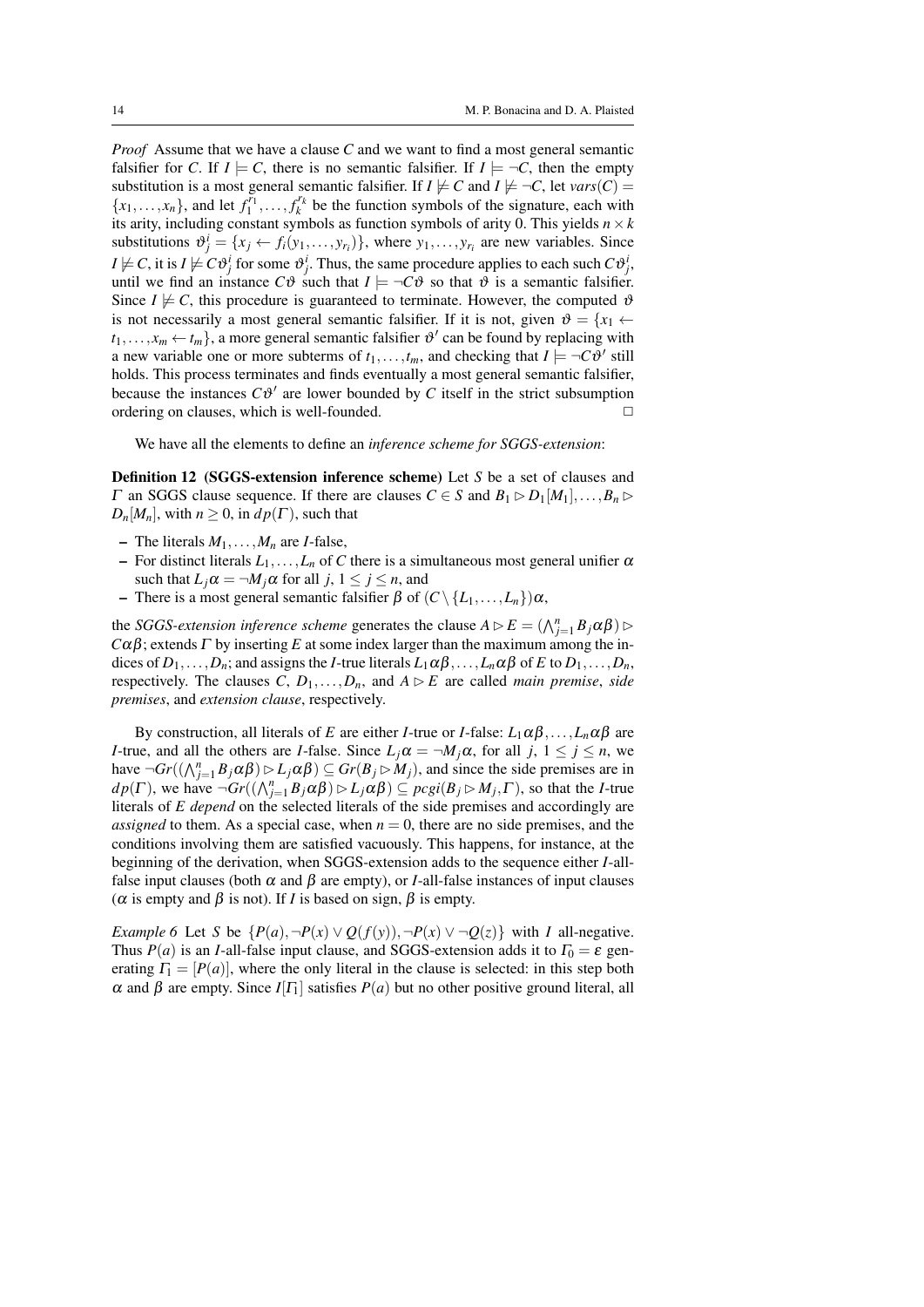ground instances of  $\neg P(x) \vee Q(f(y))$  of the form  $\neg P(a) \vee Q(f(t))$ , for *t* a ground term, are false in *I*[Γ<sub>1</sub>]. SGGS-extension generates  $\Gamma_2 = [P(a)], \neg P(a) \vee [Q(f(y))],$ where  $Q(f(y))$  is selected because it is *I*-false: in this step  $\alpha = \{x \leftarrow a\}$  is applied to unify the *I*-true literal  $\neg P(x)$  in  $\neg P(x) \vee Q(f(y))$  with the *I*-false selected literal  $P(a)$ .

As we discussed at the beginning of this section, the purpose of extending  $\Gamma$  with  $A \triangleright E$  is to modify  $I[\Gamma]$  to satisfy more ground instances of input clauses. It may happen, however, that this is not possible, because  $A \triangleright E$  turns out to be in conflict with  $I[\Gamma]$ . The generation of a conflict clause alerts the system that  $\Gamma$  cannot be extended, but must be modified to repair  $I[\Gamma]$  and solve the conflict. Thus, in Section 4 the SGGS-extension inference scheme will be instantiated into *four SGGS-extension inference rules*, one to add an *I*-all-true conflict clause, one to add a conflict clause which is not *I*-all-true, and two to add a non-conflicting clause.

# 3.2 The SGGS-splitting Inference Scheme

As the clause sequence  $\Gamma$  grows by SGGS-extensions, it may happen that selected literals of its clauses *intersect*. Since proper constrained ground instances of selected literals form  $I^p(\Gamma)$ , hence  $I[\Gamma]$ , non-empty intersections of selected literals may represent *duplications*, if the literals have the same sign, or *contradictions*, if the literals have opposite sign. In order to pull out, and then remove, duplications or contradictions, SGGS needs to be able to *partition* a clause. We introduce first a notation that allows us to focus on a literal in a clause even if it is not selected: let  $C(L)$  denote a clause *C* containing a literal *L*, which may be the selected literal but does not have to be. The literal *L* is said to be *specified* in  $C\langle L \rangle$ .

**Definition 13 (Partition)** A *partition* of  $A \triangleright C\langle L \rangle$ , where *A* is satisfiable, is a set  ${A_i \triangleright C_i \langle L_i \rangle}_{i=1}^n$  such that  $Gr(A \triangleright C) = \bigcup_{i=1}^n \{Gr(A_i \triangleright C_i \langle L_i \rangle)\}\)$ , the constrained literals  $A_i \triangleright L_i$  are pairwise disjoint, all  $A_i$ 's are satisfiable, and the  $L_i$ 's are chosen consistently with *L*, that is,  $L_i$  is an instance of *L*, for all  $i, 1 \le i \le n$ .

This definition requires that *A* is satisfiable, because otherwise  $Gr(A \triangleright C)$  would be empty, and an empty set cannot be partitioned.

*Example 7* The set  $\{true \rightarrow \langle P(f(z), y) \rangle \vee Q(f(z), y), top(x) \neq f \rightarrow \langle P(x, y) \rangle \vee Q(x, y)\}$ is a partition of *true*  $\triangleright$   $\langle P(x, y) \rangle \vee Q(x, y)$ . On the other hand, {*true*  $\triangleright P(f(z), y) \vee Q(x, y)$  $\langle Q(f(z), y) \rangle$ ,  $top(x) \neq f \triangleright P(x, y) \vee \langle Q(x, y) \rangle$  is not a partition of *true* ⊳  $\langle P(x, y) \rangle$  ∨  $Q(x, y)$ , because specified literals are not chosen consistently.

In order to pull out intersections, we need a more specific notion of partition that *isolates* in an element of the partition the constrained ground instances that two literals have in common:

**Definition 14** (Splitting) A *splitting* of  $A \triangleright C\langle L \rangle$  by  $B \triangleright D[M]$  is a partition  $\{A_i \triangleright A_j = A_j A_j\}$  $C_i \langle L_i \rangle \}_{i=1}^n$  of  $A \triangleright C \langle L \rangle$  such that:

1. ∃*j*,  $1 \le j \le n$ , such that  $at(Gr(A_j \triangleright L_j)) \subseteq at(Gr(B \triangleright M))$ , and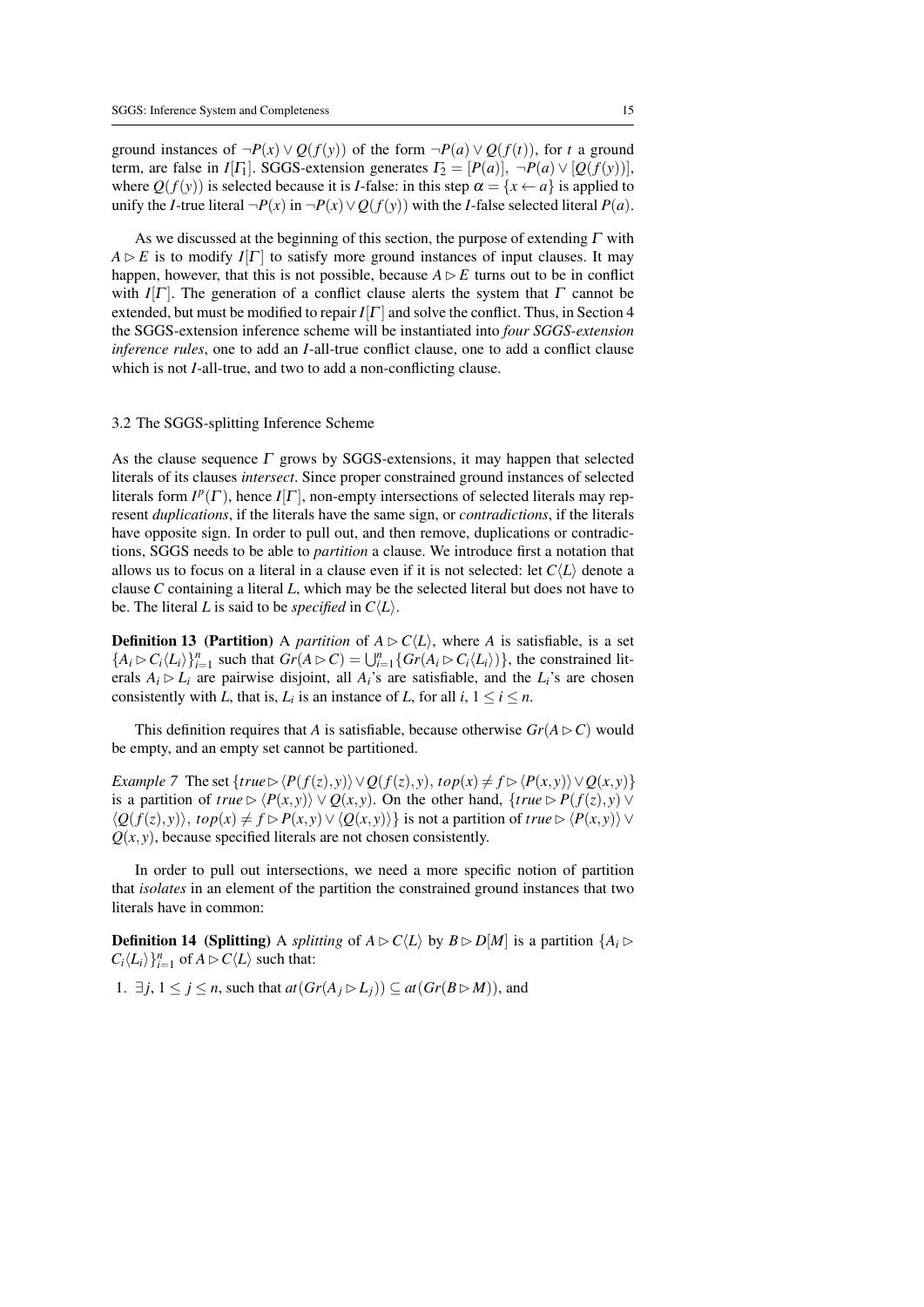2.  $\forall i, 1 \leq i \neq j \leq n$ ,  $at(Gr(A_i \triangleright L_i))$  and  $at(Gr(B \triangleright M))$  are disjoint.

 $A_j \triangleright C_j \langle L_j \rangle$  is the *representative* of  $B \triangleright D[M]$  in the splitting of  $A \triangleright C \langle L \rangle$  by  $B \triangleright D[M]$ .

Thus,  $at(Gr(A_i \triangleright L_i))$  is the intersection of  $A \triangleright L$  and  $B \triangleright M$ . Computing splittings introduces constraints, including non-standard ones, even when *C* and *D* have empty constraints to begin with, and this is why SGGS works with constrained clauses:

*Example 8* Given  $C = true \triangleright P(x, y)$  and  $D = true \triangleright P(f(w), g(z))$ , a splitting of C by *D* is  $\{true \triangleright P(f(w), g(z)), top(x) \neq f \triangleright P(x, y), top(y) \neq g \triangleright P(f(x), y)\}$ . On the other hand,  $\{true \triangleright P(f(w), g(z)), top(x) \neq f \triangleright P(x, y), top(y) \neq g \triangleright P(x, y)\}$  is not a splitting of *C* by *D*, because it is not a partition, since  $top(x) \neq f \triangleright P(x, y)$  and  $top(y) \neq g \triangleright P(x, y)$  intersect: for instance,  $P(a, b)$  is a constrained ground instance of both. In the correct splitting,  $P(a, b)$  is a constrained ground instance of  $top(x) \neq$  $f \triangleright P(x, y)$ , not of  $top(y) \neq g \triangleright P(f(x), y)$ .

A partition is *trivial*, if it is made of only one element, a clause equivalent to the given one. For example, this happens if we try to split a clause by a more general one:

*Example 9* Let  $A \triangleright C[L]$  be *true*  $\triangleright P(x, f(x))$  and  $B \triangleright D[M]$  be  $z \not\equiv y \triangleright P(z, y)$ . Note that  $Gr(A \triangleright C[L]) \subseteq Gr(B \triangleright D[M])$ . If we split *C* by *D*, the representative of *D* is given by the intersection of  $A \triangleright L$  and  $B \triangleright M$ , that is,  $A\sigma \wedge B\sigma \triangleright C[L]\sigma$ , where  $\sigma$  is the mgu of  $at(L)$  and  $at(M)$ . We have  $\sigma = \{z \leftarrow x, y \leftarrow f(x)\}$  and the representative is  $x \neq f(x) \triangleright P(x, f(x))$ , which is equivalent to  $A \triangleright C[L]$  and can be reduced to  $A \triangleright C[L]$ by constraint manipulation. Thus, the splitting and the partition are trivial.

**Definition 15** (SGGS-splitting inference scheme) If  $\Gamma$  is an SGGS clause sequence containing clauses  $A \triangleright C \langle L \rangle$  and  $B \triangleright D[M]$ , such that *L* and *M* intersect, the *SGGSsplitting inference scheme* replaces  $A \triangleright C\langle L \rangle$  by a splitting of  $A \triangleright C\langle L \rangle$  by  $B \triangleright D[M]$ denoted *split* $(A \triangleright C\langle L \rangle, B \triangleright D[M])$  or *split* $(C, D)$  for short.

With a slight abuse of notation, from now on  $split(C, D)$  is treated as a sequence, rather than a set as in Definition 14, so that it can replace a clause in a sequence. In the next section the SGGS-splitting inference scheme will be instantiated into three *splitting inference rules*, specifying which of the two clauses is subject to splitting. An application of any splitting inference rule is a *splitting inference*. By isolating intersections in representatives, splitting inferences have two effects. First, they make selected literals disjoint, which grows the disjoint prefix; this is beneficial, because  $dp(\Gamma)$  intuitively represents a possibly more stable part of  $\Gamma$  and  $I[\Gamma]$ . Second, they create situations where all constrained ground instances of a selected literal (e.g., the selected literal  $L_j$  of the representative of *D* in  $split(C, D)$  are constrained ground instances of another one (e.g., the selected literal of *D*). If two such literals have opposite sign, the *SGGS-resolution* inference rule resolves upon them. If they have the same sign, the representative is disposable, and is deleted by *SGGS-deletion*, an inference rule that removes from  $\Gamma$  all disposable clauses. In this way, the inference system amends  $I[\Gamma]$  by eliminating contradictions and duplications between selected literals. Thus, all inferences in SGGS are *model-based*: SGGS-extension works with *S* and  $\Gamma$  to extend  $\Gamma$  and  $I[\Gamma]$ ; all other rules work on  $\Gamma$  to modify  $I[\Gamma]$ .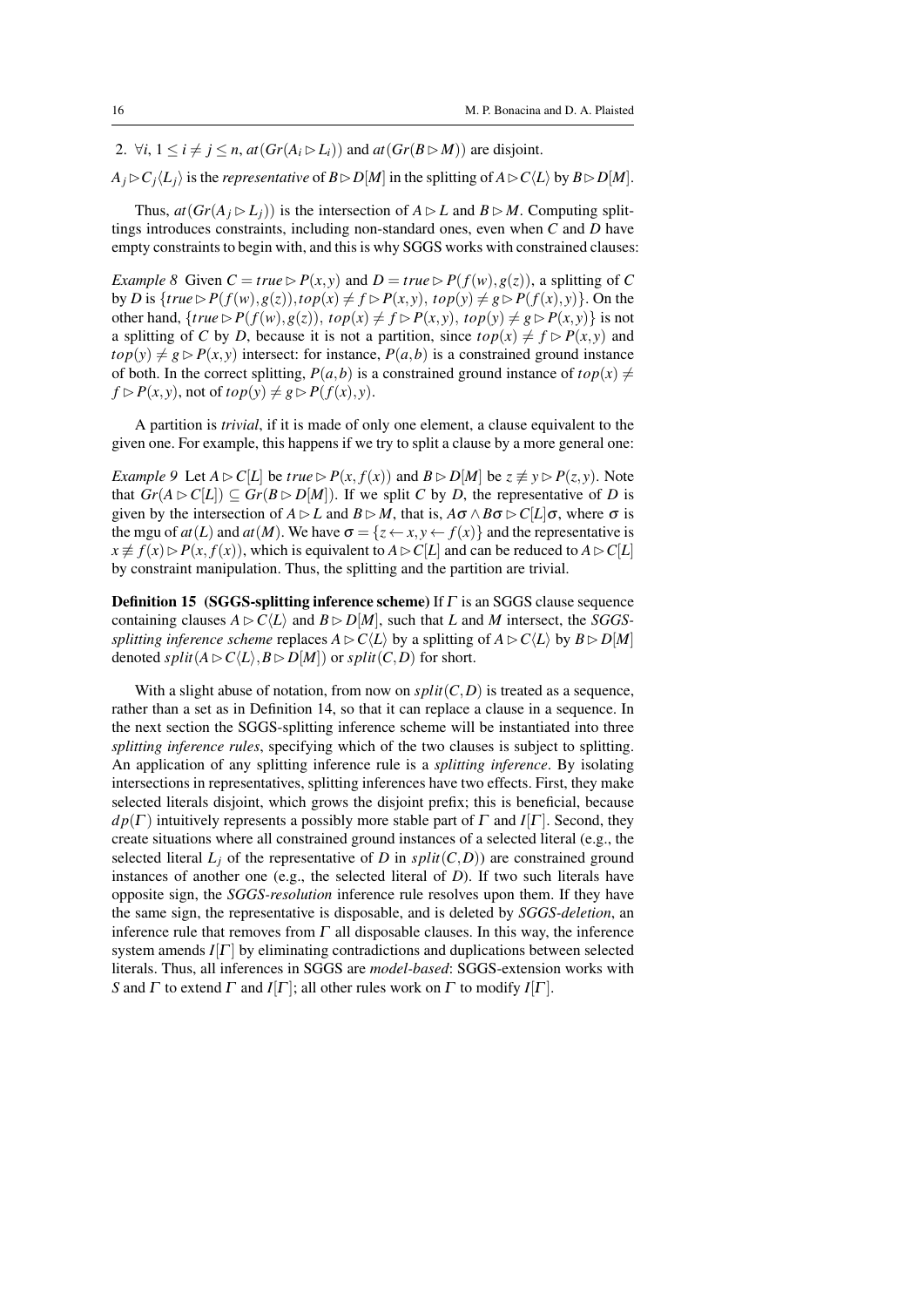# 4 The SGGS Inference Rules

Several SGGS inference rules employ an ordering on ground literals that also plays a rôle in the completeness proof. The *size ordering*  $\prec$ <sub>s</sub> on ground atoms is defined by  $L \prec_s M$ , if  $|L| < |M|$ , where  $\lt$  is the ordering on the natural numbers. Given two orderings  $\lt$  and  $\lt'$  on a set,  $\lt'$  *extends*  $\lt$  if  $\lt\subseteq\lt'$ , that is, if  $a \lt b$  implies  $a \lt' b$ for all *a* and *b* in the set:

Definition 16 (SGGS-suitable ordering) An ordering ≺ on ground atoms is *SGGSsuitable* if it is *total* and it extends the size ordering  $\prec_s$ .

From now on, ≺ is an SGGS-suitable ordering on ground atoms. For literals *L* and *M*,  $L \prec M$  if and only if  $at(L) \prec at(M)$ . Then,  $M \succ L$  if  $L \prec M$ ;  $L \preceq M$  if  $L \prec M$ or  $L = M$ ; and  $M \succeq L$  if  $L \preceq M$ . An SGGS-suitable ordering is trivially *well-founded*, because  $\prec_s$  is well-founded and the number of ground atoms of a given size is finite. Orderings based on size have been traditionally used in theorem proving (e.g., [50]); among more sophisticated orderings, Knuth-Bendix orderings [34, 43] correlate well with size and are commonly used. An SGGS-suitable ordering is defined on ground literals because its purpose is to identify minimal elements in sets of constrained ground instances of selected literals. Let  $M_{\infty}$  be a special literal that is larger in  $\prec$ than any other literal:

**Definition 17** Given a constrained clause  $A \triangleright C[L]$  occurring in a sequence  $\Gamma$ , the *minimal constrained ground instance* of  $A \triangleright L$  is

$$
cmin(A \triangleright L) = \begin{cases} \min_{\prec} \{ M : M \in Gr(A \triangleright L) \} & \text{if } Gr(A \triangleright L) \neq \emptyset, \\ M_{\infty} & \text{otherwise}; \end{cases}
$$

the *minimal proper constrained ground instance* of  $A \triangleright L$  is

$$
pccmin(A \triangleright L, \Gamma) = \begin{cases} \min_{\prec} \{M : M \in pcgi(A \triangleright L, \Gamma) \} & \text{if } pcgi(A \triangleright L, \Gamma) \neq \emptyset, \\ M_{\infty} & \text{otherwise}; \end{cases}
$$

and the *minimal complementary constrained ground instance* of  $A \triangleright L$  is

$$
ccmin(A \triangleright L, \Gamma) = \begin{cases} \min_{\prec} \{ M : M \in ccgi(A \triangleright L, \Gamma) \} \text{ if } ccgi(A \triangleright L, \Gamma) \neq \emptyset, \\ M_{\infty} \text{ otherwise.} \end{cases}
$$

In the sequel, SGGS inference rules are presented in the form

$$
\frac{\Gamma}{\Gamma'}
$$

which means that  $\Gamma'$  is inferred from  $\Gamma$ , and  $\Gamma$  and  $\Gamma'$  are used throughout as the names of the sequences above and below the inference line. Concatenation of sequences is juxtaposition, and the symbol  $\Box$  is used as a place holder for anonymous subsequences preserved by inferences: for instance, the inference

$$
\frac{\Box C\Box D\Box}{\Box D\Box C\Box}
$$

only exchanges clauses *C* and *D* in the sequence.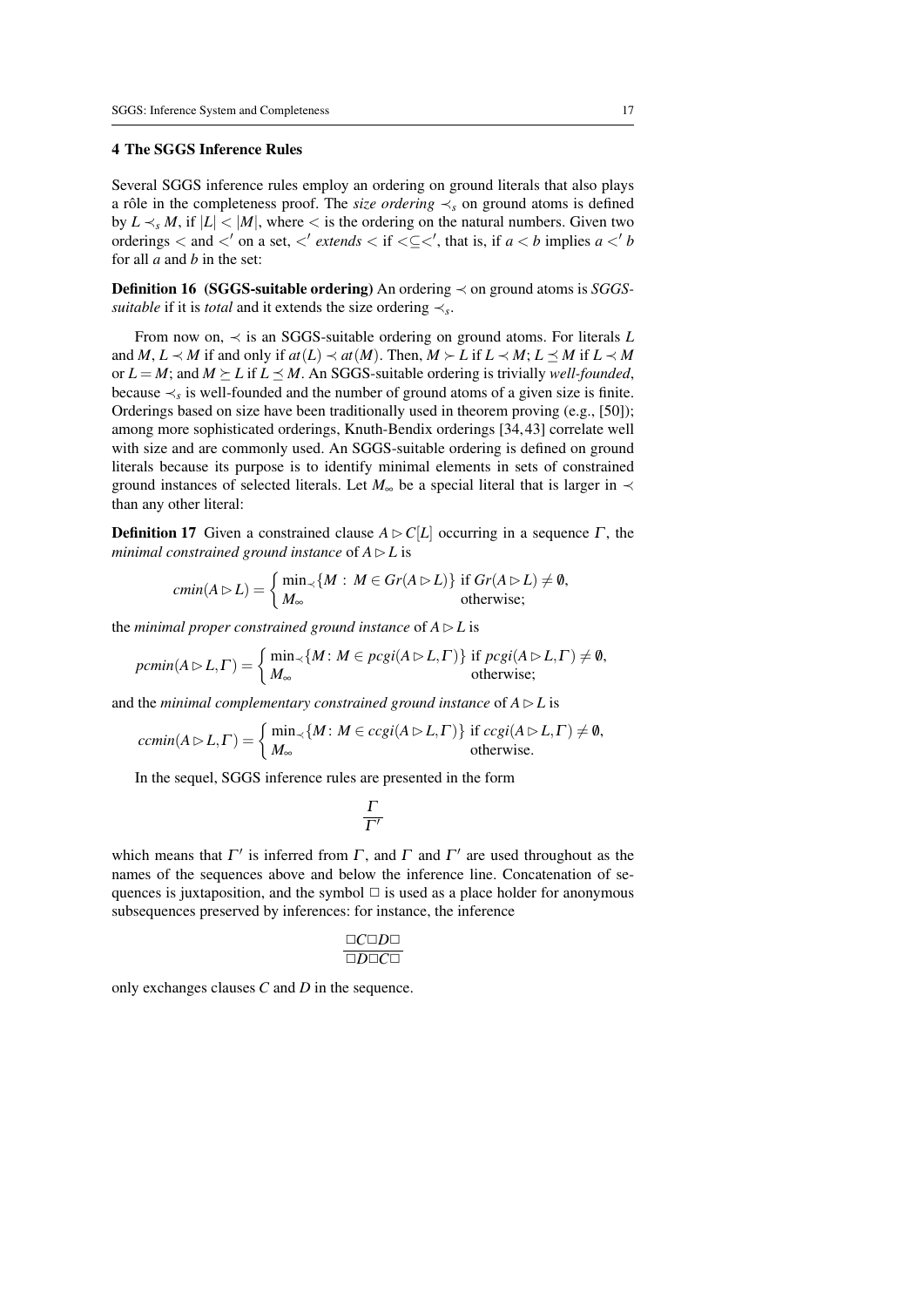4.1 The SGGS-extension Inference Rules

We begin with the inference rules that instantiate the SGGS-extension inference scheme: for the next four inference rules, let  $C \in S$  and  $B_1 \triangleright D_1[M_1], \ldots, B_n \triangleright D_n[M_n]$ in  $dp(\Gamma)$ , with  $n \geq 0$ , be the main and side premises that generate extension clause  $A \triangleright E = (\bigwedge_{j=1}^{n} B_j \alpha \beta) \triangleright C \alpha \beta$ . Recall that all *I*-true literals in  $A \triangleright E$  are assigned to the side premises (cf. Definition 12). The first rule handles the case where the extension clause is *I*-all-true. Because all its literals are assigned, it is a conflict clause:

Definition 18 (SGGS-extension with *I*-all-true conflict clause) If the extension clause  $A \triangleright E$  is *I*-all-true, the *SGGS-extension inference rule* appends it to  $\Gamma$ :

$$
\frac{\Gamma}{\Gamma A \rhd E[L]}
$$

and selects in *E* the literal *L* assigned to the side premise of largest index.

The selected literal *L* in  $A \triangleright E$  is chosen to satisfy Condition (4) in Definition 9. Since *L* is assigned,  $\text{pcgi}(A \triangleright L, \Gamma') = \emptyset$ , and  $A \triangleright E$  is in conflict with  $I[\Gamma'] = I[\Gamma]$ .

The second rule covers extension with a conflict clause that is not *I*-all-true. If all *I*-false literals in  $A \triangleright E$  depend on *I*-true selected literals in  $dp(\Gamma)$ ,  $A \triangleright E$  is in conflict with *I*[Γ]. However, this may hold for instances of  $A \triangleright E$ , rather than for  $A \triangleright E$  itself, as *I*-false literals in  $A \triangleright E$  *intersect I*-true selected literals in  $dp(\Gamma)$ . Thus, SGGS seeks a most general substitution to capture such instances:

Definition 19 (SGGS-extension with non-*I*-all-true conflict clause) If the extension clause  $A \triangleright E$  is not *I*-all-true, and there exists a most general substitution  $\lambda$  such that for all literals  $L \in \text{flits}(E)$ , there is an *I*-true selected literal  $H \triangleright P$  in  $dp(\Gamma)$  that  $A\lambda \triangleright L\lambda$  depends on, the *SGGS-extension inference rule* appends  $A\lambda \triangleright E[L]\lambda$  to  $\Gamma$ :

$$
\frac{\Gamma}{\Gamma A\lambda\vartriangleright E[L]\lambda}
$$

where *L* is an arbitrary *I*-false literal in  $E\lambda$ . The substitution  $\lambda$  is called *extension substitution* and also  $A\lambda \triangleright E[L]\lambda$  is called *extension clause*.

As all *I*-false literals of  $A\lambda \triangleright E\lambda$  are uniformly false in *I*[Γ], anyone of them can be selected, so that in this case the inference rule leaves room for a heuristic choice;  $A\lambda \triangleright E\lambda$  has no proper constrained ground instances (all its constrained ground instances are complementary), and  $A\lambda \triangleright E\lambda$  is in conflict with  $I[\Gamma'] = I[\Gamma]$ . An application of SGGS-extension according to Definitions 18 or 19 is called *conflicting*, because the added clause is a conflict clause. A literal is selected also in a conflict clause: the selected literal will be relevant when the conflict is explained and solved.

If the extension clause is *not* in conflict with  $I[\Gamma]$ , its addition extends  $\Gamma$  into a  $\Gamma'$  such that  $I[\Gamma'] \neq I[\Gamma]$ . Assume that  $A \triangleright E$  is not *I*-all-true, and at least one *I*false literal  $L \in \text{flits}(E)$  *does not intersect* any *I*-true selected literal: no constrained ground instance of  $A \triangleright L$  appears negated in  $I^p(\Gamma)$ , so that if we select  $L, A \triangleright E[L]$  has no complementary constrained ground instance, and by extending  $\Gamma$  with  $A \triangleright E[L]$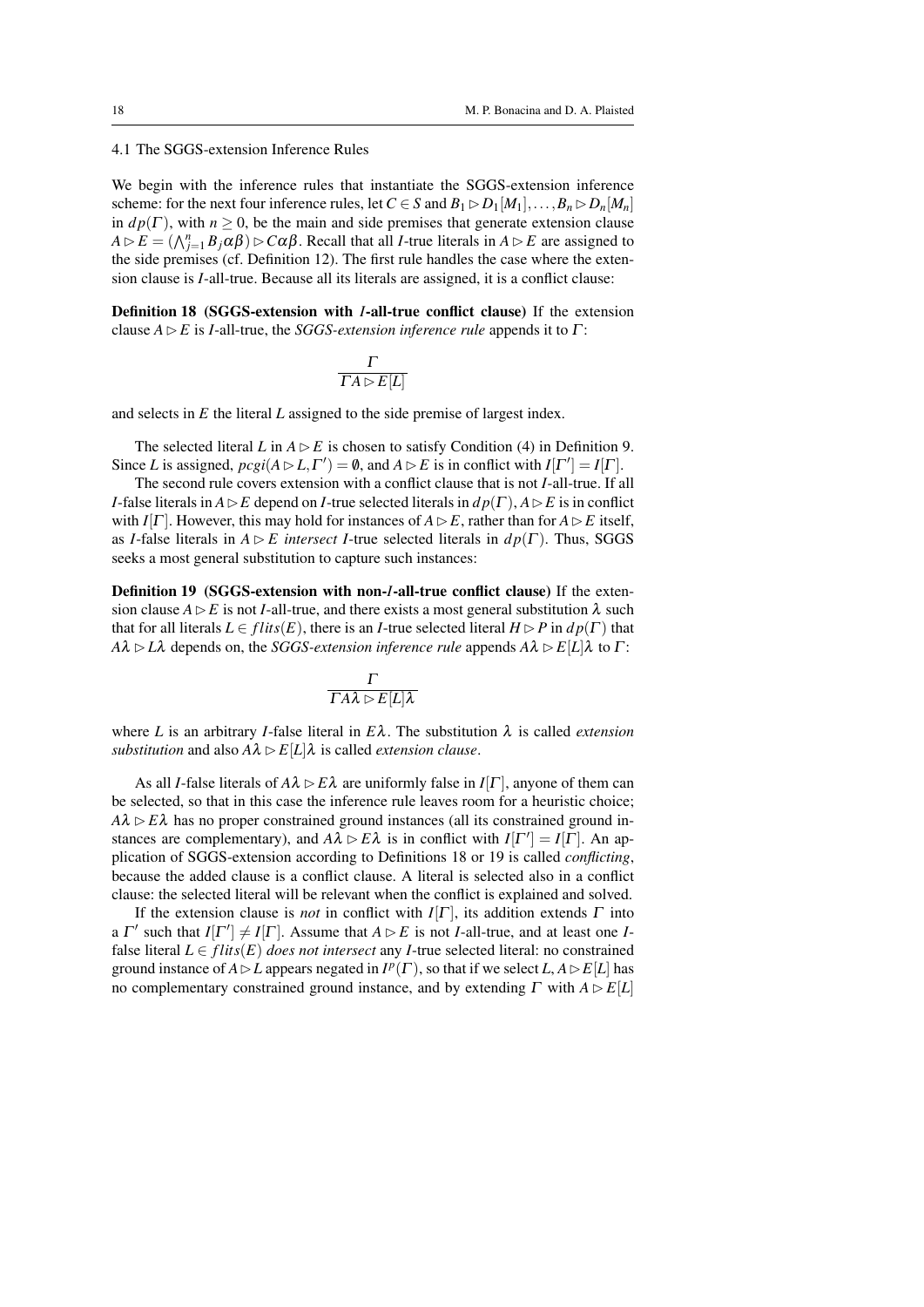we would get a  $\Gamma'$  such that  $I[\Gamma'] \models A \triangleright E[L]$ . However, asking that  $A \triangleright L$  has no complementary constrained ground instance and  $I[\Gamma'] \models A \triangleright E[L]$  is too much. All we need is to select an  $L \in \text{flits}(E)$  that has proper constrained ground instances, so that  $I[\Gamma'] \models \text{pcgi}(A \triangleright E[L], \Gamma')$ , while  $A \triangleright E[L]$  may also have complementary constrained ground instances. We begin by negating the condition that characterizes a conflicting extension clause with *I*-false literals:  $A \triangleright E$  should have at least one  $L \in \text{flits}(E)$  that does not depend on any *I*-true selected literal in  $dp(\Gamma)$ . However, this is too weak: if all constrained ground instances of *L* appear among the proper constrained ground instances of an *I*-false selected literal in Γ , also *L* will not have proper constrained ground instances. Thus, we require that  $A \triangleright E$  has an  $L \in \text{flits}(E)$ such that  $at(Gr(A \triangleright L)) \not\subseteq at(reci(H \triangleright P, \Gamma))$  for *all* selected literals  $H \triangleright P$  in  $\Gamma$ . However, this condition need not apply to the whole  $\Gamma$ . It suffices to find a prefix of  $\Gamma$  such that  $A \triangleright E$  has proper constrained ground instances if appended to that prefix. We consider first the case where such prefix is  $\Gamma$  itself:

Definition 20 (Non-conflicting non-critical SGGS-extension) If the extension clause  $A \triangleright E$  is not *I*-all-true, and for some  $L \in \text{flits}(E)$ ,  $\text{at}(Gr(A \triangleright L)) \nsubseteq \text{at}(pcgi(H \triangleright$ *P*, Γ)) for all selected literals  $H \triangleright P$  in Γ, then any such literal *L* can be selected, provided  $\text{pcgi}(A \triangleright L, \Gamma A \triangleright E[L]) \neq \emptyset$ , in which case the *SGGS-extension inference rule* appends  $A \triangleright E[L]$  to  $\Gamma$ :

$$
\frac{\Gamma}{\Gamma A \rhd E[L]}
$$

Here too the inference rule leaves room for heuristic choice of selected literal among the *I*-false ones. We consider next the case where the prefix is proper:

**Definition 21** (Critical SGGS-extension) If the extension clause  $A \triangleright E$  is not *I*all-true, and there are a literal  $L \in \text{flits}(E)$  and a proper prefix  $\Gamma^1$  of  $\Gamma$  such that  $at(Gr(A \triangleright L)) \nsubseteq at(pcgi(H \triangleright P, \Gamma^1))$  for all selected literals  $H \triangleright P$  in  $\Gamma^1$ , all side premises are in  $\Gamma^1$ ,  $\Gamma = \Gamma^1 J \triangleright N[O]\Gamma^2$  for a clause  $J \triangleright N[O]$  such that  $\text{pclim}(A \triangleright$  $L, \Gamma^1 A \rhd E[L] \rvert \prec \text{pcmin}(J \rhd O, \Gamma^1 J \rhd N[O]), \Gamma^2 \neq \varepsilon$ , and  $\Gamma^1$  is the shortest such prefix, the *SGGS-extension inference rule* replaces  $J \triangleright N[O]$  with  $A \triangleright E[L]$ :

$$
\frac{\Gamma^1 J \triangleright N[O]\Gamma^2}{\Gamma^1 A \triangleright E[L]\Gamma^2}
$$

In this case a heuristic choice of selected literal applies only if  $A \triangleright E$  has more than one literal  $L \in \text{flits}(E)$  satisfying the conditions of the rule for the same shortest prefix Γ<sup>1</sup> and clause *J* ⊳ *N*[*O*]. An SGGS-extension according to Definitions 20 or 21 is called *non-conflicting*, because the extension clause is *not* in conflict, and it is called *critical* when the extension clause is not appended at the end of the sequence. Since SGGS-extension with non-*I*-all-true conflict clause may apply only after other inferences placed *I*-true selected literals in  $dp(\Gamma)$ , in order to include this kind of SGGS-extension, we allow the next example to feature simple instances of *SGGSmove* and *SGGS-resolution*, whose formal definitions appear in Section 4.3:

*Example 10* Let *S* be { $\neg P(a) ∨ ∎R(y, x)$ ,  $P(a)$ ,  $\neg P(f(x)) ∨ ∎Q(x)$ ,  $P(f(x))$ ,  $\neg P(y) ∨$  $R(z, f(z)) \vee Q(y)$  with *I* all-positive. Starting with  $\Gamma_0 = \varepsilon$ ,  $I[\Gamma_0] = I \not\models \neg P(a) \vee P(a)$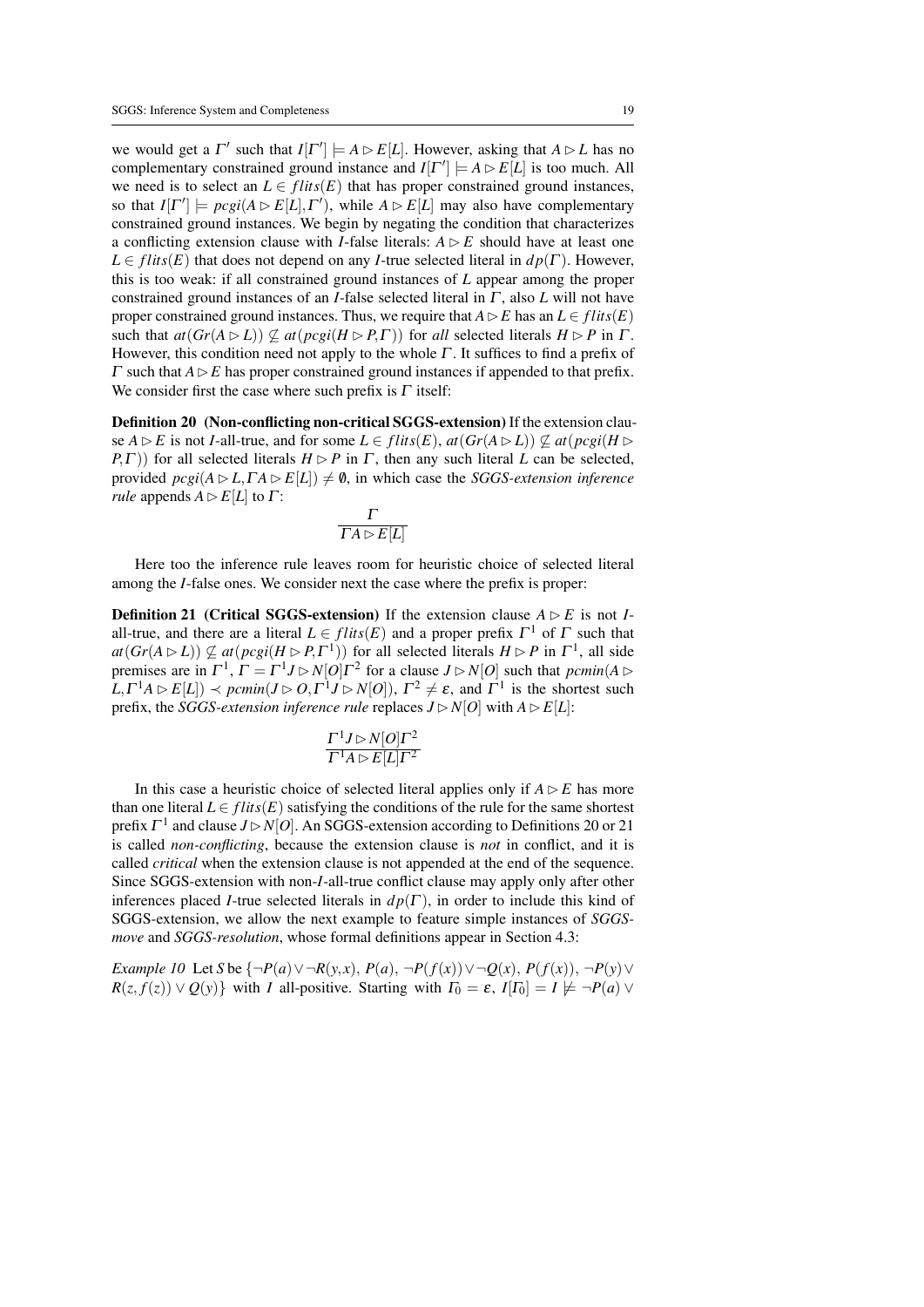¬*R*(*y*, *x*): in fact, ¬*P*(*a*)∨¬*R*(*y*, *x*) is *I*-all-false. A non-conflicting non-critical SGGSextension yields  $\Gamma_1 = [\neg P(a)] \lor \neg R(y, x)$ . In this example we assume a heuristic that selects the leftmost eligible literal whenever there is a choice. Next,  $I[T_1] \not\models P(a)$ :  $P(a)$  is in conflict with *I*[Γ<sub>1</sub>]. SGGS-extension with *I*-all-true conflict clause generates  $\Gamma_2 = [\neg P(a)] \lor \neg R(y, x)$ ,  $[P(a)]$ . To solve the conflict, SGGS moves  $P(a)$  left of  $\neg P(a)$ , so that  $\Gamma_3 = [P(a)], \quad \neg P(a) \vee \neg R(y,x)$ , and resolves them, producing  $T_4 = [P(a)], \; [\neg R(y,x)].$  As  $I[T_4] \not\models \neg P(f(x)) \lor \neg Q(x)$ , non-conflicting non-critical SGGS-extension yields  $\Gamma_5 = [P(a)], \ \ [\neg R(y,x)], \ \ [\neg P(f(x))] \lor \neg Q(x)$ . Now  $P(f(x))$ is in conflict with  $I[T_5]$  and SGGS-extension with *I*-all-true conflict clause produces  $\Gamma_6 = [P(a)], \ \left[ \neg R(y,x) \right], \ \left[ \neg P(f(x)) \right] \vee \neg Q(x), \ [P(f(x))].$  SGGS-move generates  $\Gamma_7 =$  $[P(a)], \, [\neg R(y,x)], \, [P(f(x))], \, [\neg P(f(x))] \vee \neg Q(x)$ ; and SGGS-resolution yields  $\Gamma_8 =$  $[P(a)], \, [-R(y,x)], \, [P(f(x))], \, [-Q(x)].$  At this stage  $I[T_8] \not\models \neg P(y) \lor R(z, f(z)) \lor Q(y)$ . While in all SGGS-extensions so far  $\alpha$  is empty,  $\alpha = \{y_1 \leftarrow z, x_1 \leftarrow f(z), x_3 \leftarrow y\}$  is the simultaneous mgu of literals  $R(z, f(z))$  and  $Q(y)$  in  $C = \neg P(y) \lor R(z, f(z)) \lor Q(y)$ with  $\neg R(y_1, x_1)$  and  $\neg Q(x_3)$  in  $\Gamma_8 = [P(a)], [\neg R(y_1, x_1)], [P(f(x_2))], [\neg Q(x_3)]$  (after variable renaming), so that the extension clause is  $C\alpha = C$ . The *I*-false literal  $\neg P(y)$ in *C* intersects both *I*-true literals  $P(a)$  and  $P(f(x))$  in  $dp(\Gamma)$ . Extension substitution  $\lambda_1 = \{y \leftarrow a\}$  yields the conflict clause  $\neg P(a) \vee R(z, f(z)) \vee Q(a)$ , and extension substitution  $\lambda_2 = \{y \leftarrow f(x)\}$  yields the conflict clause  $\neg P(f(x)) \vee R(z, f(z)) \vee Q(f(x))$ . Thus, two instances of SGGS-extension with non-*I*-all-true conflict clause may apply.

This example also shows that there may be more than one extension substitution for a given  $\Gamma$  and extension clause.

#### 4.2 Splitting Inference Rules

We consider next the *splitting inference rules* that instantiate the SGGS-splitting inference scheme (cf. Definition 15). These rules employ the following criteria to choose the first clause of a partition viewed as a subsequence:

**Definition 22** (Preferred clause in a partition) Whenever an SGGS inference  $\Gamma \vdash$ *Γ'* replaces a clause *A* ⊳ *C* $\langle L \rangle$  by its partition  ${A_i}$  ⊳ *C*<sub>*i*</sub> $\langle L_i \rangle$  $}$ <sup>*n*</sup><sub>*i*=1</sub>, the *preferred clause in the partition* is the clause  $A_k \triangleright C_k \langle L_k \rangle$ , for some  $k, 1 \leq k \leq n$ , such that

- 1. If  $\text{pcgi}(A \triangleright C, \Gamma) \neq \emptyset$ , then  $\text{pcmin}(A_k \triangleright L_k, \Gamma') = \min_{\prec} {\text{pcmin}(A_i \triangleright L_i, \Gamma')} : 1 \leq$  $i \leq n$ ; and
- 2. If  $\text{pcgi}(A \triangleright C, \Gamma) = \emptyset$  and  $\text{ccgi}(A \triangleright C, \Gamma) \neq \emptyset$ , then  $\text{ccmin}(A_k \triangleright L_k, \Gamma') =$  $min_{\prec} \{cemin(A_i \triangleright L_i, \Gamma') : 1 \leq i \leq n\}.$

These criteria will make sense with the completeness proof (cf. Section 8). The preferred clause is uniquely defined because ≺ is total on ground literals. In the first splitting inference rule a clause splits a clause of larger index:

**Definition 23** (Splitting by similar/dissimilar literal) If  $A \triangleright C[L]$  occurs to the left of  $B \triangleright D \langle M \rangle$  and in  $dp(\Gamma)$ , *L* and *M* intersect, and

– Either they have the same sign and truth value in *I* (*similar literal*),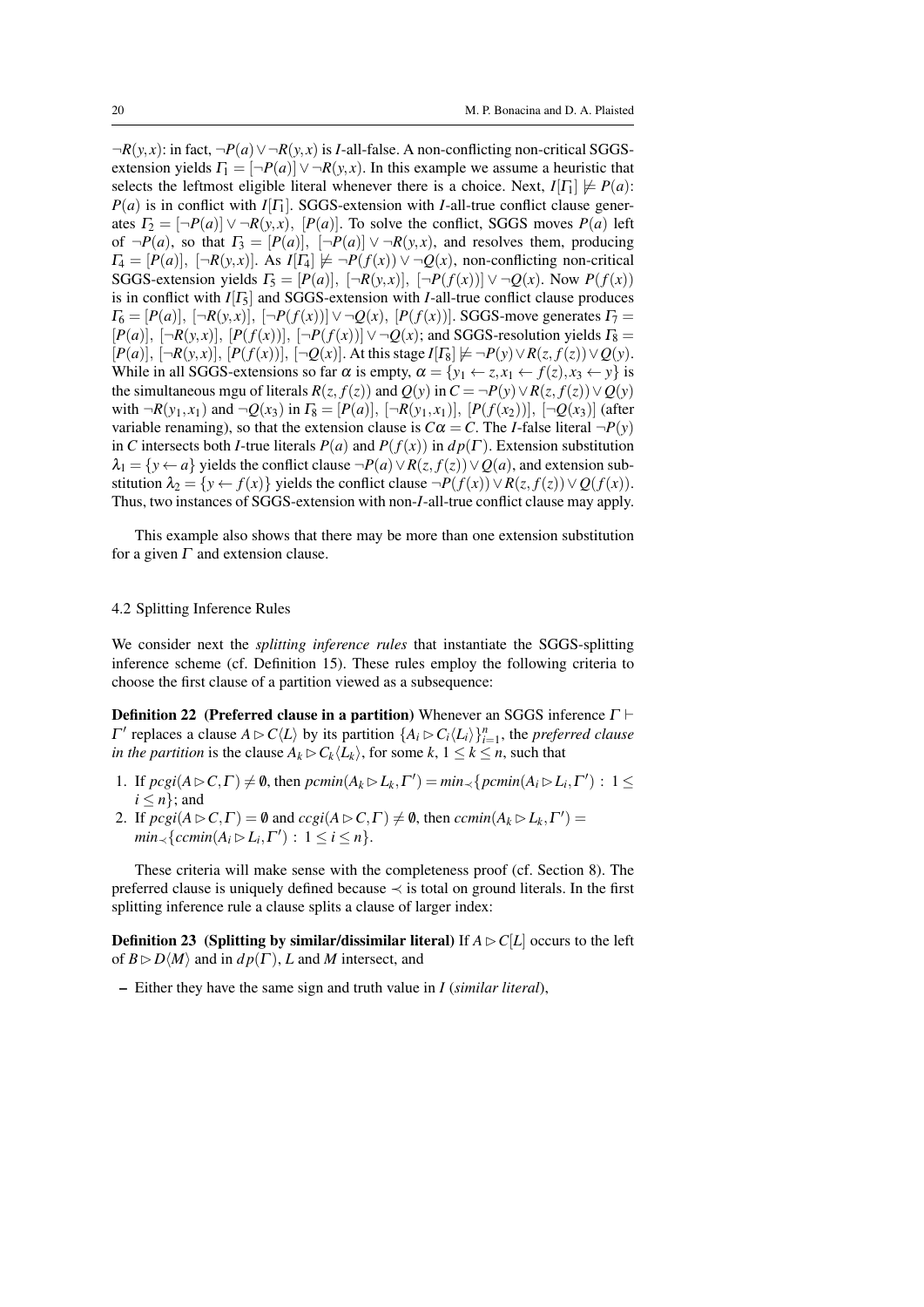– Or they have opposite sign and truth value in *I* (*dissimilar literal*), and *M* is the selected literal in clause *D*,

the *splitting inference rule* replaces *D* by  $split(D, C) = D_1, \ldots, D_n$ :

$$
\frac{\Box C \Box D \Box}{\Box C \Box split(D,C) \Box}
$$

where  $D_1$  is the preferred clause in the partition, and the *I*-true literals in  $D_1, \ldots, D_n$ are assigned to the same clauses that the corresponding literals in *D* were assigned to.

Since all literals of all clauses in a sequence are either *I*-true or *I*-false, having the same truth value in *I* means both *I*-true or both *I*-false, while having opposite truth value in *I* means that one is *I*-true and the other is *I*-false. Clauses in  $split(D, C)$  may be deleted without affecting completeness, even if they are not disposable, provided *D*<sup>1</sup> is kept. Splitting by similar literal is abbreviated *similar splitting* or *s-splitting*, and splitting by dissimilar literal is abbreviated *dissimilar splitting* or *d-splitting*.

*Example 11* Assume that *I* is all-positive and two SGGS-extension steps create the sequence  $\neg P(a,x)$ ,  $\neg P(x,b)$ : s-splitting  $\neg P(x,b)$  by  $\neg P(a,x)$  generates the sequence  $\neg P(a,x), \neg P(a,b), x \not\equiv a \triangleright \neg P(x,b)$ , where  $\neg P(a,b)$  is disposable, so that its deletion yields  $\neg P(a,x), x \not\equiv a ⊳ ¬P(x,b).$ 

The next lemma proves that disposability of the representative holds in general for s-splitting:

**Lemma 3** If  $\Gamma'$  is inferred from  $\Gamma$  by s-splitting  $B \triangleright D\langle M \rangle$  by  $A \triangleright C[L]$ , the represen*tative of*  $A \triangleright C[L]$  *in split* $(D, C)$  *is disposable in*  $\Gamma'$ *.* 

*Proof* Let  $B_i \triangleright D_i \langle M_i \rangle$  be the representative of *C* in *split*(*D,C*). By Definition 14, this means that  $at(Gr(B_i \triangleright M_i)) \subseteq at(Gr(A \triangleright L))$ . Since s-splitting applied, *L* and *M*, hence *L* and *M*<sub>*j*</sub>, have the same sign, so that we also have  $Gr(B_j \triangleright M_j) \subseteq Gr(A \triangleright$ *L*). Since *C* is in  $dp(\Gamma)$ , by Definition 5, we have that  $Gr(A \triangleright C[L]) = pcgi(A \triangleright$  $C[L], \Gamma$  =  $\text{pcgi}(A \triangleright C[L], \Gamma'$ ), and  $\text{Gr}(A \triangleright L) = \text{pcgi}(A \triangleright L, \Gamma) = \text{pcgi}(A \triangleright L, \Gamma').$ Let *i* and *k*, with  $i < k$ , be the indices of *C* and  $D_j$ , respectively, in  $\Gamma'$ : we have  $Gr(A \triangleright L) \subseteq I^p(\Gamma'|_{k-1})$ . From this and  $Gr(B_j \triangleright M_j) \subseteq Gr(A \triangleright L)$ , it follows that  $I^p(\Gamma'|_{k-1})$  satisfies  $B_j \triangleright D_j\langle M_j \rangle$  which is therefore disposable.

This proof does not require *M* to be selected, and this is why s-splitting may split a clause on a literal other than the selected one: if it were restricted to the case where *M* is selected, we could fail to isolate intersections and remove disposable clauses (cf. also Lemma 7 in Section 5).

The second splitting inference rule is called *left splitting*, because it splits the clause of smaller index: this happens only to cover the intersection between the selected literal *M* of an *I*-all-true clause  $B \triangleright D[M]$  and the *I*-false literal *L* of the clause  $A \triangleright C[L]$  in  $dp(\Gamma)$  that *M* is assigned to. For example,  $B \triangleright D[M]$  is an *I*all-true conflict clause added by SGGS-extension and  $A \triangleright C[L]$  the rightmost side premise (cf. Definition 18). By definition of assignment, dependence, and disjoint prefix, we have  $\neg Gr(B \triangleright M) \subseteq p c g i (A \triangleright L, \Gamma) = Gr(A \triangleright L)$ , so that  $a t (Gr(B \triangleright M)) \subseteq$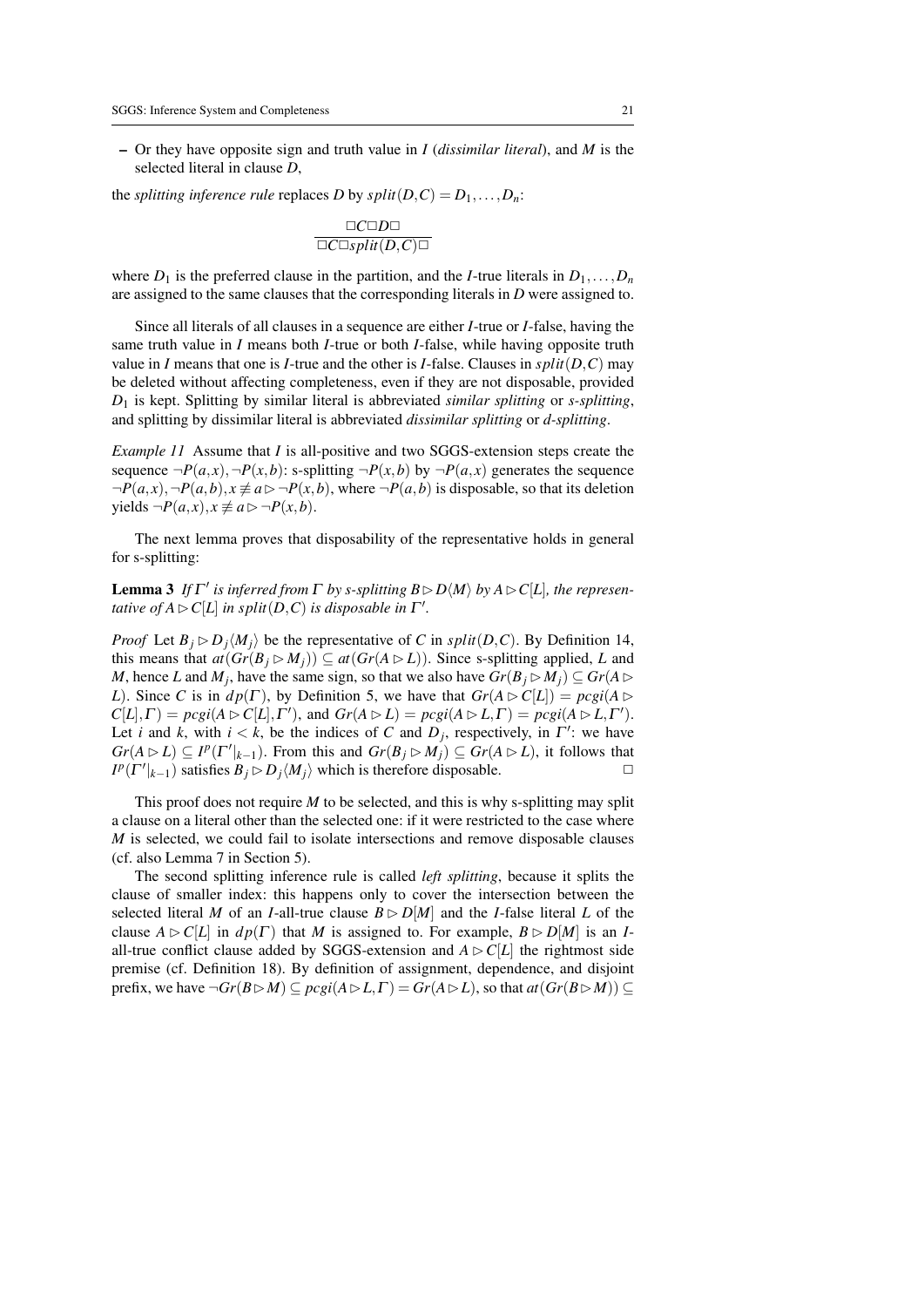$at(Gr(A \triangleright L))$ . The inference rule requires that  $\neg Gr(B \triangleright M) \subset pcgi(A \triangleright L, \Gamma)$ , because if  $\neg Gr(B \triangleright M) = p c g i (A \triangleright L, \Gamma)$ , then  $at(Gr(B \triangleright M)) = at(Gr(A \triangleright L))$  and there is no point in splitting  $A \triangleright C[L]$  by  $B \triangleright D[M]$ , as  $A \triangleright L$  does not have instances outside of the intersection:

**Definition 24** (Left splitting) If  $A \triangleright C[L]$  occurs to the left of  $B \triangleright D[M]$  and in  $dp(\Gamma)$ , *D* is *I*-all-true, *M* is assigned to *C* with  $\neg Gr(B \triangleright M) \subset pcgi(A \triangleright L, \Gamma)$ , and there is no other literal of *D* that is assigned to *C* and unifies with *M*, the *left splitting* inference rule replaces *C* by  $split(C, D) = C_1, \ldots, C_n$ :

$$
\Box C \Box D \Box
$$

$$
\Box split(C, D) \Box D \Box
$$

where  $C_1$  is the preferred clause in the partition and *M* is assigned to the representative of *D* in  $split(C, D)$ .

Here too it is permissible to delete clauses in  $split(C, D)$  as long as  $C_1$  and the representative of *D* in  $split(C, D)$  are kept. Let  $A_j \triangleright C_j[L_j]$  be the representative: by combining  $at(Gr(B \triangleright M)) \subset at(Gr(A \triangleright L))$  (cf. the above discussion and Definition 24) with  $at(Gr(A_i \triangleright L_i)) \subseteq at(Gr(B \triangleright M))$  (cf. Condition (1) of Definition 14), we have  $at(Gr(A_j \triangleright L_j)) = at(Gr(B \triangleright M))$ , and moreover  $\neg Gr(B \triangleright M) = pcgi(A_j \triangleright L_j, \Gamma)$ , because  $A \triangleright C[L]$  is in  $dp(\Gamma)$  by Definition 24 and  $A_j \triangleright C_j[L_j]$  is in  $dp(\Gamma')$  by Condition (2) of Definition 14. The purpose of left splitting is precisely to transform a  $\Gamma$ where the selected literal *M* of an *I*-all-true conflict clause  $B \triangleright D[M]$  is assigned to  $A \triangleright C[L]$  in  $dp(\Gamma)$  with  $\neg Gr(B \triangleright M) \subset pcgi(A \triangleright L, \Gamma)$ , into a  $\Gamma'$  where *M* is assigned to  $A_j \triangleright C_j[L_j]$  in  $dp(\Gamma')$  with  $\neg Gr(B \triangleright M) = pcsi(A_j \triangleright L_j, \Gamma')$ . This condition is relevant to the inference rule *SGGS-move*, that we consider next.

4.3 Conflict-Solving Inference Rules: SGGS-move and SGGS-resolution

The purpose of SGGS-move is *to solve* the conflict represented by an *I*-all-true conflict clause  $B \triangleright D[M]$  by moving it to the left of the clause  $A \triangleright C[L]$  in  $dp(\Gamma)$  that *M* is assigned to. This move requires that no literal of *D* other than *M* is assigned to *C*, because if  $M' \in D$  were also assigned to *C*, then *M'* would have nowhere to be assigned after the move. The non-unifiability condition in the definition of left splitting (cf. Definition 24) ensures precisely that no literal other than *M* in  $B \triangleright D[M]$  gets assigned to the representative of  $B \triangleright D[M]$  in the splitting produced by left splitting, so that after a left splitting inference the requirement for SGGS-move is satisfied. Of course, SGGS-move can be applied also without being preceded by left splitting: if  $\neg Gr(B \rhd M)$  ⊂ *pcgi*( $A \rhd L, \Gamma$ ), SGGS applies first left splitting and then SGGSmove; if  $\neg Gr(B \triangleright M) = \text{pcgi}(A \triangleright L, \Gamma)$ , SGGS applies SGGS-move directly.

**Definition 25** (SGGS-move) If  $A \triangleright C[L]$  occurs to the left of  $B \triangleright D[M]$  and in  $dp(\Gamma)$ , *D* is *I*-all-true, *M* is assigned to *C*, no other literal of *D* is assigned to *C*, and  $\neg Gr(B \triangleright$  $M$  =  $pcgi(A \triangleright L, \Gamma)$ , the *SGGS-move* inference rule moves *D* to the left of *C*:

$$
\frac{\Box C\Box D\Box}{\Box D C\Box\Box}
$$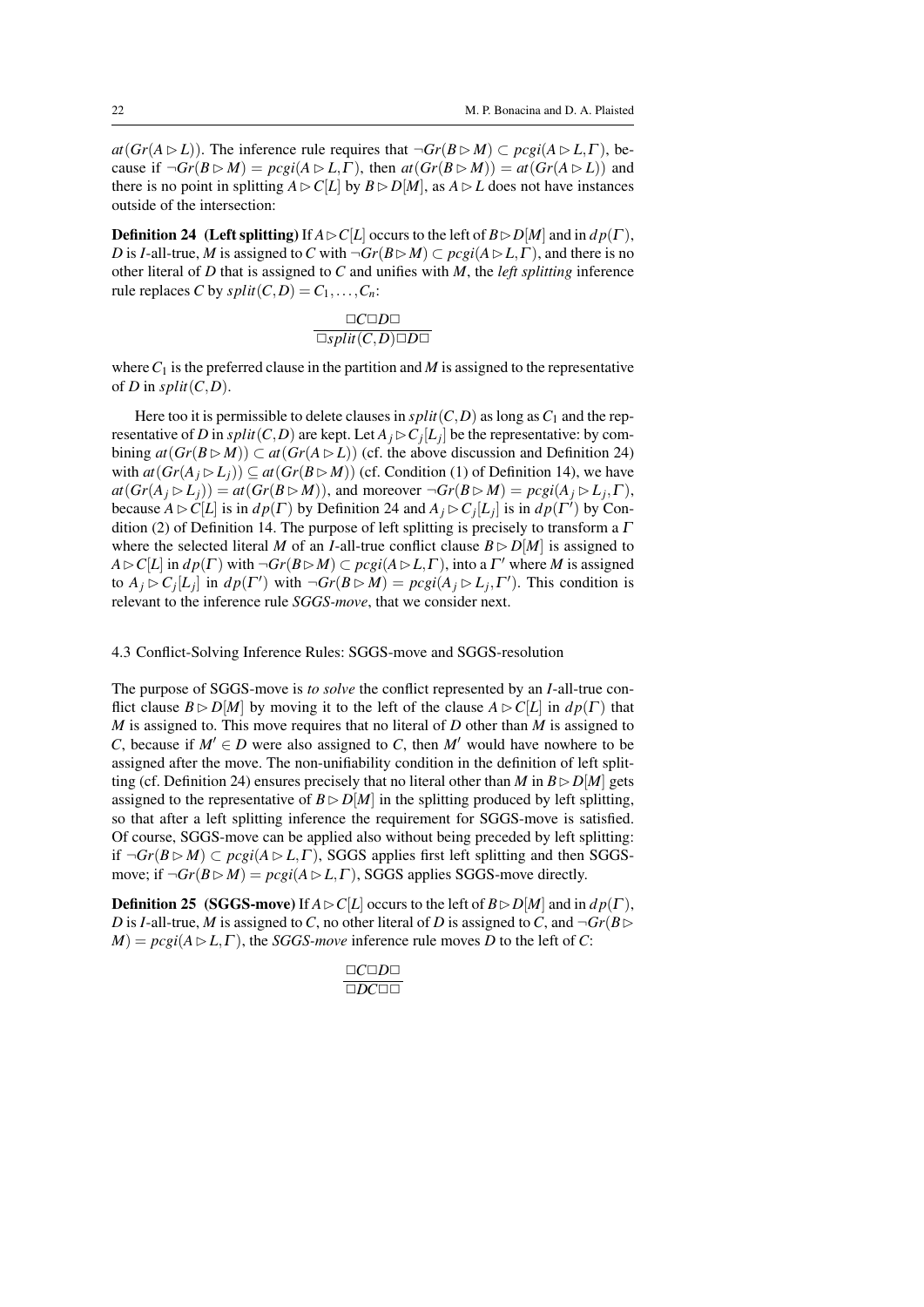The condition that no literal of *D* besides  $M$  is assigned to  $C$  plays a rôle in the proof of the following lemma, which shows the effects of an SGGS-move step:

# **Lemma 4** If  $\Gamma \vdash \Gamma'$  is an SGGS-move step that moves  $B \rhd D[M]$  to the left of  $A \rhd$  $C[L], B \triangleright D[M]$  *is in dp*( $\Gamma'$ ) *and at*( $\text{pcgi}(B \triangleright M, \Gamma')$ ) = *at*( $\text{pcgi}(A \triangleright L, \Gamma)$ ).

*Proof* Let *i* be the position of *C* in  $\Gamma$  and of *D* in  $\Gamma'$ , so that  $\Gamma|_{i-1} = \Gamma'|_{i-1}$ . By definition of SGGS-move, *M* is assigned to *i* in Γ and no literal of *D* is assigned to *i*. Since the selected literal is assigned rightmost (cf. Condition (4) in Definition 9), all the literals of *D* other than *M* are assigned to indices strictly smaller than *i*. This means that they are uniformly false in  $I[\Gamma]_{i-1} = I[\Gamma']_{i-1}$ . It follows that for all  $D'[M'] \in Gr(B \triangleright D[M])$ , no literal other than *M'* can be in  $I^p(\Gamma'|_{i-1})$ . By definition of SGGS-move,  $\neg Gr(B \triangleright M) = pccg(A \triangleright L, \Gamma)$ , so that for all  $M' \in Gr(B \triangleright M)$ , there is an  $L' \in pcgi(A \triangleright L, \Gamma)$  such that  $M' = \neg L'$ . Neither  $M'$  nor  $\neg M'$  can be in  $I^p(\Gamma'|_{i-1})$ : if *M*<sup> $\prime$ </sup> were in *I*<sup>*p*</sup>( $\Gamma' \mid_{i=1}$ ), *L*<sup> $\prime$ </sup> would be a ccgi and not a pcgi; if  $\neg M'$  were in *I<sup>p</sup>*( $\Gamma' \mid_{i=1}$ ), *L*' would be also, and it would not be a pcgi. Thus,  $\text{pcgi}(B \triangleright M, \Gamma') = \text{Gr}(B \triangleright M)$ ,  $B \triangleright D[M]$  is in  $dp(\Gamma')$ , and  $at(pcgi(B \triangleright M, \Gamma')) = at(pcgi(A \triangleright L, \Gamma))$ .

The effect of an SGGS-move on the induced interpretation is that where *I*[Γ ] contains  $\text{pcgi}(A \triangleright L, \Gamma)$ ,  $I[\Gamma']$  contains instead  $\text{pcgi}(B \triangleright M, \Gamma')$ : since  $A \triangleright L$  and  $B \triangleright M$ have the same (proper) constrained ground instances with opposite sign, the effect of the move is to *flip* at once the truth value of *all* (possibly infinitely many) ground atoms in  $at(Gr(B \triangleright M)) = at(Gr(A \triangleright L))$ . SGGS-move realizes at the first-order level the effect of a *backjump* (which flips the truth value of a propositional literal) in CDCL. The conflict is solved and  $B \triangleright D[M]$  enters  $dp(\Gamma')$  to be the *justification* of its selected literal *M* that remains unassigned and is an *implied literal*. Since conflicting *I*-all-true clauses are appended by SGGS-extension at the rightmost end of the sequence and they become justifications by entering the disjoint prefix when the conflict is solved by SGGS-move, it follows that *all* justifications are in the disjoint prefix. SGGS-move is also the analogue of *learning* in CDCL: the system learns  $B \triangleright D[M]$  by putting it in  $dp(\Gamma')$ .

An *I*-all-true clause  $B \triangleright D[M]$  can resolve with a clause on its right, resolving upon its implied literal *M* and a selected *I*-false literal that *depends* on *M*:

**Definition 26** (SGGS-resolution) If  $B \triangleright D[M]$  occurs to the left of  $A \triangleright C[L]$  and in  $dp(\Gamma)$ ,  $B \triangleright D[M]$  is *I*-all-true, *L* is *I*-false,  $L = \neg M \vartheta$  for some substitution  $\vartheta$ , and  $A \models$  $B\vartheta$ , the *SGGS-resolution* inference rule generates the *SGGS-resolvent*  $Res(C, D)$  = *A* ⊳ *R*, where *R* is  $(C \setminus \{L\}) \cup (D \setminus \{M\}) \vartheta$ , and replaces *C* by *Res*(*C*,*D*):

$$
\frac{\Box D\Box C\Gamma^\dagger}{\Box D\Box Res(C,D)\Gamma^\dagger^\dagger}
$$

where  $\Gamma^{\dagger\dagger}$  is  $\Gamma^{\dagger}$  with all clauses including literals assigned to *C* deleted, and for all *P*<sup>∂</sup> ∈ *tlits*(*R*), *P*<sup>∂</sup> is assigned to the same clause that literal *P* ∈ *tlits*(*C*)∪*tlits*(*D*) was assigned to. An application of this rule is denoted by  $res(A \triangleright C[L], B \triangleright D[M], A \triangleright R)$ .

Assignments can be inherited, because if  $P$  depends on a literal, so does  $P\vartheta$ . Thus, all *I*-true literals in an SGGS-resolvent are assigned. If an SGGS-resolvent is *I*-alltrue, its literal assigned rightmost is selected. Otherwise, an *I*-false literal is selected,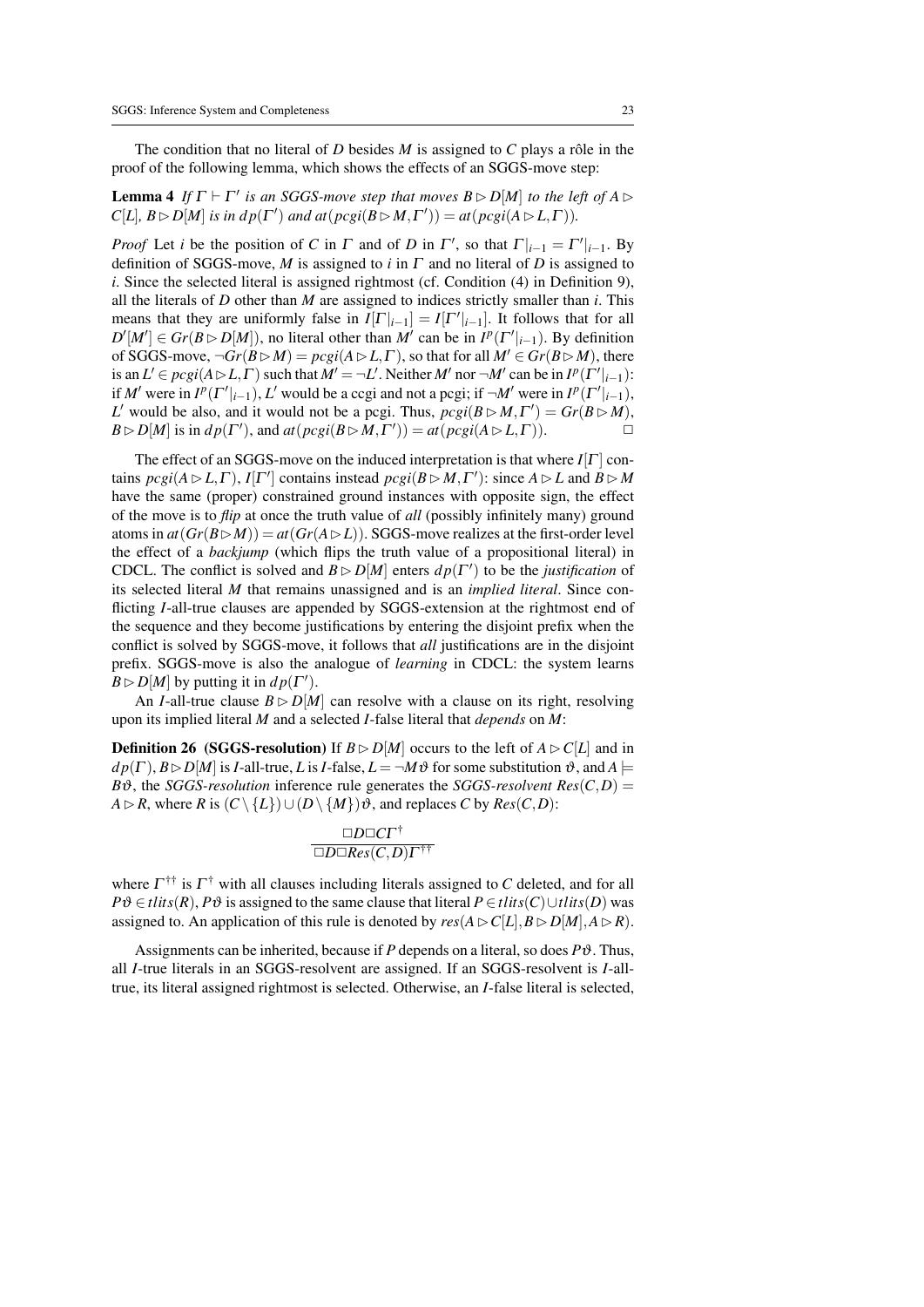and if an SGGS-resolvent has more than one, a heuristic choice will apply. Since  $B \triangleright D[M]$  is *I*-all-true and in  $dp(\Gamma)$ ,  $B \triangleright D[M]$  is a justification and *M* an implied literal. The conditions  $L = \neg M\vartheta$  and  $A \models B\vartheta$  mean that  $\neg Gr(A \triangleright L) \subseteq Gr(B \triangleright M)$  $pcgi(B \triangleright M, \Gamma)$ . Thus, SGGS-resolution resolves the *I*-true implied literal  $B \triangleright M$  with a selected *I*-false literal  $A \triangleright L$  that *depends* on  $B \triangleright M$ . After moving  $B \triangleright D[M]$  to the disjoint prefix, the system "cleans" the sequence by resolving away literals made uniformly false by the move:

**Lemma 5** *If*  $A \triangleright C[L]$  *and*  $B \triangleright D[M]$  *SGGS-resolve in*  $\Gamma$ *, then*  $\text{pcgi}(A \triangleright L, \Gamma) = \emptyset$ *. Proof* It follows from  $\neg Gr(A \triangleright L) \subseteq pcgi(B \triangleright M, \Gamma)$ .

SGGS-resolution is the only SGGS inference that can generate ⊥. It removes  $A \triangleright C[L]$  from  $\Gamma$ , because it does not contribute to  $I[\Gamma]$ , and replaces it by either  $\bot$  or an  $A \triangleright R$  that may contribute proper or complementary constrained ground instances:

**Lemma 6** If  $A \triangleright C[L]$  and  $B \triangleright D[M]$  *SGGS-resolve,*  $A \triangleright C[L]$  *is not disposable, and*  $Res(C,D) \neq \perp$ , then  $Res(C,D)$  *is not disposable.* 

*Proof* Let  $\Gamma \vdash \Gamma'$  be an SGGS-resolution step with premises  $A \triangleright C[L]$  and  $B \triangleright D[M]$ , where  $\Gamma = \Gamma^1 D \Gamma^2 C \Gamma^{\dagger}$ , and  $\Gamma' = \Gamma^1 D \Gamma^2 Res(C, D) \Gamma^{\dagger \dagger}$  according to Definition 26. Since  $\text{pc}gi(A \triangleright L, \Gamma) = \emptyset$  by Lemma 5, but  $A \triangleright C[L]$  is not disposable by hypothesis, it follows that  $ccgi(A \triangleright L, \Gamma) \neq \emptyset$ . Let  $C'[L']$  be a ccgi of  $A \triangleright C[L]$ . Since  $\neg Gr(A \triangleright$  $L$ )  $\subseteq$  *Gr*( $B \triangleright M$ ) =  $\text{pcgi}(B \triangleright M, \Gamma)$ , there exists a  $D'[M'] \in \text{Gr}(B \triangleright D[M])$  such that  $\neg L' = M'$ . Without loss of generality, let  $\Gamma^1$  be the longest prefix of  $\Gamma$  not containing *D*, and  $\Gamma'' = \Gamma^1 D \Gamma^2$  the longest prefix of  $\Gamma$  not containing *C*. Consider the cgi  $(C' \setminus C')$  ${L'\}$ )  $\cup$  (*D'* \  ${M'\}$ ) of *Res*(*C*,*D*). We show that this cgi has no intersection with *I*<sup>*p*</sup>( $\Gamma$ <sup>*n*</sup>). For the literals in *C*<sup> $\setminus$ </sup> {*L*<sup> $\setminus$ </sup>}, this follows from the fact that *C*<sup> $\prime$ </sup> is a ccgi of *C* (cf. Definition 4). For any literal  $Q'$  in  $D' \setminus \{M'\}$ , let *Q* be the literal in  $D \setminus \{M\}$  of which  $Q'$  is instance. Since *D* is *I*-all-true,  $Q$  is *I*-true; since  $Q$  is not  $M$ ,  $Q$  is assigned to some clause  $E[P]$  in  $\Gamma^1$ . Thus,  $Q'$  appears negated among the pcgi's of *P*, that are included in  $I^p(\Gamma^1)$  and in  $I^p(\Gamma'')$ . Therefore  $Q'$  cannot occur in  $I^p(\Gamma'')$ , because otherwise  $I^p(\Gamma'')$  would be inconsistent. Since at least a cgi of  $Res(C,D)$  does not intersect  $I^p(\Gamma'')$ ,  $Res(C, D)$  is not disposable in  $\Gamma'$ . The contract of  $\Box$ 

Left splitting and SGGS-resolution apply to *dual* situations: left splitting applies when an *I*-true selected literal depends on an *I*-false selected literal in *d p*(Γ ); SGGSresolution applies when an *I*-false selected literal depends on an *I*-true selected literal in  $dp(\Gamma)$ . When left splitting, SGGS-move, and SGGS-resolution are applied in this order, an *I*-all-true conflict clause splits the clause that its selected literal is assigned to, moves left of its representative in the splitting, and then resolves with it.

# 4.4 More Splitting Inference Rules and Bookkeeping Rules

The splitting inference rules also comprise *SGGS-factoring*. This rule applies when left splitting does not (cf. Definition 24), because the *I*-all-true conflict clause  $B \triangleright$  $D[M]$  has more than one literal assigned to the clause  $A \triangleright C[L]$  which *M* is assigned to. If these literals unify, SGGS-factoring generates a factor of the *I*-all-true clause, and splits the *I*-all-true clause by its factor: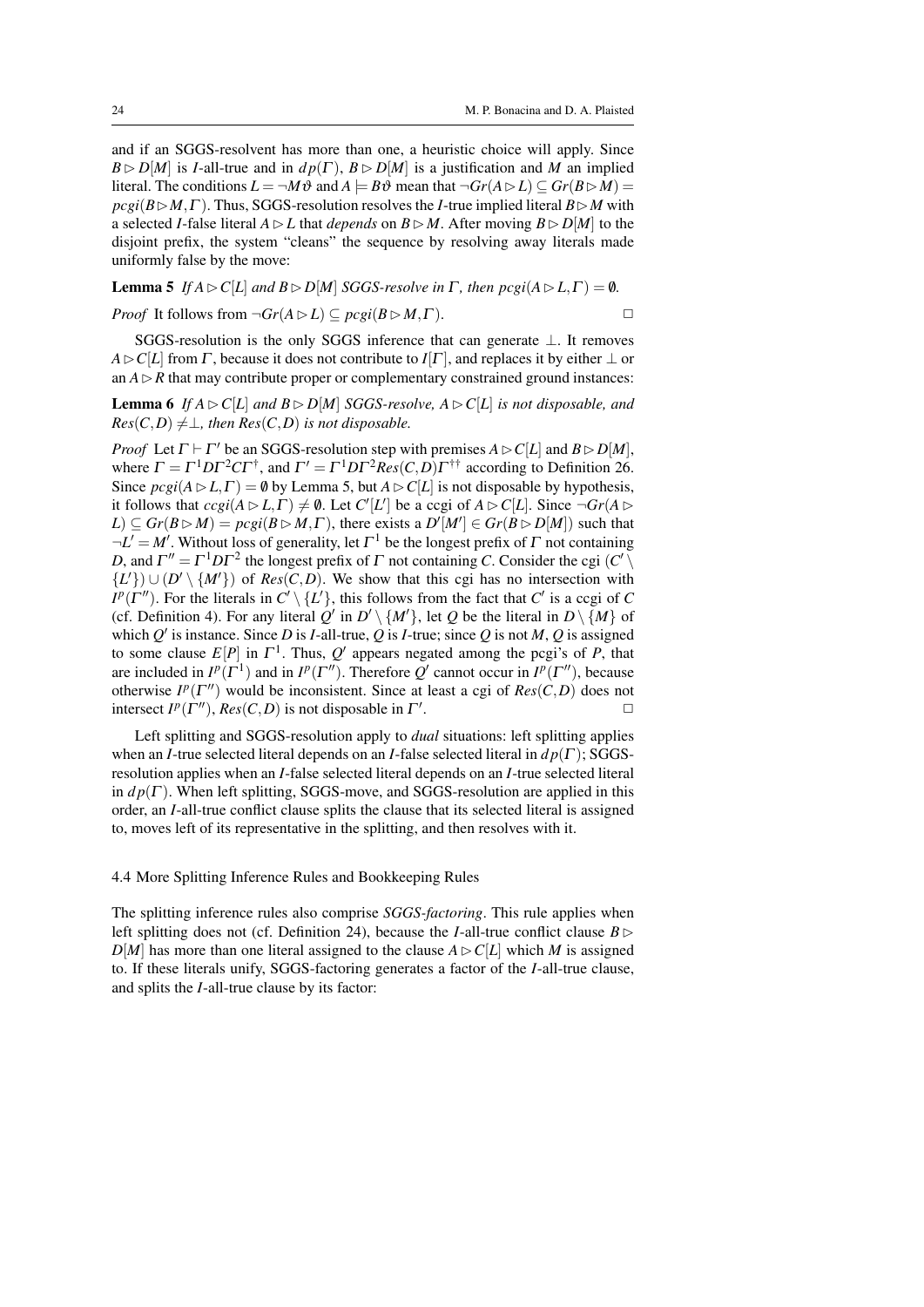**Definition 27** (SGGS-factoring) If  $A \triangleright C[L]$  occurs to the left of  $B \triangleright D[M]$  and in  $dp(\Gamma)$ , *D* is *I*-all-true, *M* is assigned to *C*, and there is another literal *Q* in *D*, that is assigned to *C*, has the same sign as *M*, and unifies with *M* with most general unifier  $\vartheta$ , the *SGGS-factoring* inference rule generates the *factor*  $D_f = B\vartheta \triangleright D[M]\vartheta$ , and replaces *D* by  $split(D, D_f) = D_1, \ldots, D_n$ :

$$
\frac{\Box C \Box D \Box}{\Box C \Box split(D,D_f) \Box}
$$

where  $D_1$  is the preferred clause in the partition,  $D_f$  is its own representative in *split*(*D*,*D*<sup>*f*</sup>), and for all  $P\vartheta \in \text{tlits}(D_f)$ ,  $P\vartheta$  is assigned to the same clause that literal  $P \in *tlits*(D)$  was assigned to.

Note that  $D_f$  is also *I*-all-true and a conflict clause, and it is its own representative in  $split(D, D_f)$  by Definition 14. Similar to SGGS-resolution (cf. Definition 26) assignments are inherited. In particular, the selected literal  $M\vartheta$  of  $D_f$  is assigned to *C*. As before, clauses in  $split(D, D_f)$  can be deleted as a heuristic, except for  $D_1$  and  $D_f$ , which must be kept. If  $M\vartheta$  still unifies with other literals of  $D_f$ , then additional SGGS-factoring steps can be applied to *C* and  $D_f$ . If  $M\vartheta$  does not unify with any other literals of  $D_f$ , then left splitting can be applied to C and  $D_f$ . Thus, the sequence left splitting, SGGS-move, and SGGS-resolution can be preceded by one or more SGGS-factoring steps.

The SGGS inference system also features a few bookkeeping rules. The first one deletes disposable clauses, because they are useless to find a refutation or a different model, since they are satisfied by  $I[\Gamma]$  (cf. Definition 6):

Definition 28 (SGGS-deletion) The *SGGS-deletion* inference rule deletes any disposable clause in  $\Gamma$ :

$$
\frac{\Gamma}{\Gamma'}
$$

where  $\Gamma'$  is  $\Gamma$  with all disposable clauses removed.

SGGS-deletion helps keeping the clause sequence from growing too long. *SGGSsorting* reorders clauses in  $dp(\Gamma)$  so that clauses with small minimal proper constrained ground instance migrate as far as possible to the left:

**Definition 29** (SGGS-sorting) If  $A \triangleright C[L]$  occurs to the left of  $B \triangleright D[M]$ , both are in *d p*( $\Gamma$ ), no literal of *D* is assigned to *C*, and  $\text{pclim}(B \triangleright M, \Gamma) \prec \text{pclim}(A \triangleright L, \Gamma)$ , the *SGGS-sorting* inference rule reorders them:

$$
\frac{\Box C D \Gamma^\dagger}{\Box D C \Gamma^{\dagger \dagger}}
$$

where  $\Gamma^{\dagger\dagger}$  is  $\Gamma^{\dagger}$  with  $F[Q]$  replaced by  $F[P]$  if there is an *I*-all-true clause *F* whose literals *Q* and *P* are assigned to *D* and *C*, respectively.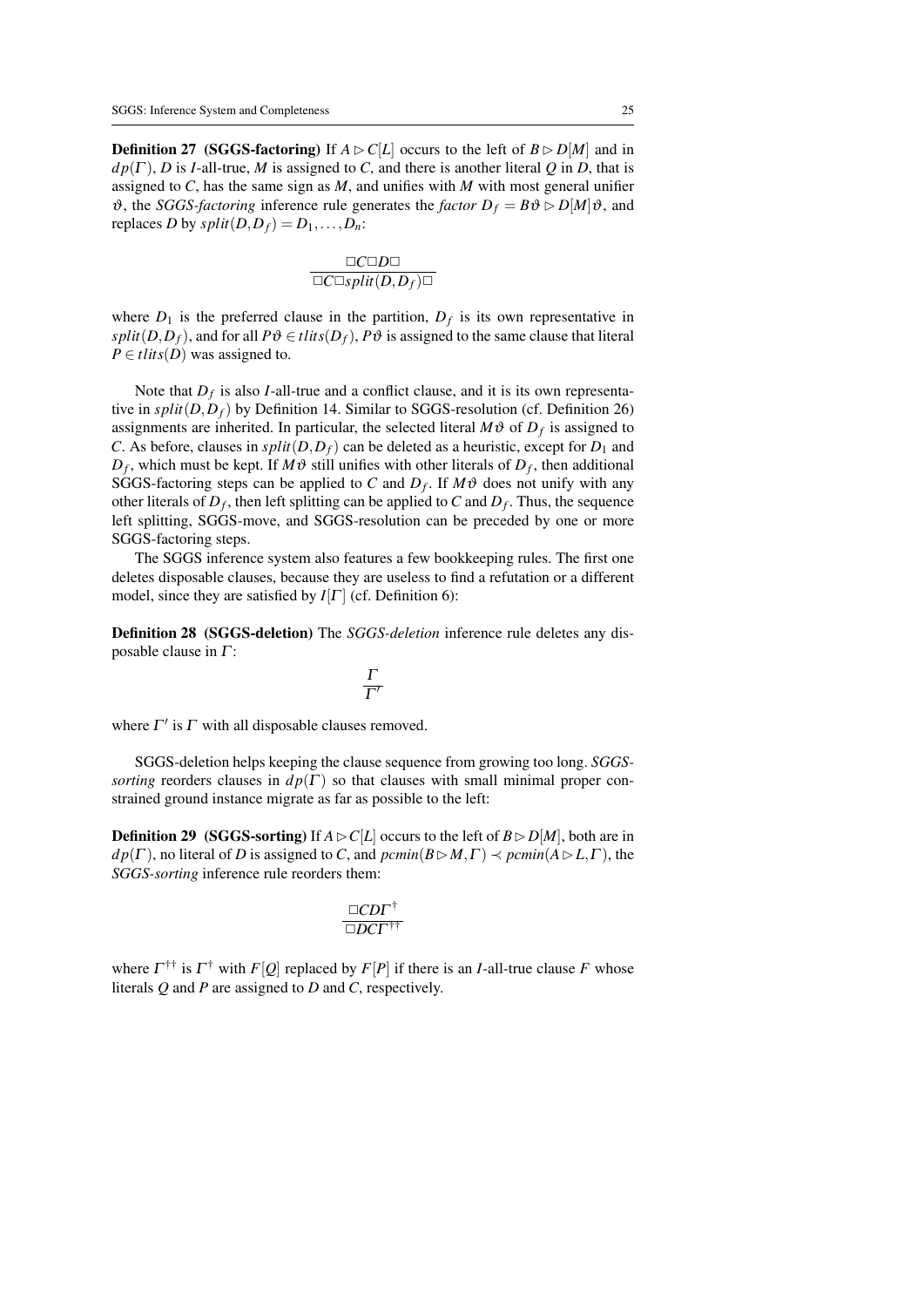The latter provision ensures that a selected literal remains assigned rightmost (cf. Condition (4) in Definition 9). SGGS-sorting can be applied multiple consecutive times. It is not needed for completeness, but it might help to generate proofs faster. The last rule, named *recursive partitioning*, uses the notion of *literal mapping*: given sets of literals  $\mathcal{M} = \{M_1, \ldots, M_k\}$  and  $\mathcal{L} = \{L_1, \ldots, L_n\}$ , a *literal mapping* from  $\mathcal{M}$ to  $\mathcal{L}$  is a function  $f: \{1, \ldots, k\} \rightarrow \{1, \ldots, n\}.$ 

**Definition 30** A literal mapping *f* from  $\mathcal{M} = \{M_1, \ldots, M_k\}$  to  $\mathcal{L} = \{L_1, \ldots, L_n\}$  is *compatible*, if there exists a simultaneous most general unifier  $\vartheta_f$  such that for all  $i, 1 \leq i \leq k$ ,  $M_i \vartheta_f = \neg L_{f(i)} \vartheta_f$ , assuming that for all  $i, j, 1 \leq i \neq j \leq n$ ,  $vars(L_i) \cap I$  $vars(L_i) = \emptyset$ .

Recursive partitioning applies after a splitting inference replaces a clause by a partition where the specified literal is the selected one:

**Definition 31** (**Recursive partitioning**) Let  $A \triangleright C[L]$  be a clause that was replaced by its partition  $\Gamma_C = \{A_i \rhd C_i[L_i]\}_{i=1}^n$ ,  $B \rhd D$  a clause with literals assigned to  $A \rhd C[L]$ ,  $\mathscr{L} = \{L_1, \ldots, L_n\}$  the set of the selected literals in  $\Gamma_C$ , and  $\mathscr{M} = \{M_1, \ldots, M_k\}$  the set of the literals of *D* that were assigned to *C*. The *recursive partitioning* inference rule replaces  $B \triangleright D$  by its partition  $\Gamma_D$ :

$$
\frac{\Box \varGamma_C \Box D \Box}{\Box \varGamma_C \Box \varGamma_D \Box}
$$

made of all clauses  $[(\bigwedge_{i=1}^{k} A_{f(i)} \vartheta_f) \wedge B \vartheta_f] \rhd D \vartheta_f$  such that *f* is a compatible literal mapping from  $\mathcal M$  to  $\mathcal L$ , and the constraint  $(\bigwedge_{i=1}^k A_{f(i)}\vartheta_f) \wedge B\vartheta_f$  is satisfiable. For all *i*, 1 ≤ *i* ≤ *k*, the literal  $M_i \vartheta_f$  in  $[(\bigwedge_{i=1}^k A_{f(i)} \vartheta_f) \wedge B \vartheta_f] \triangleright D \vartheta_f$  is assigned to  $A_{f(i)} \triangleright$  $C_{f(i)}[L_{f(i)}]$ ; and the first clause in  $\Gamma_D$  is the preferred clause in the partition.

The fact that  $M \in \mathcal{M}$  was assigned to  $A \triangleright C[L]$ , means that  $\neg Gr(B \triangleright M) \subseteq$  $\text{proj}(A \triangleright L, \Gamma) \subseteq \text{Gr}(A \triangleright L)$ . When  $A \triangleright C[L]$  gets partitioned into  $\{A_i \triangleright C_i[L_i]\}_{i=1}^n$ , the sets  $Gr(A_i \triangleright L_i)$  are subsets of  $Gr(A \triangleright L)$ , and that is why recursive partitioning considers all the ways the literals in  $M$  can be unified with literals of opposite sign in  $\mathscr L$ . If other clauses have literals assigned to  $B \triangleright D$ , they may be partitioned in turn. Alternatively, an SGGS-strategy may simply delete clauses with literals assigned to a partitioned one: such deletions, like those embedded in SGGS-resolution (cf. Definition 26) represent a (partial) *restart* of the search, resembling a restart in CDCL. We use *partitioning inferences* to include splitting inferences and recursive partitioning inferences. A partitioning inference is *trivial* if it replaces a clause by a trivial partition. The following example showcases several SGGS inference rules:

*Example 12* Consider the set  $S = \{\neg P(f(x)) \vee \neg Q(g(x)) \vee R(x), P(x), Q(y), \neg R(c)\}\$ with all-negative *I*, and a heuristic that selects the rightmost eligible literal whenever there is a choice. The steps of an SGGS-derivation are as follows:

1. Clause *P*(*x*) is not satisfied by *I*, and therefore *non-critical non-conflicting SGGSextension* adds it to  $\Gamma_0 = \varepsilon$  producing  $\Gamma_1 = [P(x)]$ . *I*[ $\Gamma_1$ ] satisfies all ground instances of  $P(x)$  and no other positive literal.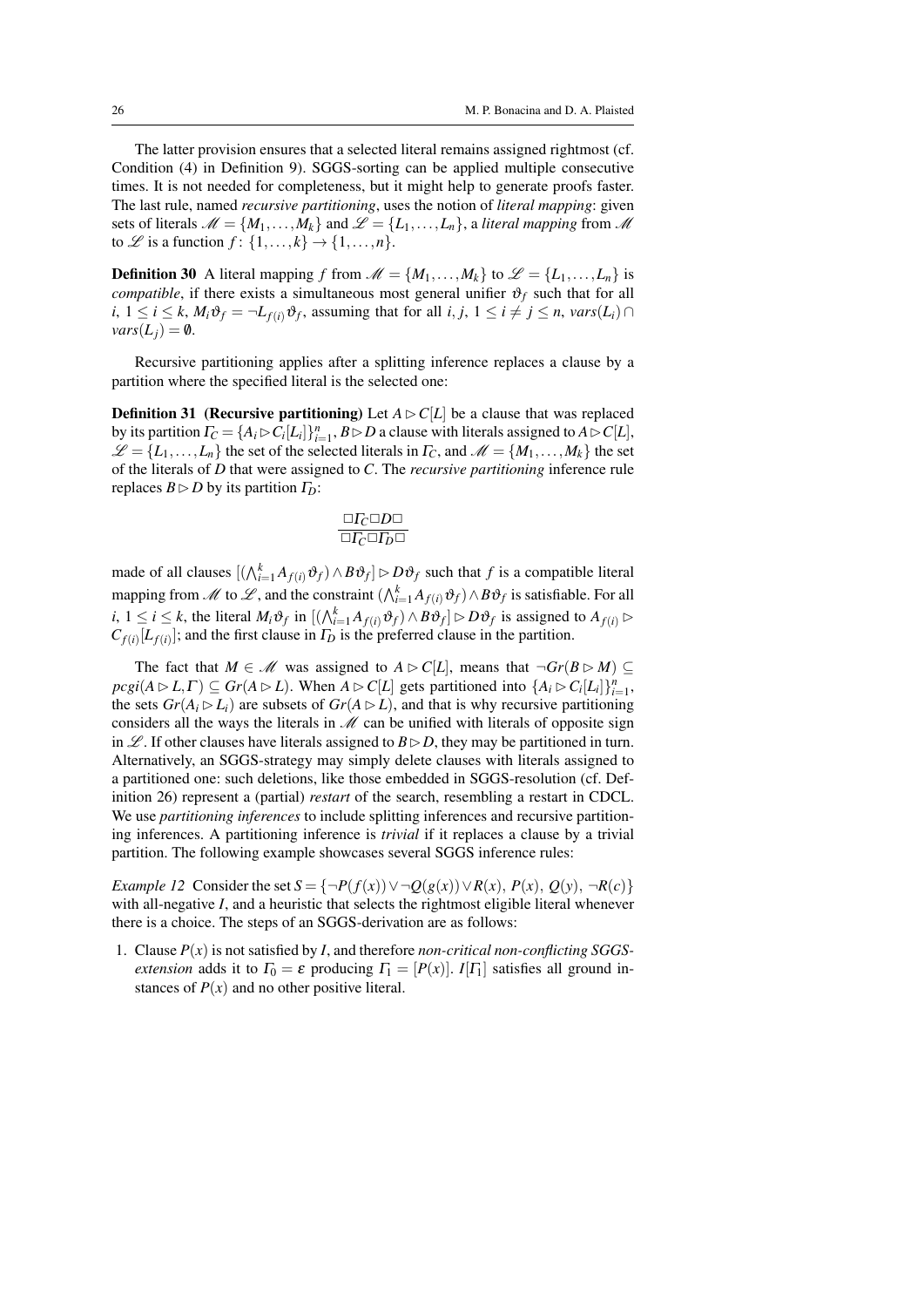- 2. As clause  $Q(y)$  is not satisfied by  $I[T_1]$ , another *non-critical non-conflicting SGGSextension* yields  $\Gamma_2 = [P(x)], [Q(y)],$  so that  $I[\Gamma_2]$  satisfies all ground instances of  $P(x)$  and  $Q(y)$  and no other positive literal.
- 3. Since  $I[T_2]$  does not satisfy  $\neg P(f(x)) \vee \neg Q(g(x)) \vee R(x)$ , a third *non-critical nonconflicting SGGS-extension* generates  $\Gamma_3 = [P(x)], [Q(y)], \neg P(f(x)) \vee \neg Q(g(x)) \vee$  $[R(x)]$ , where  $\neg P(f(x))$  is assigned to  $P(x)$ ,  $\neg Q(g(x))$  is assigned to  $Q(y)$ , and *I*[ $\Gamma_3$ ] satisfies all ground instances of  $P(x)$ ,  $Q(y)$ , and  $R(x)$ , but no other positive literal.
- 4. As ¬*R*(*c*) is in conflict with *I*[Γ3], *SGGS-extension with I-all-true conflict clause* gives  $\Gamma_4 = [P(x)], [Q(y)], \neg P(f(x)) \vee \neg Q(g(x)) \vee [R(x)], [\neg R(c)]$  with  $\neg R(c)$ assigned to  $R(x)$  and  $I[T_4] = I[T_3]$ . This is the first stage where the disjoint prefix does not coincide with the whole sequence, as  $\neg R(c)$  remains outside of  $dp(T_4)$ .
- 5. The conditions for a *left splitting* step are fulfilled, and *I*-all-true clause  $\neg R(c)$ splits clause  $\neg P(f(x)) \vee \neg Q(g(x)) \vee R(x)$ , yielding  $\Gamma_5 = [P(x)], [Q(y)], x \not\equiv c \triangleright$  $\neg P(f(x)) \vee \neg Q(g(x)) \vee [R(x)], \neg P(f(c)) \vee \neg Q(g(c)) \vee [R(c)], \neg R(c)].$  Clearly,  $\neg R(c)$  is still in conflict with  $I[T_5] = I[T_4]$ .
- 6. Next *SGGS-move* puts  $\neg R(c)$  on the left of its representative in the splitting, namely  $\neg P(f(c)) \vee \neg Q(g(c)) \vee [R(c)]$ , resulting in  $\Gamma_6 = [P(x)], [Q(y)], x \not\equiv c \triangleright$  $\neg P(f(x)) \vee \neg Q(g(x)) \vee [R(x)], \ \neg P(f(c)), \ \neg P(f(c)) \vee \neg Q(g(c)) \vee [R(c)].$  The effect is to *flip* the truth value of  $\neg R(c)$  from false to true, solving the conflict that it represented, and putting  $\neg R(c)$  in the disjoint prefix, as the justification of its sole literal. Now clause  $\neg P(f(c)) \vee \neg Q(g(c)) \vee [R(c)]$  is in conflict with *I*[Γ<sub>6</sub>] and it is not *I*-all-true.
- 7. *SGGS-resolution* explains this conflict by resolving the *I*-false literal *R*(*c*) in  $\neg P(f(c)) \vee \neg Q(g(c)) \vee [R(c)]$  with the implied literal  $\neg R(c)$  that makes it false in *I*[ $\Gamma_6$ ]. The outcome is  $\Gamma_7 = [P(x)], [Q(y)], x \not\equiv c \rhd \neg P(f(x)) \vee \neg Q(g(x)) \vee$  $[R(x)], \, [\neg R(c)], \, \neg P(f(c)) \vee [\neg Q(g(c))],$  where the last clause is *I*-all-true and in conflict with  $I[T_7] = I[T_6]$ .
- 8. Thus, *left-splitting* splits the second clause by the last, so as to isolate the intersection between  $Q(y)$  and  $\neg Q(g(c))$ :  $\Gamma_8 = [P(x)]$ ,  $top(y) \neq g \triangleright [Q(y)]$ ,  $z \neq c \triangleright$  $[Q(g(z))], [Q(g(c))], x \not\equiv c \triangleright \neg P(f(x)) \vee \neg Q(g(x)) \vee [R(x)], \neg R(c)], \neg P(f(c)) \vee$  $[\neg Q(g(c))]$  with  $I[\Gamma_8] = I[\Gamma_7]$ .
- 9. Now *SGGS-move* places the *I*-all-true conflict clause  $\neg P(f(c)) \vee \neg Q(g(c))$  on the left of its representative in the splitting, getting  $\Gamma_9 = [P(x)]$ ,  $top(y) \neq g \triangleright$  $[Q(y)], z \not\equiv c \triangleright [Q(g(z))], \neg P(f(c)) \vee [\neg Q(g(c))], [Q(g(c))], x \not\equiv c \triangleright \neg P(f(x)) \vee$  $\neg Q(g(x)) \vee [R(x)], \, [\neg R(c)]$ . The effect is to *flip* the truth value of  $\neg Q(g(c))$  from false to true, solving the conflict represented by  $\neg P(f(c)) \vee \neg Q(g(c))$ , that enters the disjoint prefix as the justification of its selected literal. Literal  $Q(g(c))$  is false in  $I[\Gamma_9]$ , and because it is the only literal in its clause, we have a conflict clause made of a single *I*-false literal.
- 10. *SGGS-resolution* explains this conflict by resolving  $Q(g(c))$  with the implied literal  $\neg Q(g(c))$  in the disjoint prefix, producing  $\Gamma_{10} = [P(x)]$ ,  $top(y) \neq g \triangleright$  $[Q(y)], z \not\equiv c \triangleright [Q(g(z))], \neg P(f(c)) \vee [\neg Q(g(c))], [\neg P(f(c))], x \not\equiv c \triangleright \neg P(f(x)) \vee$  $\neg Q(g(x)) \vee [R(x)]$ ,  $\neg R(c)$ , where the resolvent  $\neg P(f(c))$  is *I*-all-true and in conflict with  $I[\Gamma_{10}] = I[\Gamma_9]$ .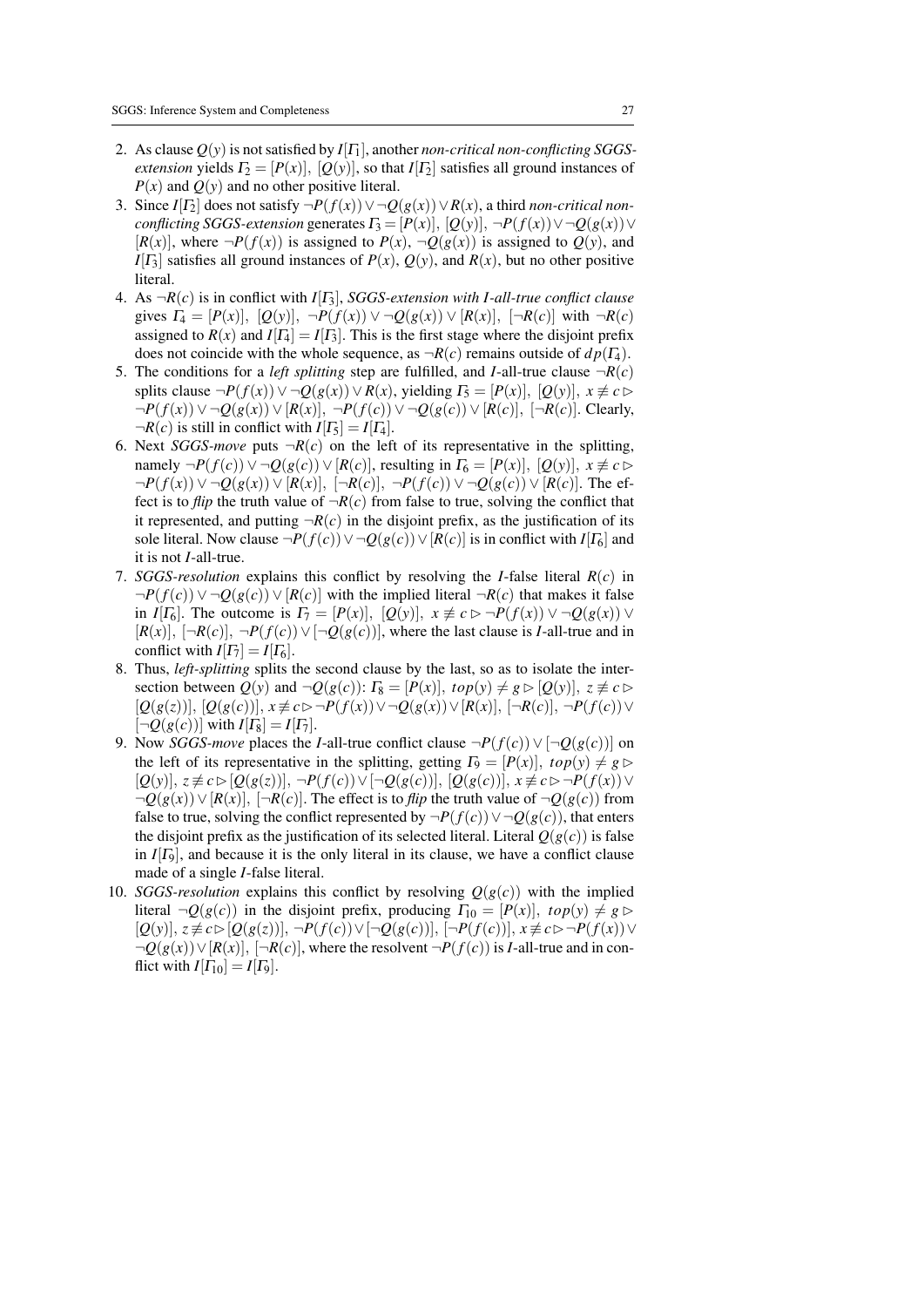- 11. To pull out the intersection between  $P(x)$  and  $\neg P(f(c))$  *left-splitting* applies to  $\text{split } P(x): \Gamma_{11} = \text{top}(x) \neq f \triangleright [P(x)], y \not\equiv c \triangleright [P(f(y))], [P(f(c))], \text{top}(y) \neq g \triangleright$  $[Q(y)], z \not\equiv c \triangleright [Q(g(z))], \neg P(f(c)) \vee [\neg Q(g(c))], [\neg P(f(c))], x \not\equiv c \triangleright \neg P(f(x)) \vee$  $\neg Q(g(x)) \lor [R(x)], \ [\neg R(c)] \text{ with } I[\Gamma_{11}] = I[\Gamma_{10}].$
- 12. This enables *SGGS-move* to move  $\neg P(f(c))$  to the left of  $P(f(c))$ :  $\Gamma_{12} = \log(x) \neq$  $f \triangleright [P(x)], y \not\equiv c \triangleright [P(f(y))], \neg P(f(c))], [P(f(c))], top(y) \neq g \triangleright [Q(y)], z \not\equiv c \triangleright$  $[Q(g(z))], \neg P(f(c)) \vee [\neg Q(g(c))], x \not\equiv c \triangleright \neg P(f(x)) \vee \neg Q(g(x)) \vee [R(x)], [\neg R(c)].$ The effect is to *flip* the truth value of  $\neg P(f(c))$  from false to true, solving the conflict that  $\neg P(f(c))$  represented.
- 13. The ensuing *SGGS-resolution* of  $\neg P(f(c))$  and  $P(f(c))$  reveals the inconsis $t$ ency:  $\Gamma_{13} = \frac{top(x) \neq f \triangleright [P(x)], y \neq c \triangleright [P(f(y))], [-P(f(c))], \bot, \text{top}(y) \neq g \triangleright$  $[\mathcal{Q}(y)], z \not\equiv c \triangleright [\mathcal{Q}(g(z))], \neg P(f(c)) \vee [\neg \mathcal{Q}(g(c))], x \not\equiv c \triangleright \neg P(f(x)) \vee \neg \mathcal{Q}(g(x)) \vee$  $[R(x)], \, [\neg R(c)];$  and this terminates the derivation.

# 5 The Lifting Theorem and Other Properties of the SGGS Inference System

In this section we prove two main results about SGGS: first we show that if  $\Gamma \neq$  $dp(\Gamma)$ , that is, the disjoint prefix is a proper prefix of  $\Gamma$ , an inference rule other than SGGS-extension applies to  $\Gamma$ . Then, we prove a lifting theorem which shows that if  $\Gamma = dp(\Gamma)$  and  $I[\Gamma] \not\models S$ , an SGGS-extension inference rule applies. We begin with two preparatory lemmas. The first one uses the invariant that all literals in a sequence are either *I*-true or *I*-false (cf. Condition (1) in Definition 1). In the following we use the notation  $\pi_i[\Gamma]$  for the clause of index *i* in  $\Gamma$  that was introduced after Definition 1.

**Lemma 7** If  $\pi_j[\Gamma]$  has a constrained ground instance D' such that  $I^p(\Gamma|_{j-1}) \cap D' \neq D'$ /0*, splitting by similar literal applies to* Γ *.*

*Proof* If  $\pi_j[\Gamma] = B \triangleright D$  has a constrained ground instance *D'* such that  $I^p(\Gamma|_{j-1}) \cap$  $D' \neq \emptyset$ , by Definition 3, there must be a  $\pi_i[\Gamma] = A \triangleright C[L]$  for some  $i < j$ , such that some literal *M'* of *D'* is in  $\text{pcgi}(A \triangleright L, \Gamma)$ . Let *M* be a literal of *D* such that *M'* is instance of *M*. It follows that *L* and *M* have the same sign. Since all literals of all clauses in a sequence are either *I*-true or *I*-false, and *L* and *M* have the ground instance  $M'$  in common, it also follows that either both  $L$  and  $M$  are  $I$ -true or both  $L$ and *M* are *I*-false. Thus, s-splitting applies to  $A \triangleright C[L]$  and  $B \triangleright D\langle M \rangle$ .

**Lemma 8** If the selected literals of  $\pi_i[\Gamma]$  and  $\pi_j[\Gamma]$  intersect, for some  $1 \leq i \neq j \leq$ |Γ |*, an SGGS inference rule other than SGGS-extension applies to* Γ *.*

*Proof* Without loss of generality, let  $\pi_i[\Gamma] = A \triangleright C[L]$  and  $\pi_j[\Gamma] = B \triangleright D[M]$ , where  $i < j$ , so that *C* occurs to the left of *D*, and  $(i, j)$  is the smallest pair of indices satisfying the hypothesis, with pairs of indices compared in the lexicographic extension of the ordering on the integers to pairs of integers. Any prefix of  $\Gamma$ <sup>*|<sub>i</sub>*</sup> does not include a pair of intersecting literals, and therefore is a prefix of  $dp(\Gamma)$ . This means that  $A \triangleright C[L]$  is in  $dp(\Gamma)$ , so that  $Gr(A \triangleright L) = pcgi(A \triangleright L, \Gamma)$ . By hypothesis, *at*( $Gr(A \triangleright L)$ )∩*at*( $Gr(B \triangleright M)$ ) ≠  $\emptyset$ . Then, we distinguish two cases: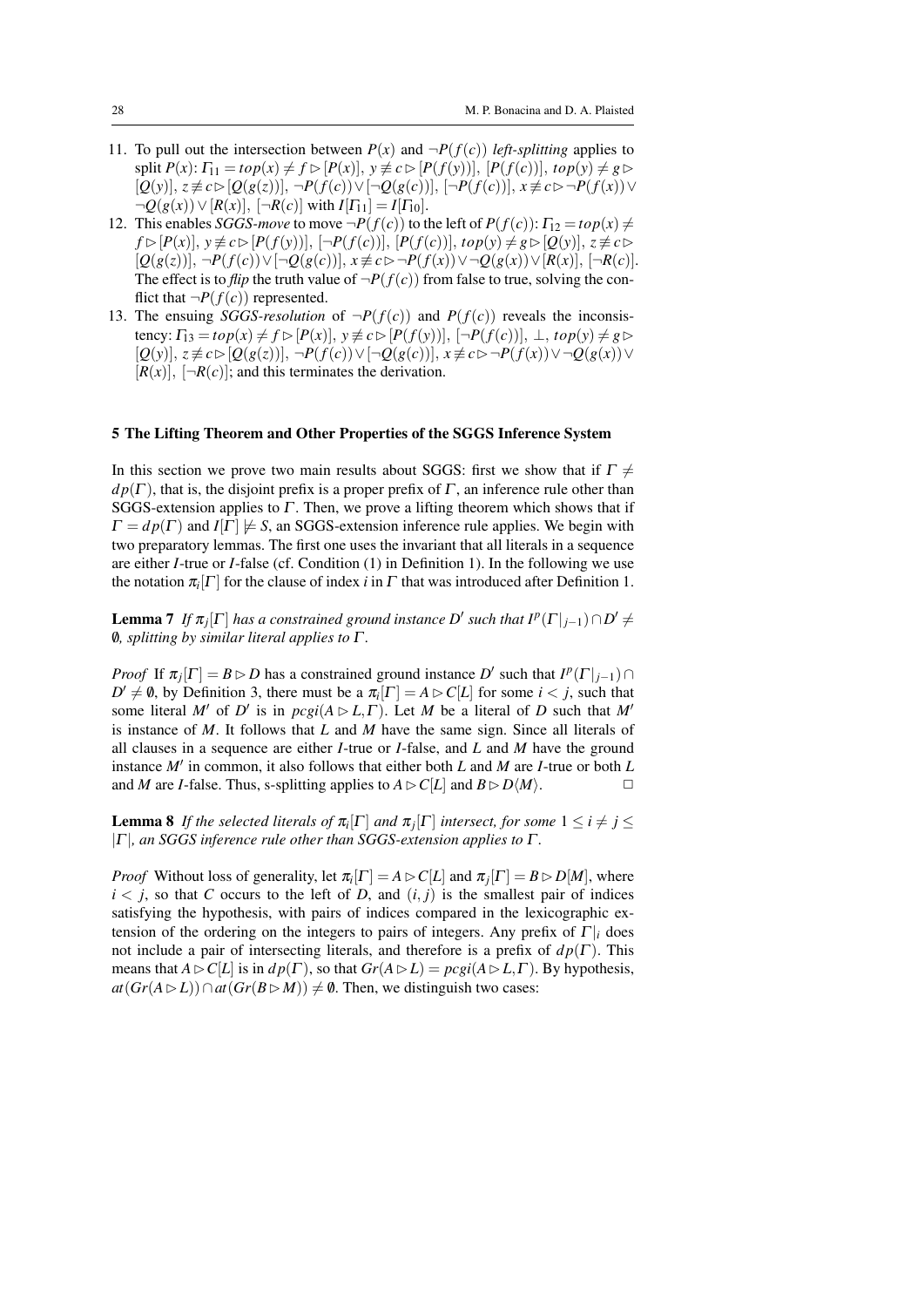- $\leq$  *at*(*Gr*(*B* ⊵ *M*)) ⊆ *at*(*Gr*(*A* ⊵ *L*)) = *at*(*pcgi*(*A* ⊵ *L*, Γ)): if *L* and *M* have the same sign, *D* is disposable and SGGS-deletion applies. Let *L* and *M* have opposite sign. If *L* is *I*-true and *M* is *I*-false, SGGS-resolution applies to *C* and *D*. If *L* is *I*-false and *M* is *I*-true, then *M* can be assigned, and therefore it is, by Condition (3) in Definition 9. If *M* were assigned to  $\pi_k[\Gamma]$ , for some  $k, i < k < j$ , then  $(i, j)$  would not be the smallest pair satisfying the hypotheses, as  $(i, k)$  would be smaller. Thus, *M* is assigned to *C*, and either SGGS-factoring or left splitting or SGGS-move applies to *C* and *D*.
- $at(Gr(B \triangleright M)) \nsubseteq at(Gr(A \triangleright L))$ : if *L* and *M* have the same sign and truth value in *I*, splitting by similar literals applies. If *L* and *M* have opposite sign and truth value in *I*, splitting by dissimilar literals applies.

**Theorem 3** *For all SGGS clause sequences*  $\Gamma$ *, if*  $\Gamma \neq dp(\Gamma)$ *, an SGGS inference rule other than SGGS-extension applies to* Γ *.*

*Proof* If  $d p(\Gamma)$  is a proper prefix of Γ, it means that there is an *i*,  $1 \le i \le |\Gamma|$ , such that  $\pi_i(\Gamma)$  is not in  $dp(\Gamma)$ . Let  $B \triangleright D[M]$  be  $\pi_i(\Gamma)$ . By Definition 5,  $Gr(B \triangleright$  $D[M]) \neq pcgi(B \triangleright D[M], \Gamma)$ , which means there is a  $D'[M'] \in Gr(B \triangleright D[M])$  such that  $D'[M'] \notin proj(B \triangleright D[M], \Gamma)$ . According to Definition 3, there are two cases: either  $D' \cap I^p(\Gamma|_{i-1}) \neq \emptyset$  or  $D' \in cccgi(B \rhd D[M], \Gamma)$ .

- $-$  If *D'* ∩ *I<sup>p</sup>* ( $\Gamma$ <sub>*i*-1</sub>)  $\neq$  **0**, then by Lemma 7, an s-splitting step applies to Γ.
- $-I$  If  $D'[M'] \in cccgi(B \triangleright D[M], \Gamma)$ , then  $\neg M' \in I^p(\Gamma|_{i-1})$ . This means that there exists a *j*,  $j < i$ , such that  $\pi_i(\Gamma) = A \triangleright C[L]$  and  $\neg M' \in pcgi(A \triangleright L, \Gamma) \subseteq Gr(A \triangleright L)$ . It follows that *M* and *L* intersect, and by Lemma 8, an inference other than SGGSextension applies to  $\Gamma$ .

When  $\Gamma = dp(\Gamma)$ , the lifting theorem says that if a clause  $C \in S$  has a ground instance *C'* such that  $I[\Gamma] \not\models C'$ , it is possible to extend  $\Gamma$  with a clause  $A \triangleright E$ , such that *C'* is a constrained ground instance of  $A \triangleright E$  and *E* is an instance of *C*:

Theorem 4 (Lifting Theorem) *Let S be the set of input clauses, I the initial interpretation,*  $\Gamma$  *an SGGS clause sequence such that*  $\Gamma = dp(\Gamma)$ *, and*  $C'$  *a ground instance of some clause*  $C \in S$  such that  $I[\Gamma] \not\models C'$ . Then there is a constrained clause  $A \triangleright E$ *such that: (1)*  $C'$  *is a constrained ground instance of A*  $\triangleright$  *E; (2)*  $E$  *is an instance of C; (3)*  $A \triangleright E$  can be added to  $\Gamma$  by an SGGS-extension inference yielding  $\Gamma'$ ; (4)  $A \triangleright E$ *is not disposable in*  $\Gamma'$ ; and (5) if the SGGS-extension adding  $A \triangleright E$  is not conflicting, *then*  $\text{pcgi}(A \triangleright E, \Gamma') \neq \emptyset$ *.* 

*Proof*  $I[\Gamma] \not\models C'$  means that for all  $L' \in C'$ , either  $L'$  is *I*-true and depends on an *I*false selected literal in  $\Gamma = dp(\Gamma)$ , or *L'* is *I*-false and depends on an *I*-true selected literal in  $\Gamma = dp(\Gamma)$ , or *L'* is *I*-false and  $at(L') \notin at(P(\Gamma))$ . Let  $\mu$  be the substitution such that  $C' = C\mu$  and  $\{L_1, \ldots, L_n\}$  be the set of literals of *C* such that  $L_i\mu$ ,  $1 \le i \le n$ , is *I*-true. Since  $I[\Gamma] \not\models C'$  there must be clauses  $B_1 \rhd D_1[M_1],...,B_n \rhd D_n[M_n]$  in  $\Gamma = dp(\Gamma)$ , such that for all *i*,  $1 \le i \le n$ ,  $M_i$  is *I*-false and  $\neg L_i \mu \in pcgi(B_i \rhd M_i, \Gamma)$ . Let  $B_1 \triangleright D_1[M_1], \ldots, B_n \triangleright D_n[M_n]$  be the leftmost such clauses. For all *i*,  $1 \le i \le n, \neg L_i$ and  $B_i \triangleright M_i$  have a (constrained) ground instance in common; since all constrained ground instances of  $B_i \triangleright M_i$  are ground instances of  $M_i$ ,  $\neg L_i$  and  $M_i$  have a ground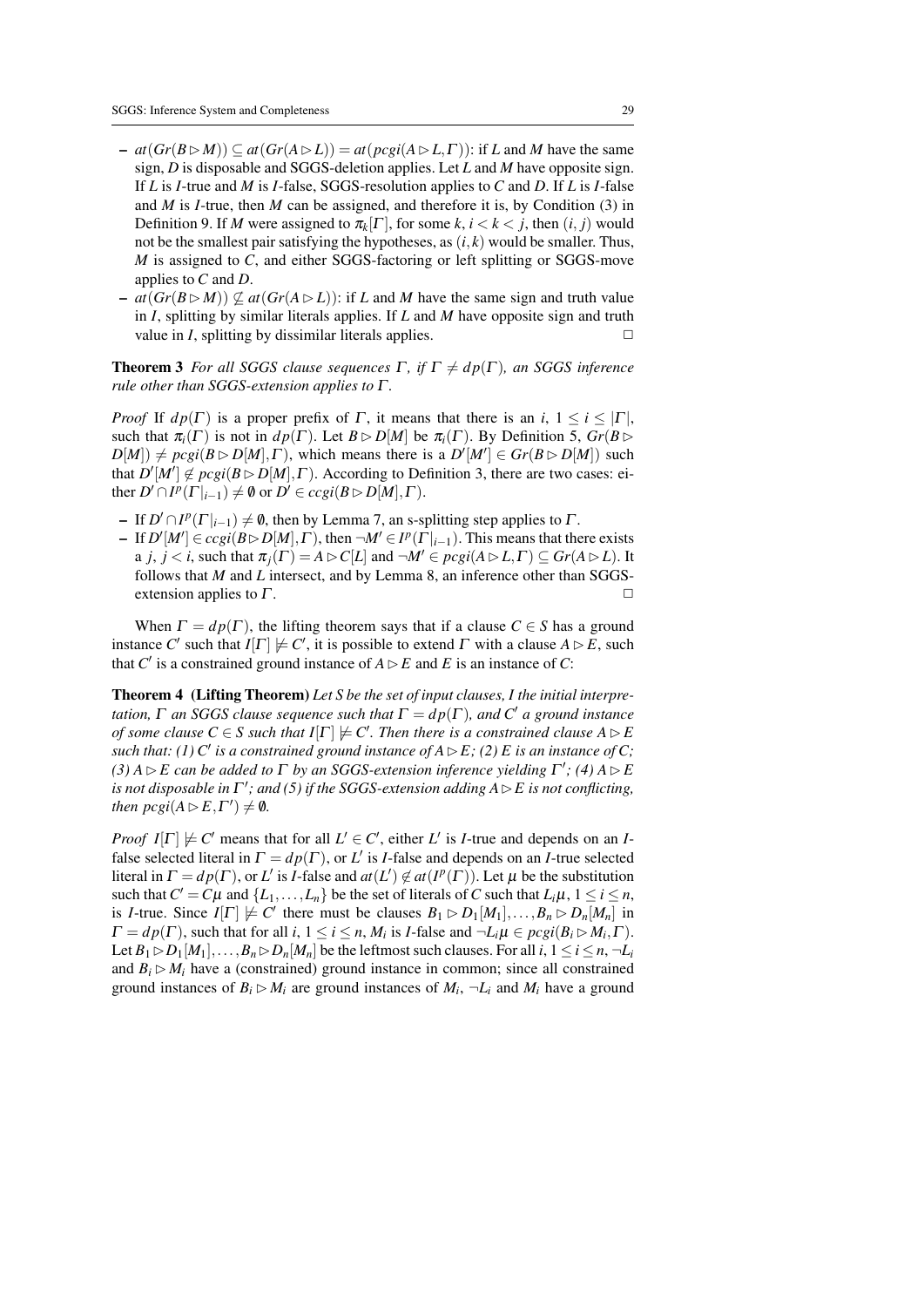instance in common; since  $vars(L_i) \cap vars(M_i) = \emptyset$ , as they are literals of distinct clauses, it follows that  $\neg L_i$  and  $M_i$  unify. Also  $vars(M_i) \cap vars(M_j) = \emptyset$ , for all  $1 \leq$  $i \neq j \leq n$ , as they are literals of distinct clauses. Thus, there exists a simultaneous most general unifier  $\alpha$  such that  $L_i\alpha = \neg M_i\alpha$ , for all  $i, 1 \le i \le n$ . Let  $\beta$  be a most general semantic falsifier for  $(C \setminus \{L_1, \ldots, L_n\})\alpha$  such that  $C' = C\mu$  is constrained ground instance of  $(\bigwedge_{i=1}^{n} B_i \alpha \beta) \triangleright C \alpha \beta$ . Such a  $\beta$  exists, because  $C'$  is false in *I*[*Γ*] and  $\{L_1\mu, \ldots, L_n\mu\}$  are all the *I*-true literals in C'. Thus, at the very least,  $\beta$  is the substitution such that  $C\alpha\beta = C\mu = C'$ . Up to here we have proved that the SGGSextension inference scheme (cf. Definition 12) can generate from main premise *C* and side premises  $B_1 \triangleright D_1[M_1], \ldots, B_n \triangleright D_n[M_n]$  a clause  $(\bigwedge_{i=1}^n B_i \alpha \beta) \triangleright C \alpha \beta$  that has  $C' = C\mu$  as constrained ground instance. For the rest of the proof, we distinguish three cases corresponding to SGGS-extension with *I*-all-true conflict clause, SGGSextension with non-*I*-all-true conflict clause, and non-conflicting SGGS-extension:

- (I) If *C'* is *I*-all-true, let  $A \triangleright E = (\bigwedge_{i=1}^{n} B_i \alpha \beta) \triangleright C \alpha \beta$ , and  $\tau$  be the substitution such that  $\models \bigwedge_{i=1}^n B_i \alpha \beta \tau$  and  $C\alpha \beta \tau = C\mu$ . Claim (1) is true by construction, as  $C' =$ *C*µ and  $E\tau = C\mu$  imply  $C' = E\tau$ . Claim (2) is also true by construction, as  $E =$ *C*αβ. For claims (3) and (4),  $A \triangleright E$  is *I*-all-true, because it has the *I*-all-true constrained ground instance  $C'$ , and all its literals are either *I*-true or *I*-false by construction; it is a conflict clause, as all its literals depend on the side premises, which also means that it is not disposable; and can be added by SGGS-extension with *I*-all-true conflict clause.
- (II) If *C*<sup> $\prime$ </sup> has *I*-false literals, let  $\{Q_1, \ldots, Q_k\}$  be the set of literals of *C* such that  $Q_i\mu$ ,  $1 \leq i \leq k$ , is *I*-false. Since  $I[\Gamma] \not\models C'$ , for all *i*,  $1 \leq i \leq k$ , either  $Q_i\mu$  depends on an *I*-true selected literal in  $\Gamma = dp(\Gamma)$ , or  $at(Q_i\mu) \notin at(I^p(\Gamma))$ . Assume that for all *i*,  $1 \le i \le k$ ,  $Q_i\mu$  depends on an *I*-true selected literal in  $dp(\Gamma)$ . Then there are clauses  $H_1 \triangleright F_1[P_1], \ldots, H_k \triangleright F_k[P_k]$  in  $dp(\Gamma)$ , such that for all *i*,  $1 \leq i \leq k$ ,  $P_i$  is *I*-true and  $\neg Q_i \mu \in \text{pcgi}(H_i \triangleright P_i, \Gamma)$ . The latter condition means that there exist substitutions  $\rho_i$ ,  $1 \le i \le k$ , such that  $\models H_i \rho_i$  and  $\neg Q_i \mu = P_i \rho_i$ . Since *vars*( $H_i \triangleright P_i$ )∩*vars*( $H_j \triangleright P_j$ ) = 0, for all 1 ≤ *i* ≠ *j* ≤ *k*, this also means that there exists a single substitution  $\rho$  such that  $\vert H_i \rho$  and  $\neg Q_i \mu = P_i \rho$ , for all  $i, 1 \le i \le k$ . We show that there exists an extension substitution for  $(\bigwedge_{i=1}^{n} B_i \alpha \beta) \triangleright C \alpha \beta$  in  $\Gamma$ . Recall that  $C' = C\mu$  is a constrained ground instance of  $(\bigwedge_{i=1}^{n} B_i \alpha \beta) \triangleright C\alpha \beta$ , which means that for all *i*,  $1 \le i \le k$ ,  $Q_i \mu$  is a constrained ground instance of  $(\bigwedge_{i=1}^{n} B_i \alpha \beta) \triangleright Q_i \alpha \beta$ . Also,  $\{Q_1 \alpha \beta, \dots, Q_k \alpha \beta\}$  are all the *I*-false literals in *C*αβ, because  $\{Q_1\mu, \ldots, Q_k\mu\}$  are all the *I*-false literals in *C*μ. Then, for all *i*,  $1 \le i \le k$ ,  $(\bigwedge_{i=1}^{n} B_i \alpha \beta) \triangleright \neg Q_i \alpha \beta$  and  $H_i \triangleright P_i$  have a constrained ground instance in common. Let  $\lambda$  be the most general substitution such that for all *i*,  $1 \leq i \leq k$ ,  $\models H_i \lambda$  and  $\neg Q_i \alpha \beta \lambda = P_i \lambda$ . Such a substitution exists, because at the very least it is the substitution  $\lambda$  such that  $Q_i \alpha \beta \lambda = Q_i \mu$  and  $P_i \lambda = P_i \rho$ . In practice,  $\lambda$  can be computed as the simultaneous most general unifier of  $\neg Q_i \alpha \beta$ and  $P_i$  for all  $i, 1 \le i \le k$ . Furthermore,  $\lambda$  is an extension substitution, because by construction we have that for all *i*,  $1 \le i \le k$ ,  $\neg Gr(\bigwedge_{i=1}^{n} B_i \alpha \beta \lambda \rhd Q_i \alpha \beta \lambda) \subseteq$  $\text{proj}(H \triangleright P, \Gamma)$ . Let  $A \triangleright E = (\bigwedge_{i=1}^{n} B_i \alpha \beta \lambda) \triangleright C \alpha \beta \lambda$ , and  $\tau$  be the substitution such that  $\models \bigwedge_{i=1}^n B_i \alpha \beta \lambda \tau$  and  $C \alpha \beta \lambda \tau = C \mu$ . Claims (1) and (2) are true by construction, as  $C' = C\mu$  and  $E\tau = C\mu$  imply  $C' = E\tau$ ; and  $E = C\alpha\beta\lambda$ . For claims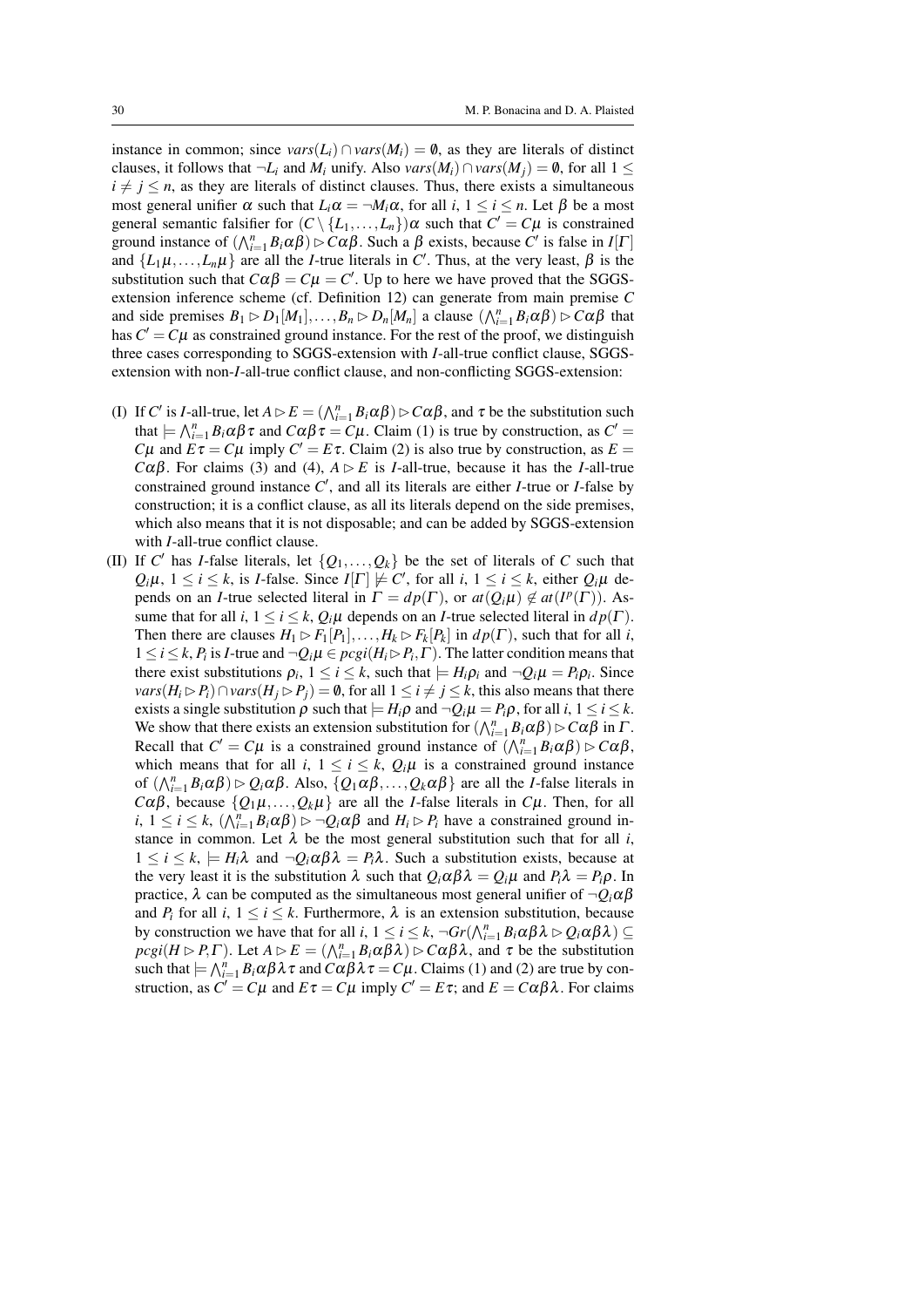(3) and (4),  $A \triangleright E$  is a non-*I*-all-true conflict clause, because by construction all its *I*-false literals depend on *I*-true selected literals in  $dp(\Gamma)$ ; it is not disposable; and can be added by SGGS-extension with non-*I*-all-true conflict clause.

(III) Otherwise, there is a  $Q_i\mu$  in *C*<sup> $\prime$ </sup>, for some *i*,  $1 \le i \le k$ , such that  $at(Q_i\mu) \notin$  $at(P^p(\Gamma))$ . Let  $A \triangleright E = (\bigwedge_{i=1}^n B_i \alpha \beta) \triangleright C \alpha \beta$ , and  $\tau$  be the substitution such that  $\models \bigwedge_{i=1}^{n} B_i \alpha \beta \tau$  and  $C\alpha\beta \tau = C\mu$ . Claims (1) and (2) are true by construction, as in Case (I). For claims (3), (4), and (5), first we observe that since  $Q_i\mu$  is a constrained ground instance of  $A \triangleright Q_i \alpha \beta$ ,  $at(Q_i \mu) \notin at(I^p(\Gamma))$  implies that  $at(Gr(A \triangleright Q_i \alpha \beta)) \nsubseteq at(pcgi(H \triangleright P, \Gamma))$  for all selected literals  $H \triangleright P$  in  $\Gamma$ , so that  $A \triangleright E$  has at least one literal, namely  $A \triangleright Q_i \alpha \beta$ , that satisfies the condition to be selected in SGGS-extension with non-conflicting clause. Then, let *L* be  $O_i \alpha \beta$ . The condition  $at(Q_i\mu) \notin at(I^p(\Gamma))$  also implies that  $A \triangleright L$  has at least a proper constrained ground instance, namely  $Q_i\mu$  itself. Thus,  $A \triangleright E[L]$  has at least a proper constrained ground instance, namely  $C'$ , it is not disposable, and can be added by SGGS-extension with non-conflicting clause, which will be critical or not depending on the existence of a proper prefix of  $\Gamma$  enabling a critical step.  $\Box$ 

Since  $\alpha$ ,  $\beta$ , and  $\gamma$  are most general substitutions,  $A \triangleright E$  is the most general clause such that  $C' \in Gr(A \triangleright E)$ , *E* is instance of *C*, every literal in *E* is either *I*-true or *I*-false, and if all *I*-false literals in *E* intersect *I*-true selected literals then they depend on them. To exemplify the lifting theorem we continue Example 6:

*Example 13* With  $S = \{P(a), \neg P(x) \lor Q(f(y)), \neg P(x) \lor \neg Q(z)\}$ , and *I* all-negative, we were left with  $\Gamma_2 = [P(a)], \neg P(a) \lor [Q(f(y))]$ . Since  $I[\Gamma_2] \models P(a)$  and  $I[\Gamma_2] \models$ *Q*(*f*(*t*)) for all ground terms *t*, instance  $C' = \neg P(a) \vee \neg Q(f(f(a)))$  of  $C = \neg P(x) \vee \neg Q(f(f(a)))$  $\neg Q(z)$ , with  $\mu = \{x \leftarrow a, z \leftarrow f(f(a))\}$ , is false in *I*[*Γ*<sub>2</sub>]. An SGGS-extension with *I*-all-true conflict clause extends  $\Gamma_2$  with  $E = \neg P(a) \vee [\neg Q(f(w))]$ , obtained by applying  $\alpha = \{x \leftarrow a, z \leftarrow f(w)\}\$  to unify the *I*-true literals of *C* with the two *I*false selected literals in  $\Gamma_2$ . Clause C' is a ground instance of E with  $\tau = \{w \leftarrow$ *f*(*a*)}. Thus, we have  $\Gamma_3 = [P(a)], \neg P(a) \vee [Q(f(y))], \neg P(a) \vee [\neg Q(f(w))],$  where  $\neg P(a)$  is assigned to  $P(a)$ ,  $\neg Q(f(w))$  is assigned to  $Q(f(y))$ , and  $\neg Q(f(w))$  is selected so that the selected literal in *E* is assigned rightmost. SGGS-move yields  $\Gamma_4 = [P(a)], \neg P(a) \vee [\neg Q(f(w))], \neg P(a) \vee [Q(f(y))]$ , and SGGS-resolution generates  $\Gamma_5 = [P(a)], \neg P(a) \vee [\neg Q(f(w))], [\neg P(a)],$  where the last clause is *I*-all-true and in conflict with *I*[ $\Gamma_5$ ]. SGGS-move gets  $\Gamma_6 = [\neg P(a)], [P(a)], \neg P(a) \vee [\neg Q(f(w))]$  and SGGS-resolution closes the refutation with  $\Gamma_7 = [\neg P(a)], \bot, \neg P(a) \vee [\neg Q(f(w))].$ 

Theorems 3 and 4 together ensure that the system can make progress. The following characterization of an SGGS-derivation ensures that it does:

Definition 32 (Sensible SGGS-derivation) Given set *S* of clauses and initial interpretation *I*, an SGGS-derivation from *S* is *sensible*, if (i) no partitioning inference is trivial, (ii) SGGS-deletion is applied eagerly, (iii) SGGS-extension is applied whenever  $I[\Gamma] \not\models S, \bot \not\in \Gamma$ , and  $\Gamma = dp(\Gamma)$ , and (iv) an inference other than SGGSextension is applied whenever  $I[\Gamma] \not\models S, \bot \not\in \Gamma$ , and  $\Gamma \not= dp(\Gamma)$ .

Indeed, there is no need to continue after success. An SGGS-strategy is *sensible* if all its derivations are. From now on we consider sensible derivations and strategies.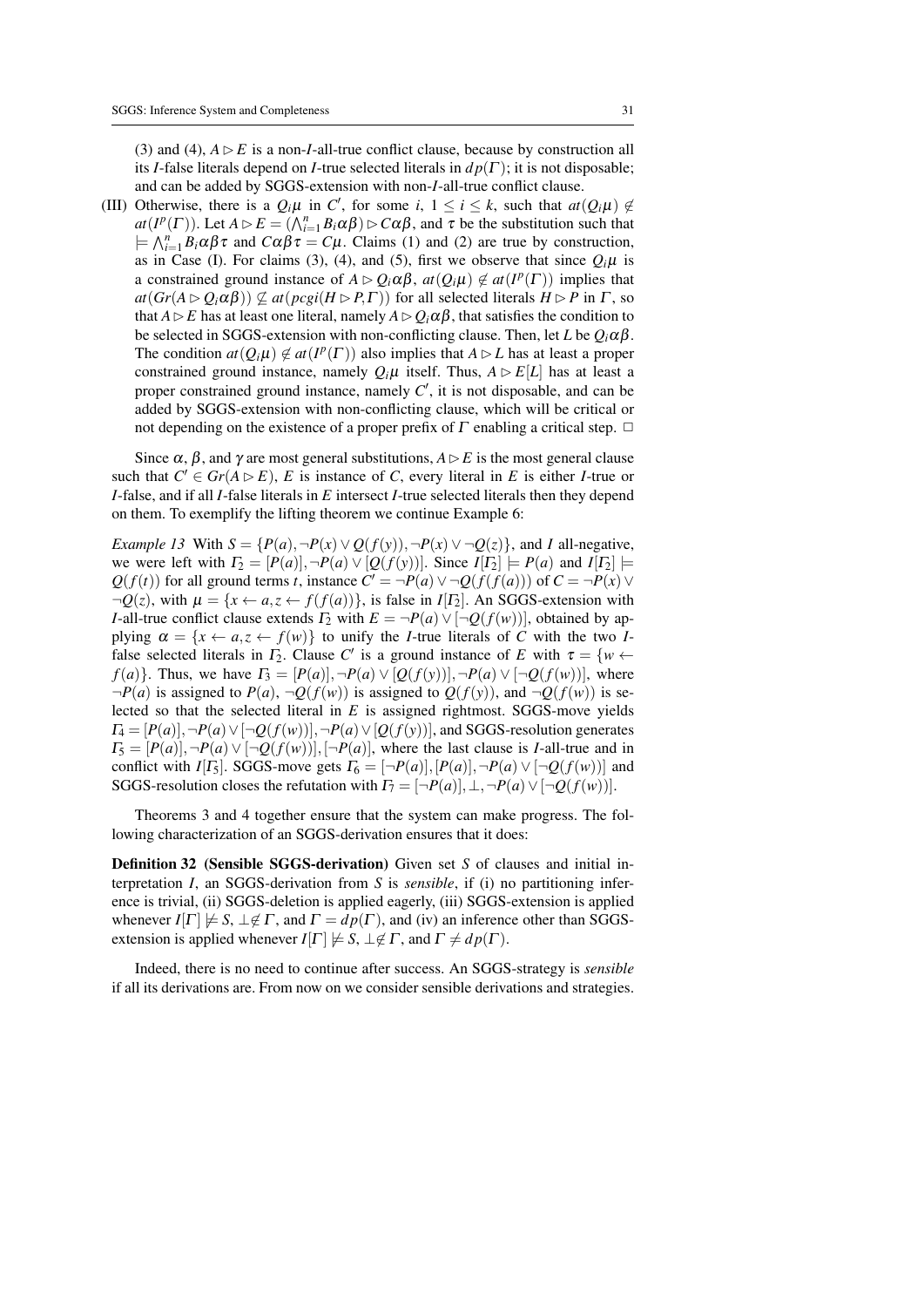# 6 Conflict Explanation and Conflict Solving in SGGS

In this section we complete the illustration of how SGGS handles conflicts and lifts CDCL to first order. In Section 4 we saw how SGGS-move corresponds to backjumping, and admitting a former conflict clause to the disjoint prefix is the counterpart of learning it. Here we add that SGGS-resolution *explains* a first-order conflict like propositional resolution does for a propositional one. We define *explanation inferences* and *solving inferences* for a conflict clause, and we characterize a conflicting SGGS-extension as *bundled*, if it is followed by explanation and solving inferences for its conflict clause. The name comes from the intuition that conflicting SGGS-extension, possibly explanation inferences, and solving inferences are applied in a bundle. In the second part of the section we introduce *bundled splitting inferences*, and we expand the notions of sensible SGGS-derivation and SGGS-strategy into those of *bundled* SGGS-derivation and SGGS-strategy.

A conflicting SGGS-extension appends a conflict clause  $A \triangleright E[L]$  to  $\Gamma$ . If  $E[L]$  is *I*-all-true, the *solving inferences* use *E* to *left-split* the clause *D* that *L* is assigned to, and then *move* E to the left of its representative in  $split(D, E)$ , so that the truth value in  $I[\Gamma]$  of the constrained ground instances of *L* is *flipped*, and the conflict is solved. Preliminarly, the system checks whether SGGS-factoring applies to *E*, and if yes, it is the factor that left-splits *D* and moves to the left to solve the conflict:

Definition 33 (Solving inferences) The *solving inferences*for *I*-all-true conflict clause  $A \triangleright E[L]$  in  $\Gamma A \triangleright E[L]$ , where *L* is assigned to  $B \triangleright D[M]$  in  $dp(\Gamma)$ , consist of

- 1. SGGS-factoring applied to *D* and *E* until no longer applicable, and resulting in factor  $E_f$ , which is  $E$  itself, if no SGGS-factoring applies;
- 2. Left splitting applied to split *D* by *E<sup>f</sup>* , if applicable; and
- 3. SGGS-move applied to move  $E_f$  to the left of its representative in  $split(D, E_f)$ , if left splitting applied, or to the left of *D* otherwise.

Left splitting is not needed if  $at(L)$  and  $at(M)$  are identical as in the instances of SGGS-move in Example 10, while every SGGS-move in Example 12 is preceded by left splitting. If *E*[*L*] is not *I*-all-true, *explanation inferences* resolve away by SGGSresolution *all I*-false literals in *E* to get either  $\perp$  or an *I*-all-true clause:

Definition 34 (Explanation inferences) The *explanation inferences* for a non-*I*-alltrue conflict clause  $A \triangleright E[L]$  in  $\Gamma A \triangleright E[L]$ , where  $H_1 \triangleright F_1[P_1]$  is the *I*-all-true clause in  $dp(\Gamma)$  such that  $A \triangleright L$  depends on  $H_1 \triangleright P_1$ , consist of a series of SGGS-resolution steps

 $res(E[L], F_1[P_1], E_1[L_1])$  $res(E_1[L_1], F_2[P_2], E_2[L_2])$ ...

 $res(E_{n-1}[L_{n-1}], F_n[P_n], E_n[L_n])$ 

where, for all  $i, 1 \leq i < n$ , no  $E_i$  is *I*-all-true,  $F_{i+1}[P_{i+1}]$  is the *I*-all-true clause in  $dp(\Gamma)$  such that  $L_i$  depends on  $P_{i+1}$ , and  $E_n$  is either  $\bot$  or an *I*-all-true clause.

This series of SGGS-resolution steps corresponds to the propositional resolution steps that either *explain* a conflict or find a refutation in CDCL (e.g., [49, 51, 48, 46]).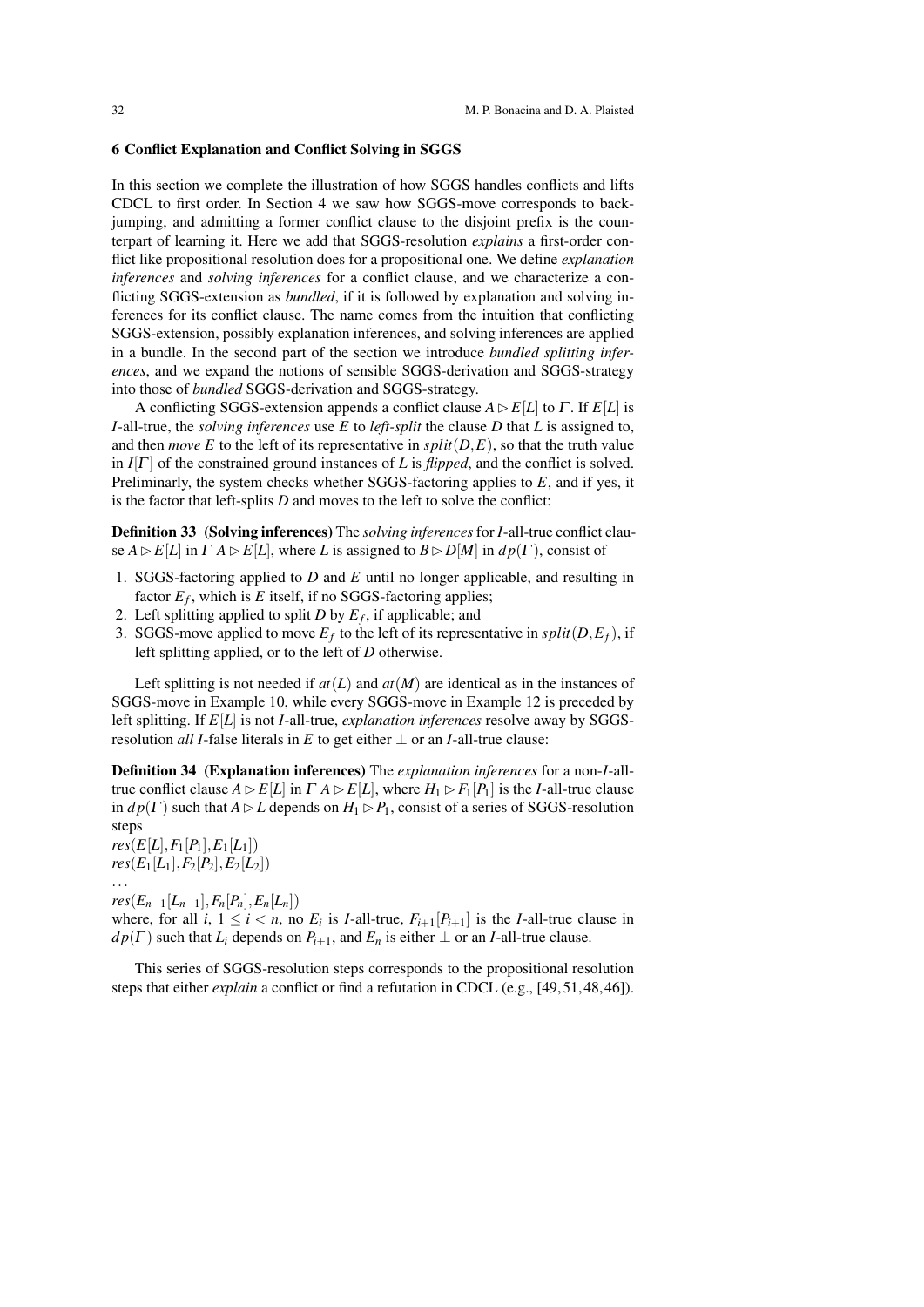In CDCL, a propositional clause *C* is a conflict clause because for all its literals  $L, \neg L$ appears in the trail;  $\neg L$  may be either decided or implied, justified by another clause *D*, whose literals other than  $\neg L$  are falsified by the trail. Explanation resolves upon *L* in *C* and  $\neg L$  in *D*, generating a new conflict clause. For SGGS, consider a conflict clause *E* which is not *I*-all-true: by Definition 12 all *I*-true literals in *E* are assigned, and by Definition 19 each *I*-false literal in *E* depends on an *I*-true selected literal in *d p*(Γ ). An *I*-true literal is selected in an *I*-all-true clause, and an *I*-all-true clause in  $dp(\Gamma)$  is the justification of its selected literal: all its literals are assigned except the selected literal which is the implied literal. Thus, SGGS *explains* the conflict by resolving conflict clauses with justifications like CDCL: every SGGS-resolution step in the series of explanation inferences resolves a conflict clause with a justification, resolving upon an *I*-false literal in the conflict clause and the implied literal in the justification. Every resolvent is a conflict clause that replaces the previous one at the last index of the sequence. If the empty clause arises, a refutation is found. Otherwise, the resulting *I*-all-true conflict clause is subject to the solving inferences:

Definition 35 (Bundled SGGS-extension) A conflicting SGGS-extension with *I*all-true conflict clause  $A \triangleright E[L]$  is *bundled*, if it is followed by the solving inferences for  $A \triangleright E[L]$ . A conflicting SGGS-extension with non-*I*-all-true conflict clause  $A \triangleright$  $E[L]$  is *bundled*, if it is followed by the explanation inferences for  $A \triangleright E[L]$ , and the solving inferences for  $A' \triangleright E'[L']$ , if the explanation inferences for  $A \triangleright E[L]$  yield non-empty *I*-all-true conflict clause  $A' \triangleright E'[L']$ .

In CDCL, how many resolutions to do is a matter of heuristic. The last resolvent is learned and used to modify the trail by backjumping: one of its literals switches from false to true, and enters the trail as implied literal justified by the learned clause. In the *first unique implication point* heuristic, the learned clause is called *asserting clause*. In SGGS, explanation by resolution resolves away *all I*-false literals in the conflict clause, because the application of the extension substitution (cf. Definition 19) ensures that they *all* depend on implied literals. Possibly after SGGS-factoring and left-splitting, the resulting *I*-all-true conflict clause moves left and enters the disjoint prefix: this *I*-all-true clause corresponds to the asserting clause. In the following we use *bundled SGGS-extension* (with extension clause *E*) for the macro inference formed by conflicting SGGS-extension (with extension clause *E*), possibly explanation inferences, and solving inferences. Deletion of disposable clauses applies at the end rather than during a bundled SGGS-extension.

Also splitting inferences need to be followed by appropriate steps:

Definition 36 (Bundled splitting) A splitting inference is *bundled*, if it is followed by either all applicable recursive partitioning steps or the deletion of all clauses with literals assigned to the splitted clause.

As observed in Section 4 (cf. Definition 31), these deletions mirror a (partial) *restart* in CDCL. Sensibility of a derivation ensures that SGGS makes progress; bundledness specifies this further by ensuring that conflicts are solved eagerly:

Definition 37 (Bundled SGGS-derivation) An SGGS-derivation is *bundled*, if it is sensible, all conflicting SGGS-extension inferences are bundled, and all splitting inferences are bundled.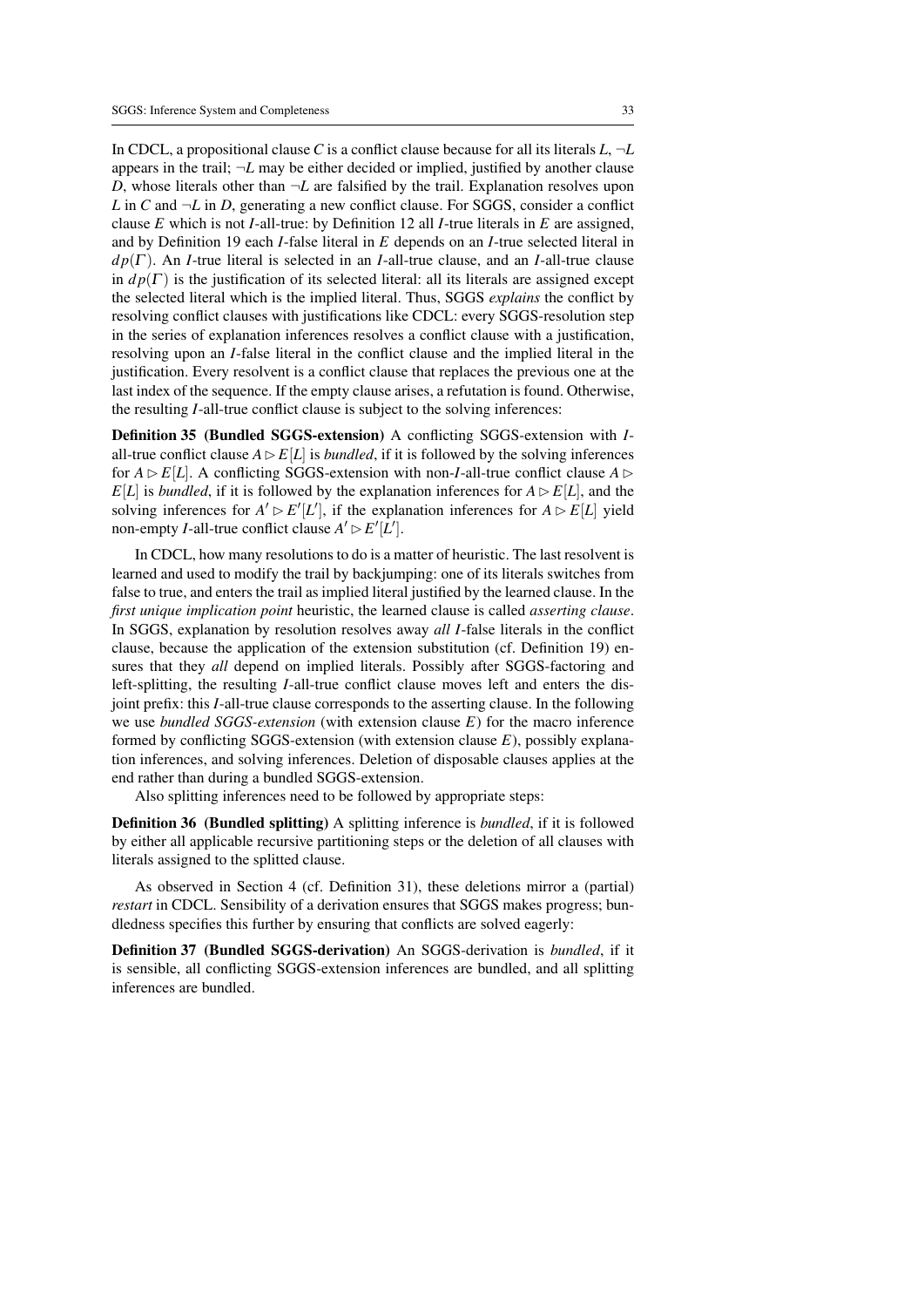An SGGS-strategy is *bundled* if all its derivations are. To exemplify bundled SGGS-extension, we continue Example 10:

*Example 14* Suppose that the first SGGS-extension with non-*I*-all-true conflict clause is applied, yielding  $\Gamma_9 = [P(a)], [\neg R(y,x)], [P(f(x))], [\neg Q(x)], [\neg P(a)] \vee R(z, f(z)) \vee$  $Q(a)$ . In a bundled SGGS-derivation, this conflict is handled prior to considering applying any other SGGS-extension. SGGS-resolution explains the conflict resolving the only *I*-false literal in the conflict clause, namely  $\neg P(a)$ , with the implied literal *P*(*a*) in *dp*(Γ), yielding  $\Gamma_{10} = [P(a)], [\neg R(y,x)], [P(f(x))], [\neg Q(x)], [R(z, f(z))] ∨$ *Q*(*a*). The *I*-all-true resolvent  $[R(z, f(z))] \vee Q(a)$  left-splits  $\neg R(y, x)$ , generating  $\Gamma_{11} =$  $[P(a)], [\neg R(y, f(y))], x \not\equiv f(y) \triangleright [\neg R(y,x)], [P(f(x))], [\neg Q(x)], [R(z, f(z))] \vee Q(a),$ and then moves left, flipping the truth value of all ground instances of  $R(z, f(z))$ in the induced interpretation:  $\Gamma_{12} = [P(a)], [R(z, f(z))] \vee Q(a), [-R(y, f(y))], x \neq$  $f(y) \triangleright [\neg R(y,x)], [P(f(x))], [\neg Q(x)].$  This completes the bundled inference. Note that at this stage the second SGGS-extension with non-*I*-all-true conflict clause of Example 10, namely SGGS-extension with  $\neg P(f(x)) \vee R(z, f(z)) \vee Q(f(x))$  is no longer applicable, because, as an effect of the SGGS-move step,  $I[T_1]$  satisfies this clause. Next, SGGS-resolution amends the sequence with respect to the move, by resolving  $[R(z, f(z))] \vee Q(a)$  with  $[\neg R(y, f(y))]$  to give  $\Gamma_{13} = [P(a)], [R(z, f(z))] \vee$ *Q*(*a*), [*Q*(*a*)],  $x \neq f(y) ⊗ [¬R(y,x)]$ , [*P*(*f*(*x*))], [¬*Q*(*x*)]. The resolvent *Q*(*a*) is also *I*-all-true and in  $dp(\Gamma)$ , and therefore SGGS-resolves with  $\neg Q(x)$  to close the refutation:  $\Gamma_{14} = [P(a)], [R(z, f(z))] ∨ Q(a), [Q(a)], x \not\equiv f(y) ⊳ [¬R(y,x)], [P(f(x))], ⊥.$ Thus, a bundled SGGS-strategy finds a refutation without applying the second SGGSextension with non-*I*-all-true conflict clause.

By focusing on one conflict at a time, bundledness may help to focus on a proof and apply SGGS-extension sparingly. During explanation and solving inferences up to SGGS-move, the presence of a conflict clause at the rightmost end of the sequence means that  $dp(\Gamma) \neq \Gamma$ , so that by sensibility SGGS-extension does not apply, and by bundledness the explanation and solving inferences apply. In both CDCL and SGGS conflict solving has priority over extension of the candidate model by decision or SGGS-extension and literal selection, respectively. The following lemma shows how bundled SGGS-extension effectively changes the SGGS clause sequence:

Lemma 9 *Let* Γ <sup>0</sup> *be derived from* Γ *by a bundled SGGS-extension with extension clause E in a bundled SGGS-derivation. Then either*  $Γ'$  *contains*  $\bot$ *, or there exists an index i, i* > 0*, such that*  $\Gamma = \Gamma_1 D \Gamma_2$ *, where*  $\pi_i(\Gamma) = D[M]$ *,*  $\Gamma' = \Gamma_1 C \Gamma_3$ *, where*  $\pi_i(\Gamma') = C$ , and  $D[M]$  and C are not equivalent.

*Proof* The initial conflicting SGGS-extension transforms  $\Gamma$  into  $\Gamma E$ . If  $E$  is not *I*all-true, let  $E'$  be the clause resulting from the explanation inferences for  $E$ . By Definition 34, *E*' is either  $\perp$  or *I*-all-true. If *E* is *I*-all-true, let *E*' be *E* itself. Either way, *E*' is either  $\perp$  or *I*-all-true. If *E*' is  $\perp$ , *Γ*' contains  $\perp$  and the claim holds. Otherwise, all literals in  $\text{t}$  *tlits*( $E'$ ) are assigned, because all those in  $\text{t}$ *lits*( $E$ ), if any, are assigned by Definition 12, and SGGS-resolution lets resolvents inherit assignments (cf. Definition 26). Let  $\mathcal{I}'$  be the set of indices which the literals in *tlits*(*E'*) are assigned to, and let *i* be its maximum. Since all literals in  $tlits(E')$  are assigned ( $E'$  is an *I*all-true conflict clause), the selected literal of  $E'$  is assigned, and since the assigned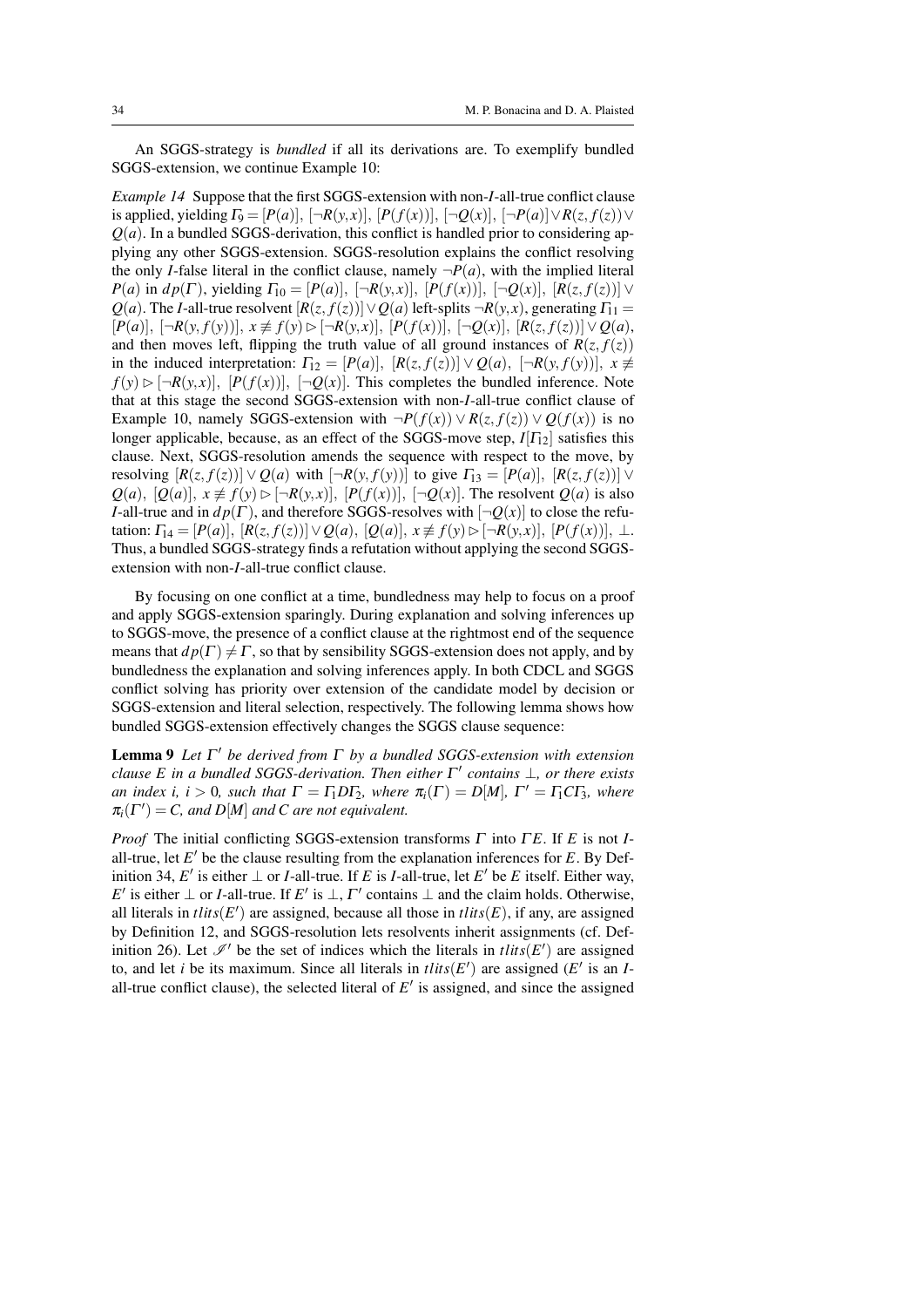literal is assigned rightmost (cf. Definition 9), *i* is the index which the selected literal of *E'* is assigned to. Let *D[M]* be  $\pi_i(\Gamma)$ . Note that the explanation inferences, if any, transform  $\Gamma E$  into  $\Gamma E'$ , so that  $\Gamma$  is unaffected. Let  $E_f$  be the *I*-all-true conflict clause resulting from the SGGS-factoring steps in the solving inferences for *E'*. If no SGGS-factoring step applies, let  $E_f$  be  $E'$  itself. All literals in *tlits*( $E_f$ ) are assigned, because all those in  $tlits(E')$  are, and SGGS-factoring lets factors inherit assignments (cf. Definition 27). In particular, the selected literal of  $E_f$  is still assigned to *i*, and *i* is still the largest index which some literal in  $\text{t}$ lits( $E_f$ ) is assigned to. The left splitting in the solving inferences applies to  $D[M]$  and  $E_f$ , replacing  $D[M]$ by  $split(D[M], E_f) = D_1 \dots D_k$ , so that  $D_1$  has index *i*. Let  $D_j$  be the representative of  $E_f$  in  $split(D[M], E_f)$ : the SGGS-move in the solving inferences moves  $E_f$  to the left of *D<sup>j</sup>* . There are two cases:

- $-$  If  $D_j$  is  $D_1$ ,  $\Gamma'$  has  $E_f$  at index *i*, so that the clause *C* of the claim is  $E_f$ . This case covers also the situation where left splitting does not apply and  $E_f$  moves to the left of  $D[M]$ . Then C and  $D[M]$  are not equivalent, because it cannot be  $Gr(C) = Gr(D[M])$ , since *C* is *I*-all-true, which means its constrained ground instances are *I*-all-true, whereas *M* is *I*-false, which means the constrained ground instances of *D*[*M*] are not *I*-all-true.
- $-I$  If  $D_j$  is not  $D_1$ ,  $\Gamma'$  has  $D_1$  at index *i*, so that *C* is  $D_1$ . Then *C* and  $D[M]$  are not equivalent, because  $Gr(C) \subset Gr(D[M])$ , since the splitting step that generated  $D_1 \dots D_k$  is not trivial, as the derivation is bundled.  $\square$

From now on we consider bundled derivations and strategies.

# 7 Constraints: Standardization and Splitting

This section presents constraint manipulation rules to reduce constraints to standard form and split a clause by another one. These rules are *sound*, meaning that premise and conclusion represent the same set of constraint ground instances. A conclusion of the form  $A_1 \triangleright C_1, \ldots, A_n \triangleright C_n$  is understood as disjunction, so that the set of represented constraint ground instances is  $\bigcup_{i=1}^{n} Gr(A_i \triangleright C_i)$ . If a constraint is found unsatisfiable, the result is a clause of the form  $false \triangleright C$ , that has no constraint ground instances  $(Gr(false \triangleright C) = \emptyset)$  hence is trivially true, so that it can be read as  $\top$ .

# 7.1 Standardization

The rules for reduction to standard form comprise rules for identity and rules for top symbol. The *rules for identity* eliminate or decompose all identity constraints, except those in the form  $x \neq y$ :

Definition 38 (Rules for identity) The *rules for identity* are:

– The *ElimId1 rule* eliminates a constraint between variable and term: 1. If  $x \notin \text{vars}(s)$ , then:

$$
\frac{(A \wedge x \equiv s) \rhd C}{(A \rhd C)\{x \leftarrow s\}}
$$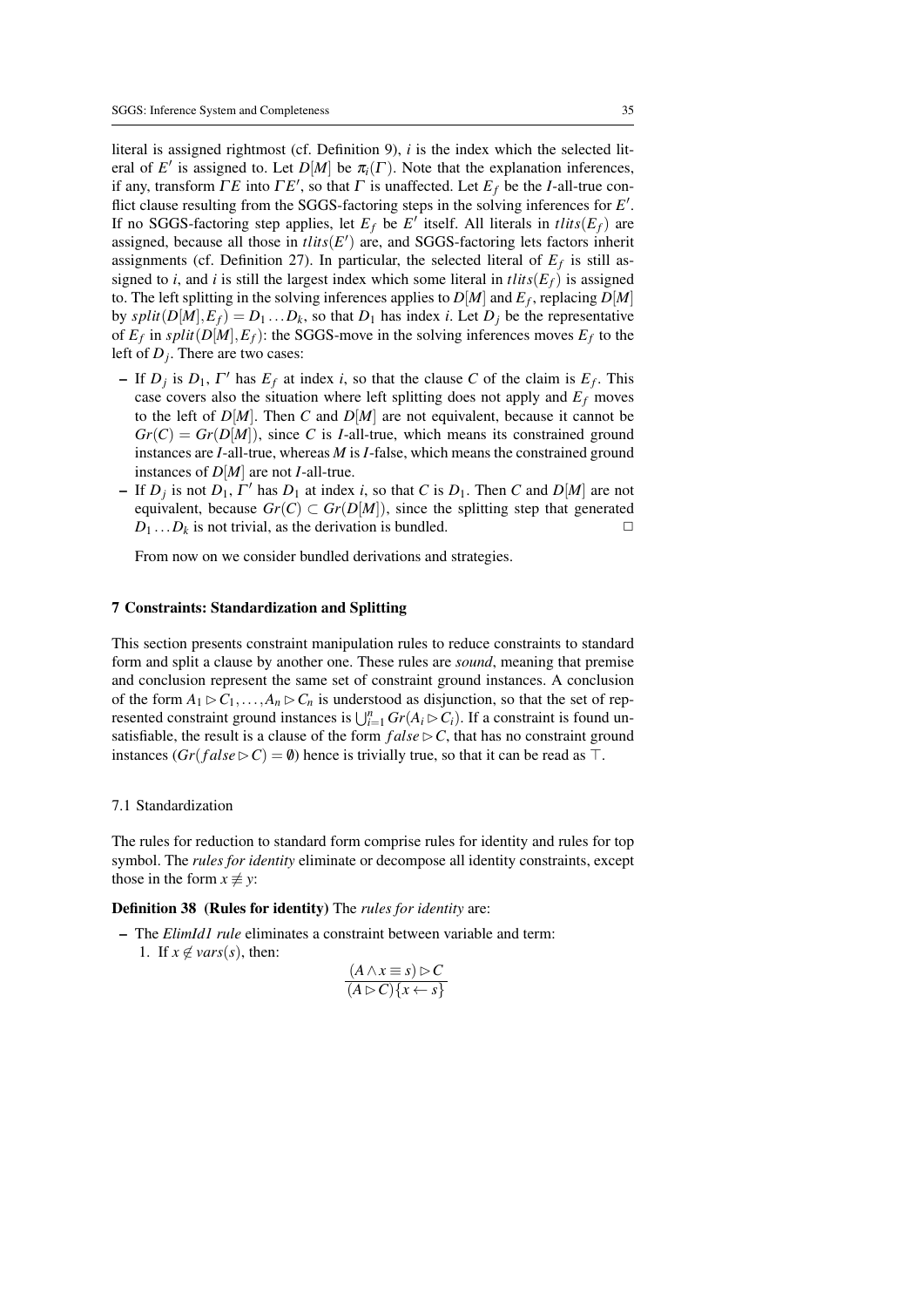2. If  $x \in vars(s)$  and *s* is not a variable, then:

$$
\frac{(A \wedge x \equiv s) \rhd C}{false \rhd C} \quad \frac{(A \wedge x \not\equiv s) \rhd C}{(A \rhd C)}
$$

 $-$  The *ElimId2 rule* detects a conflict: if  $f \neq g, m \geq 0, n \geq 0$ , then:

$$
\frac{(A \wedge f(s_1,\ldots,s_n) \equiv g(t_1,\ldots,t_m)) \triangleright C}{false \triangleright C}
$$

– The *ElimId3 rule* eliminates a satisfied constraint: if  $f \neq g, m \geq 0, n \geq 0$ , then:

$$
\frac{(A \wedge f(s_1,\ldots,s_n) \neq g(t_1,\ldots,t_m)) \triangleright C}{A \triangleright C}
$$

– The *ElimId4 rule* decomposes an identity: if  $n \geq 0$ , then:

$$
\frac{(A \wedge f(s_1,\ldots,s_n) \equiv f(t_1,\ldots,t_n)) \triangleright C}{(A \wedge s_1 \equiv t_1 \wedge \ldots \wedge s_n \equiv t_n) \triangleright C}
$$

– The *ElimId5 rule* decomposes a negated identity: if  $n > 0$ , then:

$$
\frac{(A \wedge f(s_1,\ldots,s_n) \not\equiv f(t_1,\ldots,t_n)) \triangleright C}{(A \wedge (s_1 \not\equiv t_1 \vee \ldots \vee s_n \not\equiv t_n)) \triangleright C}
$$

– The *ElimId6 rule* eliminates a negated identity between variable and non-variable term:

$$
(A \wedge f(s_1, \ldots, s_n) \neq x) \triangleright C
$$
  

$$
A \wedge top(x) \neq f \triangleright C, ((A \wedge f(s_1, \ldots, s_n) \neq f(y_1, \ldots, y_n)) \triangleright C) \{x \leftarrow f(y_1, \ldots, y_n)\}
$$

where  $n \geq 0$ , and the  $y_i$ 's,  $1 \leq i \leq n$ , are new variables;

– The *ElimId7 rule* detects a conflict: if *s* is a variable or constant, then:

$$
\frac{(A \wedge s \not\equiv s) \triangleright C}{false \triangleright C}
$$

If Case (1) of ElimId1 applies to  $x \equiv y$ , one of the two possible replacements (e.g.,  $x \leftarrow y$ ) is chosen. The ElimId5 rule calls for restoration of disjunctive normal form:

Definition 39 (DNF rules) The *disjunctive normal form (DNF) rules* are:

– The *Equiv rule* replaces a constraint *A* by its disjunctive normal form, denoted  $dn f(A)$ :

$$
\frac{A \triangleright C}{\operatorname{dn} f(A) \triangleright C}
$$

– And the *Div rule* subdivides disjunction:

$$
\frac{(A \vee B) \triangleright C}{A \triangleright C, B \triangleright C}
$$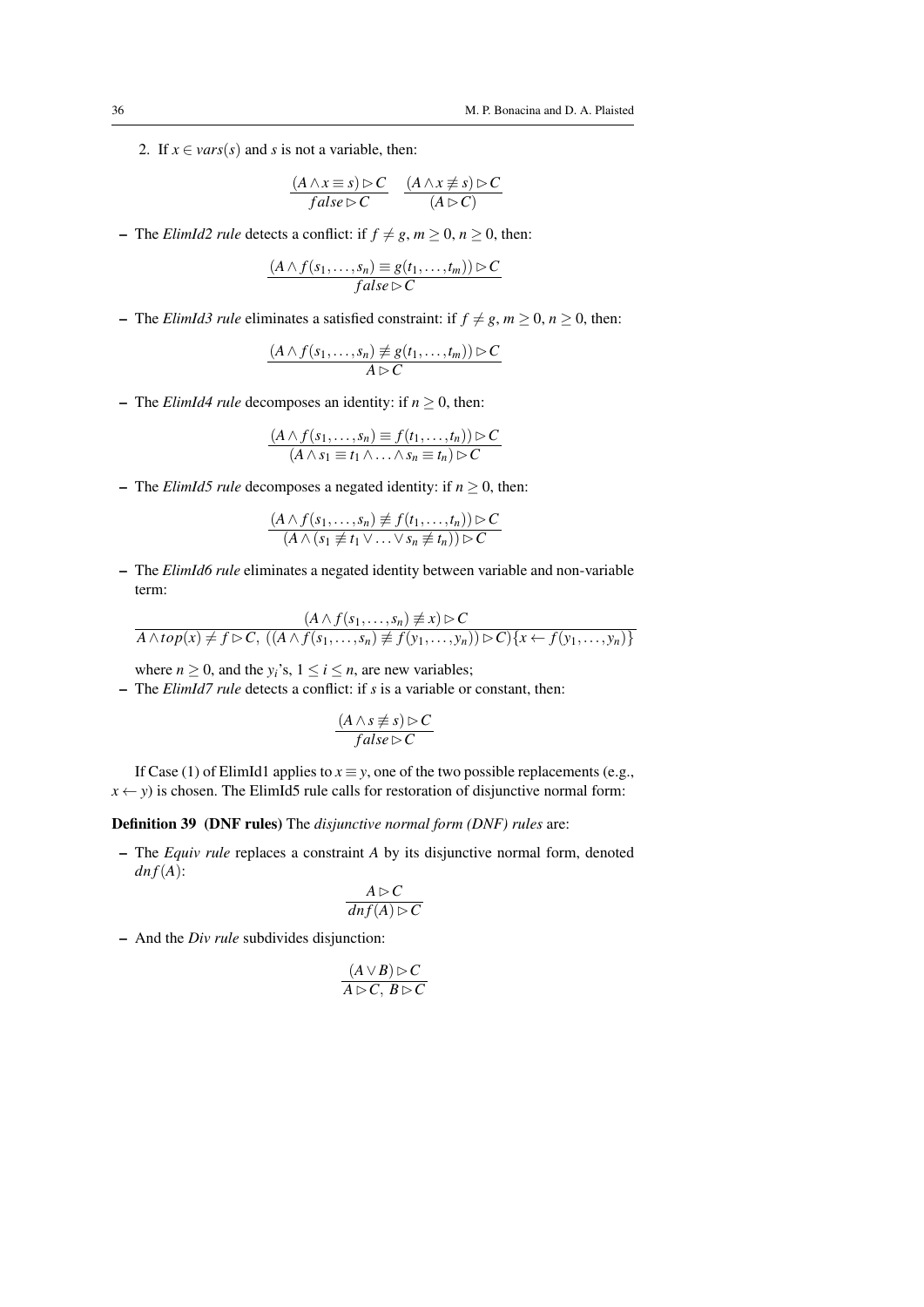If every application of ElimId5 is followed by an application of the DNF rules, first Equiv and then Div,  $(A \wedge f(s_1, \ldots, s_n) \neq f(t_1, \ldots, t_n)) \triangleright C$  is replaced by  $A \wedge$  $s_1 \not\equiv t_1 \triangleright C, \ldots, A \wedge s_n \not\equiv t_n \triangleright C$ . The *rules for top symbol* eliminate all top symbol constraints, except those in the form  $top(x) \neq f$ :

#### Definition 40 (Rules for top symbol) The *rules for top symbol* are

– The *ElimTop1 rule* detects a conflict in a positive constraint: if  $f \neq g, n \geq 0$ , then:

$$
\frac{A \wedge top(f(s_1, \ldots, s_n)) = g \triangleright C}{false \triangleright C}
$$

– The *ElimTop2 rule* eliminates a satisfied positive constraint: if  $n \geq 0$ , then:

$$
\frac{A \wedge top(f(s_1,\ldots,s_n)) = f \triangleright C}{A \triangleright C}
$$

 $\blacksquare$  The *ElimTop3 rule* eliminates a satisfied negative constraint: if  $f \neq g, n \geq 0$ , then:

$$
\frac{A \wedge top(f(s_1, \ldots, s_n)) \neq g \triangleright C}{A \triangleright C}
$$

– The *ElimTop4 rule* detects a conflict in a negated constraint: if  $n \geq 0$ , then:

$$
\frac{A \wedge top(f(s_1, \ldots, s_n)) \neq f \triangleright C}{false \triangleright C}
$$

– The *ElimTop5 rule* eliminates a positive constraint: if  $n > 0$ , then:

$$
\frac{A \wedge top(x) = f \triangleright C}{(A \triangleright C)\{x \leftarrow f(x_1, \dots, x_n)\}}
$$

where the  $x_i$ 's,  $1 \le i \le n$ , are new variables.

The combined effect of rules for identity and rules for top symbol is to standardize any constraint:

Definition 41 (Standardization rules) The *standardization rules* comprise the rules for identity and the rules for top symbol, with the provision that every application of ElimId5 is followed by an application of the DNF rules, first Equiv and then Div.

The next example shows that the application of the identity rules may not terminate, if literals are allowed to grow in size:

*Example 15* Consider a clause  $(x \neq f(y) \land y \neq f(x) \rhd P(x, y)$ : an application of ElimId6 yields the two clauses  $(top(x) \neq f \land y \neq f(x)) \triangleright P(x, y)$  and  $(f(z) \neq f(y) \land g(z)$  $y \not\equiv f(f(z)) \rhd P(f(z), y)$ ). Using ElimId5, the latter clause becomes  $(z \not\equiv y \wedge y \not\equiv z)$  $f(f(z)) \triangleright P(f(z), y)$ , which by another application of ElimId6, yields the two clauses  $(z \neq y \wedge top(y) \neq f) \triangleright P(f(z), y)$  and  $(z \neq f(w) \wedge f(w) \neq f(f(z)) \triangleright P(f(z), f(w))).$ Using ElimId5 again, the latter clause becomes ( $z \not\equiv f(w) \land w \not\equiv f(z) \triangleright P(f(z), f(w))$ ), whose constraint is a variant of the original one, so that the entire process can be repeated, while the size of the constrained literal has increased.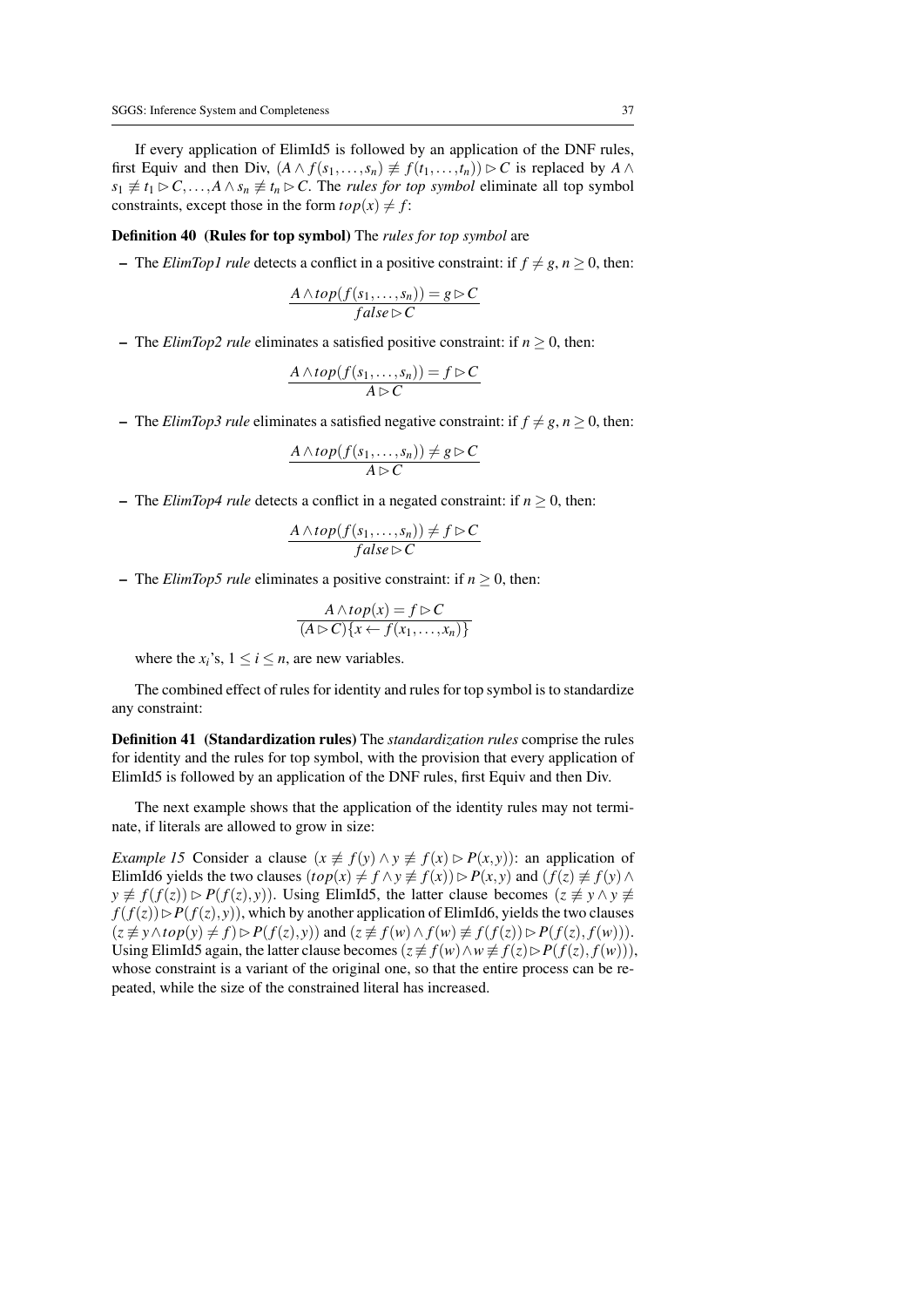On the other hand, the following lemma, invoked in the proof of Theorem 6 in Section 8, shows that there is no non-termination without growth in size:

**Lemma 10** Let  $\mathscr C$  be a set of constrained literals under a fixed upper bound in size:  $\mathscr{C} = \{A \triangleright L : |L| \leq n, n > 0\}$ . If the standardization of  $A \triangleright L \in \mathscr{C}$  does not terminate, *it must produce a constrained literal*  $B \triangleright M \notin \mathscr{C}$ *.* 

*Proof* Let the size of a constraint *A* be given by the number of occurrences of constant and function symbols in *A*. By inspection, the application of standardization rules to  $A \triangleright L$  is guaranteed to terminate, because it reduces either the size of *A* or the size of *L*, except for those rules that replace variables by terms, namely Case (1) of ElimId1, ElimId6, and ElimTop5. However, these rules cannot be applied an unbounded number of times without generating eventually a literal that is not in  $\mathscr C$  because its size exceeds *n*.  $\Box$ 

We consider next the computation of clause splitting.

# 7.2 Splitting and Difference

In order to compute *split*(*C*,*D*), for  $A \triangleright C\langle L \rangle$  and  $B \triangleright D[M]$  as in Definition 14, we need to compute the representative of *D* in  $split(C, D)$ , and the other clauses in the partition of *C*: we call the latter *difference*, denoted *C* −*D*.

*Example 16* For  $C = true \triangleright P(x, y)$  and  $D = true \triangleright P(f(w), g(z))$  as in Example 8, the difference  $C - D$  is  $\{top(x) \neq f \triangleright P(x, y), top(y) \neq g \triangleright P(f(x), y)\}.$ 

The representative of *D* in  $split(C, D)$  is  $A\sigma \wedge B\sigma \triangleright C\langle L \rangle \sigma$ , where  $\sigma$  is the most general unifier of  $at(L)$  and  $at(M)$  and  $(A \wedge B)$  $\sigma$  is satisfiable. Thus,  $split(C, D)$  =  ${A\sigma \wedge B\sigma \triangleright C[L|\sigma}$  ∪ (*C* − *D*). If *at*(*L*) and *at*(*M*) do not unify, or  $(A \wedge B)\sigma$  is unsatisfiable, there is no intersection between  $A \triangleright L$  and  $B \triangleright M$  and no point in splitting  $A \triangleright C\langle L \rangle$  by  $B \triangleright D[M]$ . For brevity, let  $H \triangleright F$  denote  $A \sigma \wedge B \sigma \triangleright C\langle L \rangle \sigma$ , so that  $split(C, D) = {H \triangleright F} \cup (C - D)$ . By definition of splitting,  $split(C, D) = split(C, F)$ and  $split(C, F) = \{H \triangleright F\} \cup (C - F)$ , so that  $(C - D) = (C - F)$ . In other words, in order to compute the difference between  $C$  and  $D$  it suffices to compute the difference between *C* and *F*. Thus, we only need to compute clause differences of the form  $C - C\sigma$ , where the second clause is an instance of the first. In the following, we call clauses *similar*, if they are made identical by a substitution that replaces variables by variables, but may replace distinct variables by the same:

**Definition 42** (Rules for clause difference) Given clauses  $A \triangleright C$  and  $B \triangleright D$ , such that  $D = C\sigma$  for some substitution  $\sigma$ , the *rules for clause difference* are:

 $\blacksquare$  If for some *x* ∈ *vars*(*C*) and new variables *x<sub>i</sub>*, 1 ≤ *i* ≤ *n*, *x* ← *f*(*x*<sub>1</sub>,...,*x<sub>n</sub>*) ∈ *σ*, the *DiffSim rule* applies  $\{x \leftarrow f(x_1, \ldots, x_n)\}$  to make *C* similar to *D* and on the other hand adds  $top(x) \neq f$  to make them different:

$$
\frac{(A \triangleright C) - (B \triangleright D)}{(A \triangleright C)\{x \leftarrow f(x_1, \dots, x_n\}\} - (B \triangleright D), A \wedge (top(x) \neq f) \triangleright C}
$$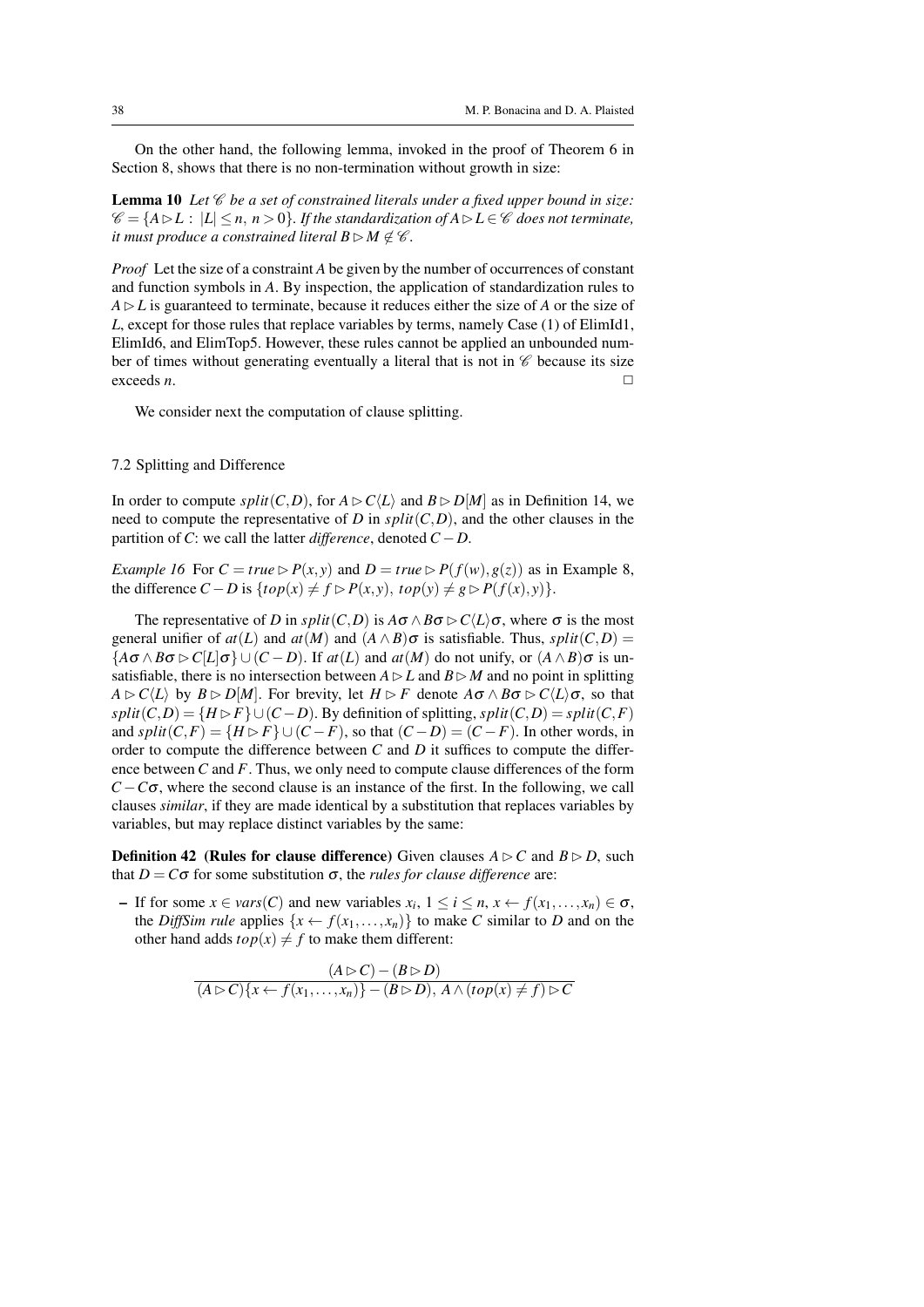– If *C* and *D* are similar, and for distinct variables *x*, *y* ∈ *vars*(*C*), *x* ← *y* ∈ σ, the *DiffVar rule* applies  $\{x \leftarrow y\}$  to make *C* a variant of *D* and on the other hand adds  $x \not\equiv y$  to make them different:

$$
\frac{(A \triangleright C) - (B \triangleright D)}{(A \triangleright C)\{x \leftarrow y\} - (B \triangleright D), (x \not\equiv y \land A) \triangleright C}
$$

– If *C* and *D* are variants but not identical, the *DiffId rule* makes them identical:

$$
\frac{(A \triangleright C) - (B \triangleright D)}{(A \triangleright C)\sigma - (B \triangleright D)}
$$

– And the *DiffElim rule* replaces difference by negation:

$$
\frac{(A \triangleright C) - (B \triangleright C)}{(A \wedge \neg B) \triangleright C}
$$

Since *B* is a conjunction of constraints,  $\neg B$  is a disjunction of their negations, and therefore every application of DiffElim is followed by restoration of disjunctive normal form by the DNF rules.

*Example 17* Assume that we split  $P(x, y)$  by  $P(a, y)$ , where  $P(a, y)$  is an instance of  $P(x, y)$  with  $\sigma = \{x \leftarrow a\}$ .  $P(a, y)$  is its own representative in the splitting, and the difference  $P(x, y) - P(a, y)$  is computed by an application of DiffSim that produces  ${P(a,y) - P(a,y), top(x) ≠ a ⊵ P(x,y)}$ , hence  ${top(x) ≠ a ⊢ P(x,y)}$ . Thus, the splitting is  $\{P(a, y), top(x) \neq a \triangleright P(x, y)\}$ . Symmetrically, if we split  $P(x, y)$  by  $top(x) \neq a \triangleright P(x, y)$ , which is its own representative in the splitting, the difference  $P(x, y) - top(x) \neq a \triangleright P(x, y)$  is computed by an application of DiffElim that yields  $top(x) = a \triangleright P(x, y)$ , that is,  $P(a, y)$ .

*Example 18* If we split  $P(x, y)$  by  $P(a, b)$ , where  $P(a, b)$  is an instance of  $P(x, y)$  with  $\sigma = \{x \leftarrow a, y \leftarrow b\}$ ,  $P(a, b)$  is its own representative in the splitting, and the difference  $P(x, y) - P(a, b)$  is computed by two applications of DiffSim, that produce first  $\{P(a,y) - P(a,b), \text{top}(x) \neq a \triangleright P(x,y)\}$  and then  $\{P(a,b) - P(a,b), \text{top}(y) \neq b\}$  $b \triangleright P(a, y)$ ,  $top(x) \neq a \triangleright P(x, y)$ , hence  $\{top(y) \neq b \triangleright P(a, y), top(x) \neq a \triangleright P(x, y)\}.$ Thus, the splitting is  $\{P(a,b), top(x) \neq a \triangleright P(x,y), top(y) \neq b \triangleright P(a,y)\}$ . If we split  $P(x, y)$  by  $top(y) \neq b \triangleright P(a, y)$ , which is its own representative in the splitting, the difference  $P(x, y) - top(y) \neq b \triangleright P(a, y)$  is computed by an application of DiffSim that generates  $\{P(a, y) - top(y) \neq b \triangleright P(a, y), top(x) \neq a \triangleright P(x, y)\}$ , and an application of DiffElim that yields  $\{top(y) = b \triangleright P(a, y), top(x) \neq a \triangleright P(x, y)\}$ , that is,  ${P(a,b), top(x) \neq a \triangleright P(x,y)}.$ 

The following theorem shows that the computation of clause difference halts, so that pathological cases such as Example 15 cannot arise in splitting inferences:

**Theorem 5** *Given*  $A \triangleright C$  *and*  $B \triangleright D$ *, such that*  $D = C\sigma$ *, and* A *and* B *are in standard form, any application of the clause difference rules to*  $C - D$ *, where (1) any application of DiffElim or ElimId5 is followed by conversion to DNF, and (2) all constraints are restored to standard form after every application of a clause difference rule, is guaranteed to terminate.*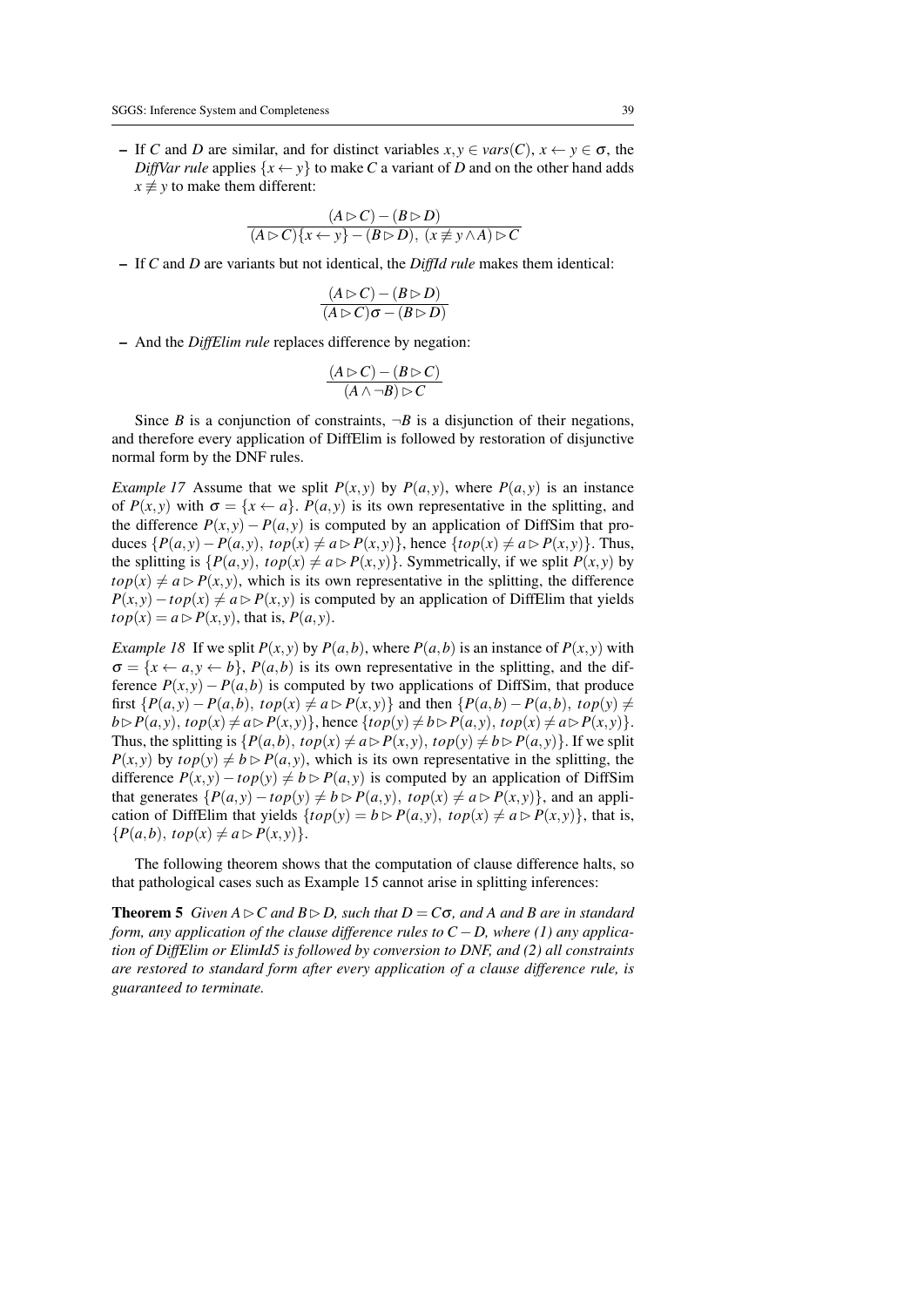*Proof* First we show that the rules for clause difference do not cause non-termination. DiffId and DiffElim can be applied only once. DiffVar can be applied only a finite number of times, because each application decreases the number of variables in *C*. Each DiffSim step applies to C a substitution  $\{x \leftarrow f(x_1, \ldots, x_n)\}$  from  $\sigma$ : since  $\sigma$  contains finitely many such pairs, DiffSim can be applied only a finite number of times. Then we prove that standardization between an application of a clause difference rule and the next is guaranteed to terminate:

- 1. DiffId only renames variables, which does not enable any other rule.
- 2. DiffVar adds an  $x \neq y$ , which is in standard form, and applies a substitution  $\{x \leftarrow y\}$ *y*}, whose only effect may be to replace an  $x \neq y$  by an  $x \neq x$ , eliminated by ElimId7.
- 3. DiffSim adds a  $top(x) \neq f$ , which is in standard form, and applies a substitution  $\{x \leftarrow f(x_1, \ldots, x_n)\}$ , which may have two effects. One is to replace the occurrence of *x* in a constraint  $top(x) \neq g$  by  $f(x_1,...,x_n)$ . This enables either ElimTop3 or ElimTop4, which terminate. The other is to transform an  $x \neq y$  into an  $f(x_1,...,x_n) \neq y$ , or  $y \neq f(x_1,...,x_n)$ , since  $\equiv$  is symmetric, which enables ElimId6. This rule adds a  $top(x) \neq f$ , which is in standard form, and applies another substitution of the same form, so that eventually a subset of the variables may be replaced by terms  $f(x_1,...,x_n)$  where the  $x_i$ 's are new. This can only be done a finite number of times, because the new variables will never be replaced in this way. If two such substitutions are applied to a  $z \neq w$ , an  $f(x_1,...,x_n) \neq f(y_1,...,y_n)$  may arise. ElimId5 applies to such a constraint, followed by conversion to DNF. The result is a disjunction of constrained clauses, each containing in its constraint an  $x_i \neq y_i$ , for some *i*, which is in standard form.
- 4. DiffElim yields  $(A \land \neg B) \triangleright C$ , followed by conversion to DNF. The effect may be to add  $x \equiv y$  (negation of  $x \not\equiv y$  in *B*) or  $top(x) = f$  (negation of  $top(x) \neq f$  in *B*). In the first case, ElimId1 applies  $\{x \leftarrow y\}$ , covered in Case (2) of this proof. In the second case, ElimTop5 applies  $\{x \leftarrow f(x_1,...,x_n)\}$ , covered in Case (3) of this proof.  $\Box$

# 8 Completeness and Goal-Sensitivity

In this section we prove that SGGS is *model complete* and *refutationally complete*, regardless of the choice of initial interpretation. These results involve a *convergence ordering*, denoted  $>^c$ , on SGGS clause sequences. Its key property is that it is *wellfounded* on sequences of bounded length; as a special case, it is well-founded on sequences of fixed length, so that there is no infinite descending chain of sequences all of the same length. It follows that every fixed length prefix of the sequences in an SGGS-derivation that is a non-ascending chain (i.e.,  $\Gamma_0 \geq^c \Gamma_1 \geq^c \ldots \Gamma_j \geq^c \ldots$ ) eventually reaches a limit, meaning that it does not change anymore. Such a derivation admits *limiting sequence*. The convergence ordering is also used to define *fairness* of an SGGS-derivation, as an extension of bundledness. A central result is the *descending chain theorem*, which proves that a fair SGGS-derivation forms a descending chain, so that it has limiting sequence. The *model completeness theorem* shows that if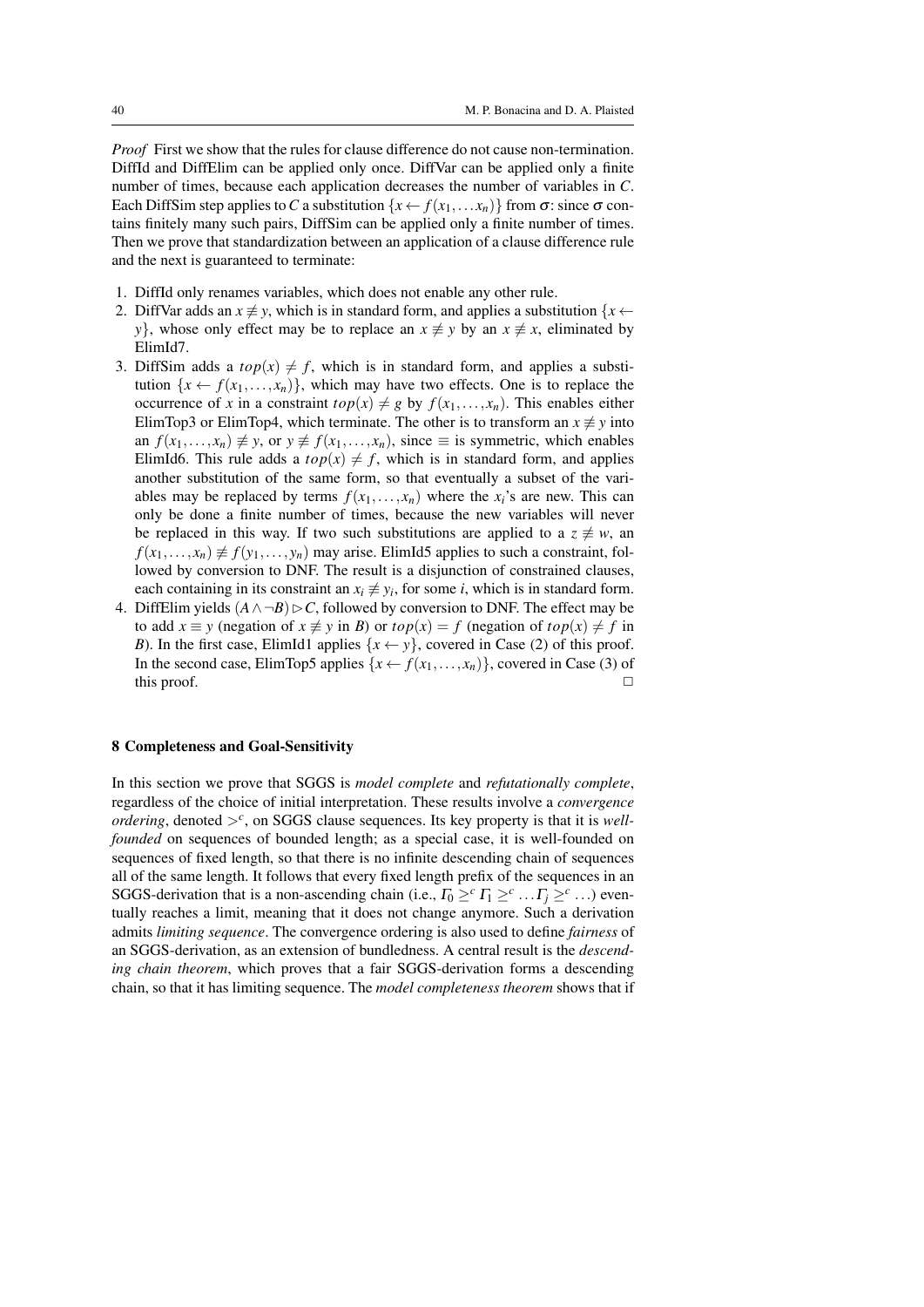*S* is satisfiable, the interpretation induced by the limiting sequence of any fair SGGSderivation from *S* is a model. The *refutational completeness theorem* shows that if *S* is unsatisfiable, *any fair SGGS-derivation from S is a refutation*: if the empty clause is not generated, the derivation is infinite and without limiting sequence, because there is always another SGGS inference that modifies the sequence, contradicting the existence of a limiting sequence. We close the section by showing that SGGS is *goal-sensitive*, if the initial interpretation is goal-sensitive.

## 8.1 Convergence Ordering and Fairness

We construct an ordering on SGGS clause sequences. Since the purpose is to compare sequences in a derivation, all sequences to be compared have the same initial interpretation *I*. Let  $\Lambda$  be a new 0-ary predicate symbol that will be used as a sort of sentinel value in the definition of the ordering. We begin by associating a measure to every clause in a sequence:

**Definition 43** (Clause measure) Given  $\Gamma = A_1 \triangleright C_1[L_1], \ldots, A_n \triangleright C_n[L_n]$ , for all *i*,  $1 \leq i \leq n$ , the *measure of clause*  $A_i \triangleright C_i[L_i]$  in  $\Gamma$ , denoted  $V_i(\Gamma)$ , is defined as follows:

$$
V_i(\Gamma) = \begin{cases} 0 \text{ if } A_i \rhd C_i[L_i] \text{ is } \bot, \\ 1 \text{ if } \text{pcgi}(A_i \rhd C_i[L_i], \Gamma) \neq \emptyset \wedge L_i \in \text{flits}(C_i), \\ 2 \text{ if } \text{pcgi}(A_i \rhd C_i[L_i], \Gamma) \neq \emptyset \wedge L_i \in \text{flits}(C_i), \\ 3 \text{ if } \text{pcgi}(A_i \rhd C_i[L_i], \Gamma) = \emptyset \wedge \text{ccgi}(A_i \rhd C_i[L_i], \Gamma) \neq \emptyset \wedge L_i \in \text{flits}(C_i), \\ 4 \text{ if } \text{pcgi}(A_i \rhd C_i[L_i], \Gamma) = \emptyset \wedge \text{ccgi}(A_i \rhd C_i[L_i], \Gamma) \neq \emptyset \wedge L_i \in \text{flits}(C_i), \\ 5 \text{ if } \text{pcgi}(A_i \rhd C_i[L_i], \Gamma) = \emptyset \wedge \text{ccgi}(A_i \rhd C_i[L_i], \Gamma) = \emptyset \wedge L_i \in \text{flits}(C_i), \\ 6 \text{ if } \text{pcgi}(A_i \rhd C_i[L_i], \Gamma) = \emptyset \wedge \text{ccgi}(A_i \rhd C_i[L_i], \Gamma) = \emptyset \wedge L_i \in \text{flits}(C_i), \end{cases}
$$

and  $V_i(\Gamma) = 4.5$  if  $\pi_i(\Gamma) = \Lambda$ .

Since a smaller measure is preferable, the empty clause is most preferred; next come clauses with proper constrained ground instances; next come clauses with complementary constrained ground instances; and disposable clauses come last; clauses with *I*-true selected literal are preferred within each category. Thus, justifications have measure 1; clauses with *I*-false selected literals contributing proper constrained ground instances to  $I^p(\Gamma)$  have measure 2; *I*-all-true conflict clauses have measure 3; non-*I*-all-true conflict clauses have measure 4;  $V_i(\Gamma) \ge 5$  if and only if  $A_i \triangleright C_i[L_i]$  is disposable in  $\Gamma$ ; and  $\Lambda$  has measure larger than non-disposable clauses and smaller than disposable ones. Then, we define the *measure of a sequence at an index*. Let  $\nabla U$  denote the greatest lower bound of a non-empty set *U* of ground literals in the SGGS-suitable ordering  $\prec$ , and let  $\neg U = M_{\infty}$ , if  $U = \emptyset$ . For a non-empty set the greatest lower bound exists because  $\prec$  is total and well-founded.

**Definition 44** (Sequence measure) For  $\Gamma = A_1 \triangleright C_1[L_1],...,A_n \triangleright C_n[L_n]$ , the *measure of*  $\Gamma$  *at index i*, for all *i*,  $1 \le i \le n$ , is the 6-tuple

$$
\mathscr{W}(\Gamma,i)=(\sqcap U_i,V_i(\Gamma),|flits(C_i)|,\sqcap X_i,\sqcap Y_i,Gr(A_i\rhd L_i))
$$

where  $U_i = p cgi(A_i \triangleright L_i, \Gamma)$ ,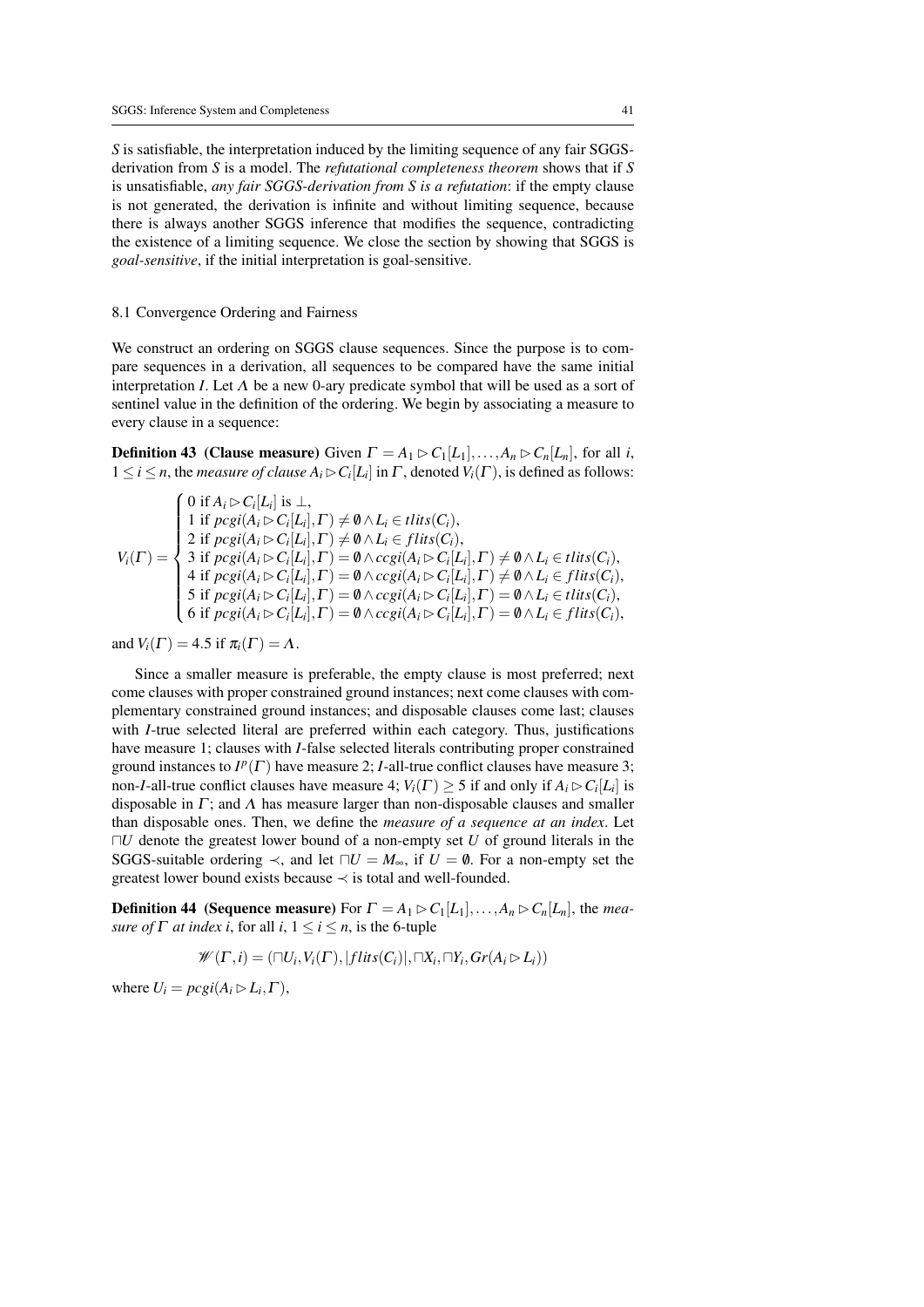$X_i = \begin{cases} ccgi(A_i \triangleright L_i, \Gamma) & \text{if } U_i = \emptyset, \\ \emptyset & \text{otherwise} \end{cases}$ /0 otherwise;  $Y_i = \begin{cases} Gr(A_i \triangleright L_i) & \text{if } U_i = X_i = \emptyset, \\ \emptyset & \text{otherwise.} \end{cases}$ /0 otherwise;

and  $\mathcal{W}(\Gamma, i) = (M_\infty, 4.5, 0, M_\infty, M_\infty, \emptyset)$  if  $\pi_i(\Gamma) = \Lambda$ .

Thus, if  $\text{proj}(A_i \triangleright L_i, \Gamma) \neq \emptyset$ , then  $\Box U_i = \text{pemin}(A_i \triangleright L_i, \Gamma)$  and  $\Box X_i = \Box Y_i = M_\infty$ ; if  $\text{proj}(A_i \triangleright L_i, \Gamma) = \emptyset$  and  $\text{ccgi}(A_i \triangleright L_i, \Gamma) \neq \emptyset$ , then  $\Box U_i = M_\infty$ ,  $\Box X_i = \text{ccmin}(A_i \triangleright$  $L_i, \Gamma$ ) and  $\Box Y_i = M_\infty$ ; if  $\text{proj}(A_i \triangleright L_i, \Gamma) = \text{ccgi}(A_i \triangleright L_i, \Gamma) = \emptyset$ , then  $\Box U_i = \Box X_i = M_\infty$ and  $\Pi Y_i = cmin(A_i \triangleright L_i)$ . If  $\pi(\Gamma) = \bot$ , then  $\mathcal{W}(\Gamma, i) = (M_\infty, 0, 0, M_\infty, M_\infty, \emptyset)$ . Let  $\preceq_6$ be the quasi-ordering given by the lexicographic combination of  $\prec$  for the first component, the ordering < on the non-negative rational numbers for the second component, the ordering  $\lt$  on the natural numbers for the third component, again  $\lt$ for the fourth and fifth components, and the subset ordering  $\subseteq$  for the sixth component. Note that  $\preceq_6$  is a quasi-ordering, that is, it is not strict, because  $\subseteq$  is a quasi-ordering. If  $\pi_i(\Gamma) = \Lambda$ , then  $\mathcal{W}(\Gamma, i) \succ_6 \mathcal{W}(\Gamma', i)$ , if  $\pi_i(\Gamma')$  is not disposable, and  $\mathscr{W}(\Gamma,i) \prec_6 \mathscr{W}(\Gamma',i)$ , if  $\pi_i(\Gamma')$  is disposable. Next, we define *sequence quasiorderings* that compare two sequences at any index *i* they both have:

**Definition 45** (Sequence quasi-ordering) For all SGGS clause sequences  $\Gamma$  and  $\Gamma'$ , for all *i*,  $1 \le i \le min(|\Gamma|, |\Gamma'|)$ , the *sequence quasi-ordering*  $\ge_i$  and its *equivalence relation*  $\approx$ <sub>*i*</sub> are defined as follows:

 $-I \geq_i \Gamma'$  if  $\mathcal{W}(\Gamma,i) \succeq_6 \mathcal{W}(\Gamma',i)$ , and

 $-\Gamma \approx_i \Gamma'$  if  $\Gamma \geq_i \Gamma'$  and  $\Gamma' \geq_i \Gamma$ .

As usual,  $\Gamma' \leq_i \Gamma$  if  $\Gamma \geq_i \Gamma'$ ;  $\Gamma >_i \Gamma'$  if  $\Gamma \geq_i \Gamma'$  and  $\Gamma' \not\geq_i \Gamma$ ; and  $\Gamma' <_i \Gamma$  if  $\Gamma >$ <sup>*i*</sup>. We term *sequence ordering* the strict relation  $>$ *<sub>i</sub>*. The comparison considers first  $\text{pcmin}(A_i \triangleright L_i, \Gamma)$  and  $\text{pcmin}(A_i' \triangleright L_i', \Gamma')$ , and orders them by  $\succ$ . Since this ordering extends the size ordering, the sequence quasi-orderings favor proper constrained ground instances of smaller size. Intuitively, SGGS tries to build a model using smaller literals first, or, dually, it concentrates on small literals to avoid missing a proof. If  $\text{p}_{\text{c}}\text{c}_{\text{l}}(A_i \triangleright L_i, \Gamma) = \text{p}_{\text{c}}\text{c}_{\text{l}}(A_i \triangleright L_i', \Gamma'),$  which includes the case where both are  $M_{\infty}$  because  $\text{pcgi}(A_i \triangleright L_i, \Gamma) = \text{pcgi}(A_i' \triangleright L_i', \Gamma') = \emptyset$ , then  $V_i(\Gamma)$  and  $V_i(\Gamma')$ are considered. If  $\Gamma$  and  $\Gamma'$  cannot be ordered at index *i* by the clause measure, first the numbers of *I*-false literals in  $C_i$  and  $C'_i$  are compared, then the minimal complementary constrained ground instances of  $\dot{L}_i$  and  $L'_i$ , if they have no proper ones; then the minimal constrained ground instances of  $L_i$  and  $L'_i$ , if they have neither proper nor complementary ones; and last their sets of constrained ground instances. As expected, the sequence orderings are consistent with disposability:

**Lemma 11** For all SGGS clause sequences  $\Gamma$  and  $\Gamma'$ , for all i,  $1 \le i \le min(|\Gamma|, |\Gamma'|)$ , *if*  $\pi$ <sub>*i*</sub> $[\Gamma]$  *is disposable in*  $\Gamma$  *and*  $\pi$ <sub>*i*</sub> $[\Gamma']$  *is not disposable in*  $\Gamma'$ *, then*  $\Gamma >$ *<sub><i>i*</sub>  $\Gamma'$ *.* 

*Proof* By hypothesis,  $\text{pcgi}(\pi_i[\Gamma], \Gamma) = \text{ccgi}(\pi_i[\Gamma], \Gamma) = \emptyset$ . If  $\text{pcgi}(\pi_i[\Gamma'], \Gamma') \neq \emptyset$ , the claim holds. If  $\text{proj}(\pi_i[\Gamma'], \Gamma') = \emptyset$ , the clause measures are compared, and since  $V_i(\Gamma) \ge 5$  and  $V_i(\Gamma') < 5$ , the claim holds.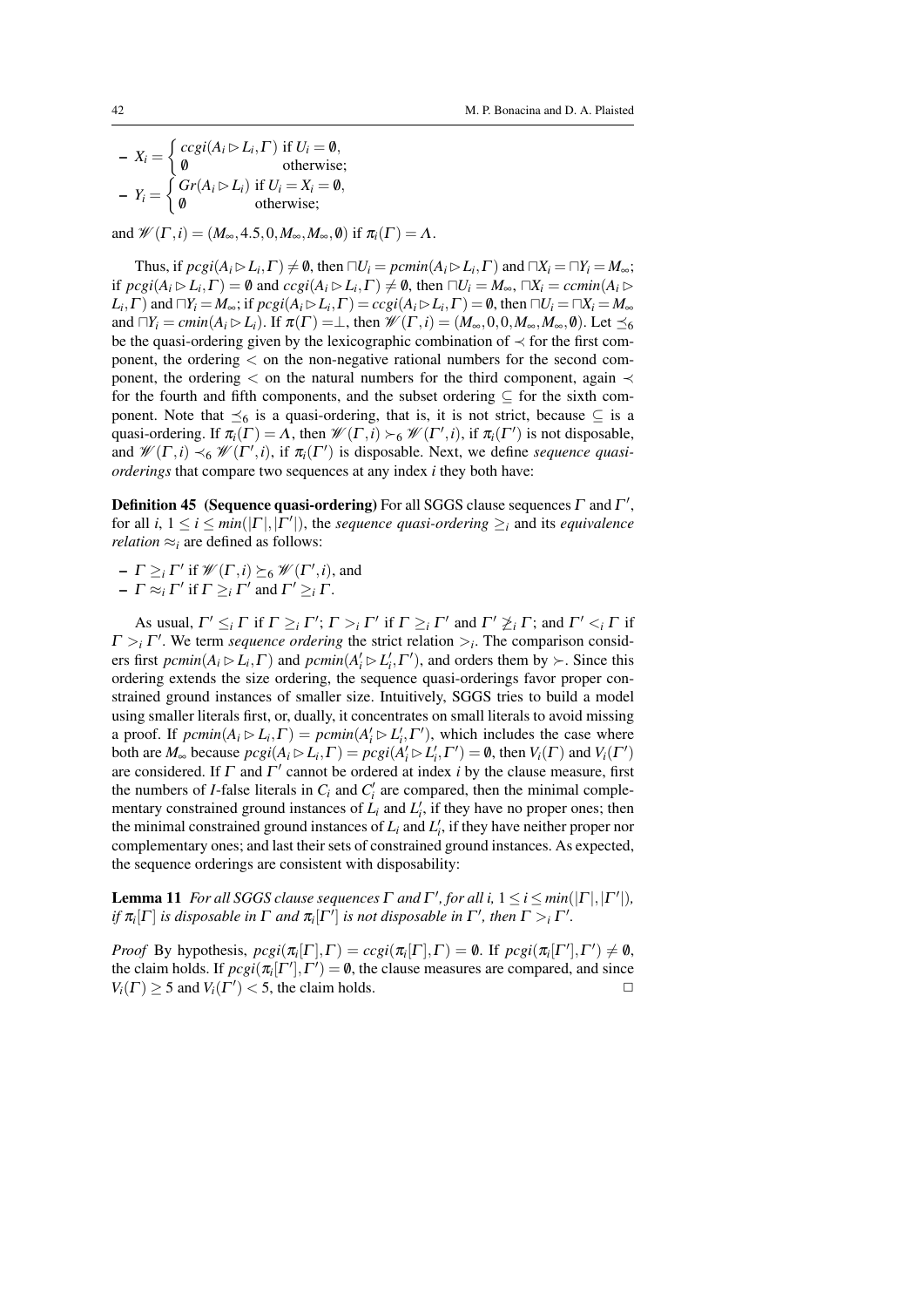For any clause sequence  $\Gamma$ , let  $\Gamma^+$  denote the sequence  $\Gamma\Lambda$ . By applying the sequence orderings to prefixes, we obtain an ordering  $>^c$  to compare whole sequences:

**Definition 46** (Convergence ordering) For all SGGS clause sequences  $\Gamma$  and  $\Gamma'$ , the *convergence ordering*  $>^c$  and its *equivalence relation*  $\approx^c$  are defined as follows:

1.  $\Gamma \approx^c \Gamma'$  if  $|\Gamma| = |\Gamma'|$  and  $\forall i, 1 \le i \le |\Gamma| + 1, \Gamma^+ \approx_i (\Gamma')^+$ ; 2.  $\Gamma >^c \Gamma'$  if  $\exists i, 1 \le i \le |\Gamma| + 1$ ,  $i \le |\Gamma'| + 1$  such that  $\Gamma^+|_{i-1} \approx^c (\Gamma')^+|_{i-1}$  and  $\Gamma^+ >_i (\Gamma')^+$ .

Furthermore,  $\Gamma' <^c \Gamma$  if  $\Gamma >^c \Gamma'$ . The convergence ordering is basically a lexicographic combination of sequence orderings, where clause sequences are ordered by the smallest index at which they are not equivalent. If a clause sequence is equivalent to a prefix of the other, then  $\Lambda$  makes the difference: the shorter sequence is larger, if the next clause in the longer sequence is not disposable, and it is smaller, if the next clause in the longer sequence is disposable (e.g.,  $\Gamma A \triangleright C \lt^c \Gamma$ , if  $A \triangleright C$  is not disposable, but  $\Gamma A \triangleright C >^c \Gamma$ , if  $A \triangleright C$  is disposable). Intuitively, continuing a sequence with a non-disposable clause may be useful and therefore it makes the longer sequence smaller; continuing it with a disposable clause is useless, and therefore it makes the longer sequence larger. The addition of  $\Lambda$  allows us to achieve this effect while keeping the ordering simple.

The next theorem establishes the well-foundedness of the sequence orderings; since it orders sequences by comparing their measures at a given index *i*, such an ordering is well-founded on the set of sequences whose length is at least *i*:

**Theorem 6** For all  $i \geq 1$ , the sequence ordering  $\gt_i$  is well-founded on the set of *SGGS clause sequences*  $\mathcal{R} = \{ \Gamma : |\Gamma| \geq i \}.$ 

*Proof* By way of contradiction, suppose that  $\Gamma^1 >_i \Gamma^2 >_i \Gamma^3 \dots$  is an infinite descending chain of sequences in  $\mathcal{R}$ . Let the *i*-th clause in  $\Gamma^j$  be  $A_i^j \rhd C_i^j[L_i^j]$ . Since the first five components of the quasi-ordering  $\succeq_6$  are well-founded, there exists a *p*, such that for all *j*,  $j \ge p$ , the first five components of  $\mathcal{W}(\Gamma^j, i)$  are the same as the first five components of  $\mathcal{W}(\Gamma^{j+1}, i)$ . Let *p* be the smallest such index. In other words, the first five components of  $\mathcal{W}(\Gamma^j, i)$  are constant for all *j*, *j*  $\geq p$ . In the constant tuple made of these first five components, by definition of sequence measure, one of  $\Box U_i^j$ ,  $\Box X_i^j$ , and  $\Box Y_i^j$  is not  $M_{\infty}$ . Let  $L^*$  be this literal. Because the first five components are constant, in order to have an infinite descending chain, it must be  $Gr(A_i^{j+1} \triangleright L_i^{j+1}) \subset Gr(A_i^j \triangleright L_i^j)$ , for all  $j \geq p$ . It follows that for all j and k such that  $j \ge p, k \ge p$ , and  $j \ne k$ , literals  $A_i^j \rhd L_i^j$  and  $A_i^k \rhd L_i^k$  cannot be variants, because if they were, their sets of constrained ground instances would be equal. However,  $L_i^j \leq s L'$ for all  $L' \in Gr(A_i^j \rhd L_i^j)$ , and therefore  $L_i^j \preceq_s L^*$ . In other words, all literals  $L_i^j$  for  $j \geq p$  are upper bounded in size by  $L^*$ , and therefore there cannot be infinitely many of them, excluding variants. Neither can there be infinitely many inequivalent literals  $A_i^j \triangleright L_i^j$  for finitely many  $L_i^j$ . Indeed, for any  $L_i^j$  there are finitely many constraints in standard form, as  $vars(L_i^j)$  is finite and the signature is finite. By Lemma 10, any constraint that is not in standard form can be transformed into an equivalent constraint that either is in standard form or cannot be modified further by the standardization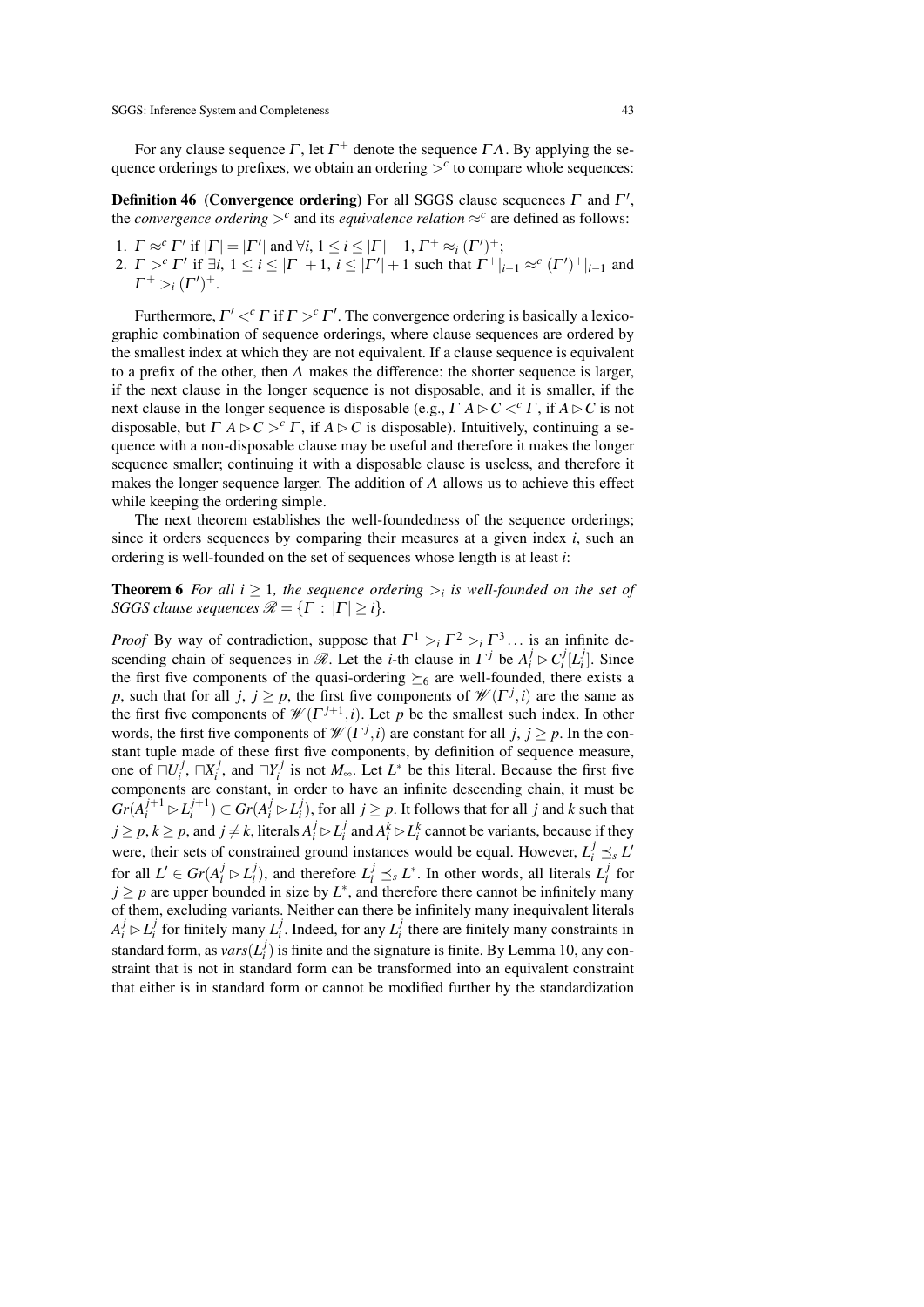rules without violating the upper bound in size. This means that there are finitely many inequivalent constrained literals under a fixed upper bound in size. Thus, the chain  $\Gamma^1 >$   $\Gamma^2 >$   $\Gamma^3$ ... must be finite.

It follows that a descending chain of sequences of bounded length is finite:

**Corollary 2** If  $\Gamma^1 >^c \Gamma^2 >^c \ldots \Gamma^j >^c \Gamma^{j+1} >^c \ldots$ , where for all  $j \ge 1$ ,  $|\Gamma^j| \le n$ , for *some*  $n \geq 0$ , then the chain  $\Gamma^1 >^c \Gamma^2 >^c \ldots \Gamma^j >^c \Gamma^{j+1} >^c \ldots$  is finite.

*Proof* Since for all  $j \geq 1$ ,  $|\Gamma^j| \leq n$ , the ordering  $\gt^c$  is a lexicographic combination of orderings  $\geq_i$  for  $1 \leq i \leq n$ . Since such orderings are well-founded by Theorem 6,  $>^c$  is well-founded.  $\square$ 

For most of the following results except refutational completeness, bundledness suffices. For refutational completeness, *fairness* adds a provision which rules out infinite derivations that reduce longer prefixes ignoring the possibility of reducing shorter ones. First, the *index of an inference* is the shortest prefix that an inference can reduce in the convergence ordering:

**Definition 47** (Index of an inference) The *index of an SGGS inference*  $\Gamma \vdash \Gamma'$  is the smallest *i* such that  $\Gamma|_i >^c \Gamma'|_i$  and it is infinite if no such *i* exists.

Then, the *index of a sequence* is the shortest prefix at which a sequence can be reduced by any applicable inference:

Definition 48 (Index of a sequence) The *index of an SGGS clause sequence* Γ , denoted  $index(\Gamma)$ , is the minimum index of an SGGS inference applicable to  $\Gamma$ .

Fairness says that any SGGS inference that is infinitely often possible is done eventually:

**Definition 49** (Fairness) An SGGS-derivation  $\Gamma_0 \vdash \Gamma_1 \vdash \dots \Gamma_i \vdash \dots$  is *fair*, if it is bundled, and  $\forall i, i > 0$ , whenever there are infinitely many  $\Gamma_i$ 's such that  $index(\Gamma_i) \leq i$ , for infinitely many  $\Gamma$ <sup>*j*</sup>'s the inference applied to  $\Gamma$ <sup>*j*</sup> has index less than or equal to *i*.

An SGGS-strategy is *fair* if all its derivations are. For instance, the *minimal index SGGS-strategy* that always selects an inference of minimal index is trivially fair. From now on we consider fair derivations and strategies.

#### 8.2 Completeness

We begin by defining the notion of *limiting sequence*:

**Definition 50** (Limiting sequence) An SGGS-derivation  $\Gamma_0 \vdash \Gamma_1 \vdash \ldots \vdash \Gamma_i \vdash \ldots ad$ *mits limit* if there exists an SGGS sequence  $\Gamma$ , such that for all  $i, i \leq |\Gamma|$ , there is an *n*<sub>*i*</sub> such that for all *j*,  $j \geq n_i$ , if  $|\Gamma_j| \geq i$  then  $\Gamma_j|_i \approx^c \Gamma|_i$ . The longest such sequence, denoted Γ∞, is the *limiting sequence* of the derivation.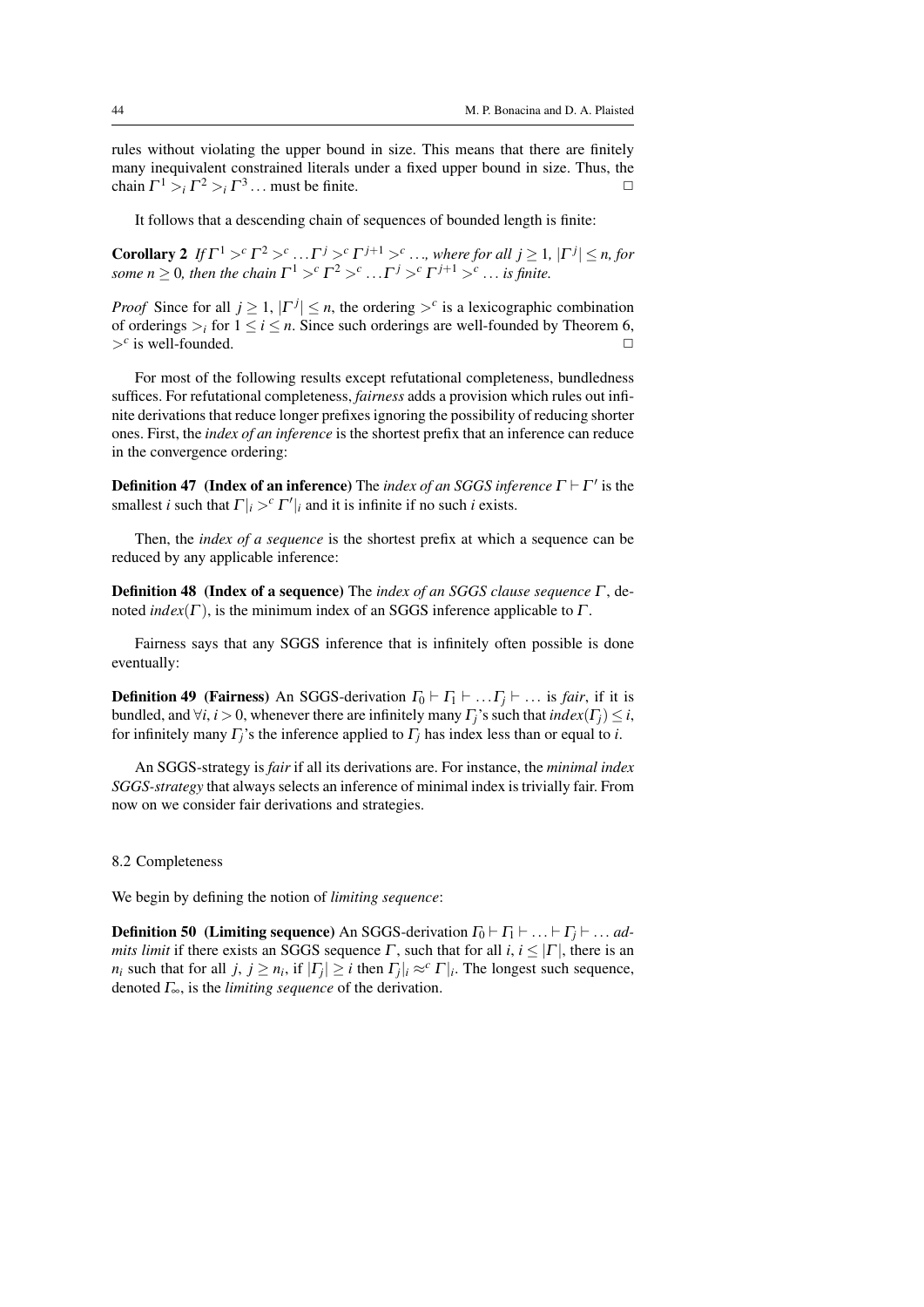Note that both the derivation and  $\Gamma_{\infty}$  may be finite or infinite, and if the derivation halts at stage  $k$ ,  $\Gamma_{\infty}$  is  $\Gamma_k$ . Corollary 2 applies to sequences of bounded length. The length of sequences in a derivation is not bounded. However, if we consider their prefixes, we have sequences of bounded length. The following theorem applies Corollary 2 to the prefixes of the sequences in an SGGS-derivation:

**Theorem 7** Let  $\Gamma_0 \vdash \Gamma_1 \vdash \ldots \vdash \Gamma_j \vdash \ldots$  *be an SGGS-derivation.* If  $\Gamma_1 \geq^c \Gamma_2 \geq^c \ldots \Gamma_j \geq^c$  $\Gamma_{j+1} \geq^c \ldots$ , then the derivation admits limit. Furthermore, if its limiting sequence  $\Gamma_{\infty}$ *has finite length, then at most finitely many of the inequalities in the chain are strict.*

*Proof* By hypothesis, and by the definition of convergence ordering, for all  $i, i \geq 0$ ,  $|\Pi_i|_i \geq^c \Pi_2|_i \geq^c \dots \Gamma_j|_i \geq^c \Gamma_{j+1}|_i \geq^c \dots$  Since the  $\Gamma_j|_i$ 's are sequences of bounded length, by Corollary 2, at most finitely many of these inequalities can be strict. Thus, for all *i*, there exists an  $n_i$ , such that for all  $j \geq n_i$ ,  $\Gamma_j |_i \approx^c \Gamma_{j+1} |_i$ . Let  $\Gamma_{\infty}$  be the sequence defined by  $\Gamma_{\infty}|_i = \Gamma_{n_i}|_i$  for all *i*:  $\Gamma_{\infty}$  is a limiting sequence. For the second part of the claim, if  $|\Gamma_{\infty}|$  is finite, let *N* be  $\max_{\leq} \{n_i : i \leq |\Gamma^{\infty}|\}$ . Then, for all  $j \geq N$ and all  $i \leq |\Gamma^{\infty}|$ ,  $\Gamma_j|_i \approx^c \Gamma_{\infty}|_i$ . Thus, for all  $j \geq N$ ,  $\Gamma_j \approx^c \Gamma_{\infty}$ .

The descending chain theorem is a main result that connects the inference rules of the SGGS inference system with the convergence ordering, showing that a fair SGGS-derivation forms a descending chain:

**Theorem 8** (Descending Chain Theorem) *If*  $\Gamma_0 \vdash \Gamma_1 \vdash \ldots \Gamma_j \vdash \ldots$  *is a fair SGGSderivation, then for all j,*  $j \geq 0$ *,*  $\Gamma_j >^c \Gamma_{j+1}$ *.* 

*Proof* We consider each kind of inference in turn. For all cases, if *i* is the smallest index where  $\Gamma_j$  and  $\Gamma_{j+1}$  differ, we have  $(\Gamma_j)|_{i-1} \approx^c (\Gamma_{j+1})|_{i-1}$  because  $(\Gamma_j)|_{i-1} =$  $(\Gamma_{i+1})|_{i-1}.$ 

- 1. If  $\Gamma_i \vdash \Gamma_{i+1}$  by *SGGS-extension* with extension clause  $A \triangleright E[L]$ , since the derivation is fair, hence bundled, hence sensible, the hypotheses of the lifting theorem holds, and therefore  $A \triangleright E[L]$  is not disposable by the lifting theorem. If the SGGS-extension is conflicting or non-conflicting non-critical,  $\Gamma_{j+1} = \Gamma_j A \triangleright E[L]$ , and since  $A \triangleright E[L]$  is not disposable,  $\Gamma_j >^c \Gamma_{j+1}$  holds. If the SGGS-extension is critical (cf. Definition 21),  $\Gamma_j = \Gamma^1 J \triangleright N[O]\Gamma^2$ ,  $\Gamma_{j+1} = \Gamma^1 A \triangleright E[L]\Gamma^2$ , and  $\mathit{pclmin}(A \triangleright L, \Gamma^1 A \triangleright E[L]) \prec \mathit{pclmin}(J \triangleright O, \Gamma^1 J \triangleright N[O])$ . If *i* is the index of  $J \triangleright$ *N*[*O*] in  $\Gamma$ <sup>*j*</sup> and of  $A \triangleright E[L]$  in  $\Gamma$ <sup>*j*+1</sup>, we have  $\Gamma$ <sup>*j*</sup> >*i*  $\Gamma$ <sup>*j*+1</sup> hence  $\Gamma$ <sup>*j*</sup> ><sup>*c*</sup>  $\Gamma$ <sup>*j*+1</sup>.
- 2. If  $\Gamma_j \vdash \Gamma_{j+1}$  is a *partitioning inference*,  $\Gamma_j$  is  $\Gamma A \rhd C\langle L \rangle \Gamma'$  and  $\Gamma_{j+1}$  is  $\Gamma A_1 \rhd$  $C_1\langle L_1 \rangle, \ldots, A_n \rhd C_n\langle L_n \rangle \Gamma'$ , for  $C_1, \ldots, C_n$  a partition of *C*. Since the derivation is bundled,  $n > 1$ , and C is not disposable (if it were, it would be deleted rather than partitioned). Therefore, *C* has either pcgi's or ccgi's or both. By definition of partitioning inferences (cf. Definitions 23, 24, 27 and 31),  $C_1$  is the preferred clause in the partition. Thus, if  $\text{pcgi}(C, \Gamma) \neq \emptyset$ , then  $\text{pcgi}(C_1, \Gamma) \neq \emptyset$  and  $\text{pcmin}(L_1, \Gamma_{i+1}) = \text{pcmin}(L, \Gamma_i) \neq M_\infty$ ; if  $\text{pccgi}(C, \Gamma_i) = \emptyset$  and  $\text{ccgi}(C, \Gamma_i) \neq \emptyset$ , then  $\text{pcgi}(C_1, \Gamma_{j+1}) = \emptyset$ ,  $\text{ccgi}(C_1, \Gamma_{j+1}) \neq \emptyset$ ,  $\text{pcmin}(L_1, \Gamma_{j+1}) = \text{pcmin}(L, \Gamma_j) =$ *M*<sub>∞</sub>, and *ccmin*(*L*<sub>1</sub>,  $\Gamma$ <sub>*j*+1</sub>) = *ccmin*(*L*,  $\Gamma$ <sup>*j*</sup>)  $\neq$  *M*<sub>∞</sub> (\*). Since the *L*<sup>*k*</sup>'s, 1 ≤ *k* ≤ *n*, are chosen consistently with *L*,  $L_1 \in \text{tlits}(C_1)$  if and only if  $L \in \text{tlits}(C)$  and  $L_1 \in \text{flits}(C_1)$  if and only if  $L \in \text{flits}(C)$  (\*\*). Let *i* be the index of *C* in  $\Gamma$ *j* and of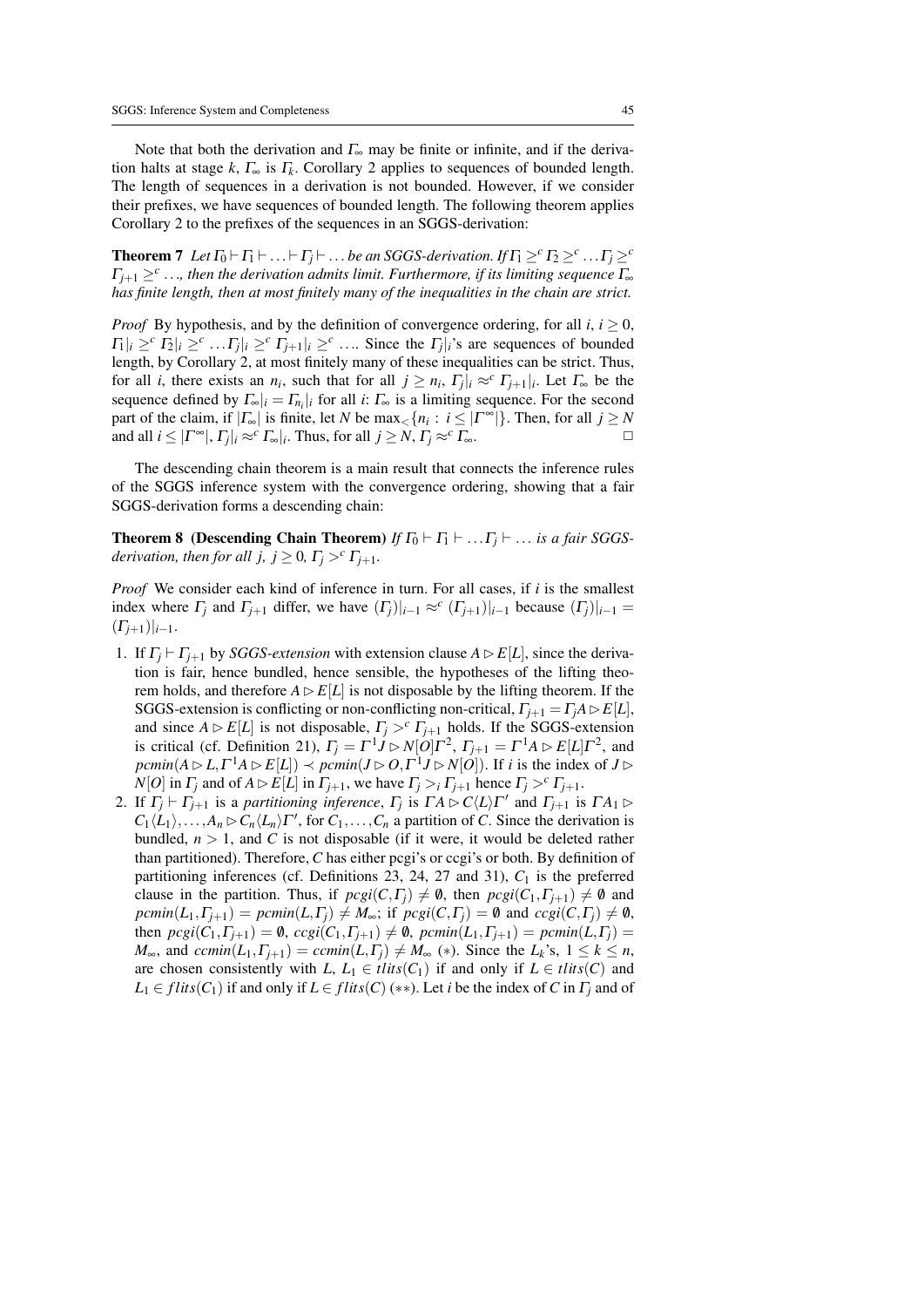*C*<sub>1</sub> in  $\Gamma_{j+1}$ . We compare  $\mathcal{W}(\Gamma_j, i)$  and  $\mathcal{W}(\Gamma_{j+1}, i)$ . For the first component, either  $pemin(L,\Gamma_j) = pemin(L_1,\Gamma_{j+1}) \neq M_\infty$  or  $pemin(L,\Gamma_j) = pemin(L_1,\Gamma_{j+1}) = M_\infty$ by (\*). For the second component,  $V_i(\Gamma_j) = V_i(\Gamma_{j+1})$  by (\*) and (\*\*). For the third component,  $|flits(C)| \ge |flits(C_1)|$ , because an instance of a clause may have fewer, but not more, *I*-false literals. For the fourth component, by (∗) we have either  $M_{\infty}$  on both sides or  $ccmin(L, \Gamma) = cmin(L_1, \Gamma) \neq M_{\infty}$ . The fifth component is  $M_{\infty}$  on both sides by (\*). For the sixth component,  $Gr(A_1 \triangleright L_1) \subset$ *Gr*( $A \triangleright L$ ), because the partition is not trivial. Altogether we have  $\Gamma_i > i \Gamma_{i+1}$ hence  $\Gamma_j >^c \Gamma_{j+1}$ .

- 3. If  $\Gamma_j \vdash \Gamma_{j+1}$  by *SGGS-move*,  $\Gamma_j$  is  $\Gamma^1 C \Gamma^2 D \Gamma^3$  and  $\Gamma_{j+1}$  is  $\Gamma^1 D C \Gamma^2 \Gamma^3$ , where *C* and *D* abbreviate  $A \triangleright C[L]$  and  $B \triangleright D[M]$ ,  $A \triangleright C[L]$  is in  $dp(\Gamma)$ ,  $B \triangleright D[M]$  is *I*-all-true, and *M* is assigned to  $A \triangleright C[L]$ , which means *L* is *I*-false. Let *i* be the position of *C* in  $\Gamma_j$  and of *D* in  $\Gamma_{j+1}$ . We compare  $\mathcal{W}(\Gamma_j, i)$  and  $\mathcal{W}(\Gamma_{j+1}, i)$ . By Lemma 4,  $A \triangleright L$  and  $B \triangleright M$  have the same pcgi's with opposite sign, so that  $\text{pcmin}(A \triangleright L, \Gamma_j) = \neg \text{pcmin}(B \triangleright M, \Gamma_{j+1})$ . Since the ordering  $\succ$  ignores sign, the first components of  $\mathscr{W}(\Gamma_j,i)$  and  $\mathscr{W}(\Gamma_{j+1},i)$  are equal. For the second component,  $V_i(\Gamma_j) = 2$  and  $V_i(\Gamma_{j+1}) = 1$ , so that  $V_i(\Gamma_j) > V_i(\Gamma_{j+1}),$   $\Gamma_j >_i \Gamma_{j+1}$  and  $\Gamma_j >^c \Gamma_{j+1}.$
- 4. If  $\Gamma_j \vdash \Gamma_{j+1}$  by *SGGS-resolution*,  $\Gamma_j$  has the form  $\Gamma^1 D \Gamma^2 C \Gamma^{\dagger}$  and  $\Gamma_{j+1}$  has the  $\text{form } \Gamma^1 D \Gamma^2 Res(C, D) \Gamma^{\dagger \dagger}$ , where  $C$  and  $D$  abbreviate  $A \triangleright C[L]$  and  $B \triangleright D[M]$ , and  $Res(C, D) = A \triangleright R$  and everything else is as in the definition of SGGS-resolution (cf. Definition 26). Since the derivation is bundled, *C* is not disposable (if it were, it would be deleted rather than resolved upon). Thus, by Lemma  $6, A \triangleright R$  is either ⊥ or not disposable in  $\Gamma_{i+1}$ . By Lemma 5,  $\text{pcgi}(A \triangleright L, \Gamma_i) = \emptyset$ , hence  $\text{pcmin}(A \triangleright$  $L, \Gamma$ <sup>*j*</sup>) =  $M_{\infty}$ . Let *i* be the position of *C* in  $\Gamma$ *j* and of  $A \triangleright R$  in  $\Gamma$ <sup>*j*+1</sup>. We compare  $\mathscr{W}(\Gamma_j,i)$  and  $\mathscr{W}(\Gamma_{j+1},i)$ . For the first component, assume first that  $A \triangleright R \neq \perp$  and  $L_1$  is its selected literal. If  $\text{pcgi}(A \triangleright L_1, \Gamma_{i+1}) \neq \emptyset$ ,  $\text{pcmin}(A \triangleright L, \Gamma_i) \succ \text{pcmin}(A \triangleright L_1)$  $L_1, \Gamma_{j+1}$ ) and  $\Gamma_j >_i \Gamma_{j+1}$ . If  $\text{proj}(A \triangleright L_1, \Gamma_{j+1}) = \emptyset$  or  $A \triangleright R = \perp$ , we have  $M_{\infty}$ on both sides and we compare  $V_i(\Gamma)$  and  $V_i(\Gamma)_{i+1}$ . Because C is not disposable in  $\Gamma_j$ ,  $ccgi(A \triangleright L, \Gamma_j) \neq \emptyset$ . Since  $L \in \text{flits}(C)$  (cf. Definition 26), it follows that  $V_i(\Gamma_i) = 4$ . If  $A \triangleright R = \perp$ ,  $V_i(\Gamma_{i+1}) = 0$ ,  $V_i(\Gamma_i) > V_i(\Gamma_{i+1})$  and  $\Gamma_i >_i \Gamma_{i+1}$ . If  $A \triangleright$  $R \neq \perp$ ,  $A \rhd R$  is not disposable in  $\Gamma_{j+1}$ , and  $ccgi(A \rhd L_1, \Gamma_{j+1}) \neq \emptyset$ . If  $L_1 \in \text{tlits}(R)$ , then  $V_i(\Gamma_{i+1}) = 3$ , so that  $V_i(\Gamma_i) > V_i(\Gamma_{i+1})$  and  $\Gamma_i > i \Gamma_{i+1}$ . If  $L_1 \in \text{flits}(R)$ , then  $V_i(\Gamma_i) = V_i(\Gamma_{i+1})$  and we compare  $|flits(C)|$  and  $|flits(R)|$ . Since  $B \triangleright D[M]$  is *I*-all-true and  $L \in \text{flits}(C)$ , by construction of *R* (cf. Definition 26),  $| \text{flits}(R) | \leq$  $|flits(C)| - 1$  and  $\Gamma_i >_i \Gamma_{i+1}$ . In all cases we have  $\Gamma_i >_i \Gamma_{i+1}$  hence  $\Gamma_i >^c \Gamma_{i+1}$ .
- 5. If  $\Gamma_j \vdash \Gamma_{j+1}$  by *SGGS-sorting*,  $\Gamma_j$  is  $\Gamma^1$ CD $\Gamma^{\dagger}$  and  $\Gamma_{j+1}$  is  $\Gamma^1$ DC $\Gamma^{\dagger\dagger}$ , where C and *D* abbreviate  $A \triangleright C[L]$  and  $B \triangleright D[M]$ , and everything is as in the definition of SGGS-sorting (cf. Definition 29). Let *i* be the position of *C* in Γ*<sup>j</sup>* and of *D* in  $\Gamma_{j+1}$ . By Definition 29,  $\text{pcmin}(A \triangleright L, \Gamma_j) \succ \text{pcmin}(B \triangleright M, \Gamma_j)$ , and both *C* and *D* are in  $dp(\Gamma_i)$ , so that both *C* and *D* are in  $dp(\Gamma_{i+1})$ , and  $pemin(B \triangleright M, \Gamma_{i+1}) =$  $\text{pcmin}(B \triangleright M, \Gamma_i)$ , hence  $\text{pcmin}(A \triangleright L, \Gamma_i) \succ \text{pcmin}(B \triangleright M, \Gamma_{i+1})$ . Thus, by the first component of the sequence measure,  $\Gamma_i >_i \Gamma_{i+1}$  and  $\Gamma_i >^c \Gamma_{i+1}$ .
- 6. If  $\Gamma_i \vdash \Gamma_{i+1}$  by *SGGS-deletion*,  $\Gamma_{i+1}$  is  $\Gamma_i$  with all disposable clauses deleted. Let  $B \triangleright D[M]$ , abbreviated *D*, be the leftmost disposable clause in  $\Gamma_j$ , that is,  $\Gamma_j$ is  $\Gamma^1 D \Gamma^2$ , where  $\Gamma^1$  does not contain disposable clauses. Then  $\Gamma_{j+1}$  is  $\Gamma^1 \Gamma^j$ , where  $\Gamma'$  is  $\Gamma^2$  with all disposable clauses deleted. If  $\Gamma'$  is empty, then  $\Gamma_j > c \Gamma_{j+1}$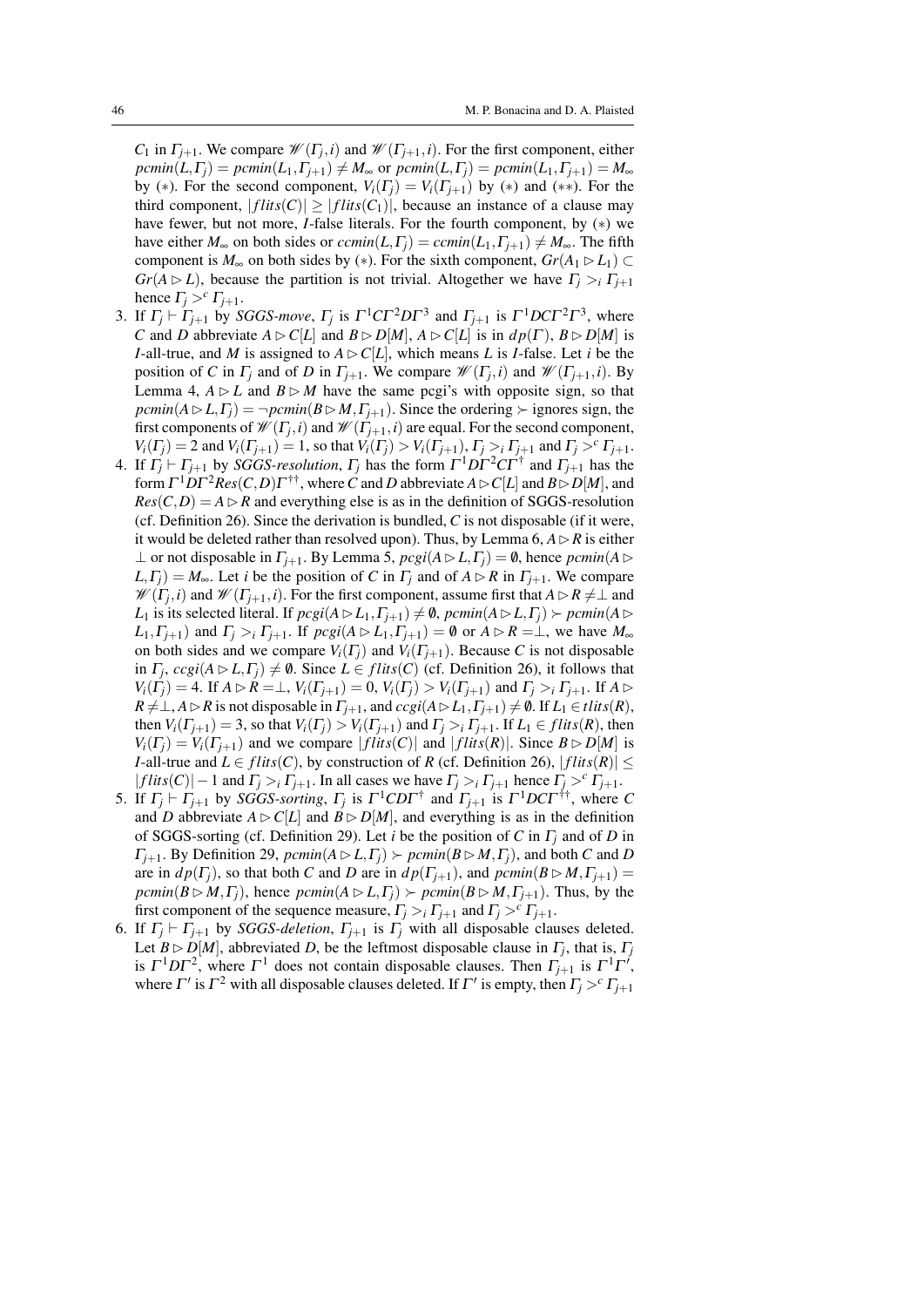by definition of convergence ordering. Otherwise, let *i* be the index of *D* in Γ*<sup>j</sup>* , and let  $H \triangleright N[P]$ , abbreviated *N*, be the clause occurring at index *i* in  $\Gamma_{i+1}$ , or, equivalently, the leftmost clause in  $\Gamma'$ . Since  $H \triangleright N[P]$  is not disposable,  $\Gamma_j > i$ *Γ*<sub>*j*+1</sub> by Lemma 11, hence  $Γ<sub>j</sub> ><sup>c</sup> Γ<sub>j+1</sub>$ .

Since the convergence ordering is well-founded only on SGGS clause sequences of bounded length, the descending chain theorem is perfectly compatible with the semi-decidability of first-order logic: SGGS clause sequences in a derivation are not bounded in length, and infinite derivations with sequences of ever increasing length are possible. The following observations proceed from Theorems 7 and 8:

Corollary 3 *If an SGGS-derivation is fair, then (i) it has limiting sequence, and (ii) every inference has finite index.*

Because SGGS is model-based, model completeness is fairly straightforward:

Theorem 9 (Model Completeness Theorem) *For all input sets S of clauses, initial interpretations I, and fair SGGS-derivations*  $(S,I;\Gamma_0) \vdash (S,I;\Gamma_1) \vdash \ldots (S,I;\Gamma_i) \vdash \ldots$ *if S is satisfiable, then*  $I[\Gamma_{\infty}] \models S$ .

*Proof* By way of contradiction, assume that  $I[\Gamma_{\infty}] \not\models S$ . Since the derivation is fair, hence bundled, hence sensible, an SGGS-inference applies to  $\Gamma_{\infty}$ . By Theorem 8, this inference reduces  $\Gamma_{\infty}$ , which is impossible, because it is a limiting sequence.

Refutational completeness requires a preliminary theorem which shows that if a bundled or critical SGGS-extension applies to a sequence, it applies also when the sequence occurs as a prefix of a longer one:

Theorem 10 *If a bundled or critical SGGS-extension derives* Γ 0 *from* Γ *in a fair*  $SGGS$ -derivation, then for all  $\Gamma^\dagger$ , the same SGGS-extension derives  $\Gamma'\Gamma^\dagger$  from  $\Gamma\Gamma^\dagger$ .

*Proof* Since SGGS-extension derives  $\Gamma'$  from  $\Gamma$  in a fair, hence bundled, hence sensible derivation,  $dp(\Gamma) = \Gamma$ , which implies that  $dp(\Gamma)$  is a prefix of  $dp(\Gamma \Gamma^{\dagger})$ . (If  $dp(\Gamma) \neq \Gamma$ , then  $dp(\Gamma \Gamma^{\dagger}) = dp(\Gamma)$ , so that  $dp(\Gamma)$  is a prefix of  $dp(\Gamma \Gamma^{\dagger})$  anyway.) Thus, if  $\Gamma$  satisfies the requirements of the SGGS-extension inference scheme with side premises  $B_1 \triangleright D_1[M_1], \ldots, B_n \triangleright D_n[M_n]$  and extension clause *E*, so does  $\Gamma \Gamma^{\dagger}$ . Let  $\mathscr I$  be the set of indices of the side premises in  $dp(\Gamma)$ .

- If the SGGS-extension is critical, then  $\Gamma' = \Gamma^1 E \Gamma^2$ , where  $\Gamma^1$  is the shortest prefix of  $\Gamma$  that enables the critical inference, and  $\Gamma^2 \neq \varepsilon$ . The same SGGSextension applied to  $\Gamma \Gamma^{\dagger}$  yields  $\Gamma' \Gamma^{\dagger}$ , because if  $\Gamma^{1}$  is the shortest prefix of  $\Gamma$ that enables the inference, it is also the shortest such prefix of  $\Gamma\Gamma^\dagger$ .
- If the SGGS-extension is bundled, its initial conflicting SGGS-extension transforms Γ into Γ *E*. If *E* is *I*-all-true, SGGS-extension with *I*-all-true conflict clause has no additional requirements on top of those of the SGGS-extension inference scheme. If *E* is not *I*-all-true, SGGS-extension with non-*I*-all-true conflict clause additionally requires that there are clauses  $H_1 \triangleright F_1[P_1], \ldots, H_k \triangleright F_k[P_k]$  in  $dp(\Gamma)$ such that  $P_1, \ldots, P_k$  are *I*-true, and the literals in  $flits(E)$  depend on the  $H_1 \triangleright$  $P_1, \ldots, H_k \triangleright P_k$ . Let *K* be the set of indices of the clauses  $H_1 \triangleright F_1[P_1], \ldots, H_k \triangleright$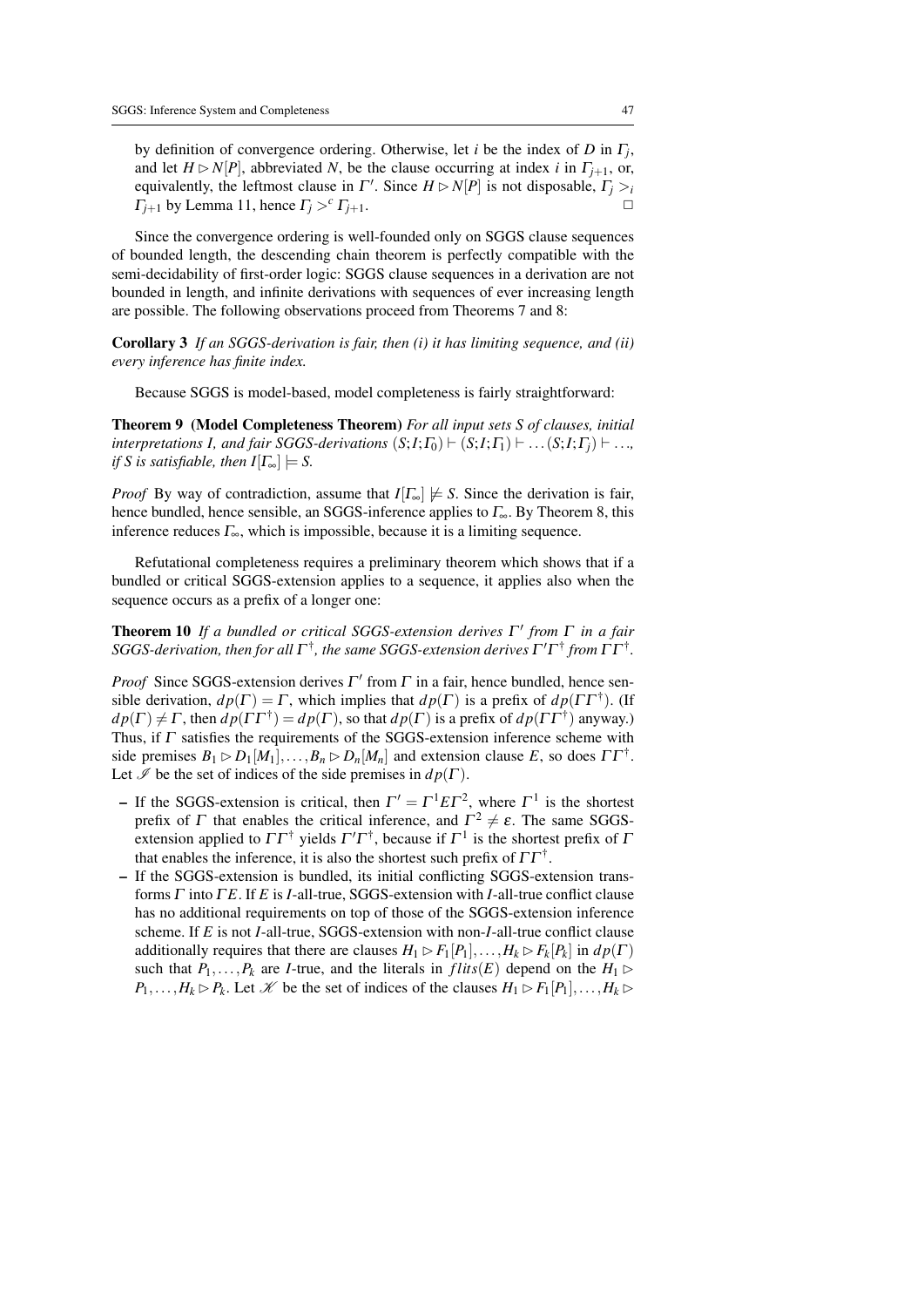$F_k[P_k]$  in  $dp(\Gamma)$ . Since  $dp(\Gamma)$  is a prefix of  $dp(\Gamma \Gamma^{\dagger})$ , these clauses occur also in  $dp(\Gamma \Gamma^{\dagger})$  and at the same indices. Thus, the conflicting SGGS-extension applies to  $\Gamma\Gamma^{\dagger}$  and yields  $\Gamma\Gamma^{\dagger}E$  with the literals in *tlits*(*E*) assigned to the indices in  $\mathcal{I}$ and the literals in  $flits(E)$  depending on the literals at the indices in  $\mathcal{K}$ .  $\Gamma'$  is the result of applying to ΓE the explanation and solving inferences of the bundled SGGS-extension. By Lemma 9, either  $\Gamma'$  contains  $\bot$ , or there exists an index *i*,  $i > 0$ , such that  $\Gamma = \Gamma_1 D \Gamma_2$  with  $\pi_i(\Gamma) = D[M], \Gamma' = \Gamma_1 C \Gamma_3$  with  $\pi_i(\Gamma') = C$ , and  $D[M]$  and *C* are not equivalent. Furthermore, we know from the proof of Lemma 9 that  $i$  is the maximum element of the set  $\mathcal{I}'$  of the indices which the literals in  $\text{tlits}(E')$  are assigned to, where  $E'$  is  $E$ , if  $E$  is  $I$ -all-true (and in this case  $\mathcal{I}' = \mathcal{I}$ , or is the result of the explanation inferences for *E*, if *E* is not *I*-all-true. The clauses involved in the explanation inferences for *E* are precisely those at the indices in  $K$ . Since *E*,  $K$ , and  $\mathscr I$  are the same regardless of whether the SGGSextension is applied to  $\Gamma$  or  $\Gamma\Gamma^{\dagger}$ , it follows that the explanation inferences, E',  $\mathscr{I}'$ , *i*, and the solving inferences are also the same. Therefore, the result of the explanation and solving inferences applied to  $\Gamma\Gamma^\dagger E$  is  $\Gamma'\Gamma^\dagger$ .  $\Box$ 

Since in a fair derivation all conflicting SGGS-extensions are bundled, Theorem 10 covers all SGGS-extensions except non-conflicting non-critical ones. In the next theorem a non-conflicting non-critical SGGS-extension that applies to a prefix is covered by a critical SGGS-extension that applies to the whole sequence:

Theorem 11 (Refutational Completeness Theorem) *For all input sets S of clauses and initial interpretations I, if S is unsatisfiable, any fair SGGS-derivation*  $(S;I;F_0)$   $\vdash$  $(S;I; \Gamma_1) \vdash \ldots (S;I; \Gamma_i) \vdash \ldots$  *is a refutation.* 

*Proof* By way of contradiction, assume that for all  $j \ge 0$ ,  $\Gamma_j$  does not contain ⊥. Because the derivation is fair, hence bundled, hence sensible, SGGS-deletion is applied eagerly, and therefore without loss of generality we can consider any Γ*<sup>j</sup>* without disposable clauses. For all  $j \geq 0$ , since *S* is unsatisfiable,  $I[T_j] \not\models S$ . Since the derivation is sensible, if  $\Gamma_j \neq dp(\Gamma_j)$ , an inference other than SGGS-extension applies to  $\Gamma_j$ ; and if  $\Gamma_j = dp(\Gamma_j)$ , an SGGS-extension applies to  $\Gamma_j$ . It follows that the derivation is infinite, and, by the descending chain theorem, it forms a chain  $\Gamma_0 >^c \Gamma_1 >^c \ldots \Gamma_j >^c \ldots$ By Theorem 7, the derivation admits limit, and its limiting sequence  $\Gamma_{\infty}$  is infinite, because the derivation is a chain that features infinitely many strict inequalities. Let  $\Gamma_{\infty}$  be  $C_1[L_1], \ldots, C_n[L_n], \ldots$ , where we omit the constraints for brevity. The selected literals  $L_i$ 's of  $\Gamma_{\infty}$  must all be disjoint, because otherwise, by Lemma 8, an SGGS inference would apply and decrease  $\Gamma_{\infty}$  by Theorem 8, contradicting the fact that  $\Gamma_{\infty}$ is the limiting sequence. This implies that  $\Gamma_{\infty} = dp(\Gamma_{\infty})$  and we have infinitely many disjoint literals  $L_1, \ldots, L_n, \ldots$ . The latter implies that the  $L_i$ 's become arbitrarily large in the size ordering and therefore in the SGGS-suitable ordering  $\succ$ .

Let S' be a finite unsatisfiable set of ground instances of clauses in S. Such a set exists by Herbrand's theorem because *S* is unsatisfiable. Let  $Q$  be the largest literal in  $S'$  according to the ordering  $\succ$ . Say that a literal *L* is *small*, if  $L \preceq Q$ , and *large* otherwise. Because the  $L_i$ 's are disjoint, there are only finitely many  $L_i$ 's that are small. Let  $r$ , where  $r \geq 1$ , be the largest index in  $\Gamma_{\infty}$ , such that the selected literal  $L_r$  is small. Let Γ *small* be (Γ∞)|*<sup>r</sup>* : all selected literals of Γ<sup>∞</sup> that are small occur in Γ *small*, but also large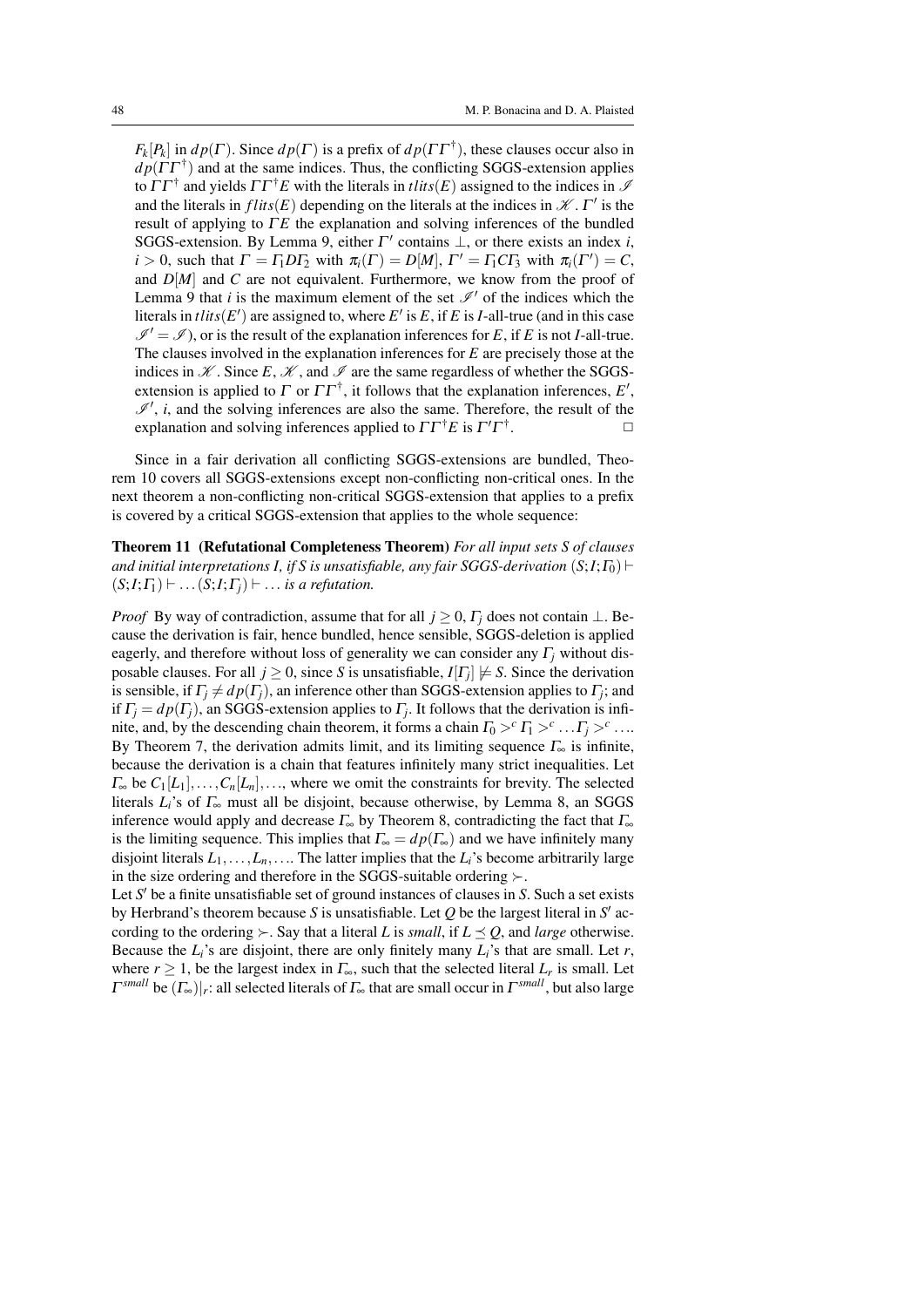selected literals may be in  $\Gamma^{small}$ . Let  $C^*$  be a clause in  $S'$  such that  $I[\Gamma_{\infty}] \not\models C^*$ . Such a clause exists because *S'* is unsatisfiable. We show that  $I[\Gamma^{small}] \neq C^*$ , because all literals in  $C^*$  are small. Indeed, first we observe that if a literal *L* is small and depends on a literal *M*, then *M* also is small. Then we consider that  $I[\Gamma_{\infty}] \not\models C^*$  means that for all literals *L* in *C* ∗ , either *L* is *I*-true and depends on an *I*-false selected literal *M* in Γ∞, or *L* is *I*-false and depends on an *I*-true selected literal *M* in Γ∞, or *L* is *I*-false and  $at(L) \notin at(P(\Gamma_{\infty}))$ . In the first two cases, M must be small and therefore it is in  $\Gamma^{small}$ ; in the third case,  $at(L) \notin at(\Gamma(F(\Gamma_{\infty}))$  implies  $at(L) \notin at(\Gamma(F(\Gamma^{small}))$ . Thus,  $I[\Gamma^{small}] \not\models C^*$ .

Let *C* be a clause in *S* such that  $C^*$  is instance of *C*: since all literals in  $C^*$  are small and  $\succ$  extends the size ordering, it follows that all literals in *C* are small. Let *j* be the smallest index in the derivation such that  $(\Gamma_j)|_n = (\Gamma_\infty)|_n$ , for some *n* such that  $n > r$  and  $(\Gamma_i)|_n$  is the longest prefix of  $\Gamma_i$  for which  $(\Gamma_i)|_n = (\Gamma_{\infty})|_n$ . Then  $\Gamma_i$  has the form  $C_1[L_1],...,C_n[L_n],D_1[M_1],...,D_k[M_k]$ , for some  $k > 0$ , where  $C_1,...,C_n$  is  $(\Gamma_j)|_n = (\Gamma_{\infty})|_n$ , but  $C_1, \ldots, C_n, D_1$  is not a prefix of  $\Gamma_{\infty}, L_r$  is small,  $L_{r+1}, \ldots, L_n$  are all large, and  $L_1, \ldots, L_{r-1}, M_1, \ldots, M_k$  can be either small or large. From  $\Gamma_{\infty} = dp(\Gamma_{\infty})$ and  $(\Gamma_j)|_n = (\Gamma_{\infty})|_n$ , it follows that  $(\Gamma_j)|_n = dp((\Gamma_j)|_n)$ . Since all literals of  $C^*$  are small, and *I*[ $\Gamma^{small}$ ]  $\not\models C^*$ , it follows that *I*[ $(I_j)|_n$ ]  $\not\models C^*$ , because *I*[ $(I_j)|_n$ ] may differ from *I*[ $\Gamma^{small}$ ] only on large literals. By the lifting theorem, there is a constrained clause  $A \triangleright E[L]$  such that *E* is an instance of *C*,  $C^*$  is a constrained ground instance of  $A \triangleright E[L]$ , and  $A \triangleright E[L]$  can be added to  $(\Gamma_i)|_n$  by SGGS-extension. By applying to *E* and  $C^*$  the same reasoning applied above to *C* and  $C^*$ , we have that all literals in *E* are small. If the SGGS-extension of  $(\Gamma_i)|_n$  with  $A \triangleright E[L]$  is bundled or critical, by Theorem 10 it applies also to Γ*<sup>j</sup>* .

Otherwise, it is a non-conflicting non-critical SGGS-extension. We show that a critical SGGS-extension extends  $\Gamma_i$  with  $A \triangleright E[L]$ , by showing that  $\Gamma_i$  has the form  $\Gamma^{1}N[O]\Gamma^{2}$ , required by a critical SGGS-extension (cf. Definition 21), with  $\Gamma^{1}$  given by  $\Gamma^{small}$ . First, since the SGGS-extension of  $(\Gamma_j)|_n$  with  $A \triangleright E[L]$  is non-conflicting non-critical,  $A \triangleright E[L]$  is not *I*-all-true, and  $at(Gr(A \triangleright L)) \not\subseteq at( \textit{pcgi}(H \triangleright P, \Gamma) )$  for all selected literals  $H \triangleright P$  in  $(\Gamma_i)|_n$ . It follows that  $at(Gr(A \triangleright L)) \not\subseteq at(pcgi(H \triangleright P,\Gamma))$ for all selected literals *H* ✄*P* in Γ *small*. Second, Γ *small* contains all side premises of the inference: indeed, the *I*-true literals of *E*, that are small because all literals of *E* are, depend on the selected literals of the side premises: this means that the selected literals of the side premises are also small, and therefore must be in Γ *small* . Third, Γ *small* is the shortest prefix enabling the inference, by the way *r* is defined (e.g., a shorter prefix may not contain all side premises). Fourth,  $N[0]$  is  $C_{r+1}[L_{r+1}]$ , for which  $\text{pcmin}(L, \Gamma^1 E[L]) \prec \text{pcmin}(L_{r+1}, \Gamma^1 C_{r+1}[L_{r+1}])$ , because  $L_{r+1}$  is large, whereas *L* is small. Fifth,  $\Gamma^2$  is  $C_{r+2}[L_{r+2}], \ldots, C_n[L_n], D_1[M_1], \ldots, D_k[M_k],$  where  $\Gamma^2 \neq \varepsilon$ , because  $n > r > 1$ .

Thus, in all cases, SGGS-extension with  $A \triangleright E[L]$  applies to  $\Gamma_j$ . Since *j* is the smallest index such that  $(\Gamma_i)|_n = (\Gamma_{\infty})|_n$ , there are infinitely many  $\Gamma_i$ 's such that *index*( $\Gamma_i$ )  $\leq$  $n+1$ , and therefore by fairness the inference applied to  $\Gamma$ <sub>*j*</sub> has index less than or equal to *n* + 1. By Theorem 8, SGGS-extension with  $A \triangleright E[L]$  decreases strictly  $(\Gamma_i)|_n$  in the convergence ordering, contradicting the fact that  $(\Gamma_i)|_n = (\Gamma_{\infty})|_n$  and  $(\Gamma_{\infty})|_n$ , being a prefix of the limiting sequence, cannot be reduced.  $\Box$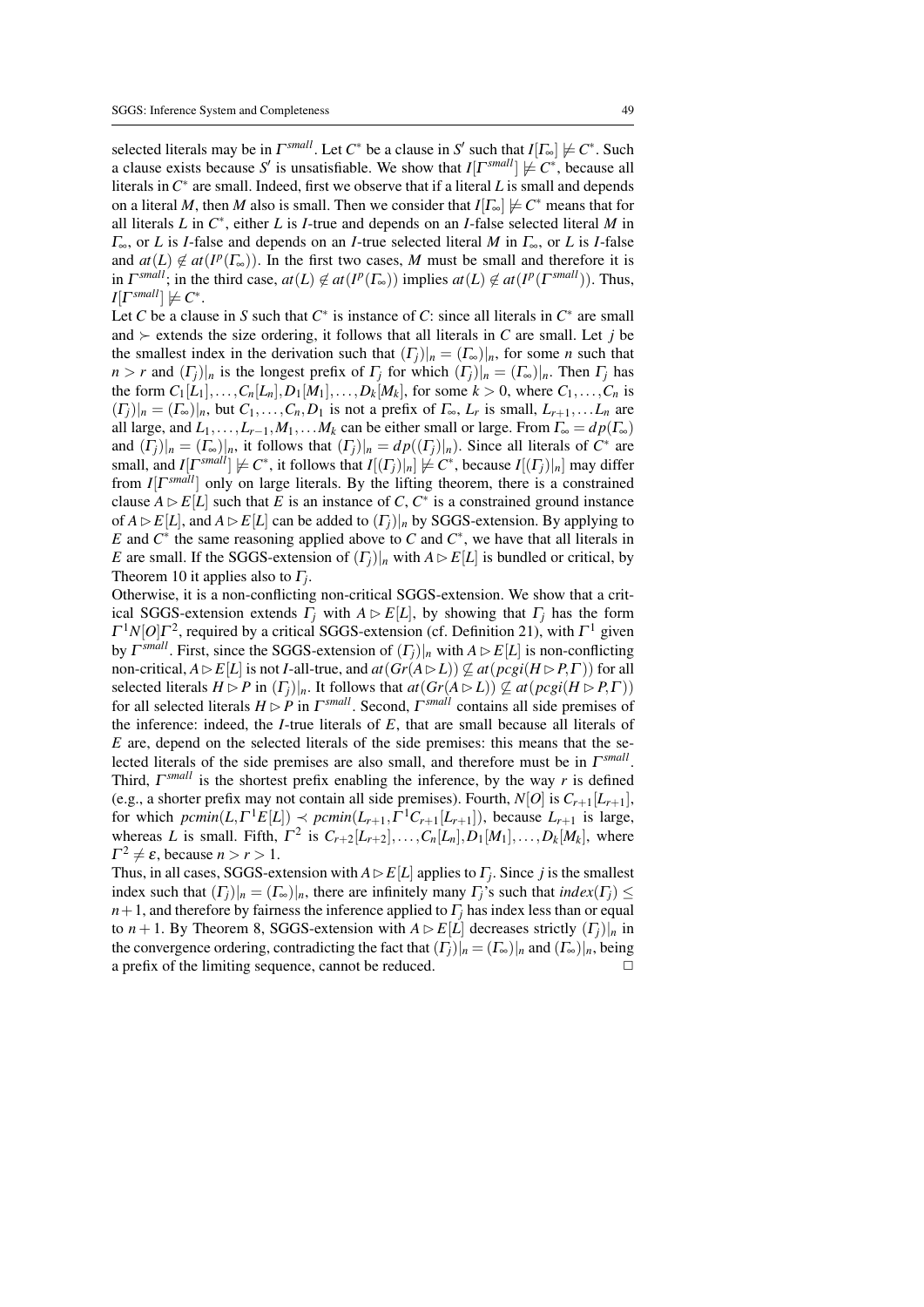This proof elucidates the rôle of critical SGGS-extensions: they are needed to avoid overlooking proofs made of "small" ground instances in a system that does not enumerate ground instances.

# 8.3 Goal Sensitivity

An input set of clauses *S* is typically generated from transforming into clausal form a set of formulae, considered as assumptions, and the negation  $\neg \varphi$  of a formula  $\varphi$ considered as conjecture. A theorem-proving method is *goal-sensitive*, if it only performs inferences that involve clauses in, or deduced from, the clausal form of  $\neg \varphi$ . Let  $S = T \oplus iSOS$ , where *iSOS* is the set of clauses obtained from the transformation into clausal form of  $\neg \varphi$  and *T* is its complement. The acronym *iSOS* stands for *input set of support*, which is the traditional name of this subset of clauses in theorem proving. We show that SGGS is goal-sensitive, if *I* is properly chosen:

Definition 51 (Goal sensitivity) An initial interpretation *I* is *goal-sensitive* for input set  $S = T \oplus iSOS$ , if  $I \models T$  and  $I \not\models iSOS$ .

If *T* is consistent, and *S* is unsatisfiable, goal-sensitive interpretations are guaranteed to exist.

**Definition 52** (Ground link) Two ground clauses *C* and *D* are *linked*, denoted  $C \rightleftharpoons$ *D*, if there exist literals  $L_1$  of *C* and  $L_2$  of *D*, such that  $L_1 = \neg L_2$ .

Let  $\rightleftharpoons$ <sup>\*</sup> be the reflexive transitive closure of  $\rightleftharpoons$ . Ground clauses *C* and *D* are  $\mathcal{C}$  *connected* if  $C \rightleftharpoons^* D$ . Let  $\mathcal{G}_r(S) = \{C' : C' \in \mathcal{G}_r(C), C \in S\}.$ 

**Definition 53** (Closure) Given a set of clauses *S*, a set *G* of ground clauses is *connection-closed* with respect to *S*, if for all  $C \in \mathscr{G}$  and  $D \in Gr(S)$ ,  $C \rightleftharpoons^* D$  implies  $D \in \mathscr{G}$ ; it is *closed with respect to resolution*, if  $C, D \in \mathscr{G}$  implies  $R \in \mathscr{G}$  for all resolvents  $R$ of *C* and *D*.

For an SGGS clause sequence  $\Gamma$  of length *n*, let  $Gr(\Gamma) = \bigcup_{i=1}^{n} Gr(\pi_i(\Gamma))$ .

**Definition 54** (Goal-relevance) Given input set  $S = T \oplus iSOS$ , the set  $\mathscr{G}_S$  of *goalrelevant* clauses is the  $\subseteq$ -smallest set of ground clauses such that (i) for all  $C \in iSOS$ ,  $Gr(C) \subseteq \mathscr{G}_S$ , (ii)  $\mathscr{G}_S$  is connection-closed with respect to *S*, and (iii)  $\mathscr{G}_S$  is closed with respect to resolution.

A constrained clause  $A \triangleright C$  is *goal-relevant* for *S*, if  $Gr(A \triangleright C) \subseteq \mathscr{G}_S$ . An SGGS clause sequence  $\Gamma$  is *goal-relevant* for *S*, if  $Gr(\Gamma) \subseteq \mathscr{G}_S$ . An SGGS-derivation  $\Gamma_0 \vdash$  $\Gamma_1 \vdash \dots \Gamma_j \vdash \dots$  from *S* is *goal-sensitive*, if  $\forall j, j \geq 0, \Gamma_j$  is goal-relevant for *S*.

Theorem 12 (Goal-sensitivity Theorem) *For all input sets S of clauses and initial interpretations I, if I is goal-sensitive, any SGGS-derivation*  $(S; I; I_0) \vdash (S; I; I_1) \vdash$  $\ldots$  (*S*;*I*; $\Gamma$ <sub>*j*</sub>)  $\vdash$  ... *is goal-sensitive.*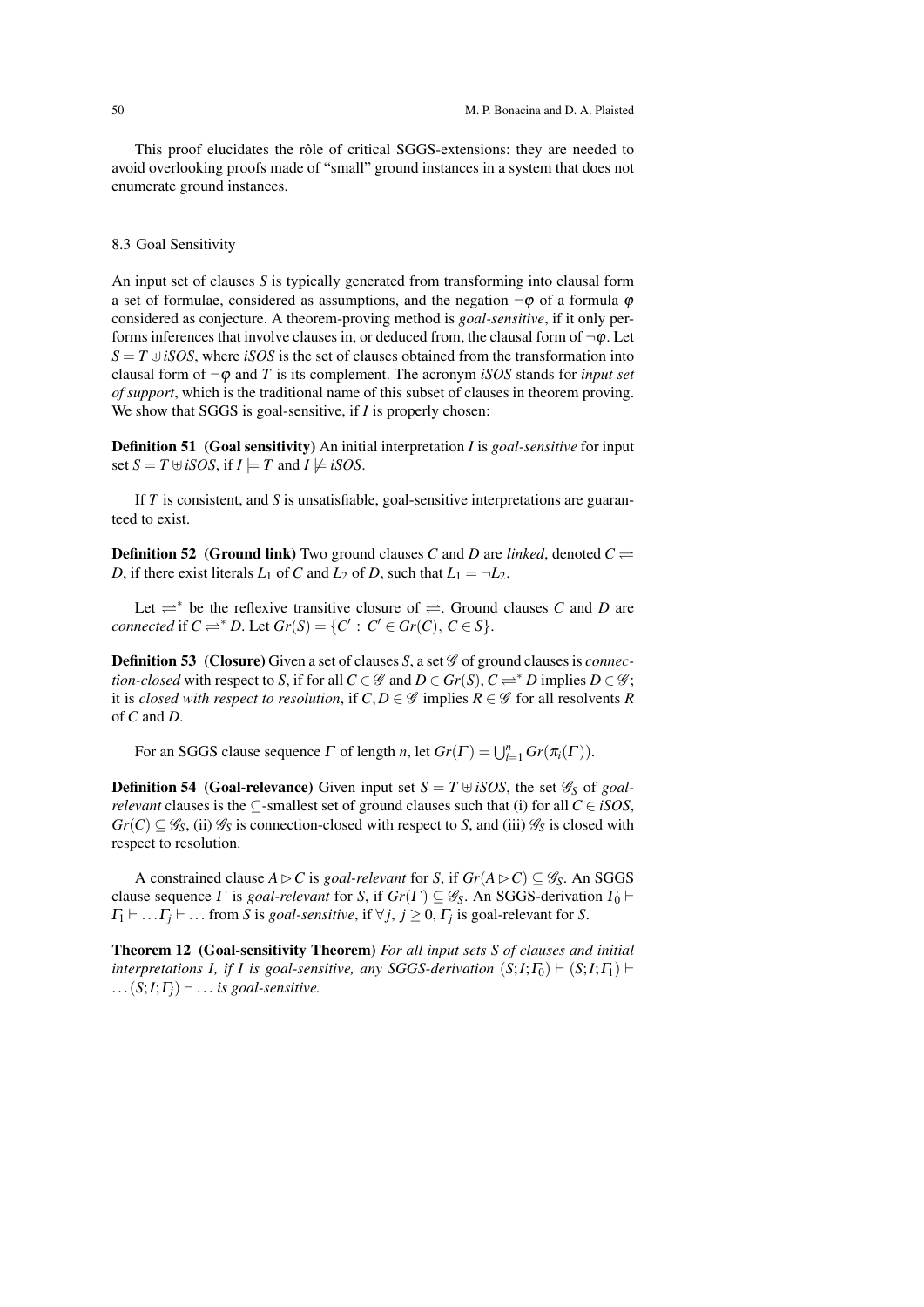*Proof* The proof is by induction on the length of the derivation. Base case:  $\Gamma_0$  = ε is vacuously goal-relevant for *S*. Induction hypothesis: Γ*<sup>n</sup>* is goal-relevant for *S*. Induction step: we consider all possible SGGS inferences  $\Gamma_n \vdash \Gamma_{n+1}$ :

- If  $\Gamma_n \vdash \Gamma_{n+1}$  is an SGGS-deletion or SGGS-sorting step, goal-relevance is trivially unaffected.
- If  $\Gamma_n \vdash \Gamma_{n+1}$  is a partitioning inference, it replaces a clause C by a partition  $C_1, \ldots, C_n$ , where  $Gr(C_i) \subseteq Gr(C)$  for all *i*,  $1 \leq i \leq n$ . Since by induction hypothesis  $Gr(C) \subseteq \mathscr{G}_S$ , it follows that  $Gr(C_i) \subseteq \mathscr{G}_S$  for all  $i, 1 \leq i \leq n$ .
- For SGGS-resolution, we observe that all cgi's of a resolvent are resolvents of cgi's of the parents. Consider clauses  $C \vee L$  and  $D \vee M$ , where *C* and *D* are disjunctions of literals, and  $L\vartheta = \neg M\vartheta$  with most general unifier  $\vartheta$ , so that the resolvent is  $R = (C \vee D)\vartheta$ . For all  $R\alpha \in Gr(R)$ ,  $R\alpha$  is a resolvent of  $(C \vee L)\vartheta \alpha' \in$ *Gr*( $C \vee L$ ) and  $(D \vee M) \vartheta \alpha' \in Gr(D \vee M)$ , where  $\alpha'$  is  $\alpha \cup \sigma$ , and  $\sigma$  is a substitution that replaces with ground terms all variables in  $(vars(L) \setminus vars(C)) \cup$  $(vars(M) \setminus vars(D))$ , if any, and is empty otherwise. If  $\Gamma_n \vdash \Gamma_{n+1}$  is an SGGSresolution step with parents *C* and *D* and resolvent *R*, by induction hypothesis  $Gr(C) \subseteq \mathscr{G}_S$  and  $Gr(D) \subseteq \mathscr{G}_S$ , and  $Gr(R) \subseteq \mathscr{G}_S$  follows, because  $\mathscr{G}_S$  is closed with respect to resolution.
- If  $\Gamma_n \vdash \Gamma_{n+1}$  is an SGGS-extension step with extension clause *E*, we distinguish two cases. If  $tlits(E) = \emptyset$ , *E* is an *I*-all-false instance of a clause in *S*. Since *I* is goal-sensitive by hypothesis, no instance of a clause in *T* can be *I*-all-false. Thus, *E* is an instance of a clause in *iSOS*, and therefore  $Gr(E) \subseteq \mathscr{G}_S$ . If  $tlits(E) \neq \emptyset$ , every  $L \in \text{tilts}(E)$  is assigned to a side premise  $D[M]$  and depends on *M*, so that every cgi of *E* is connected to a cgi of *D*. Since the side premises are clauses of  $\Gamma_n$ , by induction hypothesis,  $Gr(D) \subseteq \mathscr{G}_S$ . Since *E* is an instance of a clause in *S*, *Gr*(*E*) ⊆ *Gr*(*S*). Since  $\mathcal{G}_S$  is connection-closed with respect to *S*, *Gr*(*E*) ⊆  $\mathcal{G}_S$  also holds. also holds.

In practice, identifying *iSOS* with the clausal form of a negated conjecture may not be always helpful or even possible. For example, if *S* is a knowledge base and the problem is to detect inconsistencies, goal sensitivity may still be useful, by taking as *T* the largest consistent subset of *S* and as *iSOS* its complement *S* \*T*.

# 9 Discussion

#### 9.1 Related work

Since SGGS-extension generates instances of input clauses, SGGS is related to *instance-based reasoning* [12,4], the theorem-proving paradigm most directly inspired by Herbrand's theorem. The basic idea is to generate ground instances of input clauses, and test them for propositional unsatisfiability. The first such procedure was *Gilmore method* (e.g., [19]), followed much later by *SATCHMO* [47], and *hyper-linking* [39], the latter at the beginning of the renewed interest for the DPLL procedure [26, 25, 19] for propositional satisfiability. Proceeding instance-based strategies, such as *CLINS-S* [20, 21], *ordered semantic hyperlinking* (OSHL) [55, 54], *Inst-Gen* [30, 31, 37, 36],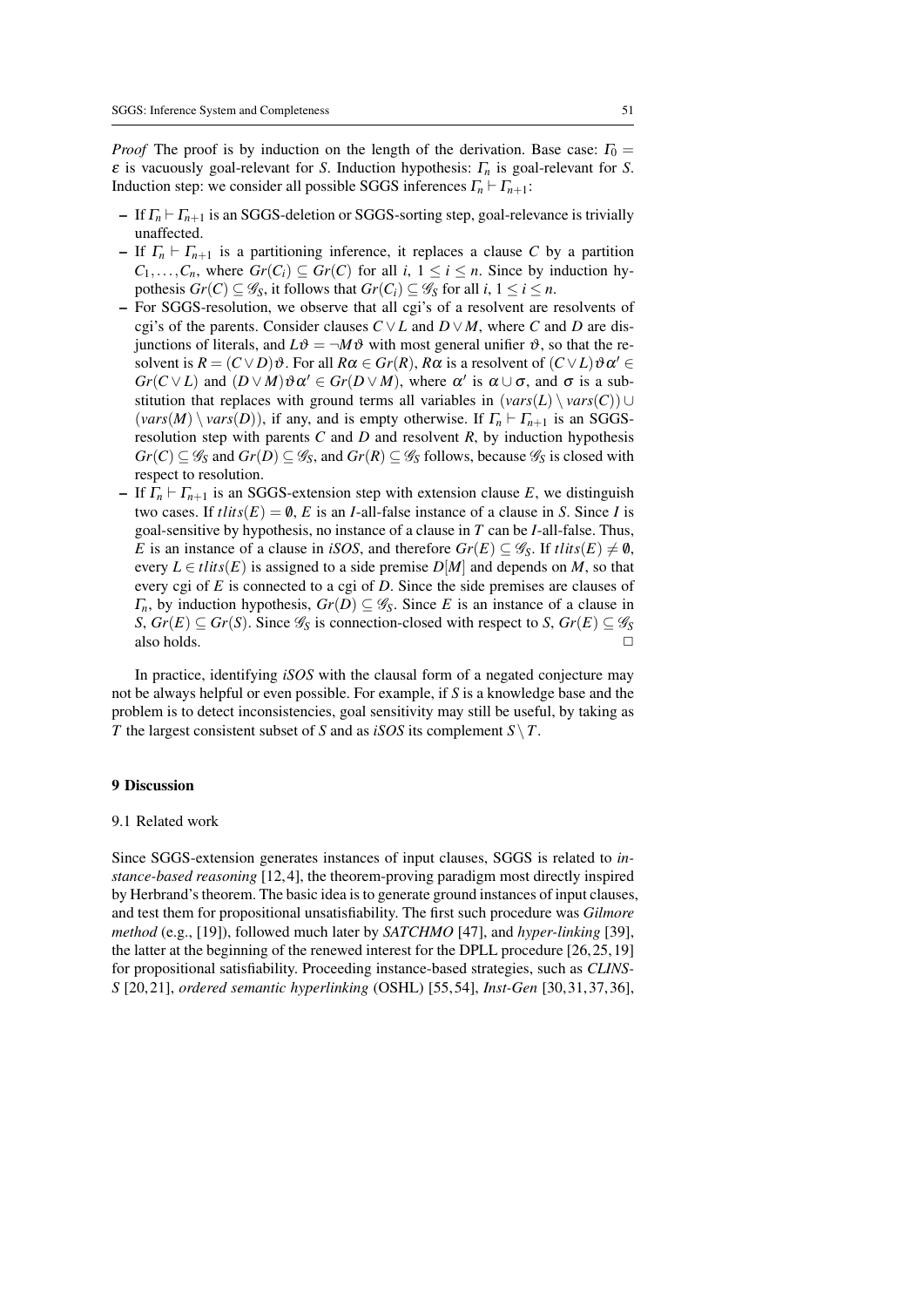as well as methods that hybridize instance generation and tableaux, such as the *disconnection calculus* [11, 40–42] and *hypertableaux* [2, 10], progressively emphasized *model-driven* instance generation, where the procedure maintains a candidate model, generates ground instances to exclude it, updates it to satisfy them, and continues until a contradiction arises. Surveys on instance-based theorem proving appeared in [33, 35], where these systems are classified depending on whether the interleaving of instance generation and ground reasoning is *coarse* or *fine* grained. While SGGS develops the idea of model-driven instance generation issued from this line of research, both its inference system and its model representation approach are different from all their predecessors. The instances generated by SGGS-extension are not ground in general, and SGGS does not interleave instance generation and propositional or ground reasoning.

Several methods generalize features of DPLL to first-order logic. One thread of research [50, 61, 57, 29, 32, 28] pursued endowing resolution and superposition with a *first-order splitting* mechanism, which decomposes a clause into subdisjunctions that do not share variables: for example, clause  $A(x) \vee B(y)$  yields two cases, one with  $A(x)$  and one with  $B(y)$ , to be explored via backtracking. A motivation was to improve the performance of resolution and superposition on long non-Horn clauses. First-order splitting was inspired by viewing DPLL splitting as clause decomposition, rather than as a guess of a truth value as in CDCL decision, since resolution and superposition are not model-based.

Clearly, one cannot decompose as above  $A(x) \vee B(x)$ , because there is a variable in common. Breaking clauses apart is a native feature of tableaux, whose well-known downside is given by *rigid variables*: the procedure has to use backtracking to undo substitutions global to the tableau. Thus, backtracking is used to go from a tableau to another tableau, rather than from a branch to another branch of a tree as in DPLL. The comparison between resolution (proof confluent) and tableaux (not proof confluent) led to define proof confluence as used in this article (cf. Section 8 of [18] for a discussion). An approach to this problem was offered by the already mentioned *disconnection* [11, 40–42] and *hypertableaux* [2, 10] calculi, which refrain from instantiating tableau variables and add instances to the set of clauses.

A different approach was suggested in *FDPLL* [3] and developed in the *modelevolution* calculus  $[5, 6, 8, 9, 7]$ : the candidate model is represented by a sequence of first-order literals; splitting  $A(x) \vee B(x)$  yields a branch with  $A(Y)$  and one with  $\neg A(Y)$ , where *Y* is a *parameter*, as parameters are introduced to avoid as much as possible using Skolem constants. Model evolution is considered a faithful lifting of DPLL to first-order logic, originally motivated by lifting splitting. SGGS lifts CDCL to first-order logic. DPLL  $[26, 25, 19]$  and CDCL  $[49, 51, 48, 46]$  are regarded as two distinct methods,<sup>1</sup> and both model representation and inferences in SGGS differ from those of model evolution.

Another research line investigated pipelining [13] or integrating [27, 15] resolution and superposition based engines with solvers for *satisfiability modulo theories*,

<sup>1</sup> An early forerunner of CDCL was the *semantic tree method with lemma generation* (cf. pages 284– 288 in [53]).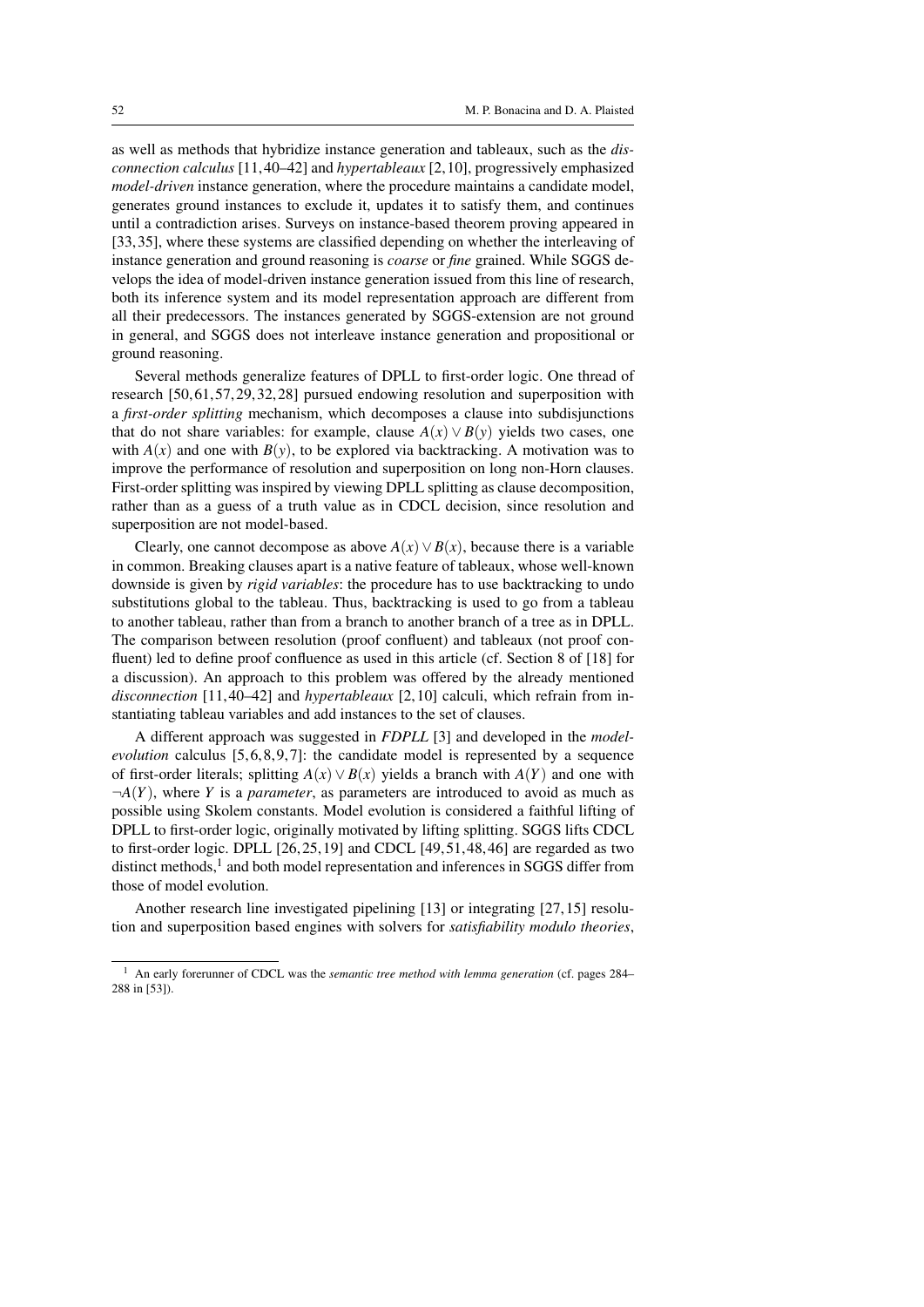that build theories on top of a CDCL-based SAT-solver. The AVATAR architecture [56] inherits from both first-order splitting [57, 32] and integration as in [27, 15].

 $DPLL(\mathcal{S}\mathcal{X})$  [52] and NRCL [1] generalize CDCL to *effectively propositional logic* (EPR). This fragment of first-order logic, also known as the *Bernays-Schönfinkel class*, allows only formulæ of the form  $\exists^*\forall^*\varphi$ , where  $\varphi$  is quantifier-free and functionfree, while constant symbols are permitted. EPR satisfiability reduces to SAT by replacing existentially quantified variables by Skolem constants, replacing universally quantified variables by constants in all possible ways, and abstracting ground firstorder atoms to propositional atoms. DPLL( $\mathscr{S}\mathscr{X}$ ) avoids exhaustive grounding by decorating EPR clauses with sets of substitutions, that are manipulated by operations similar to those of relational algebra. CDCL is lifted to EPR by adding factoring and making all CDCL operations aware of the substitution sets. NRCL, that stands for *Non-Redundant Clause Learning*, employs a sequence of constrained EPR literals to represent a candidate partial model, and guarantees that no learned conflict clause is redundant. Also SGGS has this property, since a clause that enters the disjoint prefix with an SGGS-move is the justification of its selected literal, and therefore it is not disposable. SGGS recreates CDCL in a semi-decision procedure for full first-order logic, handling also possibly infinite Herbrand bases.

For the part on constraints, we recall that an *equational problem* is a first-order formula with equality as the only predicate symbol. Equalities between terms interpreted in the Herbrand universe are known as *Herbrand constraints*. Solved forms for equational problems, inference rules for reduction to solved form, and their termination were investigated independently in [44, 45, 23], yielding procedures to decide the validity of an equational problem in the Herbrand universe. The work in [44, 45, 23] was motivated primarily by logic programming; a survey of this kind of research was given in [22]. *SGGS constraints* are a variant of Herbrand constraints: by featuring atomic constraints in the form  $top(t) = f$ , they allow SGGS to avoid quantifiers in constraints. Indeed,  $top(t) = f$  replaces  $\exists x_1 \dots \exists x_n$ .  $t \equiv f(x_1, \dots, x_n)$ , and  $top(t) \neq f$ replaces  $\forall x_1 \ldots \forall x_n$ .  $t \not\equiv f(x_1, \ldots, x_n)$ . As a consequence, our notion of standard form is different from the solved forms studied in [23] for equational problems, that feature quantifiers. Our inference rules for constraints, and our results on the termination of their application, are tailored for SGGS. The interested reader may find additional material on related work in [14, 18].

#### 9.2 Summary of contributions and future work

We presented and proved refutationally complete a new theorem-proving method, called SGGS, that lifts to first-order logic the *conflict-driven clause learning* (CDCL) procedure of propositional SAT solving [49, 51, 48, 46]. SGGS has the possibly unique property of being simultaneously *model-based*, *semantically guided*, *goal-sensitive*, and *proof confluent*. It searches for a model of the input set *S* of clauses, starting from a given *initial interpretation*  $I = I[\Gamma_0]$ , and building interpretations  $I[\Gamma_1]$ ,  $I[\Gamma_2]$ , *I*[Γ3]..., represented by *SGGS clause sequences*, or sequences of constrained clauses with selected literals, that make an SGGS-derivation  $\Gamma_0 \vdash \Gamma_1 \vdash \Gamma_2 \vdash \Gamma_3 \vdash \ldots$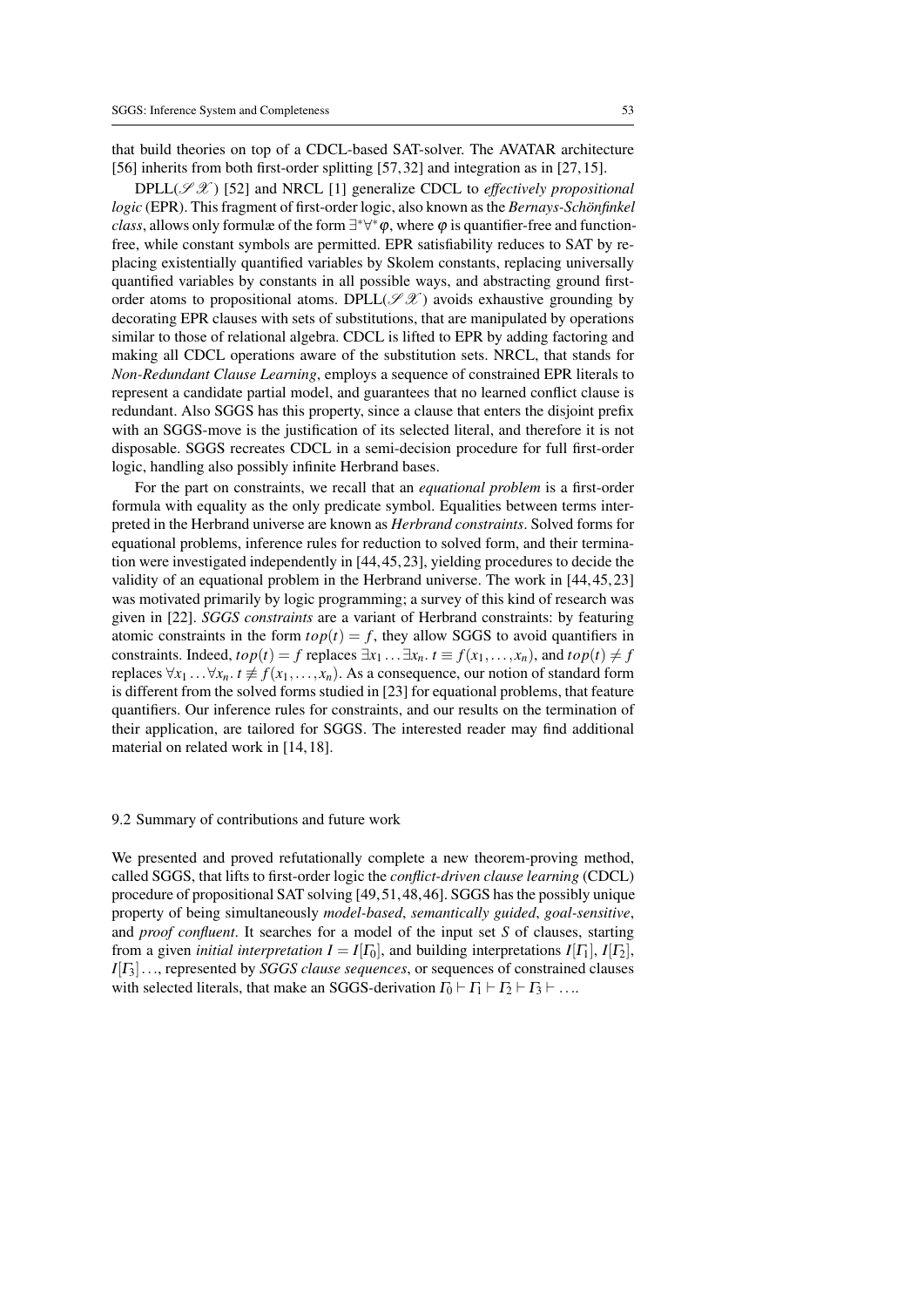The main operations of CDCL are decision, Boolean clausal propagation, conflict explanation by propositional resolution, learning a conflict clause, and conflict solving by backjumping. The analogue of decision in SGGS is *selection* of a literal in every clause in an SGGS clause sequence  $\Gamma$ , since selected literals differentiate *I*[Γ ] from Γ . *First-order clausal propagation* in SGGS relies on the concepts of *uniform falsity* and *dependence*. A literal is *uniformly false* in an interpretation, if all its ground instances are false in that interpretation; for *I*, a literal is *I*-true if it is true in *I*, and *I*-false if it is uniformly false in *I*. A literal *L depends* on a selected literal *M*, if *M* precedes *L* in Γ , and all ground instances of *L* appear negated among the *proper* constrained ground instances of *M*, or those that *M* contributes to  $I[\Gamma]$ , so that *M*'s selection makes *L uniformly false* in *I*[Γ ].

All SGGS operations work *modulo semantic guidance* by *I*, because the system endeavours to make *I*[Γ] different from *I*, since *I*  $\not\models$  *S* (otherwise, the problem is solved). Thus, it is the *I*-false selected literals in  $\Gamma$  that differentiate  $I[\Gamma]$  from *I*; it is the dependence of *I*-true literals on *I*-false selected literals that is recorded by *assignments*; and it is *I*-all-true clauses, or clauses whose literals are all *I*-true, that are *conflict clauses* or *justifications* of *implied literal*. When all literals of an *I*-alltrue clause are assigned, it means that in an attempt to diversify  $I[\Gamma]$  from *I* to satisfy other clauses, the system made that *I*-all-true clause uniformly false in *I*[Γ ]. When all literals of an *I*-all-true clause but one are assigned, the non-assigned one must be selected, and it is an implied literal, as *all* its ground instances must be true in *I*[Γ ] to satisfy the clause. Clauses whose selected literals contribute all their ground instances to *I*[ $\Gamma$ ] form the *disjoint prefix dp*( $\Gamma$ ), that is, the best part of  $\Gamma$ .

The SGGS inference system includes *SGGS-extension*, *SGGS-splitting*, *SGGSresolution*, *SGGS-move*, and *SGGS-deletion*. We gave *SGGS-extension* and *SGGSsplitting* as *inference schemes*, each instantiated into four inference rules. SGGSextension is an *instance generation* mechanism, and it is a hyperinference, like *hyperresolution* [58], *hyperlinking* [39], and *hypertableaux extension* [2], in that it applies a simultaneous most general unifier of possibly multiple pairs of literals from an input clause and the current  $\Gamma$ . It further instantiates the clause with a new kind of substitution, called *most general semantic falsifier*, to maintain the invariant that all literals in Γ are either *I*-true or *I*-false. This invariant ensures that all ground instances of a literal in an SGGS clause sequence are in harmony with respect to *I*. Most general semantic falsifiers are empty if *I* is all-positive or all-negative.

SGGS-splitting of clause *C* by clause *D* replaces *C* by a *partition*, where all ground instances that a specified literal in *C* has in common with *D*'s selected literal are confined to one element. This enables SGGS-resolution or SGGS-deletion to remove such an intersection, ridding the candidate model of duplications or contradictions. *SGGS-resolution* is a restricted form of first-order resolution, where an implied literal in a justification resolves away a literal that depends on it: for this reason it uses *matching* rather than unification, and allows the resolvent to *replace* the non-*I*-all-true parent. *SGGS-deletion* removes *disposable* clauses that are satisfied by the interpretation induced by the clauses on their left in  $\Gamma$ .

SGGS-extension extends the sequence  $\Gamma$  and the candidate model  $I[\Gamma]$ , while the other inference rules amend or shrink them, so that all inferences are *modelbased*. This behavior is captured by the *lifting theorem* (cf. Theorem 4), which shows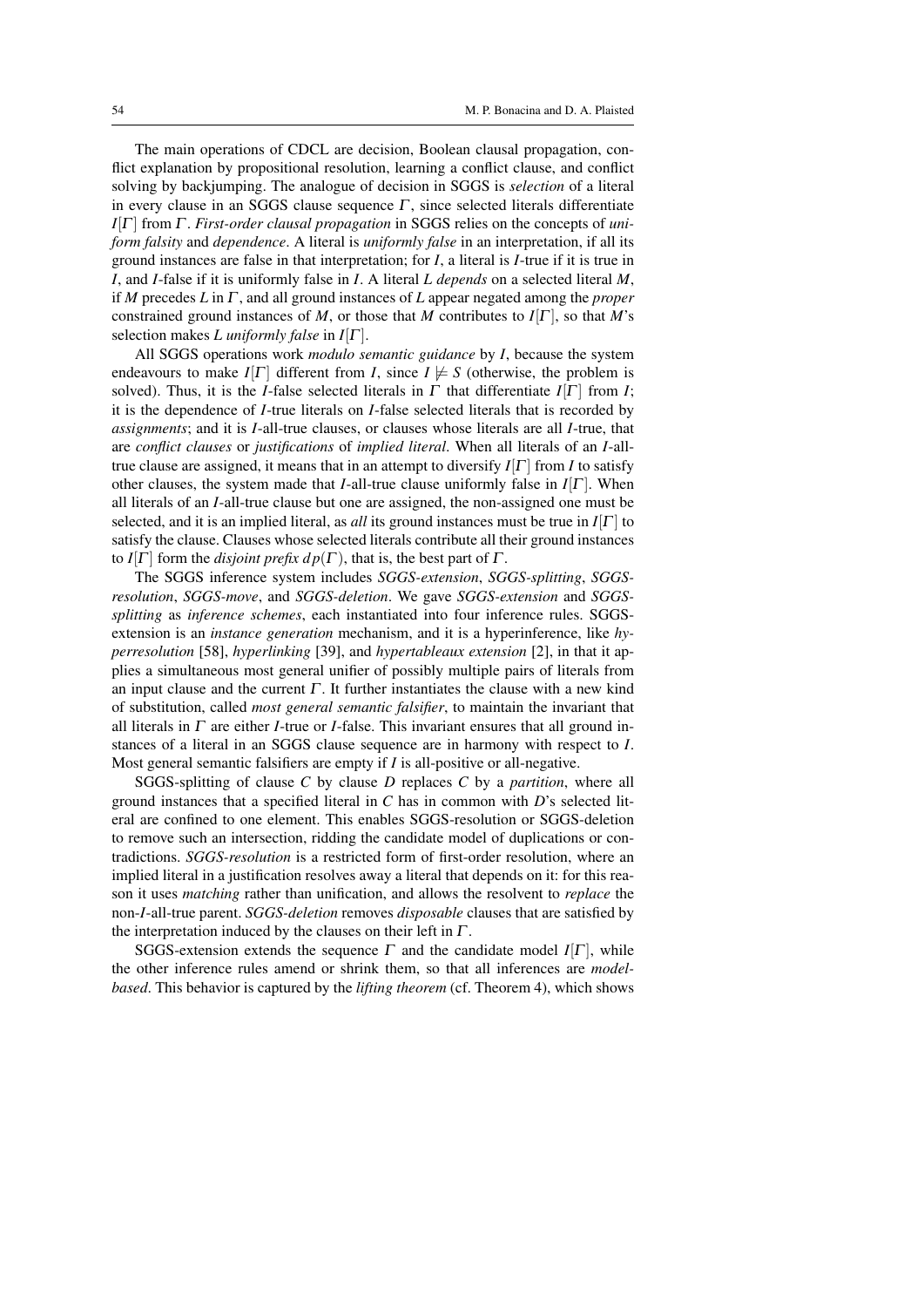that if  $I[\Gamma] \not\models S$  and  $dp(\Gamma) = \Gamma$ , SGGS-extension applies, and its companion (cf. Theorem 3), which shows that if  $dp(\Gamma) \neq \Gamma$ , another inference rule applies.

If SGGS-extension adds a clause in conflict with *I*[Γ ] the first-order CDCL mechanism of SGGS is brought to bear. It comprises *explanation* and *solving* inferences. If the conflict clause includes *I*-false literals, SGGS-resolution *explains* the conflict by resolving away those *I*-false literals with implied literals in  $d p(\Gamma)$ . An SGGSextension adding such a clause makes sure that this is possible by applying an *extension substitution*. The explanation inferences yield either the empty clause or an *I*-all-true conflict clause, which is then subject to the solving inferences. If the conflict clause does not include *I*-false literals, only the solving inferences are employed: the conflict clause is moved to the left of the clause which its selected literal is assigned to. This *SGGS-move* solves the conflict by *flipping* the truth value in *I*[Γ ] of *all* ground instances of this literal. It corresponds to backjumping from a branch of the tree to another one in CDCL. The candidate model is thus amended with no need to undo steps and return to previous states, so that SGGS is *proof confluent*. The moved clause is learned in the sense that it enters  $dp(\Gamma)$  as justification of its selected literal. Prior to the move, splitting inferences may apply to make the selected literal of the clause to be moved so precise, that the move will indeed flip the truth value of all its ground instances. Every SGGS-extension with a conflict clause is *bundled* with the explanation and solving inference that solve the conflict.

Refutational completeness is established by exhibiting a *convergence ordering* on SGGS clause sequences, that is *well-founded* on sequences of *bounded length*. The length of sequences in a first-order SGGS-derivation is *not* bounded. However, this well-foundedness property allows us to compare the prefixes of the sequences in a derivation and define its *limiting sequence*: it is the longest sequence  $\Gamma_{\infty}$  such that for all lengths *i*,  $i \leq |\Gamma_{\infty}|$ , there exists a stage of the derivation beyond which the prefix of length *i* of every sequence in the derivation is equivalent to that of Γ∞. We proved a *descending chain theorem* (cf. Theorem 8) which shows that SGGS inferences reduce SGGS clause sequences in the convergence ordering. It follows that any SGGS-derivation admits limiting sequence  $\Gamma_{\infty}$  (cf. Theorem 7), and if the input set *S* is satisfiable, *I*[Γ∞] is a model of *S* (cf. Theorem 9). The refutational completeness theorem (cf. Theorem 11) shows that whenever the input set is unsatisfiable, any fair SGGS-derivation is guaranteed to generate the empty clause: otherwise, we would have an infinite derivation with infinite  $\Gamma_{\infty}$ , and SGGS inferences that reduce a prefix of  $\Gamma_{\infty}$ , contradicting that it is the limiting sequence.

The inception of SGGS opens many directions for future research. The first one is to implement SGGS, which involves designing algorithms to compute efficiently its operations, and devising strategies for efficient inference control. Literal selection and literal assignment (cf. Definition 9) are examples of heuristic choice. Heuristics for literal selection in SGGS may take inspiration from *activity-based* heuristics for decision in CDCL, that count how many times a propositional variable is resolved upon and favor most active variables. Performance evaluation of an implementation can be complemented with complexity analyses of SGGS actions, such as splitting a clause by another, and, for an *I* not based on sign, computing most general semantic falsifiers and checking that literals are *I*-false or *I*-true. Feed-back from an implementation may lead to simplify SGGS, and a simpler or more abstract presentation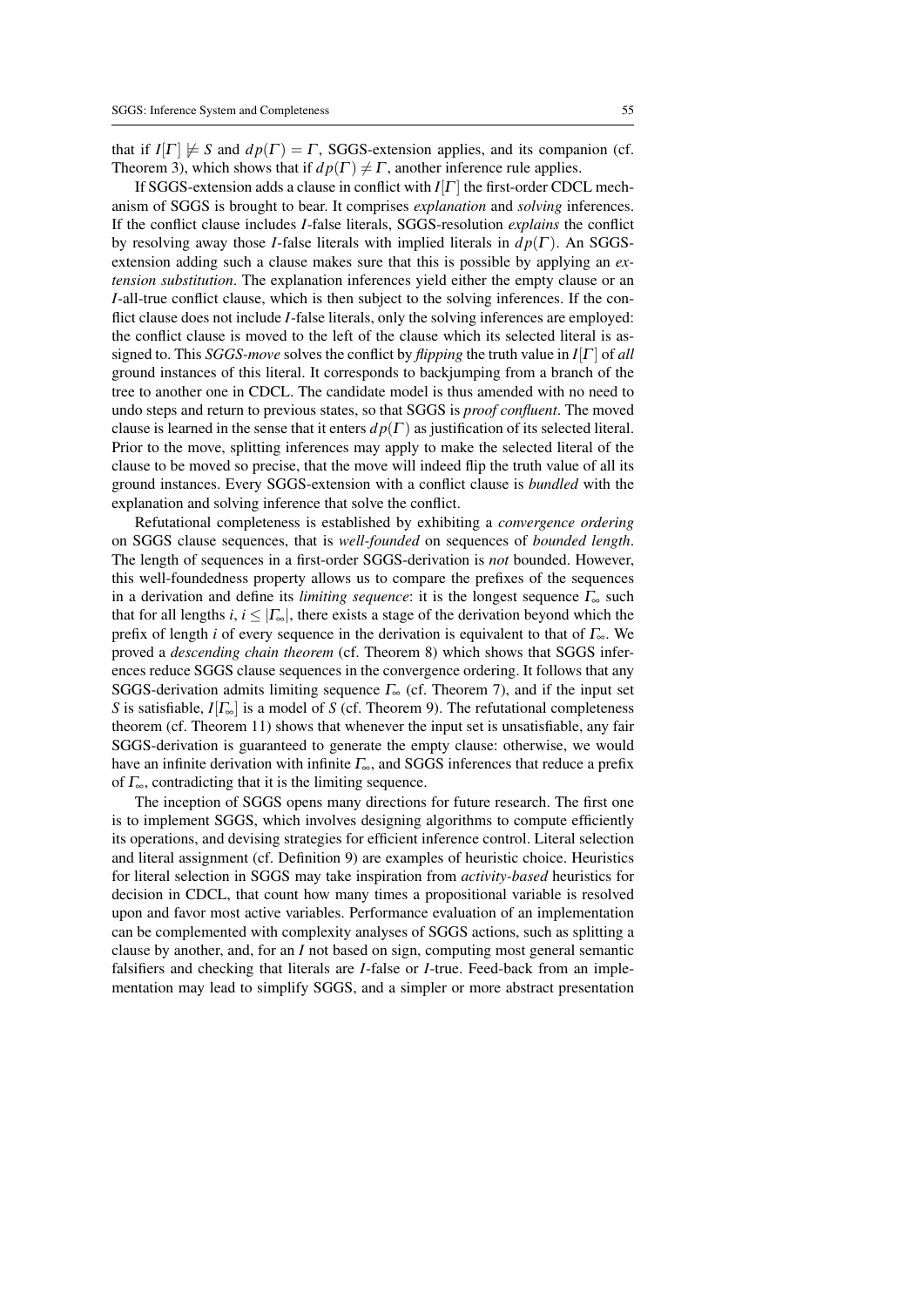may be sought also at the theoretical level. *Redundancy criteria* and *contraction inference rules* that delete or replace redundant clauses are well-known to be of crucial importance for first-order theorem proving. They are typically based on well-founded orderings (e.g., the subsumption ordering). SGGS has a *model-based* redundancy criterion, namely *disposability*, which includes forward subsumption. SGGS also features a well-founded total ordering on ground literals, that is used to replace a clause by another one in critical SGGS-extensions, and to sort clauses by SGGS-sorting. In the context of a more abstract study of SGGS, model-based and ordering-based redundancy could be unified. SGGS may also delete some of the clauses produced by SGGS-splitting, as well as clauses including literals assigned to a partitioned clause or to the non-*I*-all-true parent of an SGGS-resolution step. While such deletions resemble a partial *restart* in CDCL parlance, it may be possible to cover them also in a study of redundancy for model-based reasoning.

Further topics include extending SGGS with theory reasoning, beginning with equality, and determining whether it is a decision procedure for decidable fragments. In its search for a model of the input set, SGGS guesses *I*-false literals and learns *I*-true implied literals: if *I* is based on sign (e.g., all-negative), this means guessing literals of opposite sign (e.g., positive) and learning literals of the same sign (e.g., negative). A major issue is how to give initial interpretations not based on sign. This theme is connected with theory reasoning, because a way to capture an interpretation is to say that it is a model of a theory, either presented by a set of axioms, or built into a solver that constructs a model and acts as oracle for truth in that model. Examples include fragments of set theory or lattice theory, fragments of algebra, Boolean logic, implicational logic, and theories of data structures such as lists. While state-of-theart theorem provers are very sophisticated (e.g., [5, 62, 37, 38, 59]), SGGS propounds a semantically-oriented style of theorem proving, that may be rewarding for hard problems or new domains, whose identification is also an objective. If SGGS had on first-order theorem proving an effect even partially similar to that of CDCL on SAT, the impact could be far-reaching.

Acknowledgements An abstract of an early version of this work was presented at the Meeting of the IFIP Working Group 1.6 on Rewriting at the Sixth Federated Logic Conference (FLoC) at the Vienna Summer of Logic in July 2014. This article was completed when the first author was an international fellow at the Computer Science Laboratory of SRI International in Menlo Park, and also during a visit at Microsoft Research in Redmond: the support of both institutions is gratefully acknowledged. We thank the reviewers for their comments that helped us improve our manuscript.

## References

- 1. Gábor Alagi and Christoph Weidenbach. NRCL a model building approach to the Bernays-Schönfinkel fragment. In Carsten Lutz and Silvio Ranise, editors, *Proceedings of the 10th International Symposium on Frontiers of Combining Systems (FroCoS)*, volume 9322 of *Lecture Notes in Artificial Intelligence*, pages 69–84, Berlin, 2015. Springer.
- 2. Peter Baumgartner. Hyper tableaux the next generation. In Harrie de Swart, editor, *Proceedings of the 7th International Conference on Automated Reasoning with Analytic Tableaux and Related Methods (TABLEAUX)*, volume 1397 of *Lecture Notes in Artificial Intelligence*, pages 60–76, Berlin, 1998. Springer.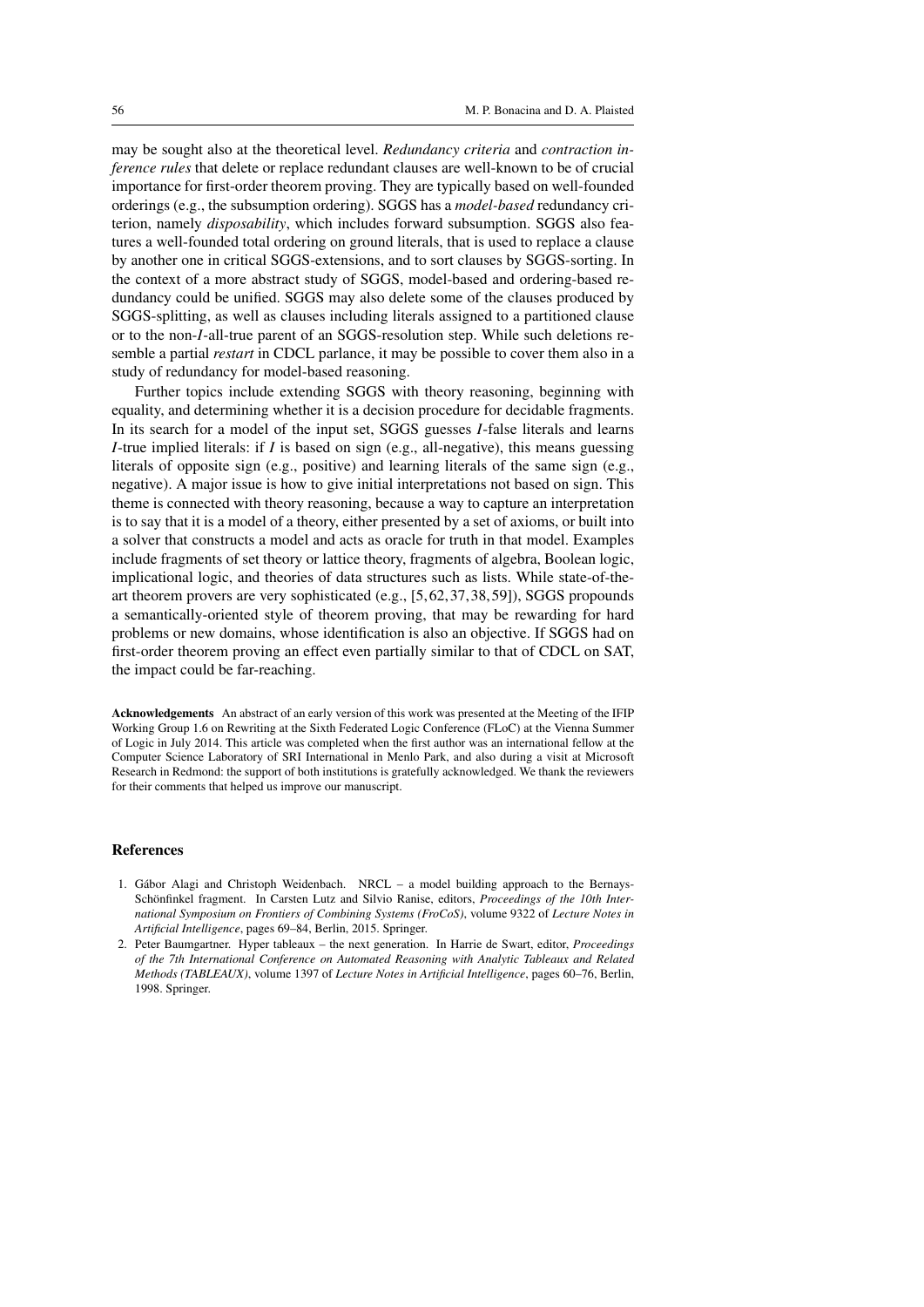- 3. Peter Baumgartner. FDPLL a first-order Davis-Putnam-Logeman-Loveland procedure. In David McAllester, editor, *Proceedings of the 17th International Conference on Automated Deduction (CADE)*, volume 1831 of *Lecture Notes in Artificial Intelligence*, pages 200–219, Berlin, 2000. Springer.
- 4. Peter Baumgartner. Logical engineering with instance-based methods. In Frank Pfenning, editor, *Proceedings of the 21st International Conference on Automated Deduction (CADE)*, volume 4603 of *Lecture Notes in Artificial Intelligence*, pages 404–409, Berlin, 2007. Springer.
- 5. Peter Baumgartner, Alexander Fuchs, and Cesare Tinelli. Implementing the model evolution calculus. *International Journal on Artificial Intelligence Tools*, 15(1):21–52, 2006.
- 6. Peter Baumgartner, Alexander Fuchs, and Cesare Tinelli. Lemma learning in the model evolution calculus. In Miki Hermann and Andrei Voronkov, editors, *Proceedings of the 13th Conference on Logic, Programming and Automated Reasoning (LPAR)*, volume 4246 of *Lecture Notes in Artificial Intelligence*, pages 572–586, Berlin, 2006. Springer.
- 7. Peter Baumgartner, Bjorn Pelzer, and Cesare Tinelli. Model evolution calculus with equality revised ¨ and implemented. *Journal of Symbolic Computation*, 47(9):1011–1045, 2012.
- 8. Peter Baumgartner and Cesare Tinelli. The model evolution calculus as a first-order DPLL method. *Artificial Intelligence*, 172(4–5):591–632, 2008.
- 9. Peter Baumgartner and Uwe Waldmann. Superposition and model evolution combined. In Renate Schmidt, editor, *Proceedings of the 22nd International Conference on Automated Deduction (CADE)*, volume 5663 of *Lecture Notes in Artificial Intelligence*, pages 17–34, Berlin, 2009. Springer.
- 10. Markus Bender, Bjorn Pelzer, and Claudia Schon. E-KRHyper 1.4: extensions for unique names and ¨ description logic. In Maria Paola Bonacina, editor, *Proceedings of the 24th International Conference on Automated Deduction (CADE)*, volume 7898 of *Lecture Notes in Artificial Intelligence*, pages 126–134, Berlin, 2013. Springer.
- 11. Jean-Paul Billon. The disconnection method. In Pierangelo Miglioli, Ugo Moscato, Daniele Mundici, and Mario Ornaghi, editors, *Proceedings of the 5th International Conference on Automated Reasoning with Analytic Tableaux and Related Methods (TABLEAUX)*, volume 1071 of *Lecture Notes in Artificial Intelligence*, pages 110–126, Berlin, 1996. Springer.
- 12. Maria Paola Bonacina. A taxonomy of theorem-proving strategies. In Michael J. Wooldridge and Manuela Veloso, editors, *Artificial Intelligence Today – Recent Trends and Developments*, volume 1600 of *Lecture Notes in Artificial Intelligence*, pages 43–84. Springer, Berlin, 1999.
- 13. Maria Paola Bonacina and Mnacho Echenim. Theory decision by decomposition. *Journal of Symbolic Computation*, 45(2):229–260, 2010.
- 14. Maria Paola Bonacina, Ulrich Furbach, and Viorica Sofronie-Stokkermans. On first-order modelbased reasoning. In Narciso Martí-Oliet, Peter Olveczky, and Carolyn Talcott, editors, *Logic, Rewrit*ing, and Concurrency: Essays Dedicated to José Meseguer, volume 9200 of Lecture Notes in Com*puter Science*, pages 181–204. Springer, Berlin, 2015.
- 15. Maria Paola Bonacina, Christopher A. Lynch, and Leonardo de Moura. On deciding satisfiability by theorem proving with speculative inferences. *Journal of Automated Reasoning*, 47(2):161–189, 2011.
- 16. Maria Paola Bonacina and David A. Plaisted. Constraint manipulation in SGGS. In Temur Kutsia and Christophe Ringeissen, editors, *Proceedings of the 28th Workshop on Unification (UNIF)*, Technical Reports of the Research Institute for Symbolic Computation, pages 47–54. Johannes Kepler Universität, July 2014. Available at http://vs12014.at/meetings/UNIF-index.html.
- 17. Maria Paola Bonacina and David A. Plaisted. SGGS theorem proving: an exposition. In Stephan Schulz, Leonardo De Moura, and Boris Konev, editors, *Proceedings of the 4th Workshop on Practical Aspects in Automated Reasoning (PAAR) (2014)*, volume 31 of *EasyChair Proceedings in Computing (EPiC)*, pages 25–38, July 2015.
- 18. Maria Paola Bonacina and David A. Plaisted. Semantically-guided goal-sensitive reasoning: model representation. *Journal of Automated Reasoning*, 56(2):113–141, 2016.
- 19. Chin-Liang Chang and Richard Char-Tung Lee. *Symbolic Logic and Mechanical Theorem Proving*. Academic Press, Cambridge, 1973.
- 20. Heng Chu and David A. Plaisted. Model finding in semantically guided instance-based theorem proving. *Fundamenta Informaticae*, 21(3):221–235, 1994.
- 21. Heng Chu and David A. Plaisted. CLINS-S: a semantically guided first-order theorem prover. *Journal of Automated Reasoning*, 18(2):183–188, 1997.
- 22. Hubert Comon. Disunification: a survey. In Jean-Louis Lassez and Gordon Plotkin, editors, *Computational Logic – Essays in Honor of Alan Robinson*, pages 322–359. The MIT Press, Cambridge, 1991.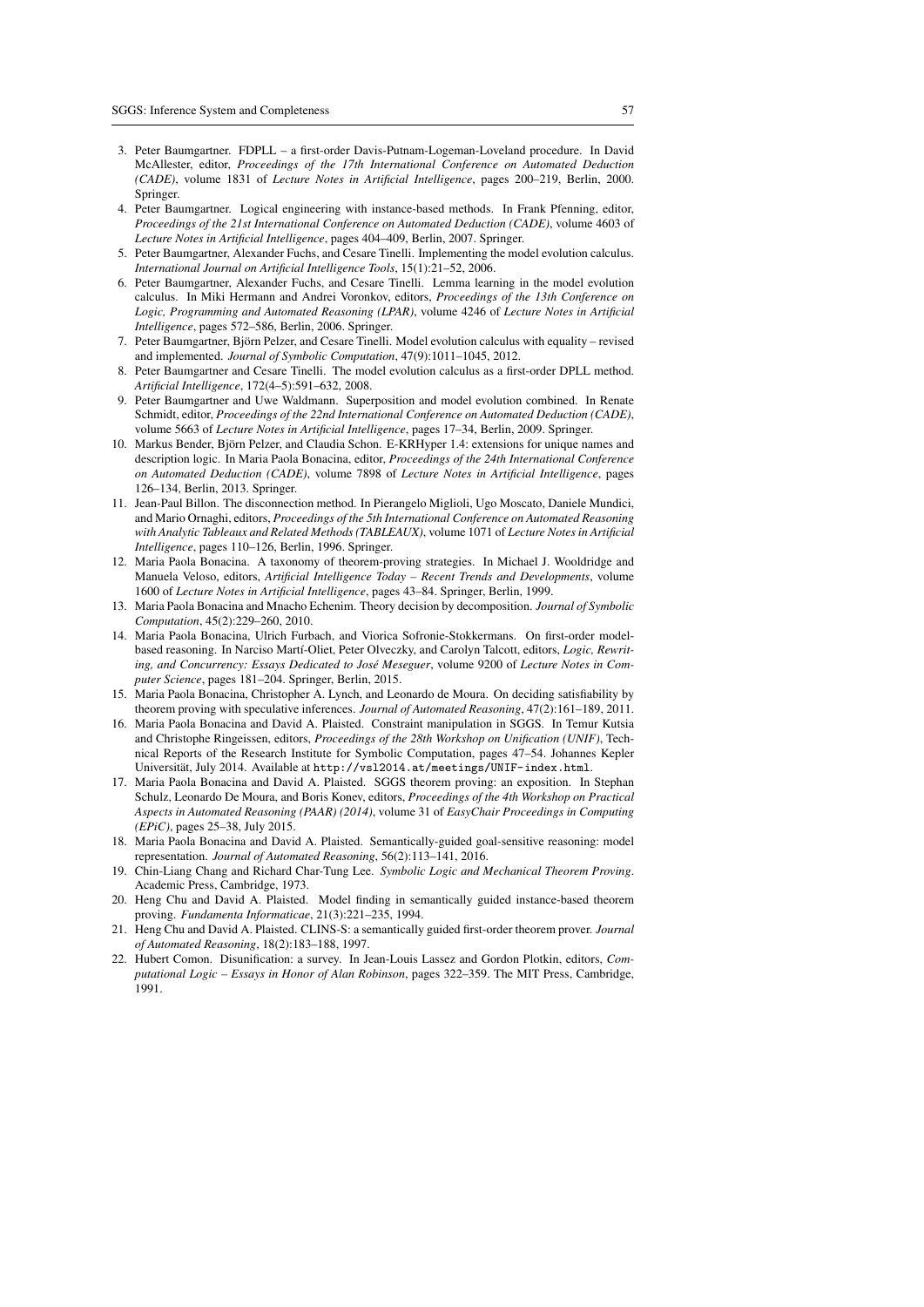- 23. Hubert Comon and Pierre Lescanne. Equational problems and disunification. *Journal of Symbolic Computation*, 7:371–425, 1989.
- 24. Martin Davis. *The Universal Computer. The Road from Leibniz to Turing*. Mathematics/Logic/Computing Series. CRC Press, Taylor and Francis Group, 2012. Turing Centenary Edition.
- 25. Martin Davis, George Logemann, and Donald Loveland. A machine program for theorem-proving. *Communications of the ACM*, 5(7):394–397, 1962. 26. Martin Davis and Hilary Putnam. A computing procedure for quantification theory. *Journal of the*
- *ACM*, 7:201–215, 1960.
- 27. Leonardo de Moura and Nikolaj Bjørner. Engineering DPLL(T) + saturation. In Alessandro Armando, Peter Baumgartner, and Gilles Dowek, editors, *Proceedings of the 4th International Conference on Automated Reasoning (IJCAR)*, volume 5195 of *Lecture Notes in Artificial Intelligence*, pages 475– 490, Berlin, 2008. Springer.
- 28. Arnaud Fietzke. *Labelled superposition*. PhD thesis, Max Planck Institut für Informatik, Saabrücken, October 2013.
- 29. Arnaud Fietzke and Christoph Weidenbach. Labelled splitting. In Alessandro Armando, Peter Baumgartner, and Gilles Dowek, editors, *Proceedings of the 4th International Conference on Automated Reasoning (IJCAR)*, volume 5195 of *Lecture Notes in Artificial Intelligence*, pages 459–474, Berlin, 2008. Springer.
- 30. Harald Ganzinger and Konstantin Korovin. New directions in instantiation-based theorem proving. In *Proceedings of the 18th IEEE Symposium on Logic in Computer Science (LICS)*, pages 55–64. IEEE Computer Society Press, 2003.
- 31. Harald Ganzinger and Konstantin Korovin. Theory instantiation. In Miki Hermann and Andrei Voronkov, editors, *Proceedings of the 13th Conference on Logic, Programming and Automated Reasoning (LPAR)*, volume 4246 of *Lecture Notes in Artificial Intelligence*, pages 497–511, Berlin, 2006. **Springer.**
- 32. Krystof Hoder and Andrei Voronkov. The 481 ways to split a clause and deal with propositional variables. In Maria Paola Bonacina, editor, *Proceedings of the 24th International Conference on Automated Deduction (CADE)*, volume 7898 of *Lecture Notes in Artificial Intelligence*, pages 450– 464, Berlin, 2013. Springer.
- 33. Swen Jacobs and Uwe Waldmann. Comparing instance generation methods for automated reasoning. *Journal of Automated Reasoning*, 38:57–78, 2007.
- 34. Donald E. Knuth and Peter B. Bendix. Simple word problems in universal algebras. In J. Leech, editor, *Proceedings of the Conference on Computational Problems in Abstract Algebras*, pages 263– 298. Pergamon Press, Oxford, 1970.
- 35. Konstantin Korovin. An invitation to instantiation-based reasoning: from theory to practice. In Renate Schmidt, editor, *Proceedings of the 22nd International Conference on Automated Deduction (CADE)*, volume 5663 of *Lecture Notes in Artificial Intelligence*, pages 163–166, Berlin, 2009. Springer.
- 36. Konstantin Korovin. Inst-Gen: a modular approach to instantiation-based automated reasoning. In Andrei Voronkov and Christoph Weidenbach, editors, *Programming Logics: Essays in Memory of Harald Ganzinger*, volume 7797 of *Lecture Notes in Artificial Intelligence*, pages 239–270. Springer, Berlin, 2013.
- 37. Konstantin Korovin and Christoph Sticksel. iProver-Eq: An instantiation-based theorem prover with equality. In Jürgen Giesl and Reiner Hähnle, editors, Proceedings of the 5th International Conference *on Automated Reasoning (IJCAR)*, volume 6173 of *Lecture Notes in Artificial Intelligence*, pages 196–202, Berlin, 2010. Springer.
- 38. Laura Kovacs and Andrei Voronkov. First order theorem proving and Vampire. In Natasha Sharygina ` and Helmut Veith, editors, *Proceedings of the 25th International Conference on Computer-Aided Verification (CAV)*, volume 8044 of *Lecture Notes in Computer Science*, pages 1–35, Berlin, 2013. Springer.
- 39. Shie-Jue Lee and David A. Plaisted. Eliminating duplication with the hyperlinking strategy. *Journal of Automated Reasoning*, 9:25–42, 1992.
- 40. Reinhold Letz and Gernot Stenz. DCTP a disconnection calculus theorem prover. In Rajeev P. Gore,´ Alexander Leitsch, and Tobias Nipkow, editors, *Proceedings of the 1st International Joint Conference on Automated Reasoning (IJCAR)*, volume 2083 of *Lecture Notes in Artificial Intelligence*, pages 381–385, Berlin, 2001. Springer.
- 41. Reinhold Letz and Gernot Stenz. Proof and model generation with disconnection tableaux. In Robert Nieuwenhuis and Andrei Voronkov, editors, *Proceedings of the 8th International Conference on Logic, Programming and Automated Reasoning (LPAR)*, volume 2250 of *Lecture Notes in Artificial Intelligence*, pages 142–156, Berlin, 2001. Springer.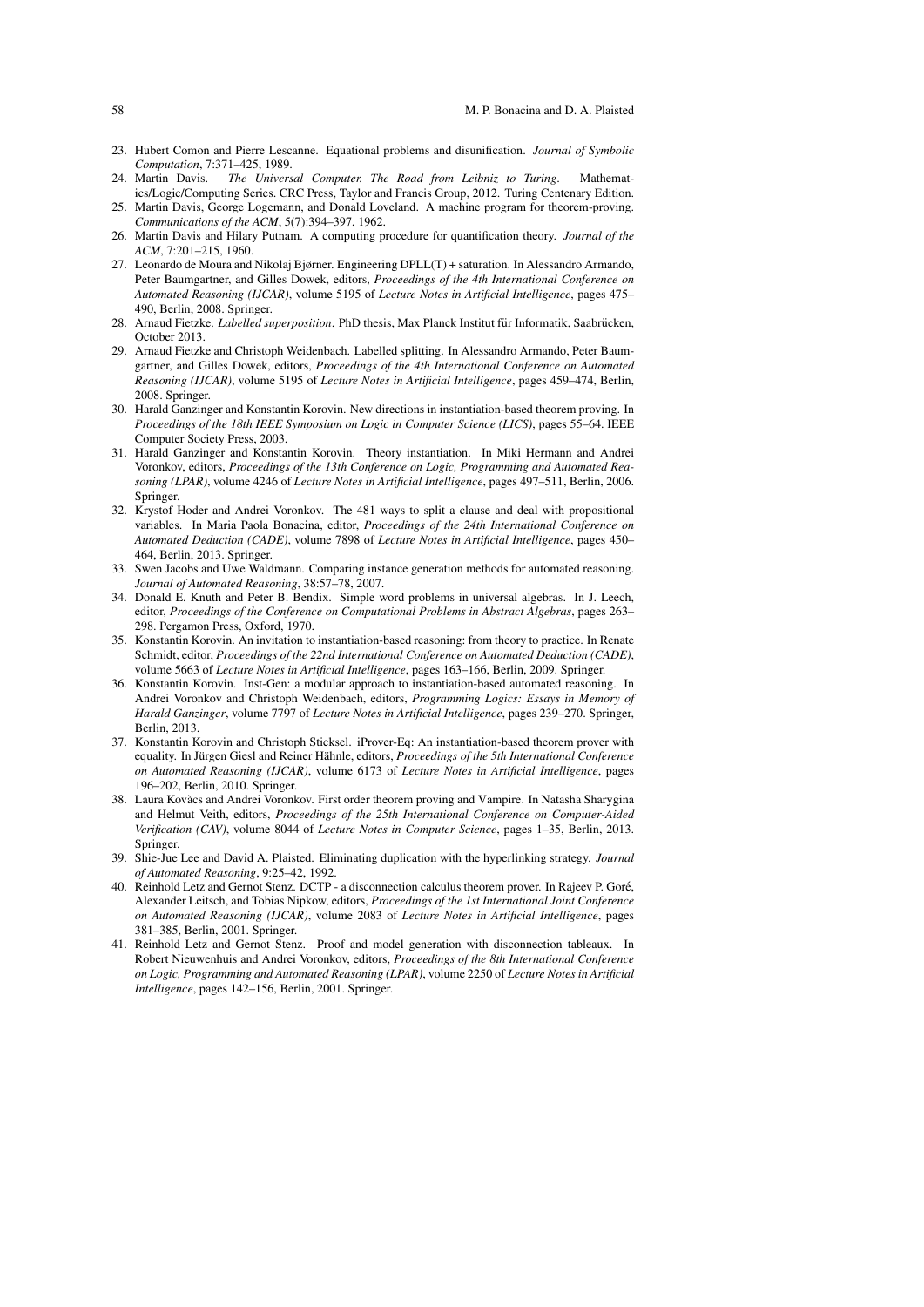- 42. Reinhold Letz and Gernot Stenz. Integration of equality reasoning into the disconnection calculus. In Uwe Egly and Christian G. Fermüller, editors, Proceedings of the 15th International Conference *on Analytic Tableaux and Related Methods (TABLEAUX)*, volume 2381 of *Lecture Notes in Artificial Intelligence*, pages 176–190, Berlin, 2002. Springer.
- 43. Michel Ludwig and Uwe Waldmann. An extension of the Knuth-Bendix ordering with LPO-like properties. In Nachum Dershowitz and Andrei Voronkov, editors, *Proceedings of the 14th International Conference on Logic, Programming and Automated Reasoning (LPAR)*, volume 4790 of *Lecture Notes in Artificial Intelligence*, pages 348–362, Berlin, 2007. Springer.
- 44. Michael J. Maher. Complete axiomatizations of the algebras of finite, rational and infinite trees. Technical report, IBM Thomas J. Watson Research Center, Yorktown Heights, NY, USA, 1988.
- 45. Michael J. Maher. Complete axiomatizations of the algebras of finite, rational and infinite trees. In *Proceedings of the 3rd Annual IEEE Symposium on Logic in Computer Science (LICS)*, pages 348– 457. IEEE Computer Society Press, 1988.
- 46. Sharad Malik and Lintao Zhang. Boolean satisfiability: from theoretical hardness to practical success. *Communications of the ACM*, 52(8):76–82, 2009.
- 47. Rainer Manthey and François Bry. SATCHMO: a theorem prover implemented in Prolog. In Ewing Lusk and Ross Overbeek, editors, *Proceedings of the 9th International Conference on Automated Deduction (CADE)*, volume 310 of *Lecture Notes in Computer Science*, pages 415–434, Berlin, 1988. Springer.
- 48. João P. Marques Silva, Inês Lynce, and Sharad Malik. Conflict-driven clause learning SAT solvers. In Armin Biere, Marjin Heule, Hans Van Maaren, and Toby Walsh, editors, *Handbook of Satisfiability*, volume 185 of *Frontiers in Artificial Intelligence and Applications*, chapter 4, pages 131–153. IOS Press, 2009.
- 49. João P. Marques Silva and Karem A. Sakallah. GRASP: A search algorithm for propositional satisfiability. *IEEE Transactions on Computers*, 48(5):506–521, 1999.
- 50. William W. McCune. OTTER 3.0 reference manual and guide. Technical Report 94/6, MCS Division, Argonne National Laboratory, 1994.
- 51. Matthew W. Moskewicz, Conor F. Madigan, Ying Zhao, Lintao Zhang, and Sharad Malik. Chaff: Engineering an efficient SAT solver. In *Proceedings of the 39th Design Automation Conference (DAC)*, pages 530–535, 2001.
- 52. Ruzica Piskac, Leonardo de Moura, and Nikolaj Bjørner. Deciding effectively propositional logic using DPLL and substitution sets. *Journal of Automated Reasoning*, 44(4):401–424, 2010.
- 53. David A. Plaisted. Mechanical theorem proving. In Ranan B. Banerji, editor, *Formal Techniques in Artificial Intelligence*, pages 269–320. Elsevier, Amsterdam, 1990.
- 54. David A. Plaisted and Swaha Miller. The relative power of semantics and unification. In Andrei Voronkov and Christoph Weidenbach, editors, *Programming Logics: Essays in Memory of Harald Ganzinger*, volume 7797 of *Lecture Notes in Artificial Intelligence*, pages 317–344. Springer, Berlin, 2013.
- 55. David A. Plaisted and Yunshan Zhu. Ordered semantic hyper linking. *Journal of Automated Reasoning*, 25:167–217, 2000.
- 56. Giles Reger, Martin Suda, and Andrei Voronkov. Playing with AVATAR. In Amy P. Felty and Aart Middeldorp, editors, *Proceedings of the 25th International Conference on Automated Deduction (CADE)*, volume 9195 of *Lecture Notes in Artificial Intelligence*, pages 399–415, Berlin, 2015. Springer.
- 57. Alexandre Riazanov. *Implementing an efficient theorem prover*. PhD thesis, Department of Computer Science, The University of Manchester, July 2003.
- 58. J. Alan Robinson. Automatic deduction with hyper-resolution. *International Journal of Computer Mathematics*, 1:227–234, 1965.
- 59. Stephan Schulz. System description: E 1.8. In Ken McMillan, Aart Middeldorp, and Andrei Voronkov, editors, *Proceedings of the 19th International Conference on Logic, Programming and Automated Reasoning (LPAR)*, volume 8312 of *Lecture Notes in Artificial Intelligence*, pages 735–743, Berlin, 2013. Springer.
- 60. James R. Slagle. Automatic theorem proving with renamable and semantic resolution. *Journal of the ACM*, 14(4):687–697, 1967.
- 61. Christoph Weidenbach. Combining superposition, sorts and splitting. In Alan Robinson and Andrei Voronkov, editors, *Handbook of Automated Reasoning*, volume 2, pages 1965–2012. Elsevier, Amsterdam, 2001.